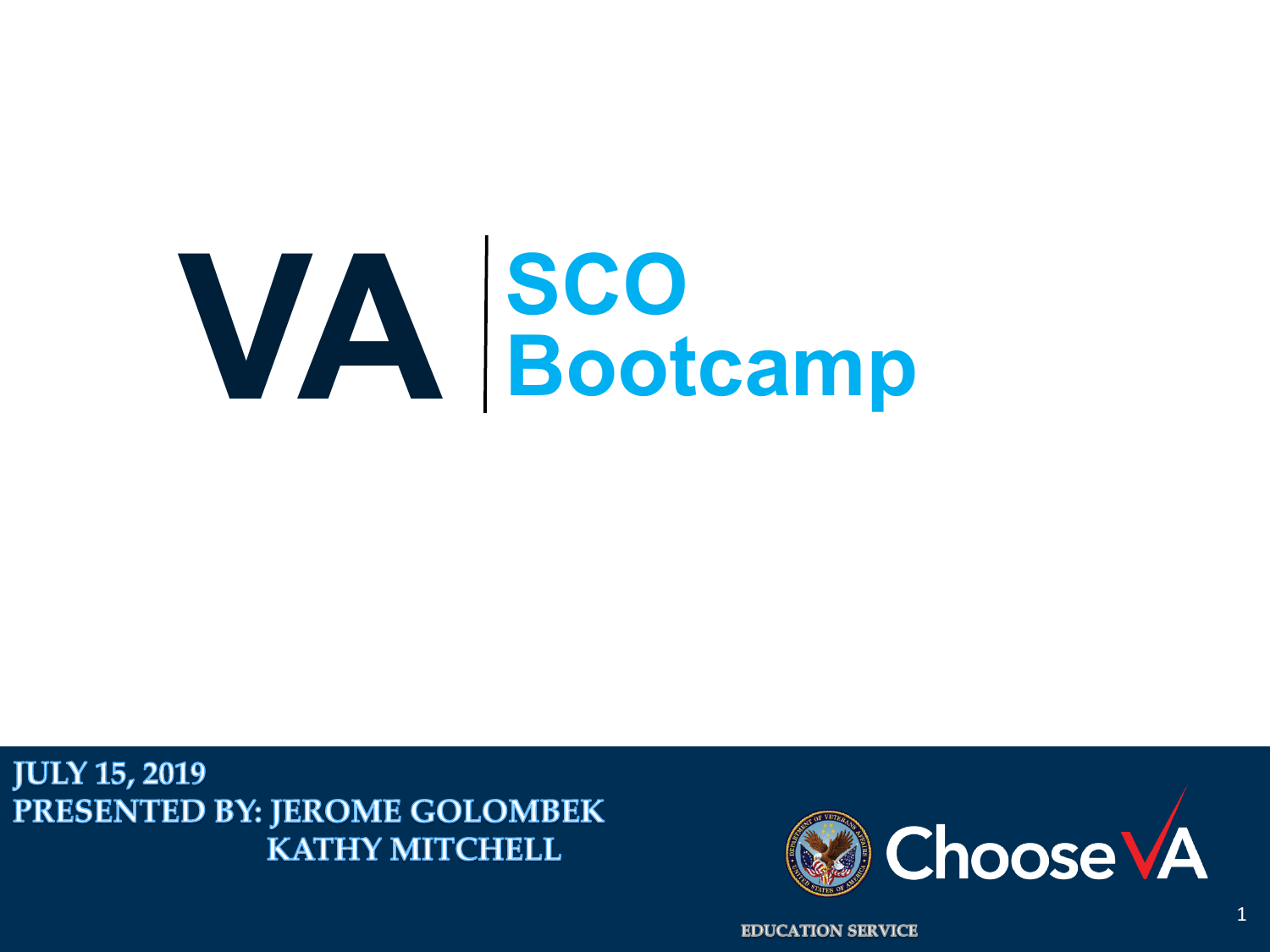### **Objectives**

By the end of this session you should be able to:

- Contact the correct point of contact with questions you may have.
- Be able to properly certify routine certifications and changes in enrollment.





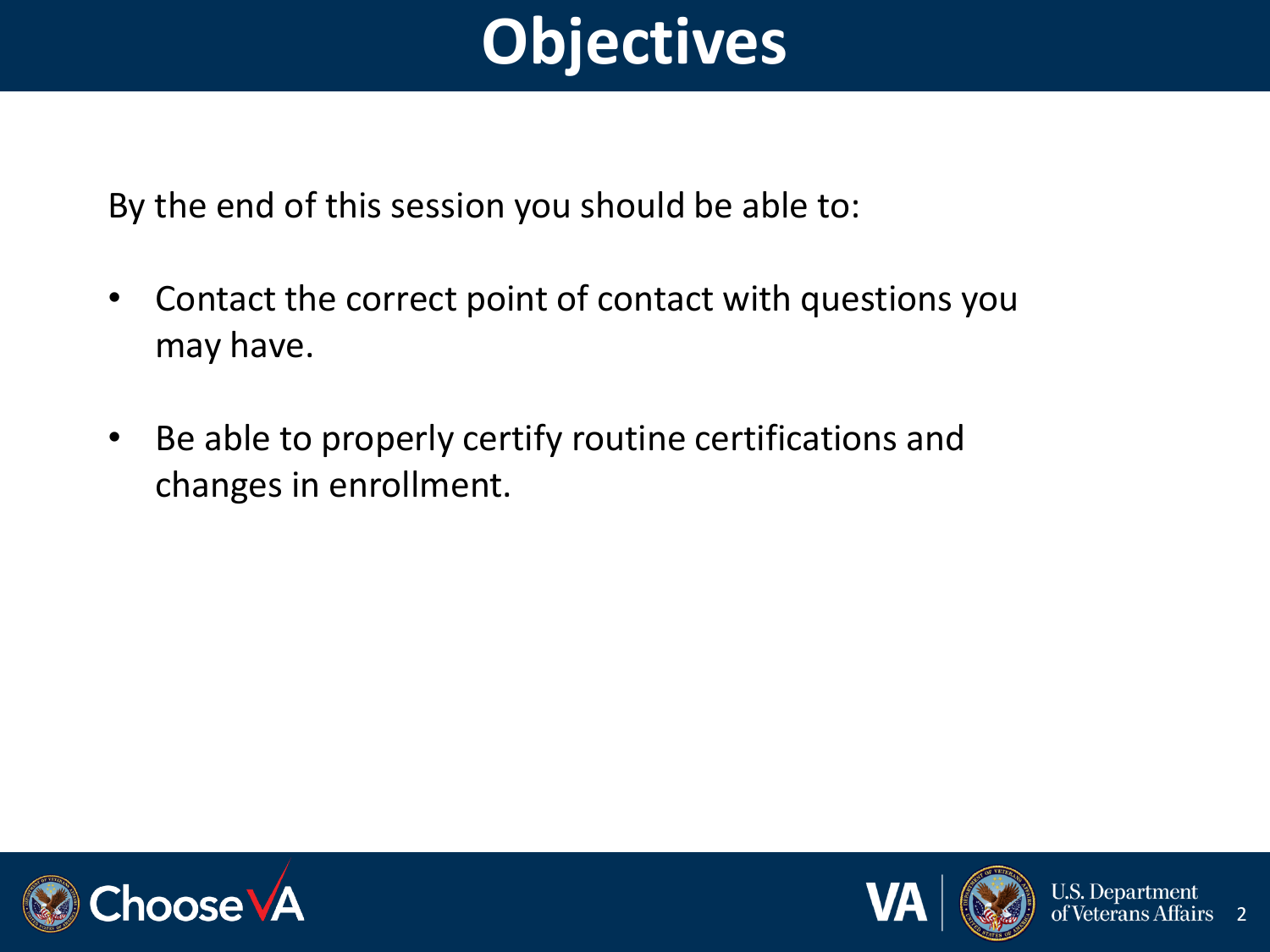### **2017 Beneficiary Data**

In Fiscal Year (FY) 2018 the Department of Veterans Affairs (VA) paid 893,725 VA beneficiaries over 11 billion dollars in education benefit payments [\(Annual Benefits Report](https://www.benefits.va.gov/REPORTS/abr/)).







3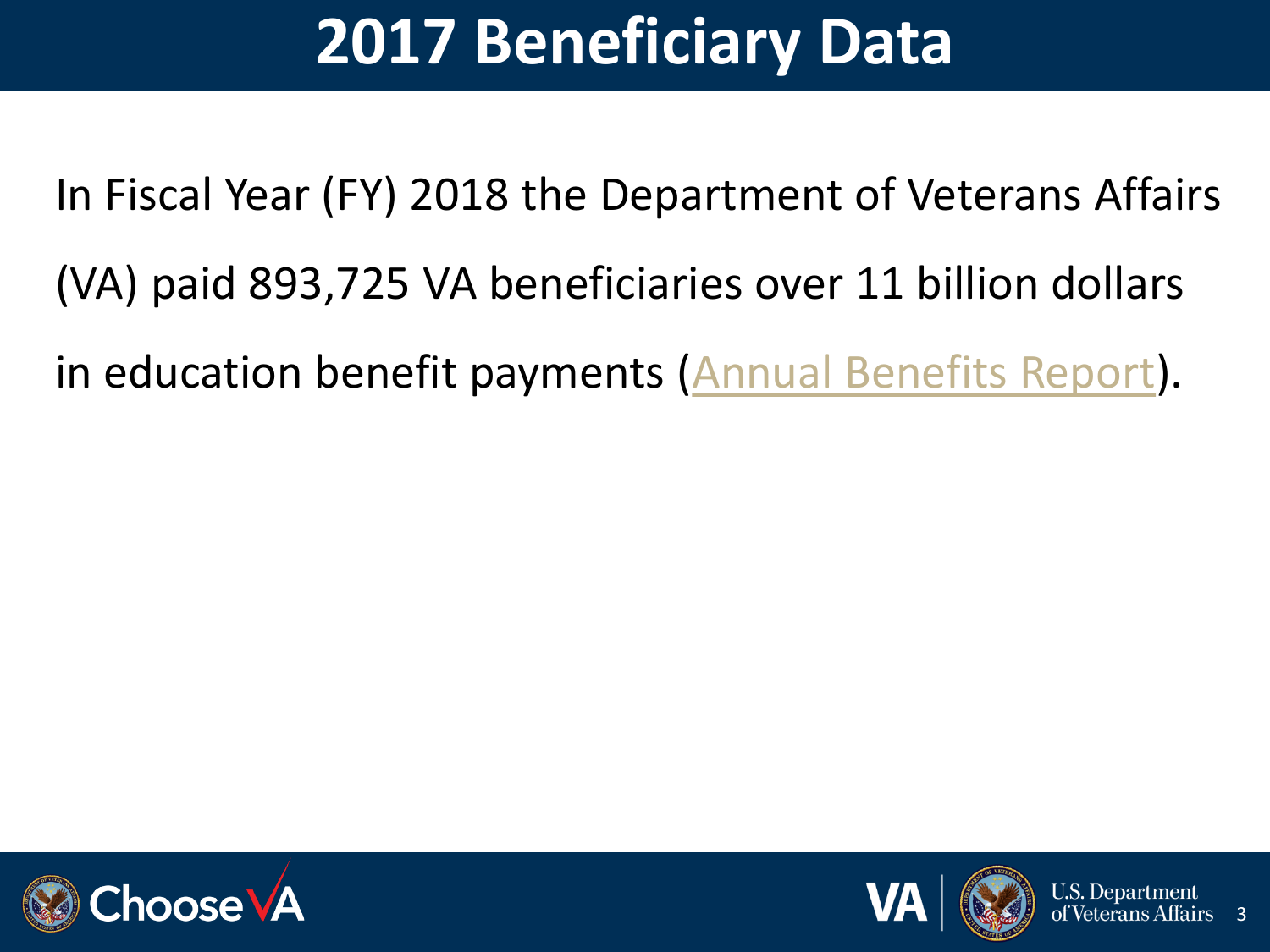# VA Relationships





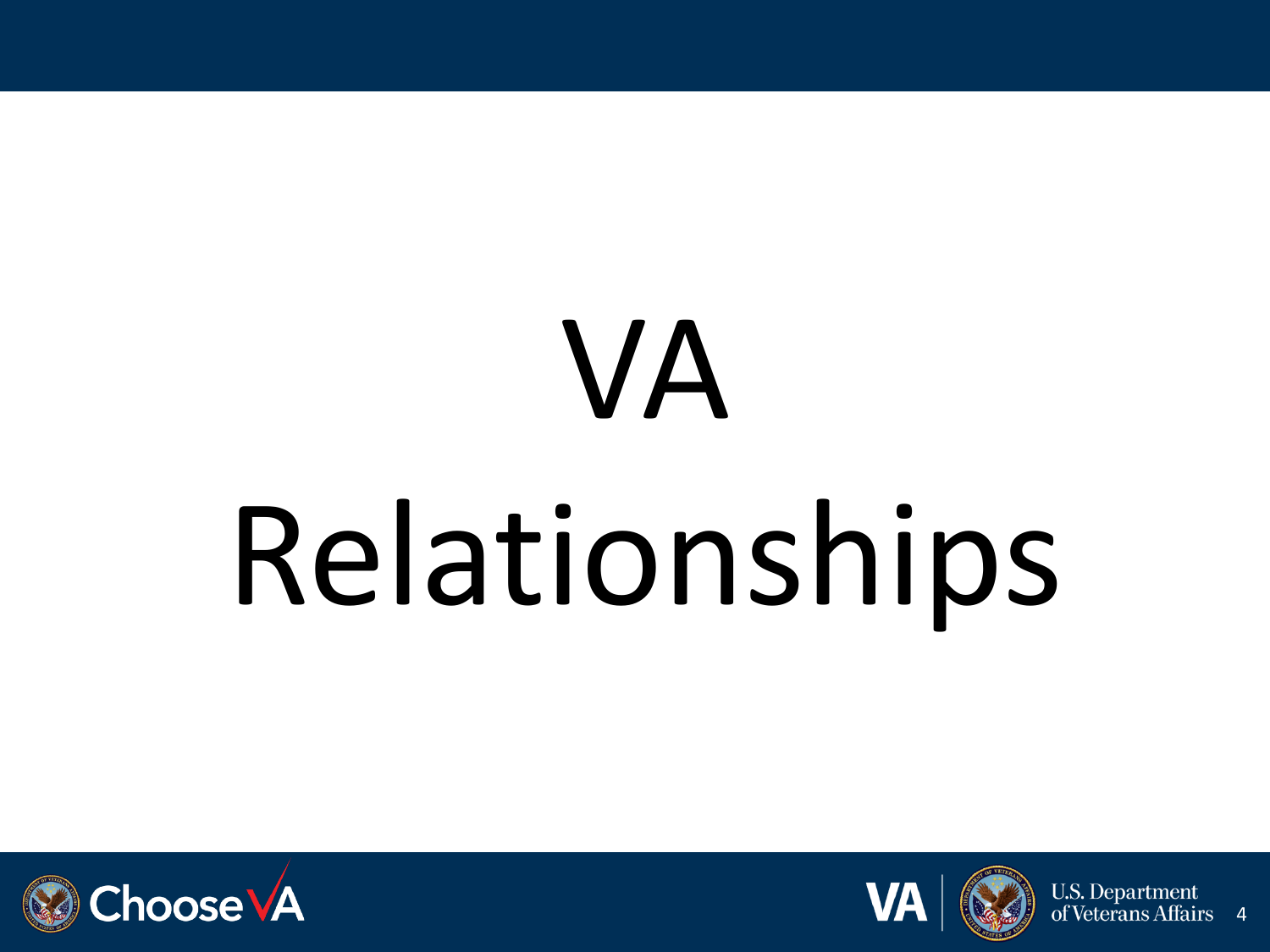### **VA Relationships – VA Beneficiaries**

- Includes Veterans, Servicemembers, and spouse/child dependents who are using VA education benefits.
- Can be significantly impacted by changes or delays to their education benefits.
- VA beneficiaries can get information about VA education benefits from the [GI Bill® website](https://www.benefits.va.gov/gibill/) [or receive regular updates from the Post-](https://www.facebook.com/gibillEducation/)9/11 GI Bill Facebook webpage.
- VA beneficiaries can contact the VA through the VA Call Center, the [Internet Inquiry System](https://gibill.custhelp.va.gov/) ("Right Now Web"), the GI Bill Feedback [System, and by sending postal mail to the 3 Regional Processing](https://www.benefits.va.gov/GIBILL/Feedback.asp)  Offices (RPOs).



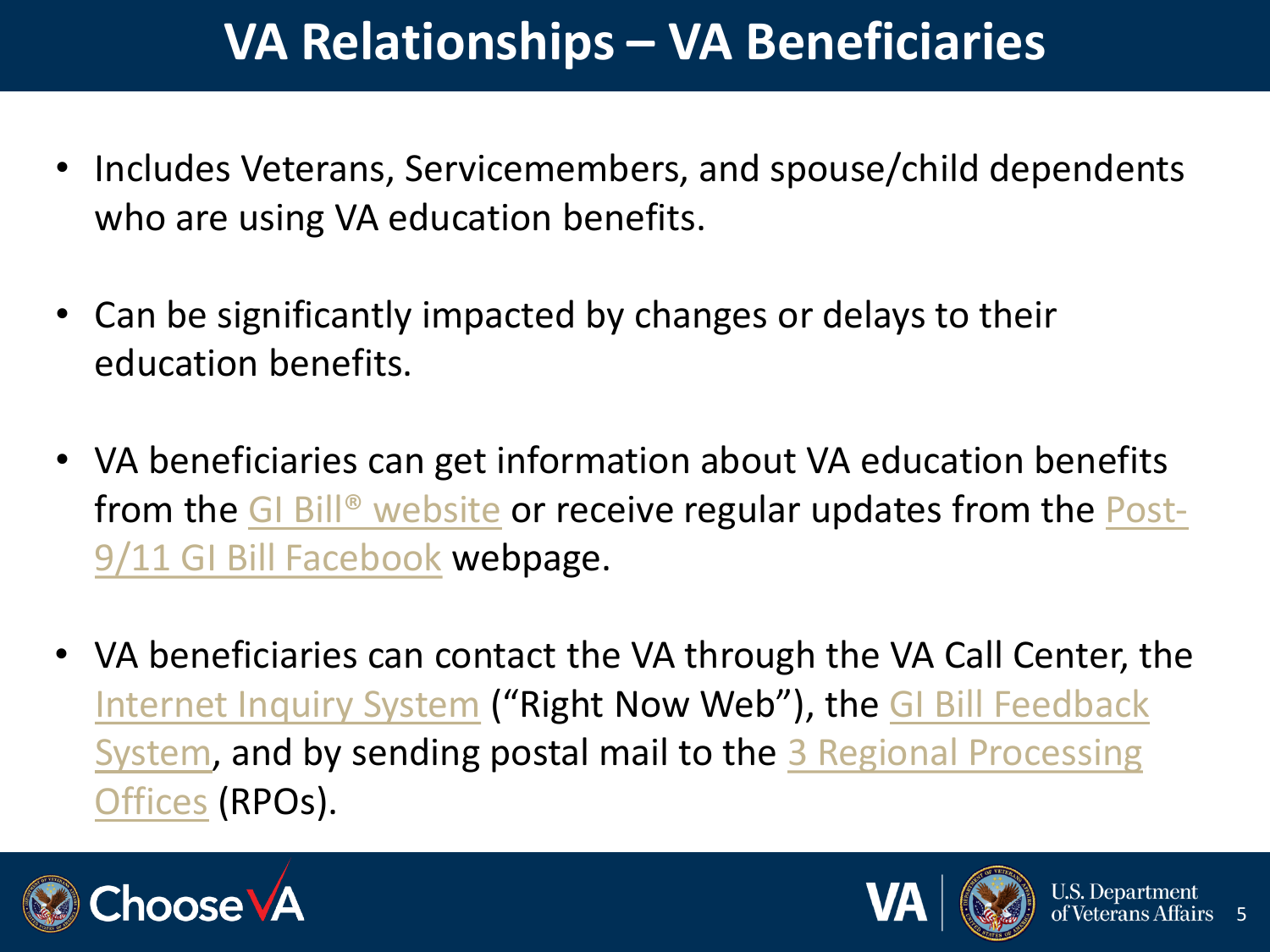### **VA Relationships – School Certifying Officials (SCOs)**

- The designated individual at a facility who serves as the liaison between the facility and VA.
	- o The facility determines the qualifications for their representative (i.e. some will require prior military service and an advanced degree, others will require no college education and the SCO will also be responsible for other duties at the facility). The VA cannot dictate how many SCOs a facility should have or what educational credentials they should possess.
	- o VA Form 22-8794 "DESIGNATION OF CERTIFYING OFFICIAL(S)" must be completed and submitted to the [Education Liaison Representative \(ELR\)](https://benefits.va.gov/gibill/resources/education_resources/school_certifying_officials/elr.asp) of jurisdiction in order to add, delete, or change the SCOs at a facility. It is important to remember that a new VA Form 22-8794 will completely replace the previous version.
- The primary duty of SCOs is to report VA beneficiary enrollments, changes to enrollment, graduation and to ensure that the facility remains in compliance with all requirements of their facility's approval to receive VA benefits.



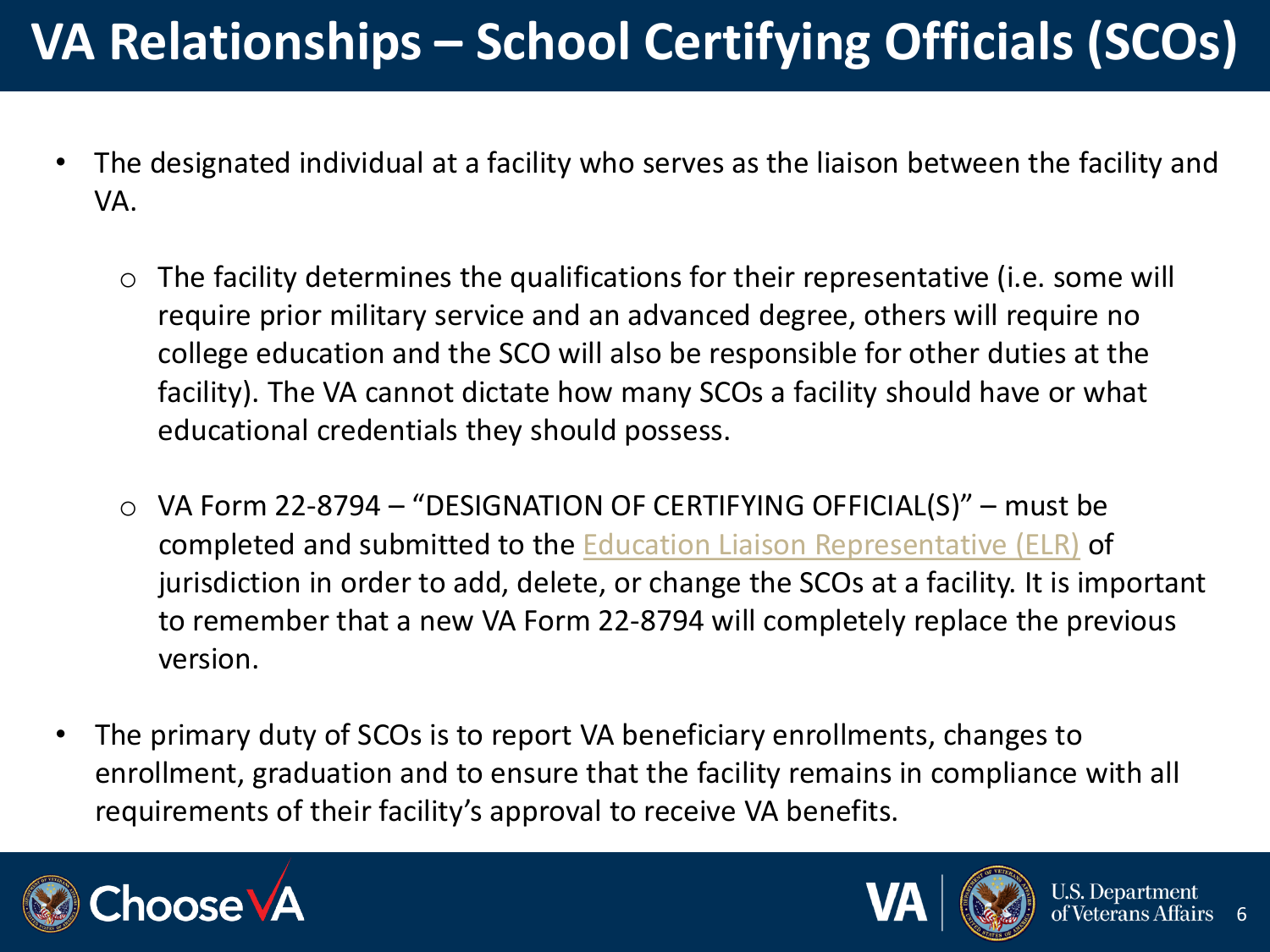### **VA Relationships – School Certifying Officials (SCOs)**

- SCOs can get information about VA specific policies, procedures, and responsibilities from:
	- o The [School Certifying Official Handbook](https://www.benefits.va.gov/GIBILL/docs/job_aids/SCO_Handbook.pdf)
	- The [VA-ONCE Quick Reference User Guide](https://www.benefits.va.gov/GIBILL/docs/vaonce/VAONCEguide.pdf)
	- o The online [School Official Training](https://www.benefits.va.gov/gibill/resources/education_resources/school_certifying_officials/online_sco_training.asp)
	- o [VA Central Office \(VACO\) National Webinars](https://www.benefits.va.gov/gibill/resources/education_resources/school_certifying_officials/presentations.asp)
	- The [School Resources Webpage](https://www.benefits.va.gov/gibill/school_resources.asp)
	- o The [VA Work-Study Webpage](https://www.benefits.va.gov/gibill/workstudy.asp)
	- The GI Bill<sup>®</sup> Website
	- o The [Post-9/11 GI Bill Facebook Webpage](https://www.facebook.com/gibillEducation/)





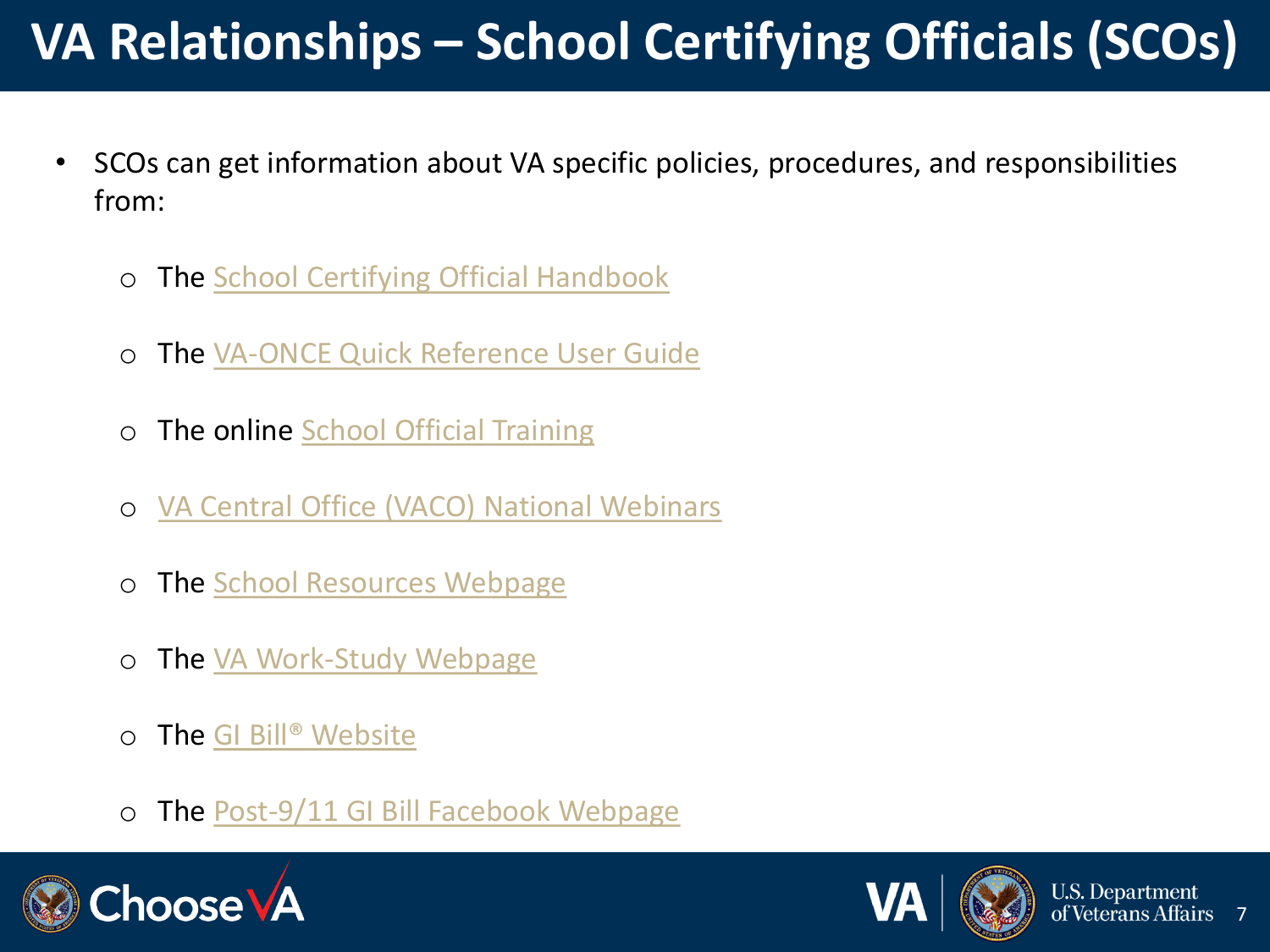### **VA Relationships – State Approving Agencies (SAAs)**

- State agencies contracted with the VA for primary oversight of approving programs for eligibility to be reimbursable through VA education benefits.
- SAAs have the primary responsibility of ensuring that programs approved to receive VA benefits remain in compliance with all laws, regulations, and procedural requirements.
- SAAs also assist with conducting Compliance Surveys and Risk-Based Compliance Surveys.
- SAAs do not work for the VA. They work, under contract, with the VA.
- [Contact information for SAAs can be found on the National Association of](http://www.nasaa-vetseducation.com/contacts.aspx)  State Approving Agencies (NASAA) website.





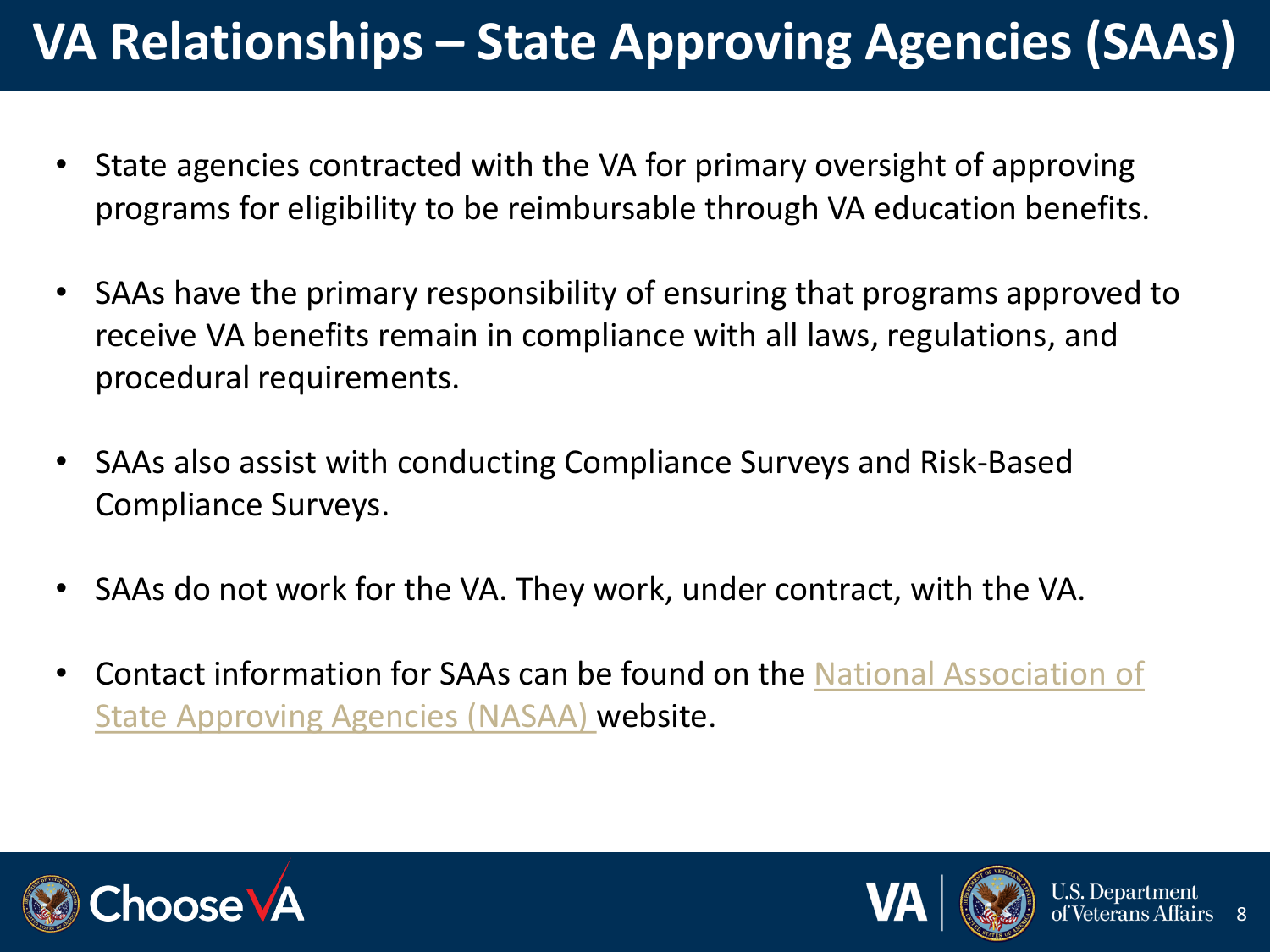Federal employee who:

- Serves as the secondary approval authority for facilities.
- Serves as the primary payment approval authority.
- Serves as the primary VA system authority.
	- o [Maintains the VA Online Certification Enrollment \(VA-ONCE\)](https://inquiry.vba.va.gov/weamspub/searchInst.do) system and the Web Enabled Approval Management System (WEAMS) system.
- Serves as the primary trainer and point of contact for SCOs and school faculty and staff.
- Serves as the VA's primary point of contact for SAAs.
- Serves as the primary point of contact for program inquiry requests from the VA Processing Team.





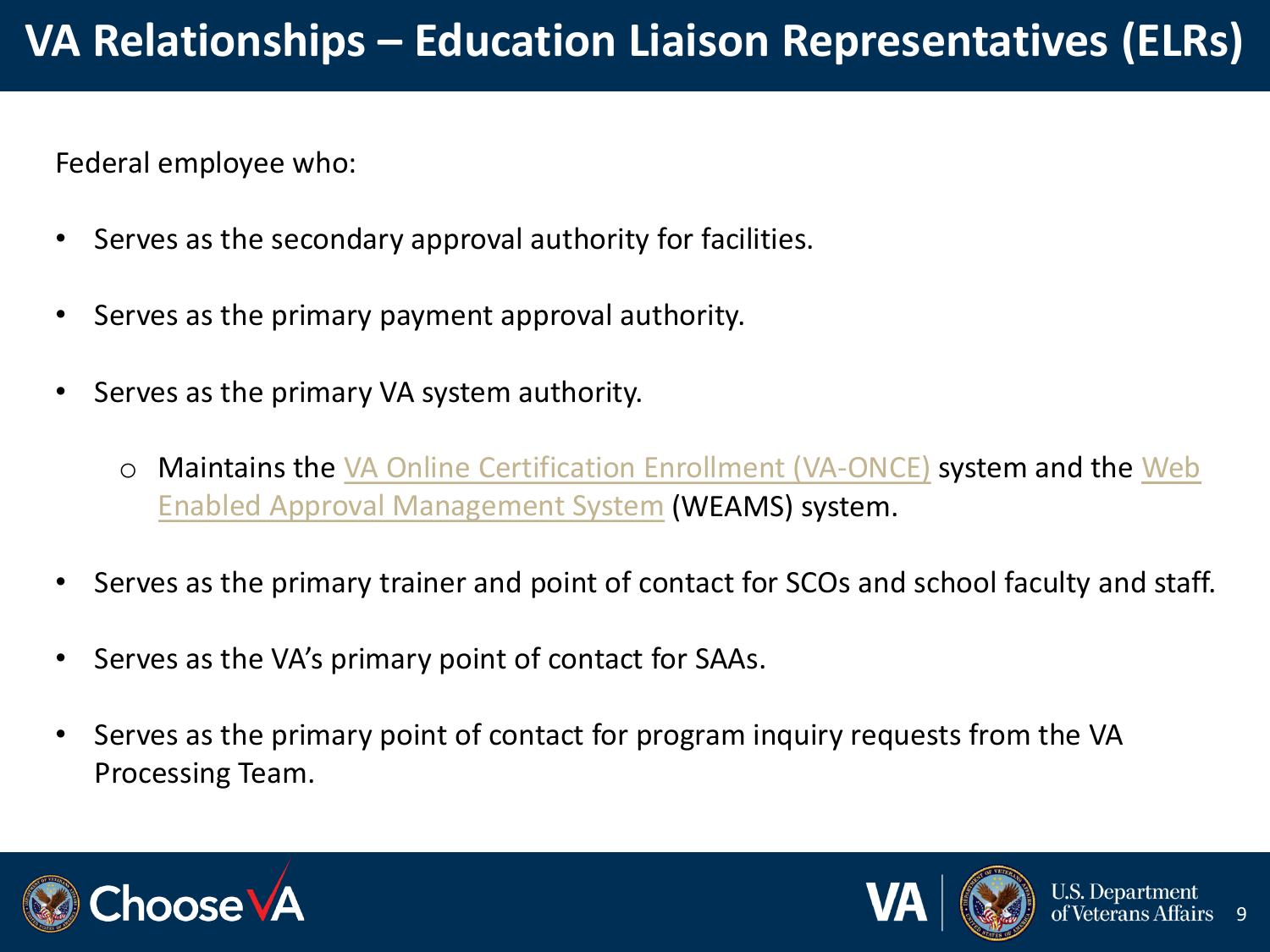Federal employee who:

- Conducts Compliance Surveys and Risk-Based Compliance Surveys.
	- o Ensures that facilities are promptly and correctly certifying information to the VA.
	- o Ensures that facilities are meeting all requirements of their approval (i.e. following their refund policy, attendance policy, standards of progress, etc).
	- o Ensures that facilities are in compliance with all statutory and regulatory requirements (i.e. GI Bill trademark compliance, equity of charges between VA beneficiaries and other students, etc).
	- o May meet with VA beneficiaries for one-on-one interviews during a Compliance Survey.
	- o Documents and archives findings and supplemental documents.





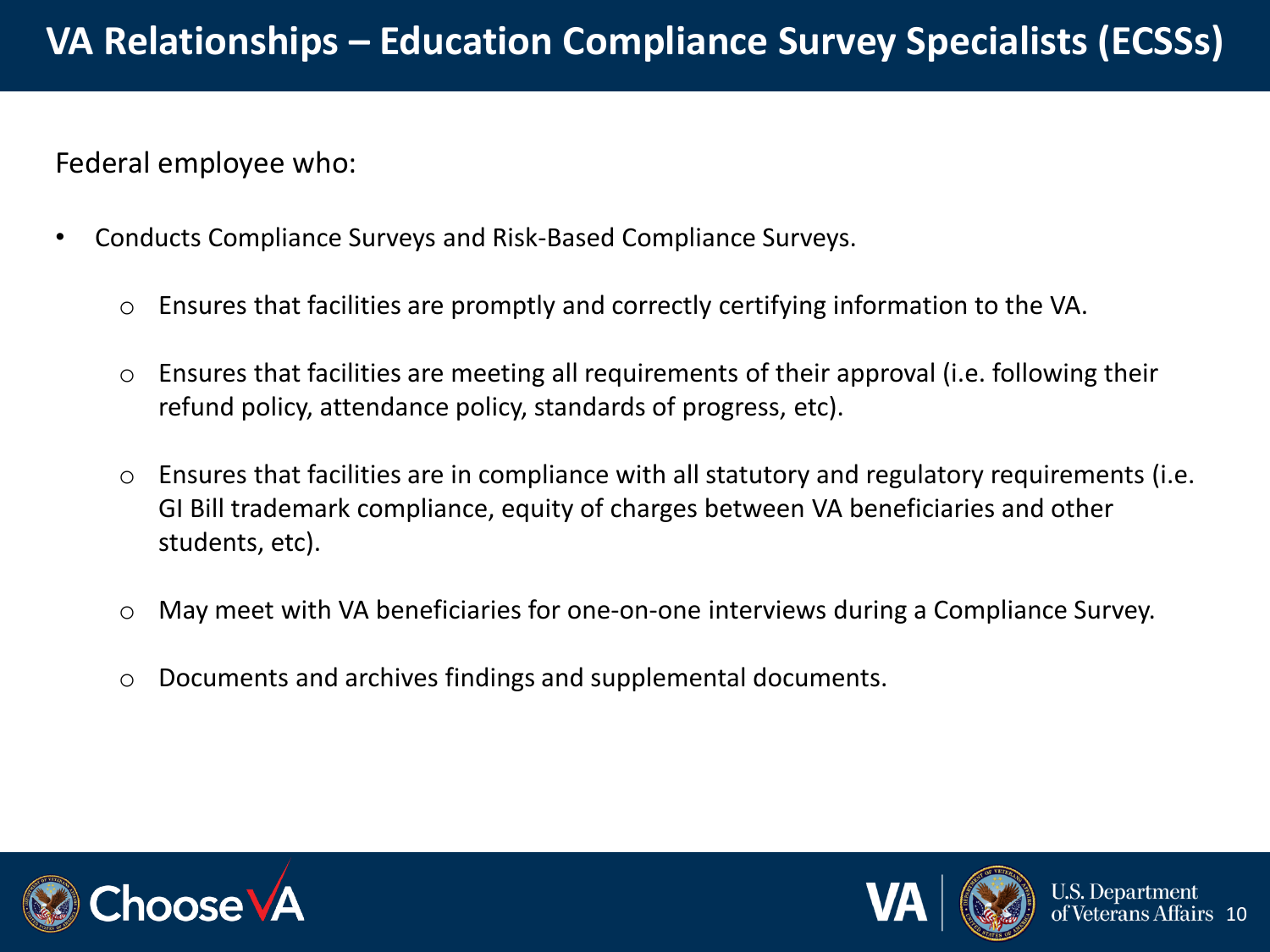### **VA Relationships – Veterans Claims Examiner (VCE)**

Federal employee who:

- Determines the eligibility of VA beneficiaries. This includes:
	- Approval of work-study positions (nationally located in the Muskogee RPO).
	- o Approval of VA beneficiaries eligibility for VA Education benefits. For beneficiaries receiving the Post-9/11 GI Bill (Chapter 33) benefit this includes determining the beneficiary's benefit level.
- Properly adjudicates VA beneficiary claims based on received documentation from VA beneficiaries and SCOs. This includes:
	- o Releasing payments to VA beneficiaries and facilities.
	- o Creating debts on VA beneficiaries and facilities.
	- o Processes VA beneficary audits when required.
- Properly adjudicates VA beneficiary Notices of Disagreement.





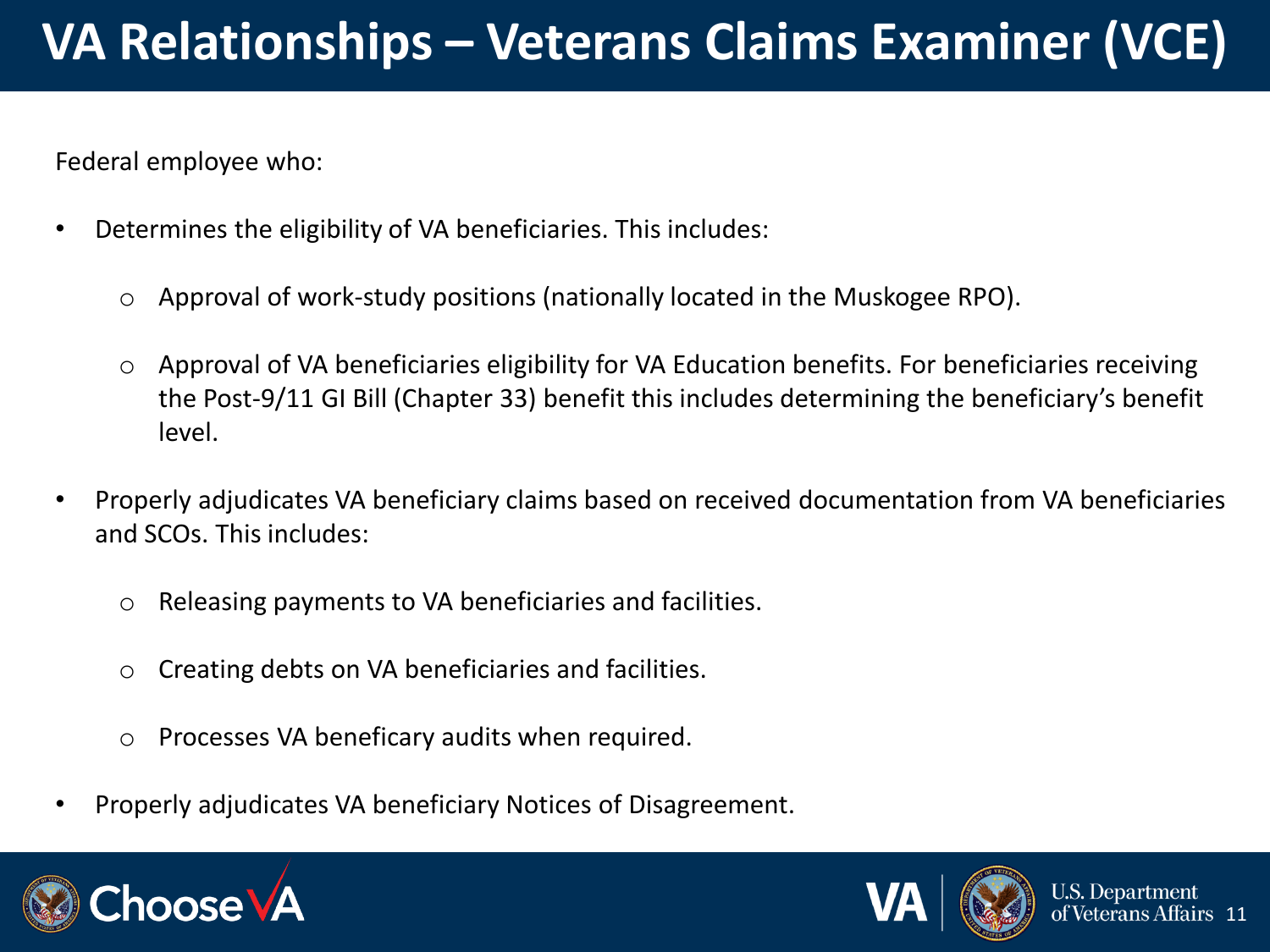### **VA Relationships – National Education Call Center**

- Provides general information regarding VA education benefits to callers.
- Provides case specific information to individual VA beneficiaries about the status of their claim or provides information about why a particular decision was made.
- Has a SCO Hotline that provides case specific information to SCOs about the status of VA beneficiaries' claims, provides the SCO with information about why a particular payment decision was made, or allows SCOs to report VA beneficiaries experiencing hardship conditions.

**NOTE:** The SCO Hotline answers **payment** related questions. SCOs should refer all **approval** and **certification** questions to the their ELR or SAA.





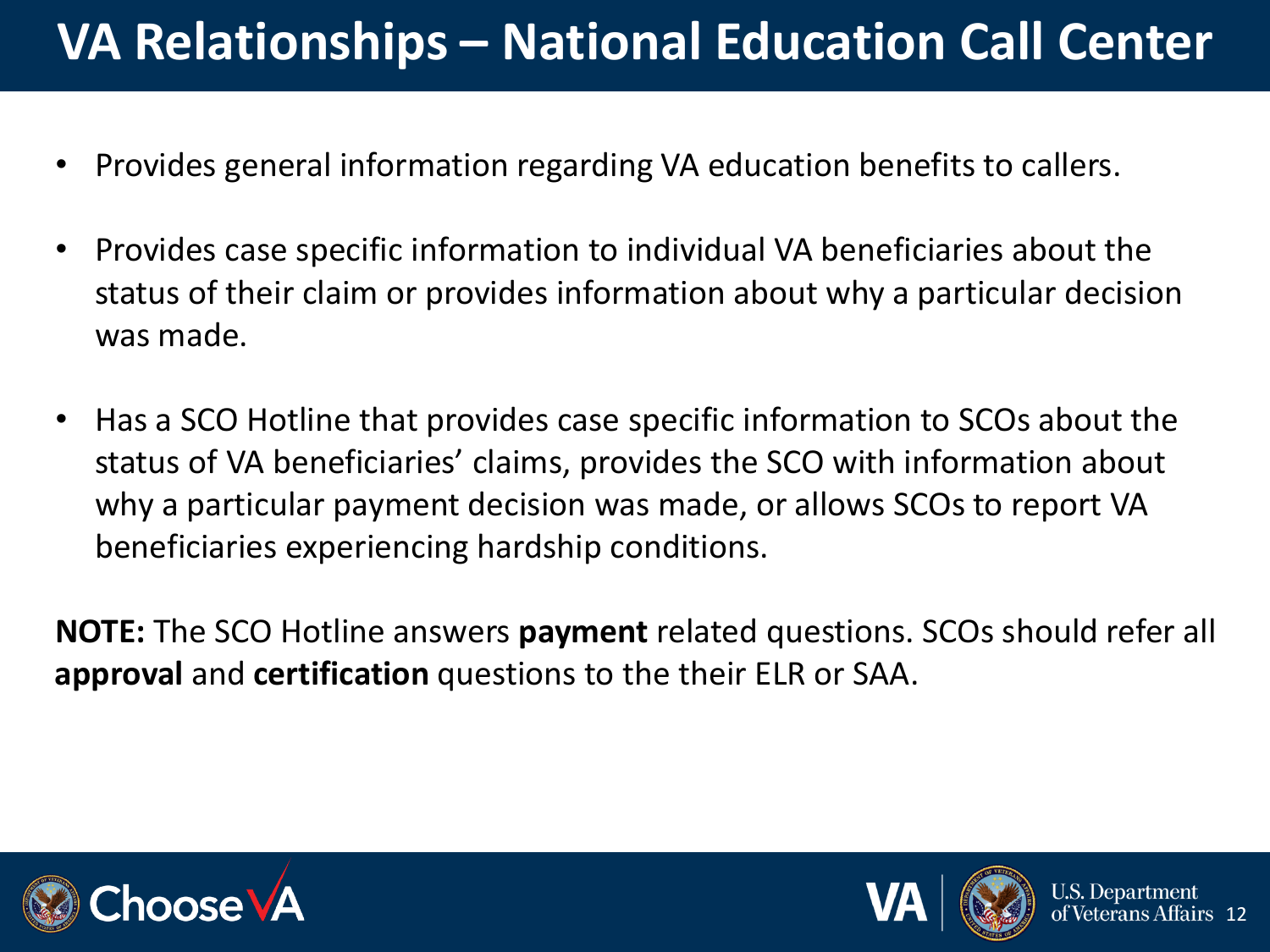#### **Who To Call – When To Call – Approval Or Certification Questions**

- 1. SCOs should contact their **[SAA](http://www.nasaa-vetseducation.com/contacts.aspx) and [ELR](https://benefits.va.gov/gibill/resources/education_resources/school_certifying_officials/elr.asp)** with questions concerning the approval of their facility or about submitting certifications.
	- Example 1: "Can I certify this class for GI Bill reimbursement?"
	- Example 2: "What term dates should I use when certifying this term?"
	- Example 3: "How is this student counted for compliance with the 85-15 Rule?"





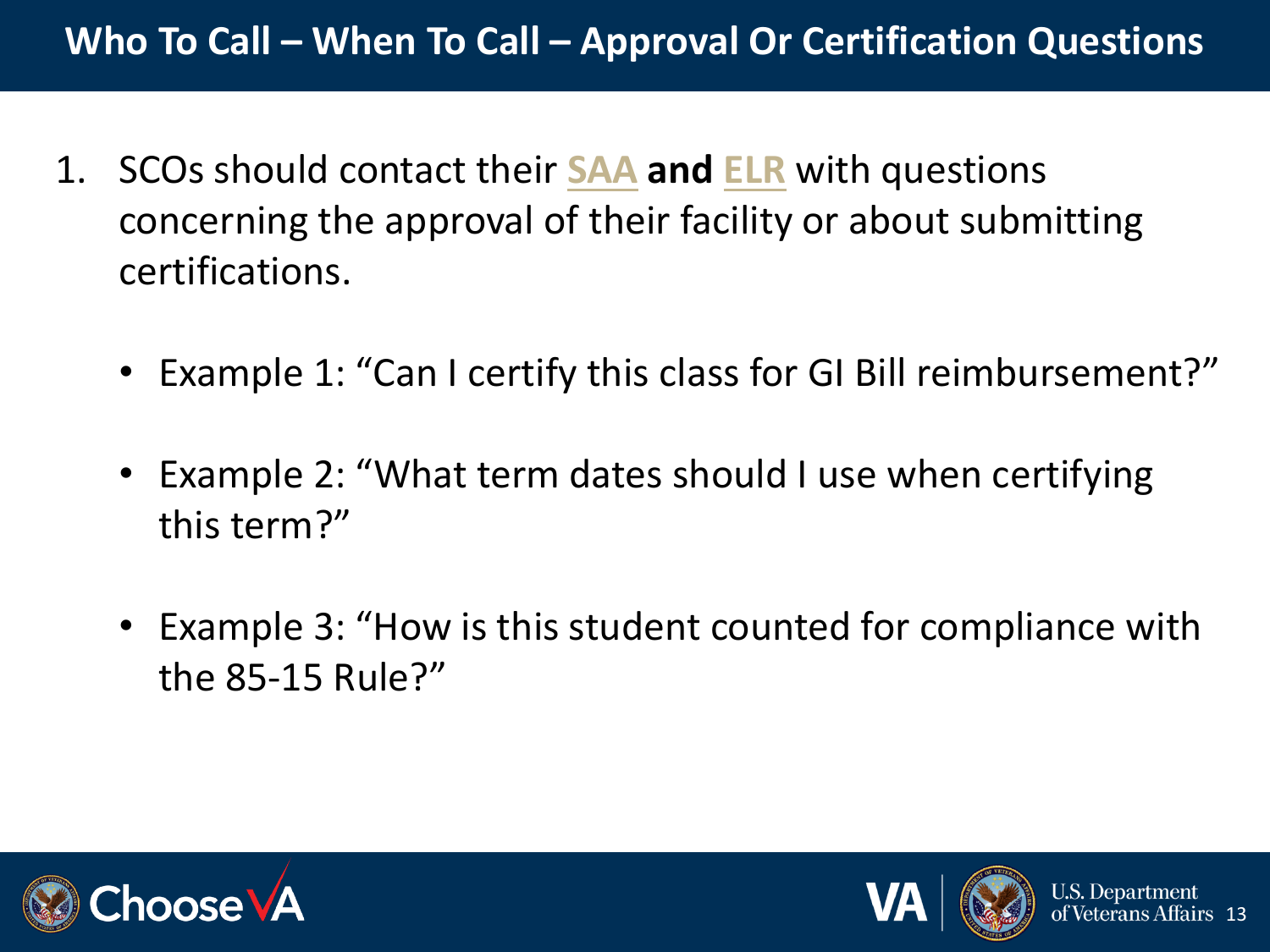### **Who To Call – When To Call – Payment Questions**

- 2. SCOs should contact the VA SCO Hotline (855-225-1159) or RPO of jurisdiction via the [Internet Inquiry System](https://gibill.custhelp.va.gov/) or through [postal mail](https://www.benefits.va.gov/gibill/regional_processing.asp) with all payment and payment status questions.
	- Example 1: "I certified a beneficiary's certification a month ago and still have not received a tuition and fees payment, what is the status of the claim?"
	- Example 2: "Why is this tuition and fees payment less than what I certified for?"
	- Example 3: "This student is in financial hardship, can their case be escalated?"

\*\*Remember – The SCO Hotline phone number is for SCOs only – do NOT provide this phone number to students.





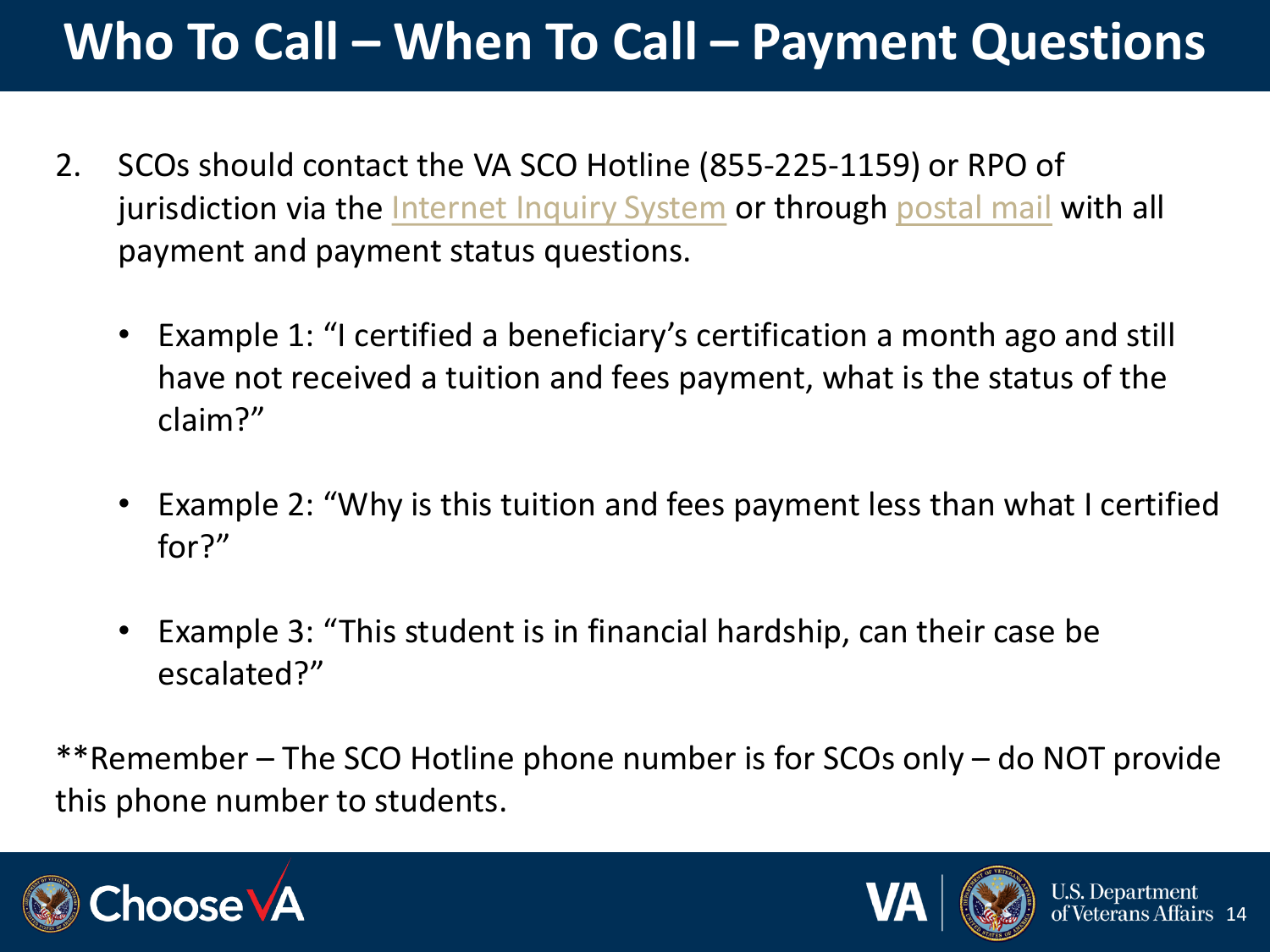### **Who To Call – When To Call – Work-Study Questions**

- 3. SCOs should contact the National Work-Study Team (855-225-1159 option #2) with all VA Work-Study related questions.
	- Example 1: "How do I certify a VA Work-Study's hours?"
	- Example 2: "Can a student's Work-Study contract be extended?"
	- Example 3: "How does a school apply to get more VA Work-Study students?

Reminder #1 – The National Work-Study Team phone number is for SCOs only – do NOT provide this phone number to students.

Reminder #2 – All Work-Study documentation submissions or requests should be made through the [Internet Inquiry System.](https://gibill.custhelp.va.gov/)





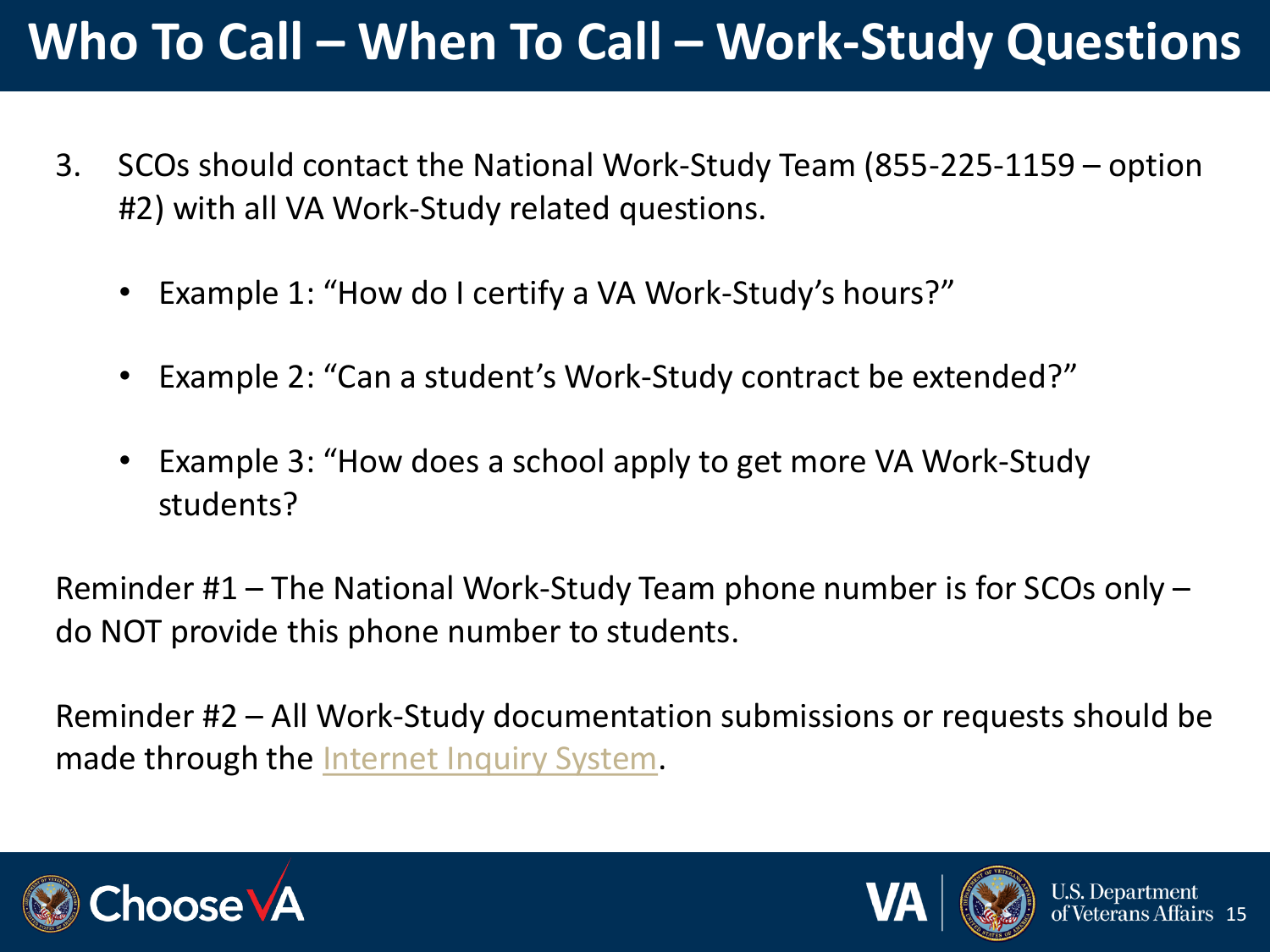### **Who To Call – When To Call – Disputing A Debt**

4. SCOs should contact the Debt Management Center (DMC) at 1-800-827-0648 when disputing a debt assigned to their facility.







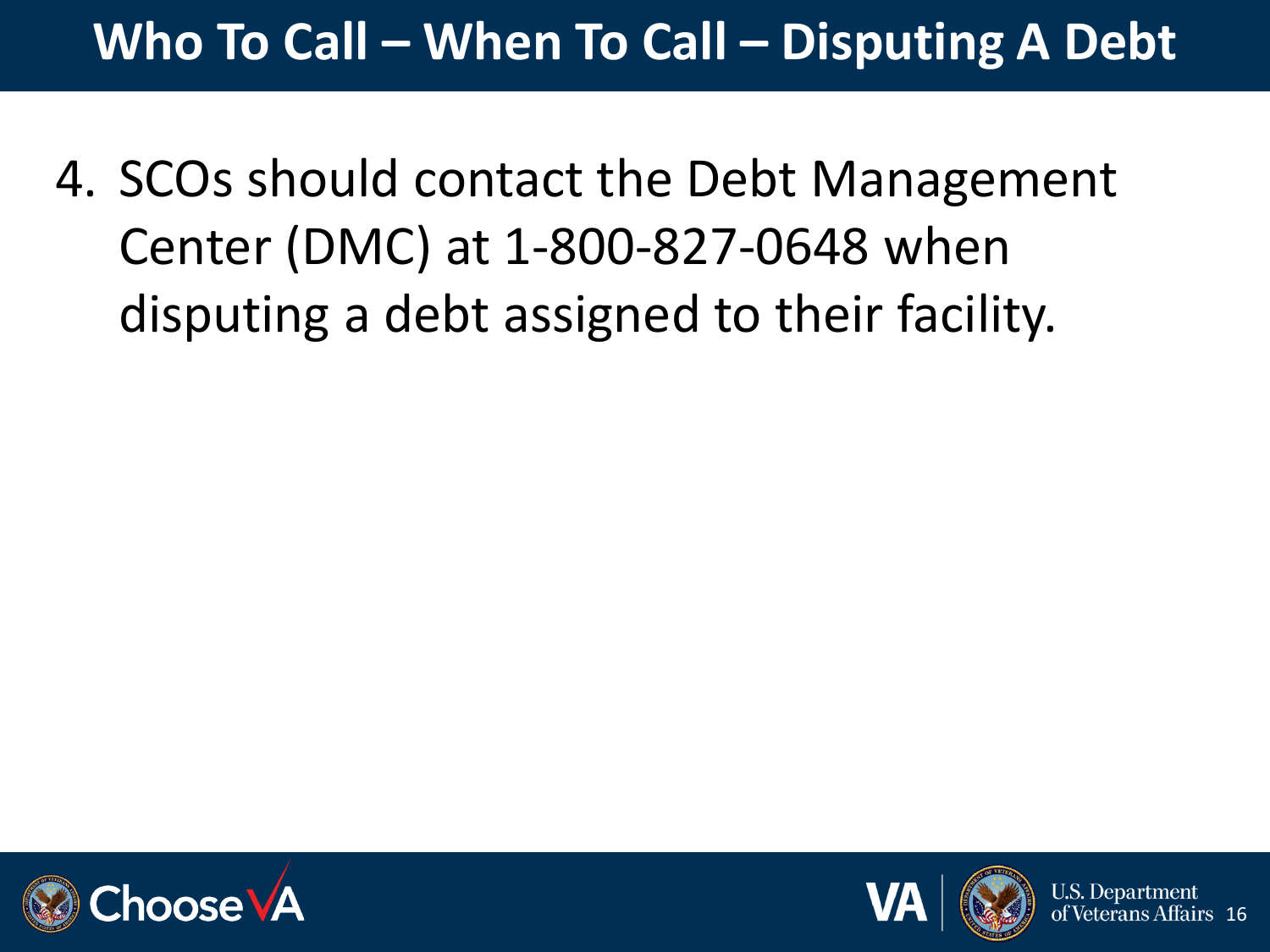# Laws, Regulations, And Policies





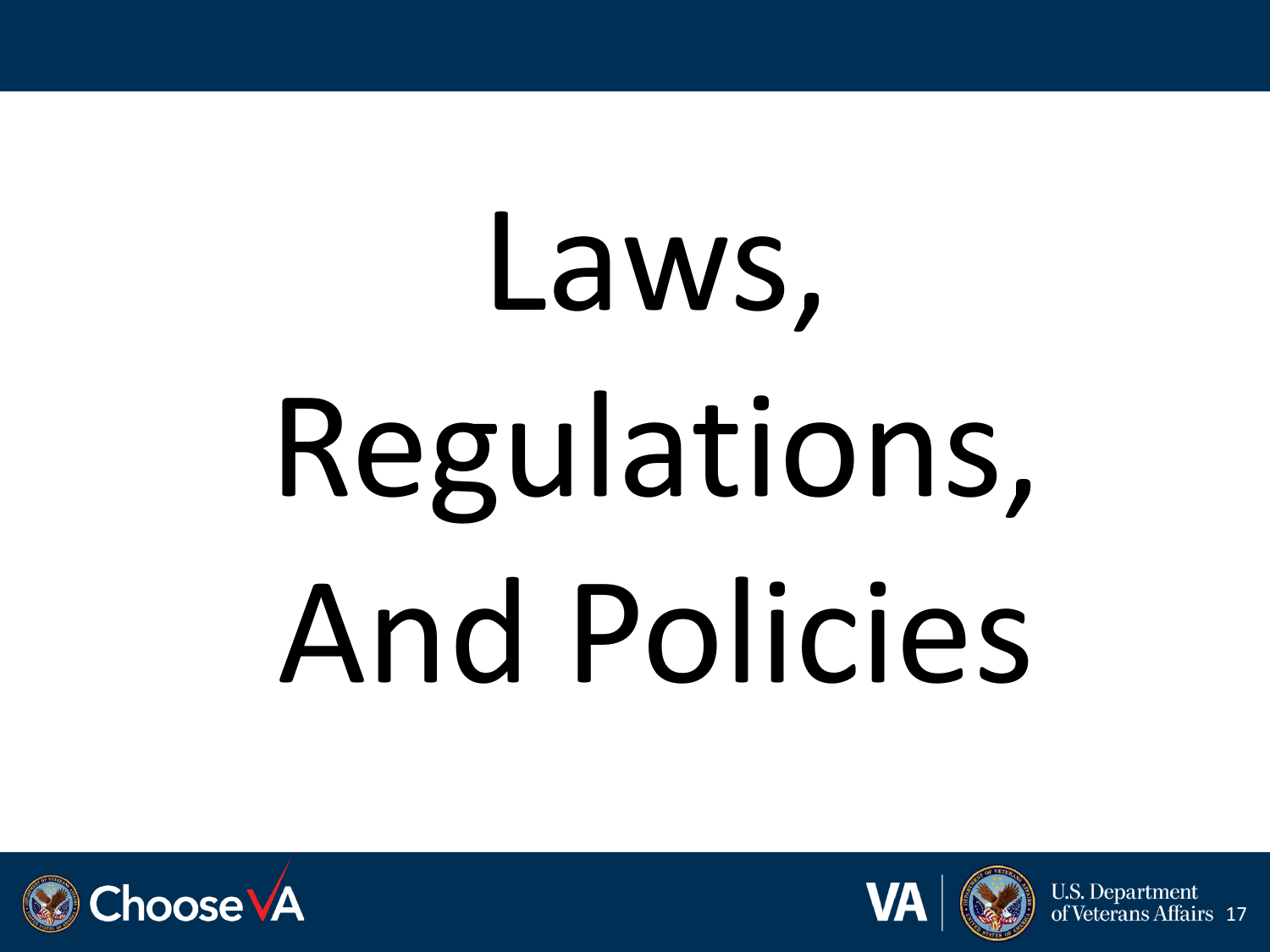### **Public Laws and Statutes**

Federal Laws are passed by Congress and signed by the president (or there is sufficient congressional support to override a presidential veto). Congress create bills that, when passed, become statutory law.

[For Education Service these will be identified as Public Law \(PL\) or United States](http://uscode.house.gov/)  Code (USC).

Examples:

- [Harry W. Colmery Veterans Educational Assistance Act of 2017 \(Public Law](https://www.google.com/url?sa=t&rct=j&q=&esrc=s&source=web&cd=1&cad=rja&uact=8&ved=0ahUKEwjnzfLjp63aAhVMzFMKHa3PD-kQFggnMAA&url=https://www.congress.gov/115/plaws/publ48/PLAW-115publ48.pdf&usg=AOvVaw3UgecmSUojGn30aXMS5DIP) 115-48)
- [38 USC 3675](http://uscode.house.gov/view.xhtml?req=(title:38%20section:3675%20edition:prelim))





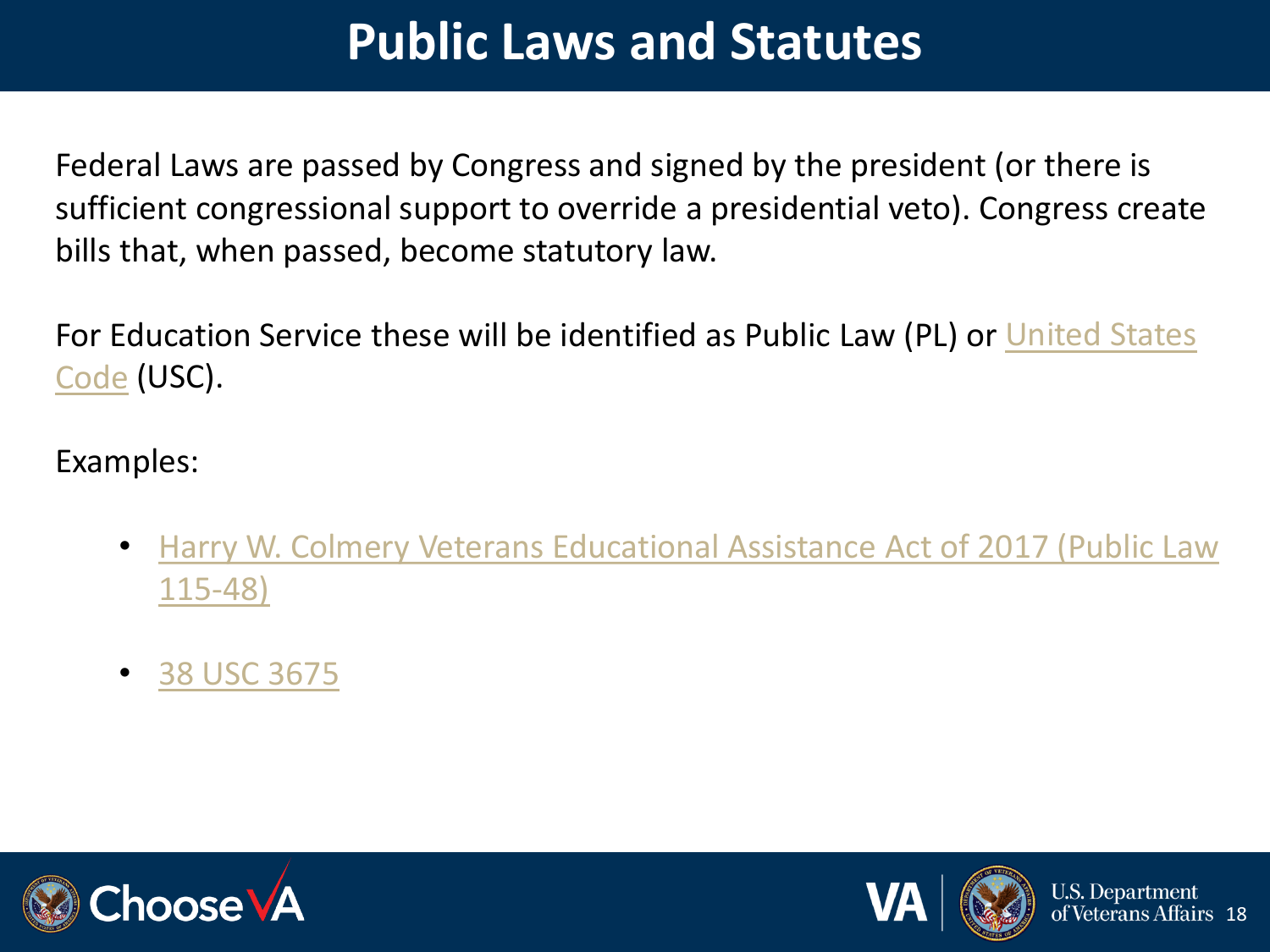### **Regulations**

Regulations are standards and rules adopted by administrative agencies that govern how laws will be enforced. Like laws, regulations are codified and published so that parties are on notice regarding what is and isn't legal.

Regulations often have the same force as laws, since, without them, regulatory agencies wouldn't be able to enforce laws.

For Education Service these will be identified as [Code of Federal Regulations](https://www.ecfr.gov/cgi-bin/text-idx?c=ecfr&sid=cc8b86306372b2f36fd6102ad13568ca&rgn=div5&view=text&node=38:2.0.1.1.6&idno=38#se38.2.21_14255) (CFR). All approved forms (which can be identified by having the VA FORM on the bottom left hand corner and then a number) will have also gone through a stringent review process.

#### Examples:

- [38 CFR 21.4253](https://www.ecfr.gov/cgi-bin/retrieveECFR?gp=1&SID=5013bafc7de025698dcd7357661e1fe8&ty=HTML&h=L&mc=true&r=SECTION&n=se38.2.21_14253)
- [38 CFR 21.4254](https://www.ecfr.gov/cgi-bin/retrieveECFR?gp=1&SID=d1ba741b297ddd9bb95c001a2814862a&ty=HTML&h=L&mc=true&r=SECTION&n=se38.2.21_14254)





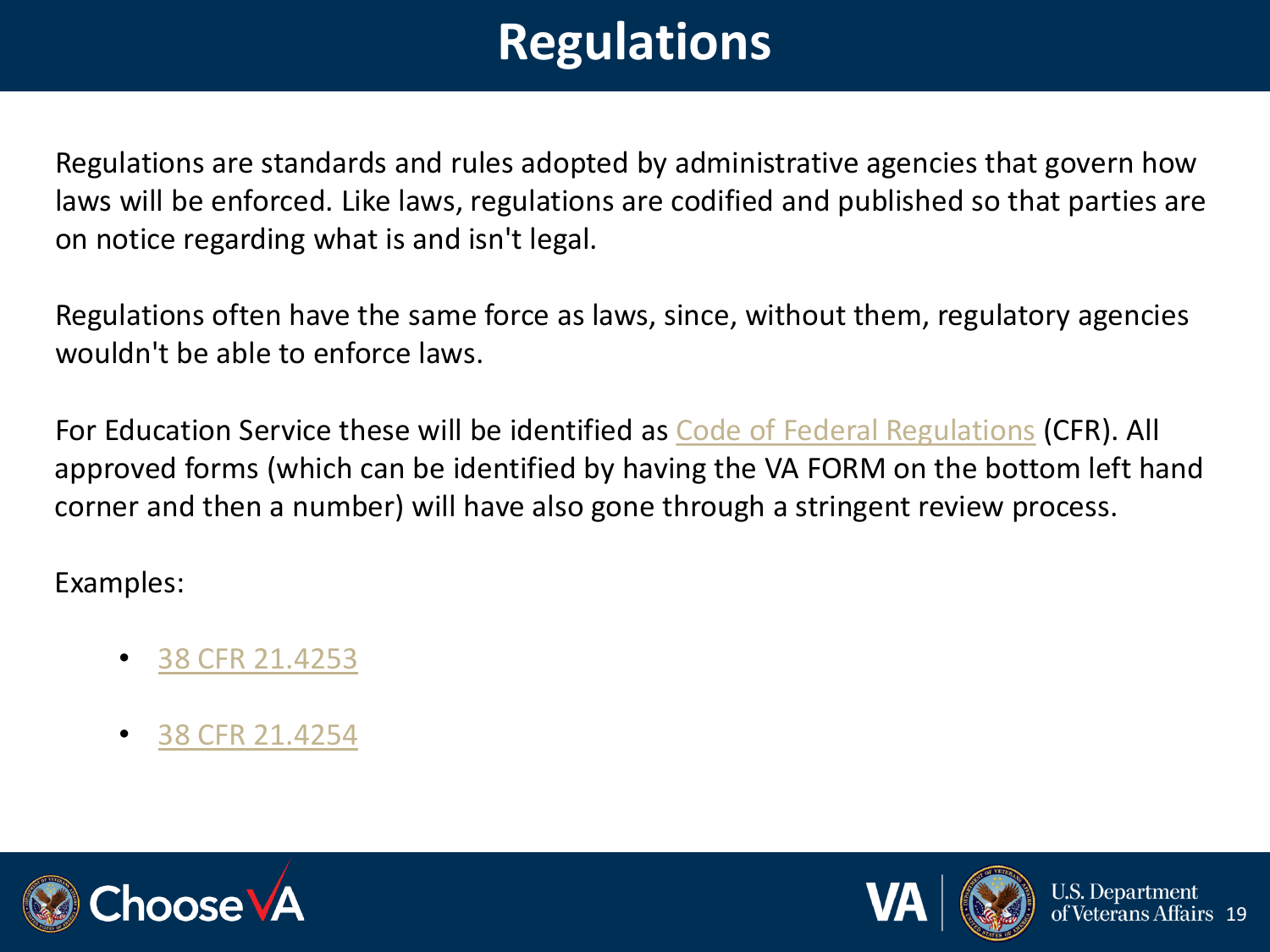### **Policies, Rules, And Inquiry Responses**

Agency specific procedures that provide instructions on how to enact formal regulations. These are normally notices provided from VA Central Office (VACO) or your ELR of jurisdiction.

Example:

- [SCO Handbook](https://www.benefits.va.gov/GIBILL/docs/job_aids/SCO_Handbook.pdf)
- [VA-ONCE Quick Reference User Guide](https://www.benefits.va.gov/GIBILL/docs/vaonce/VAONCEguide.pdf)
- [VA Central Office Webinars](https://www.benefits.va.gov/gibill/resources/education_resources/school_certifying_officials/presentations.asp)
- Academic Progress Letter





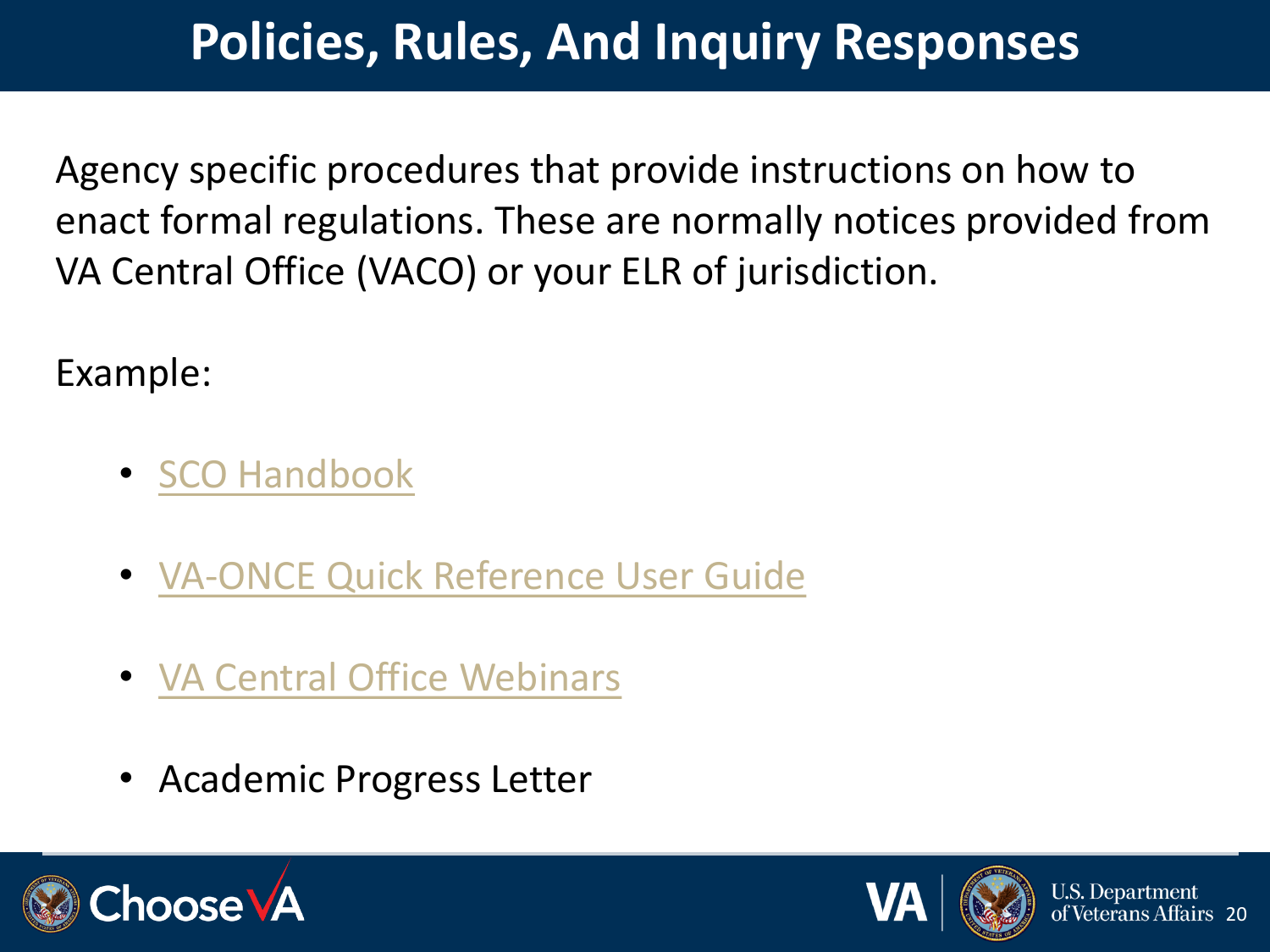# VA Education Benefits





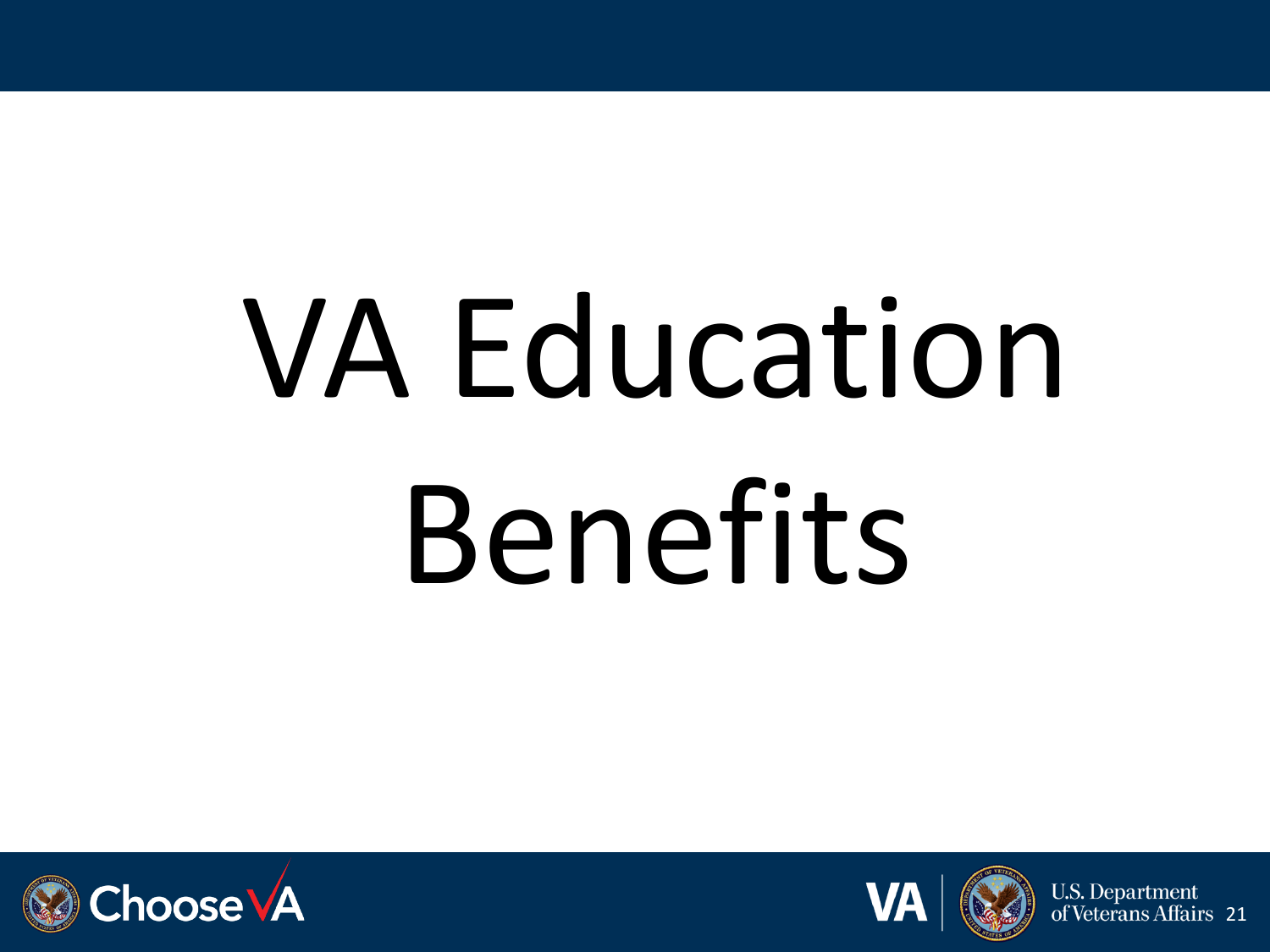### **Post-9/11 GI Bill Benefit (Chapter 33)**

Payments under the Post-9/11 GI Bill Benefit include:

- Tuition and fees payments made directly to the facility
- An annual books and supplies stipend made to the VA beneficiary

Payments my also potentially include:

- A Monthly Housing Allowance (MHA) payment to the VA beneficiary
- A one-time rural benefit payment to the VA beneficiary
- A Yellow Ribbon Program (YRP) payment to the facility





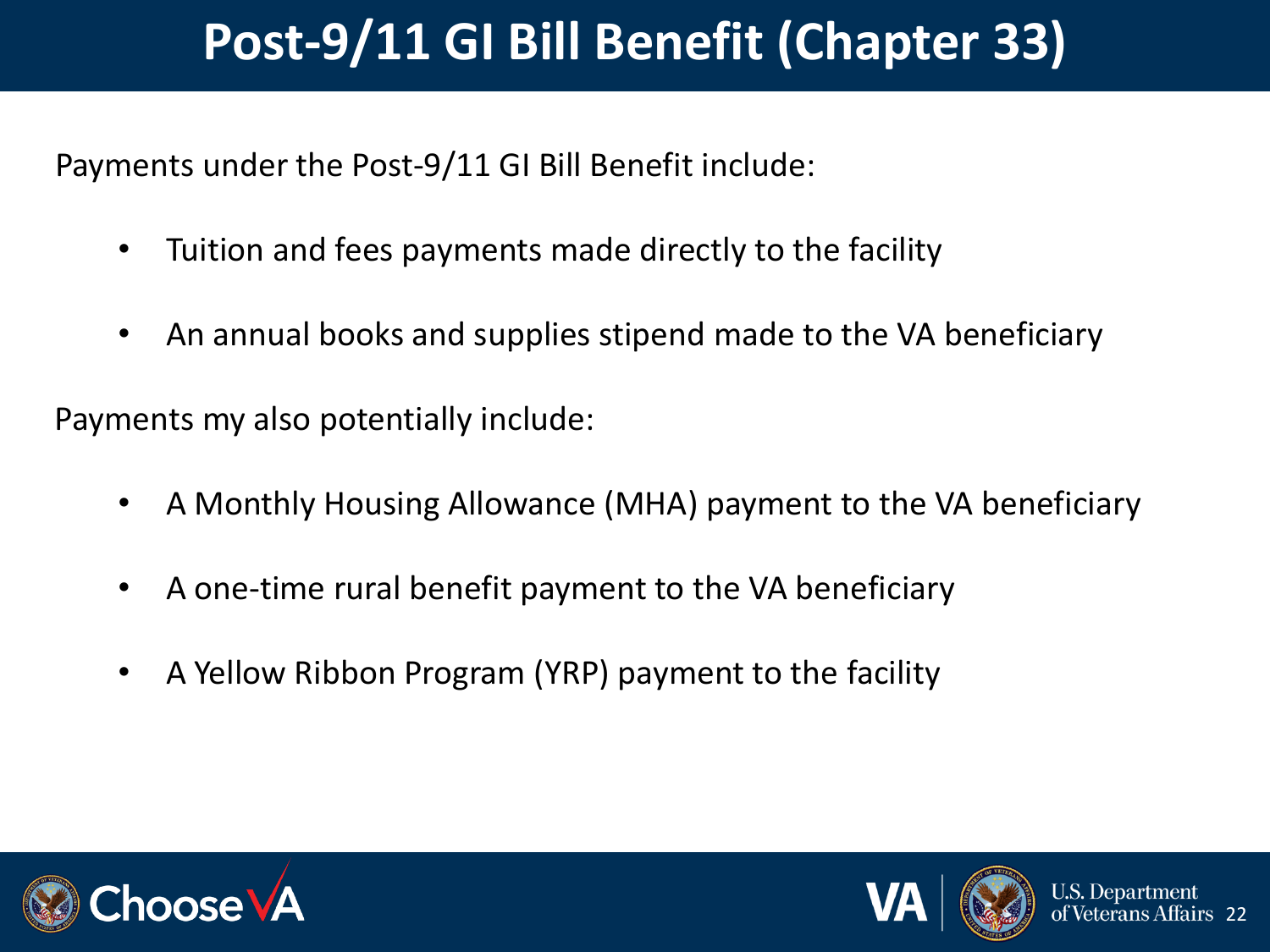### **Post-9/11 GI Bill Benefit (Chapter 33)**

More in-depth information about the Post-9/11 GI Bill benefit can be found at:

- [GI Bill Website –](https://www.benefits.va.gov/gibill/post911_gibill.asp) Post-9/11 GI Bill
- [GI Bill Website –](https://www.benefits.va.gov/GIBILL/resources/benefits_resources/rate_tables.asp) Payment Rates
- GI Bill Website [Yellow Ribbon Program](https://www.benefits.va.gov/gibill/yellow_ribbon.asp)
- GI Bill Website [Marine Gunnery Sergeant John David Fry Scholarship \(Fry](https://www.benefits.va.gov/GIBILL/Fry_scholarship.asp) Scholarship)





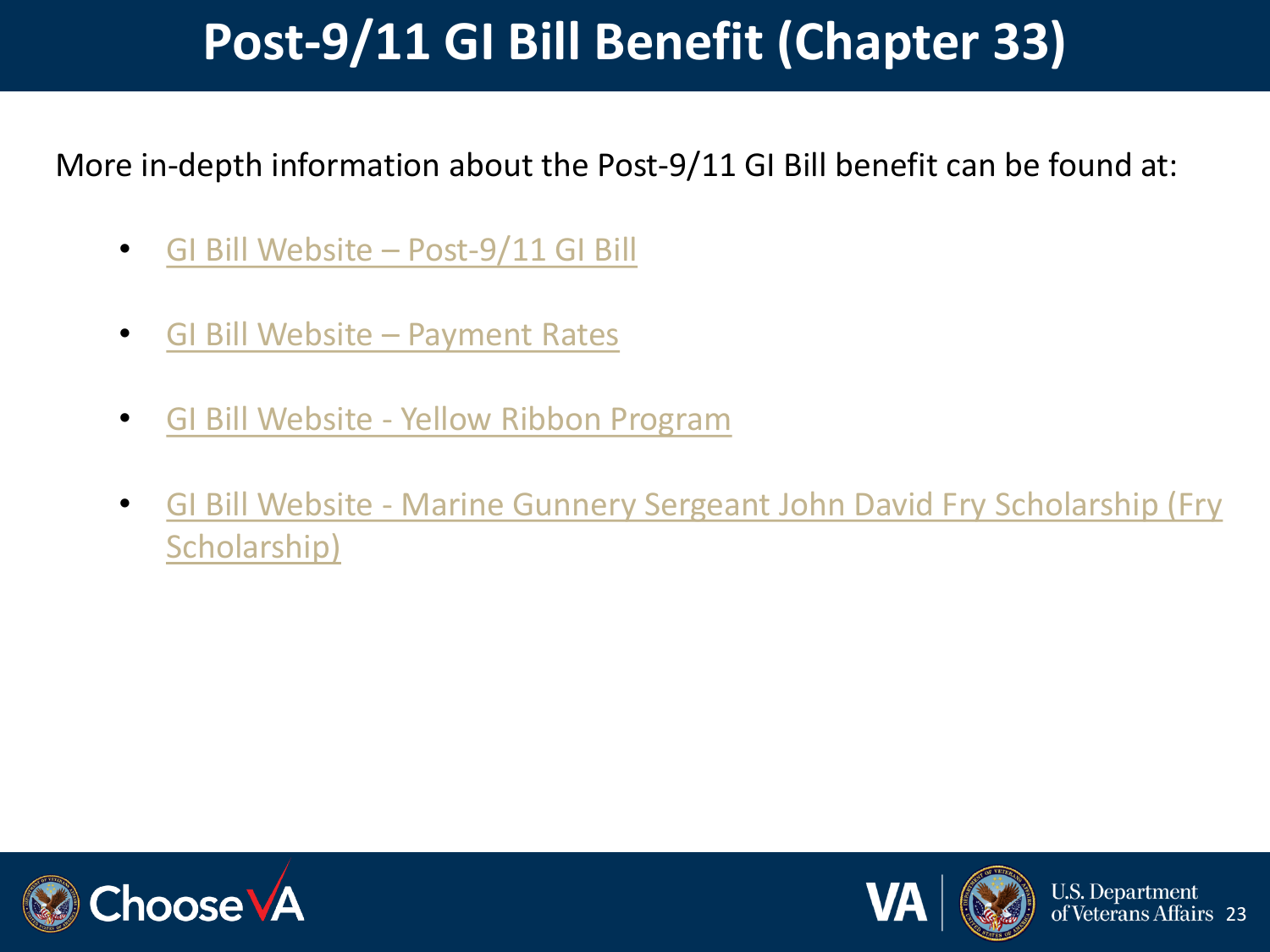### **Non-Chapter 33 Benefits**

#### Non-Chapter 33 benefits include:

- Montgomery GI Bill [Active Duty \(Chapter 30\)](https://www.benefits.va.gov/gibill/mgib_ad.asp)
- Montgomery GI Bill [Selected Reserve \(Chapter 1606\)](https://www.benefits.va.gov/gibill/mgib_sr.asp)
- [Survivors and Dependents Educational Assistance \(DEA\) \(Chapter 35\)](https://www.benefits.va.gov/GIBILL/DEA.asp)
- [Post-Vietnam Era Veterans Educational Assistance Program \(VEAP\)](https://www.benefits.va.gov/gibill/veap.asp) (Chapter 32)
- [Reserve Educational Assistance Program \(REAP\) \(Chapter 1607\)](https://www.benefits.va.gov/gibill/reap.asp)
	- o Effectively sunset effective November 25, 2019





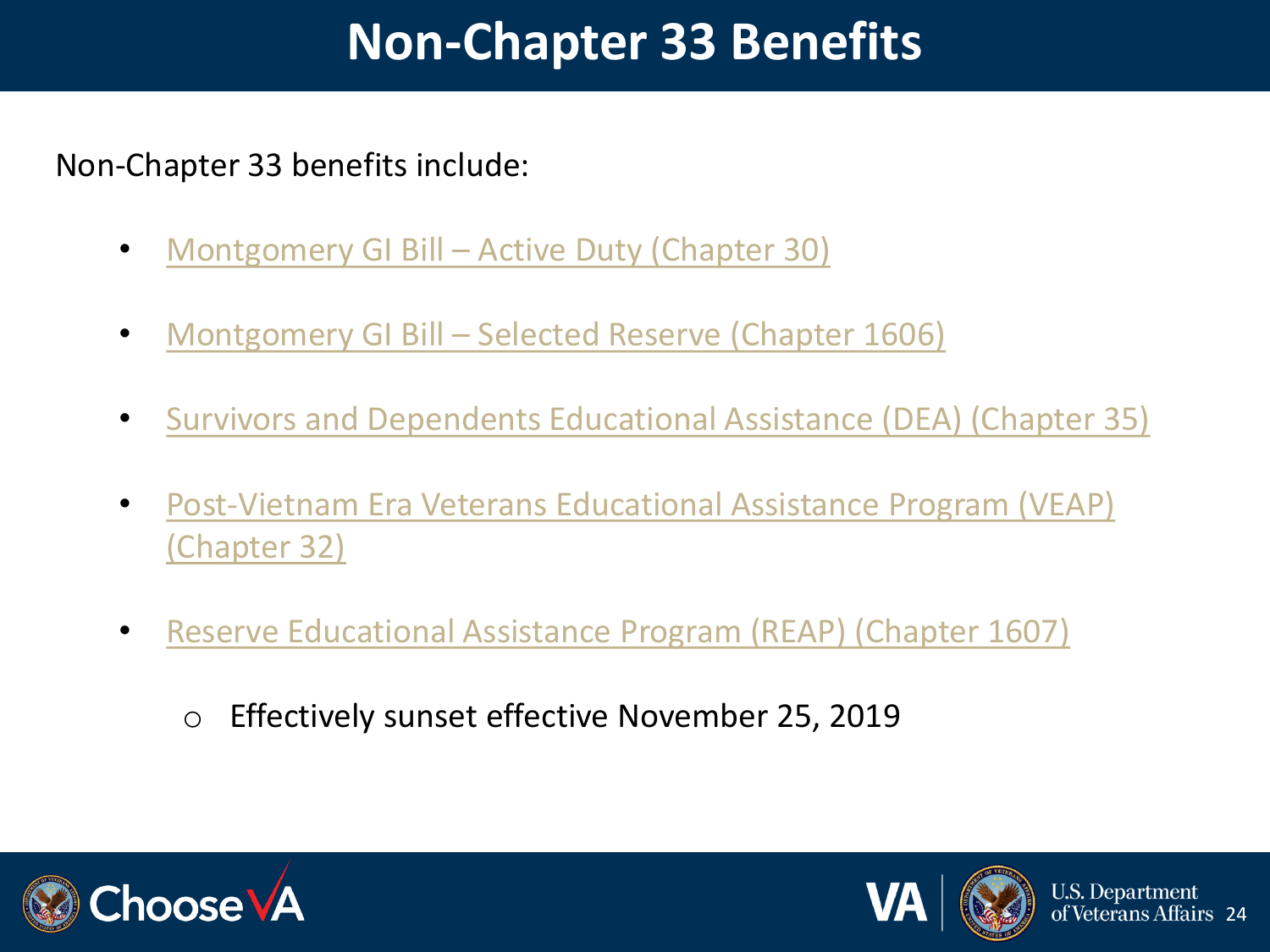### **Non-Chapter 33 Benefits**

Non-Chapter 33 benefits are always paid directly to the VA beneficiary and are generally based on a monthly rate or are directly related to the mandatory tuition and fees charges of the approved program the VA beneficiary is enrolled in.

[Specific payment information for Non-Chapter 33 benefits can be found on the GI](https://www.benefits.va.gov/GIBILL/resources/benefits_resources/rate_tables.asp) Bill website.

[A side by side comparison chart of VA education benefits can be found on the GI](https://benefits.va.gov/GIBILL/comparison_chart.asp) Bill website.





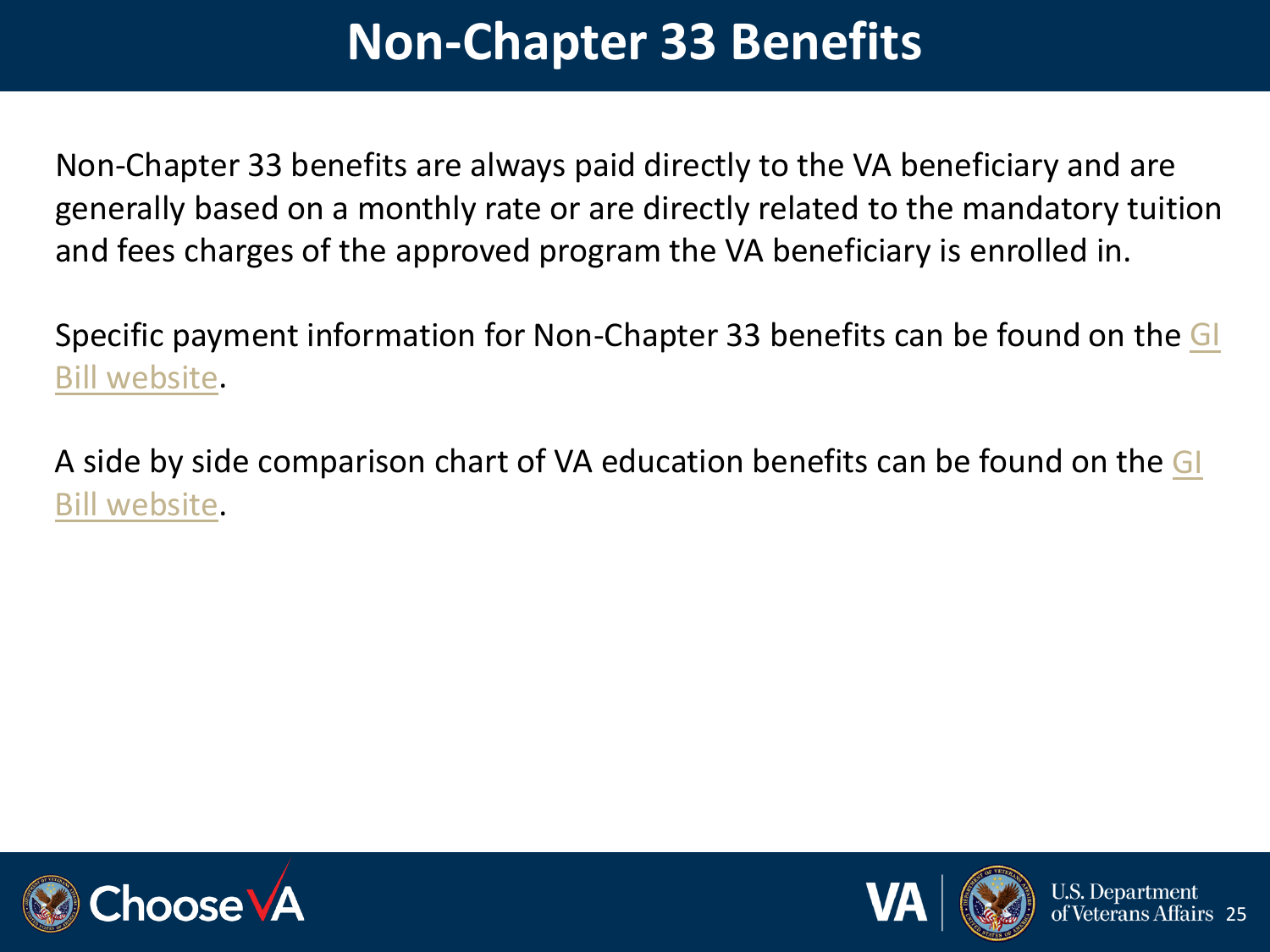#### **Vocational Rehabilitation and Employment Benefits (Chapter 31)**

Vocational Rehabilitation and Employment benefits are **not** a VA Education benefit.

Vocational Rehabilitation and Employment benefits are similar to VA Education benefits, but have their own unique rules and caveats. Questions about certifying VA beneficiaries receiving this benefit should be made to the VA beneficiaries' Vocational Rehabilitation and Employment Benefits counselor.

The ELR and SAA of jurisdiction will be unable to actively assist with questions regarding Vocational Rehabilitation and Employment benefits.

Additional information about Vocational Rehabilitation and Employment benefits can be found on the [GI Bill website](https://www.benefits.va.gov/vocrehab/index.asp).





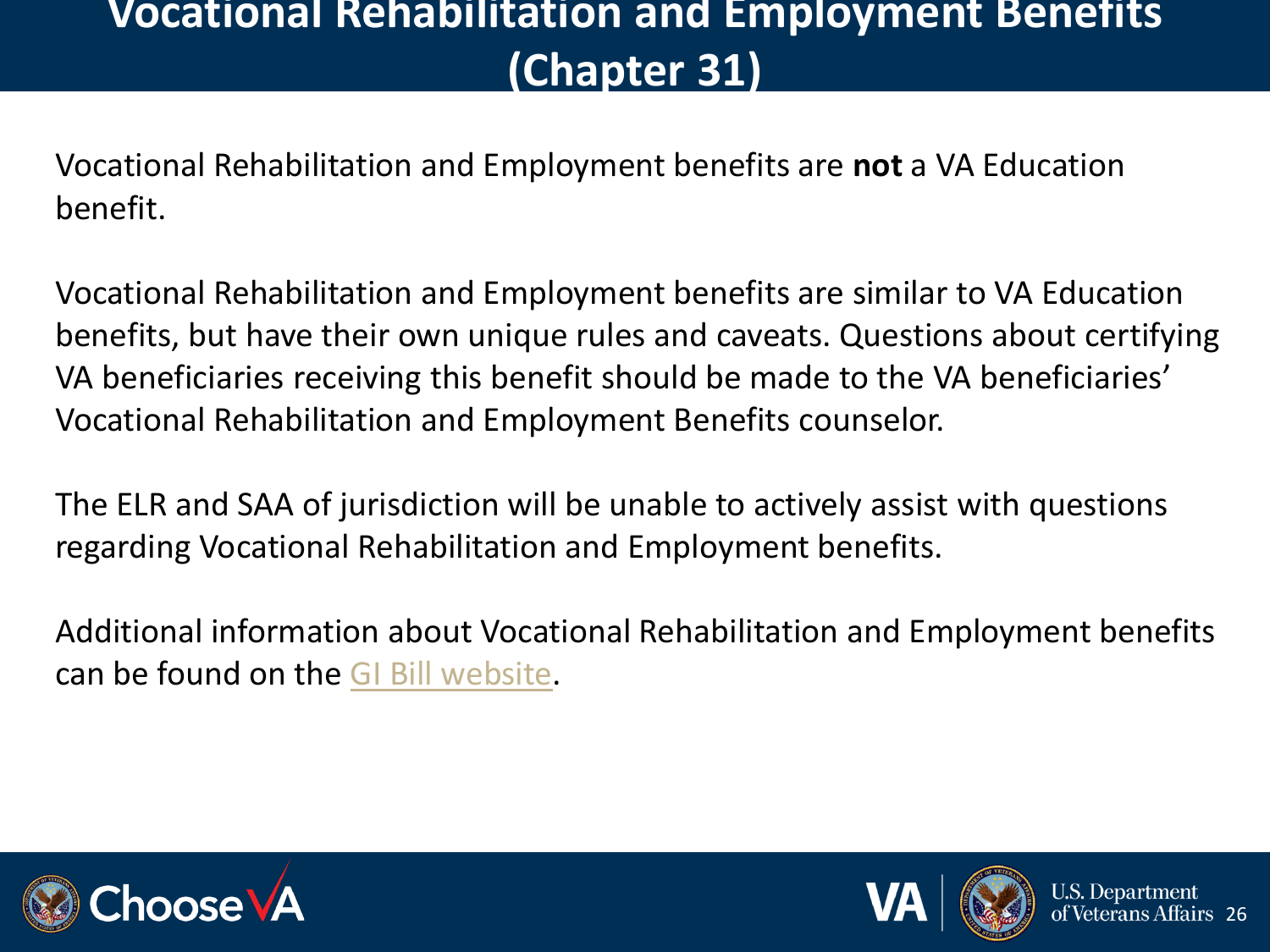## VA Forms





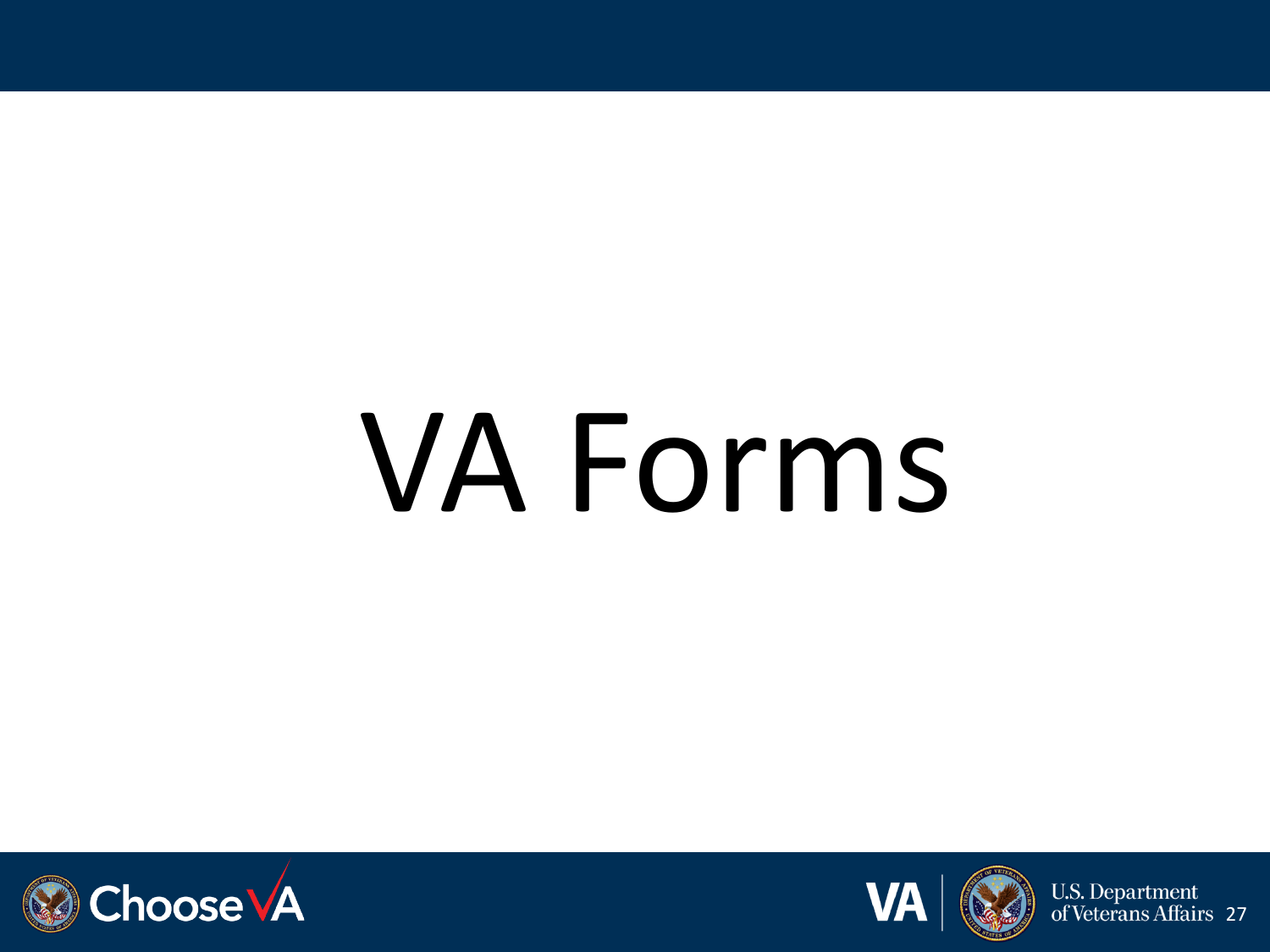

- [Unprotected VA forms can be found on the GI Bill](https://www.va.gov/vaforms/)  website.
- Protected VA forms can be received through your **ELR**.





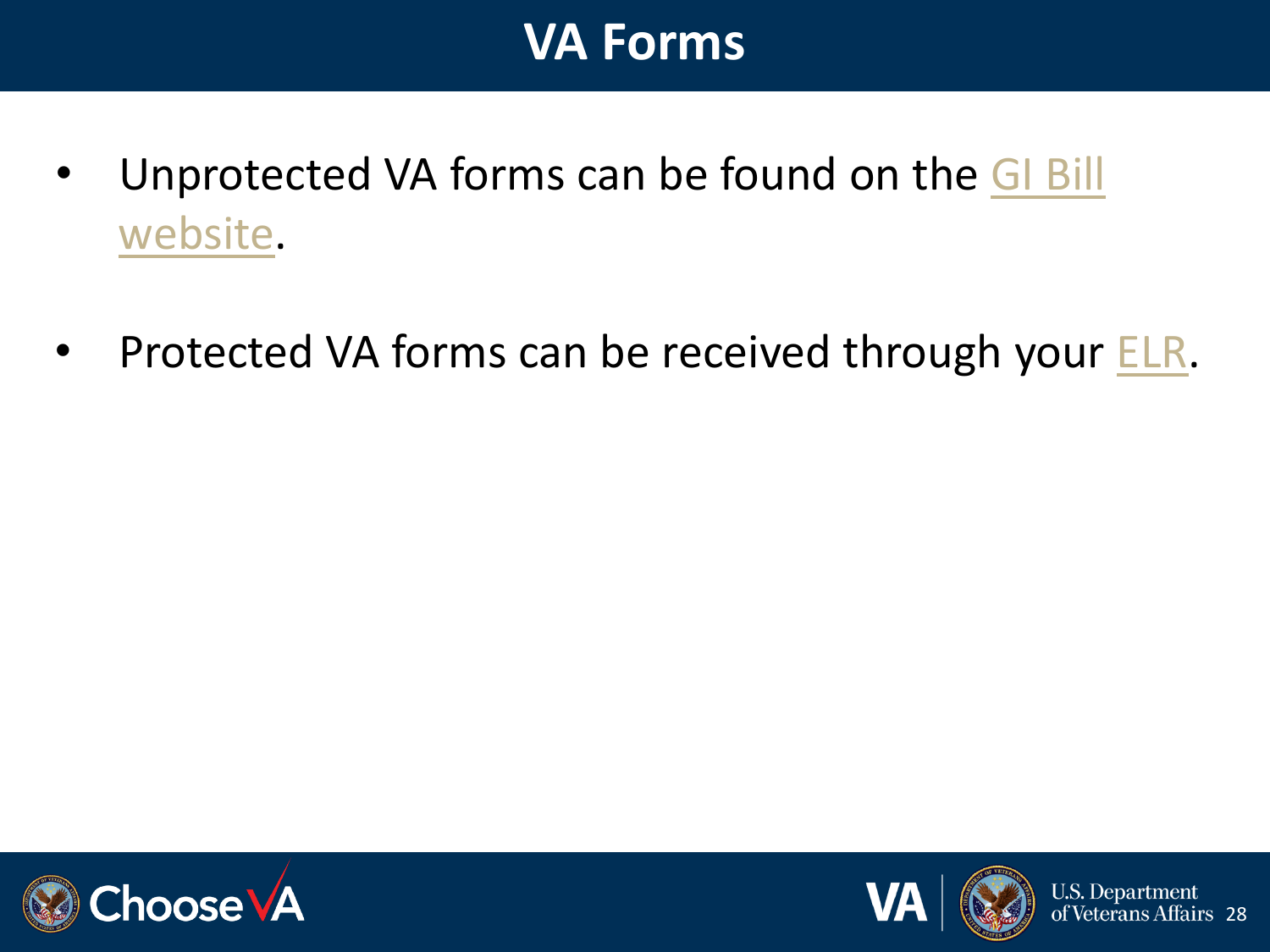### **VA Forms – Facility Specific**

- VA Form 22-8794 Designation Of Certifying Official(s)
- Statement Of Assurance Of Compliance With 85/15 Enrollment Ratios





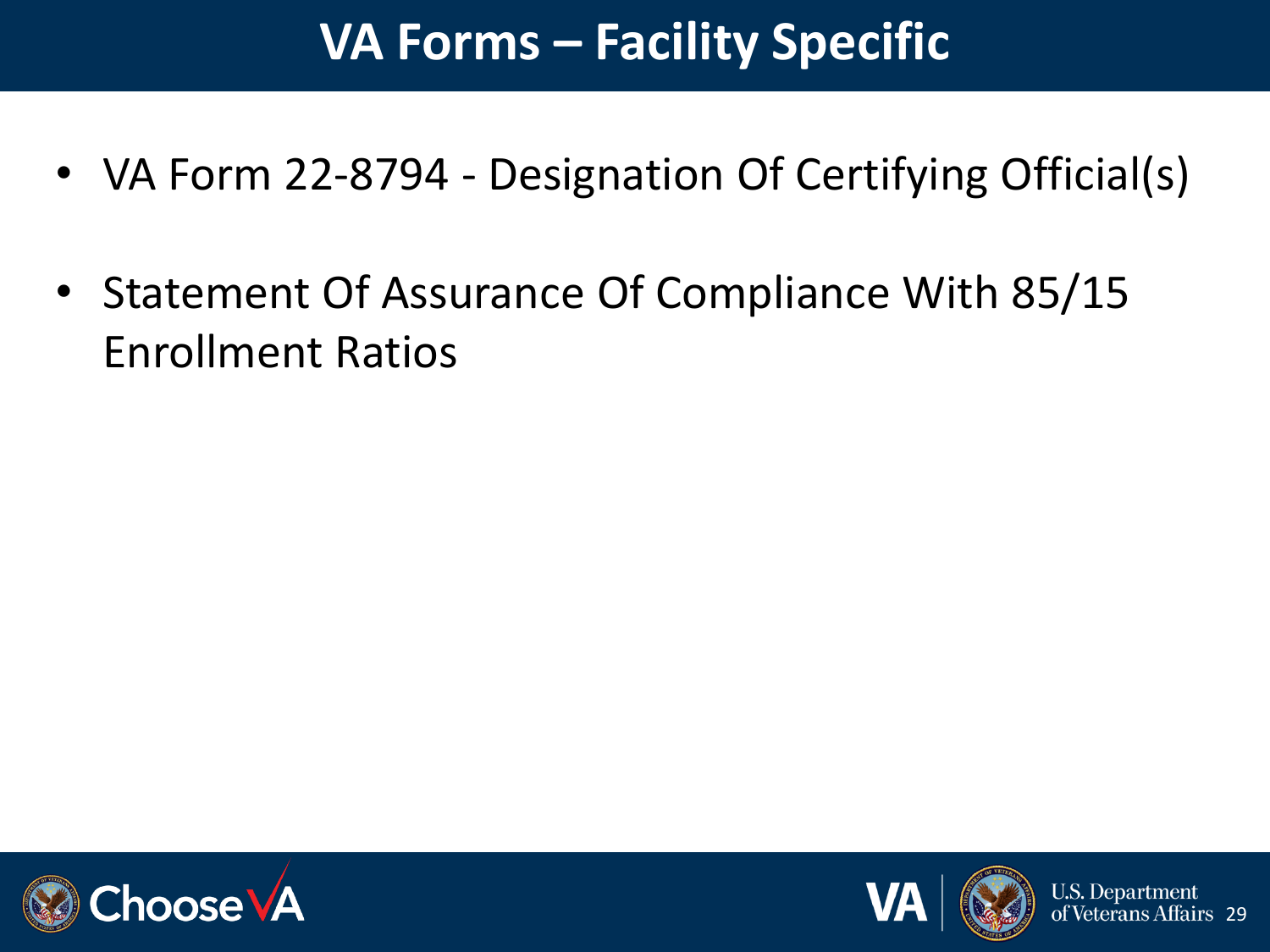### **VA Forms - Certification**

- VA Form 22-1999 VA Enrollment Certification
- VA Form 22-1999b Notice Of Change In Student Status

NOTE: Most facilities use the VA-ONCE system to electronically complete and submit these forms.





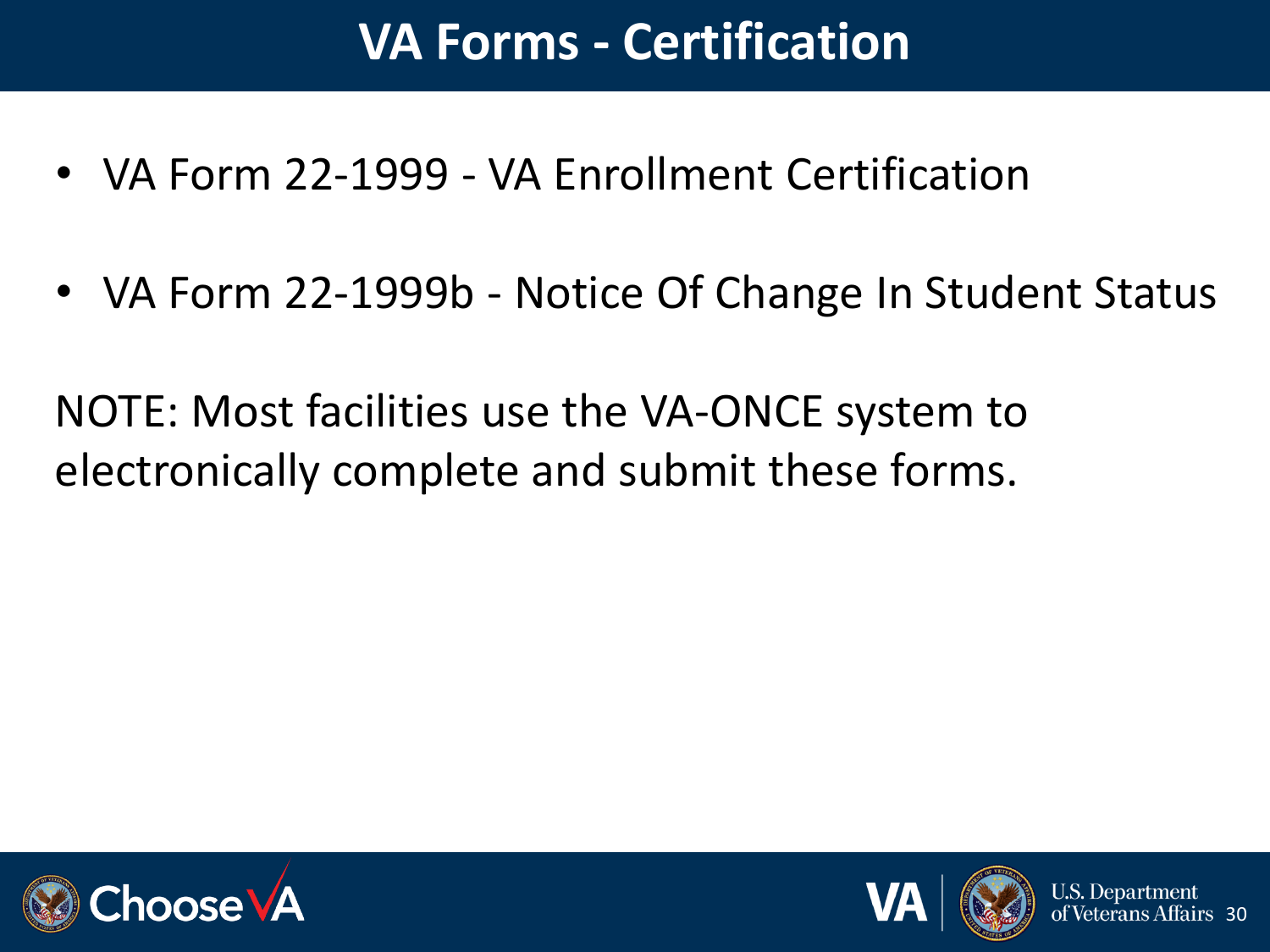### **VA Forms – VA Beneficiary**

- VA Form 21-4193 [Notice to Department of Veterans Affairs of Veteran or Beneficiary Incarcerated](http://www.vba.va.gov/pubs/forms/VBA-21-4193-ARE.pdf)  in Penal Institution
- VA Form 22-0803 [Application for Reimbursement of Licensing or Certification Test Fees](http://www.vba.va.gov/pubs/forms/VBA-22-0803-ARE.pdf)
- VA Form 22-0810 [Application for Reimbursement of National Exam Fee](http://www.vba.va.gov/pubs/forms/VBA-22-0810-ARE.pdf)
- VA Form 22-0993 [Request to Opt-Out of Information Sharing with Educational Institutions](http://www.vba.va.gov/pubs/forms/VBA-22-0993-ARE.pdf)
- VA Form 22-0989 [Education Benefit Entitlement Restoration Request Due to School Closure or](http://www.vba.va.gov/pubs/forms/VBA-22-0989-ARE.pdf)  **Withdrawal**
- VA Form 22-1990 [Application for VA Education Benefits](http://www.vba.va.gov/pubs/forms/VBA-22-1990-ARE.pdf)
- VA Form 22-1990e [Application for Family Member to Use Transferred Benefits](http://www.vba.va.gov/pubs/forms/VBA-22-1990e-ARE.pdf)
- VA Form 22-1990t [Application for Individualized Tutorial Assistance](http://www.vba.va.gov/pubs/forms/VBA-22-1990t-ARE.pdf)





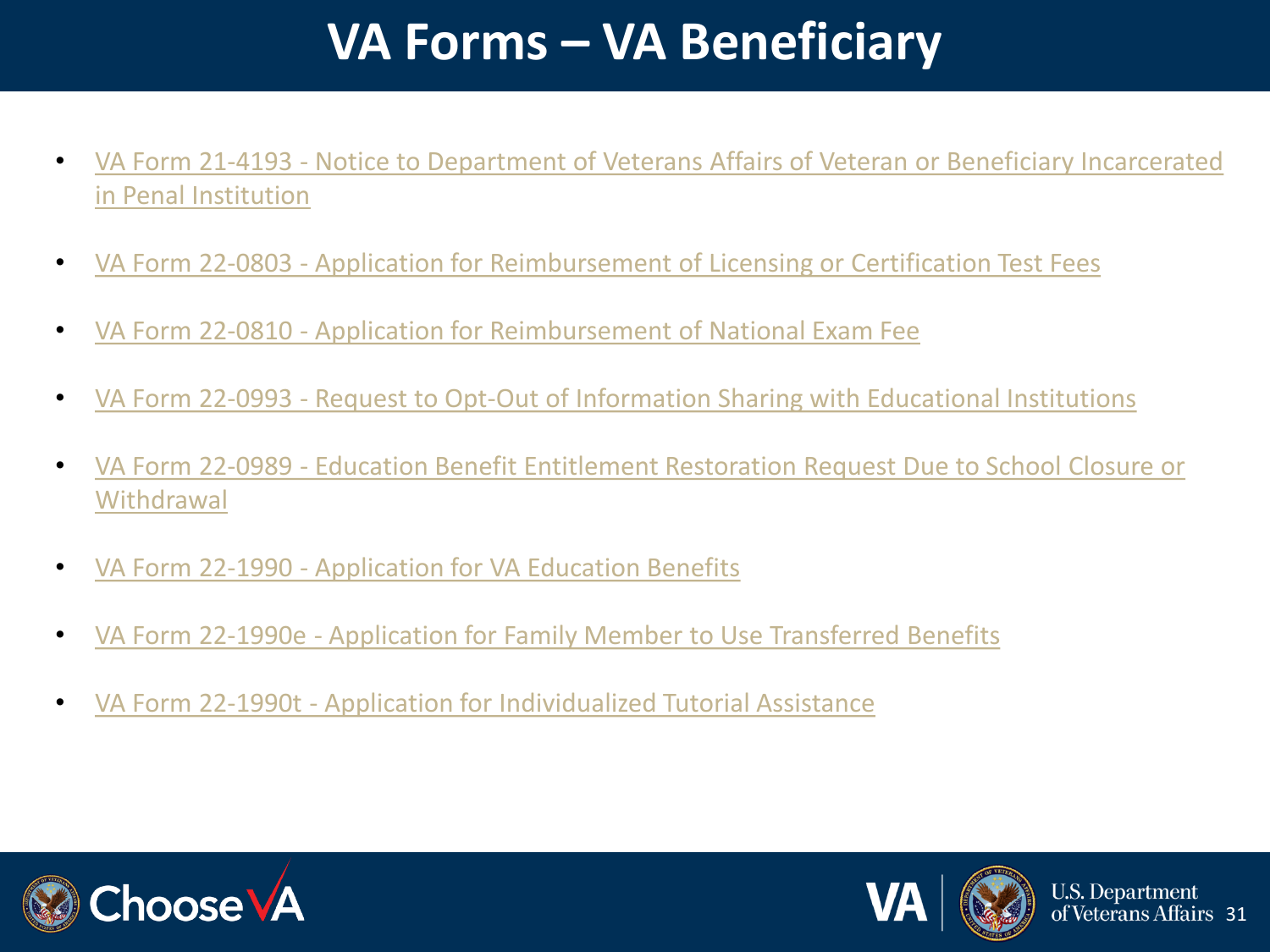### **VA Forms – VA Beneficiary**

- VA Form 22-1990n [Application for VA Education Benefits Under the National](http://www.vba.va.gov/pubs/forms/VBA-22-1990n-ARE.pdf)  Call to Service (NCS) Program
- VA Form 22-1995 [Request for Change of Program or Place of Training](http://www.vba.va.gov/pubs/forms/VBA-22-1995-ARE.pdf)
- VA Form 22-1999c [Certificate of Affirmation of Enrollment Agreement -](http://www.vba.va.gov/pubs/forms/VBA-22-1999c-ARE.pdf) Correspondence Course
- VA Form 22-1999V Certification of Delivery
- VA Form 22-5490 [Dependents' Application for VA Education Benefits \(Under](http://www.vba.va.gov/pubs/forms/VBA-22-5490-ARE.pdf)  Provisions of chapters 33 and 35, of title 38, U.S.C.)
- VA Form 22-5495 Dependents' Request for Change of Program or Place of [Training \(Under Provisions of Chapters 33 and 35, Title 38, U.S.C.\)](http://www.vba.va.gov/pubs/forms/VBA-22-5495-ARE.pdf)



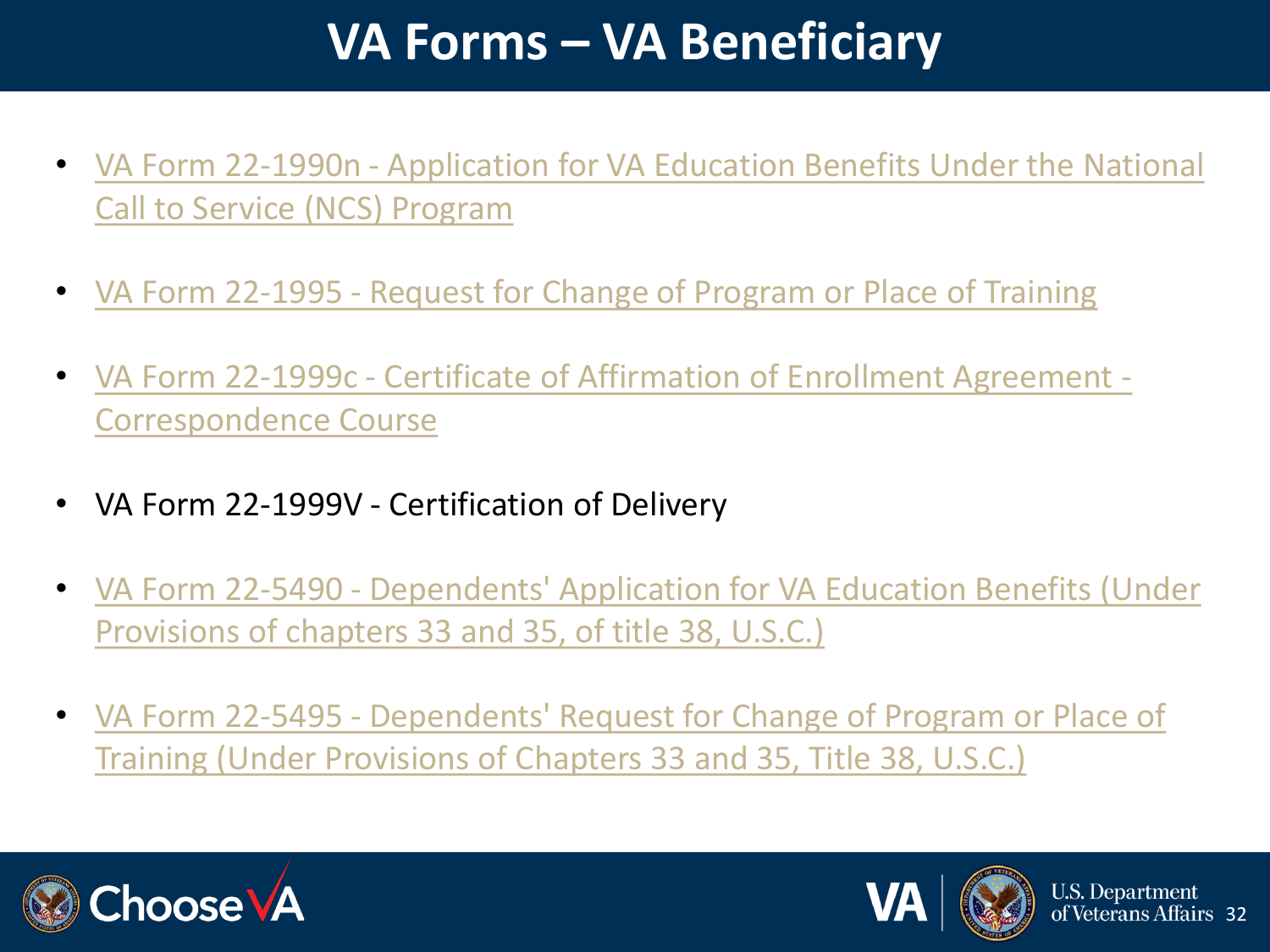### **VA Forms – VA Beneficiary**

- VA Form 22-8691 [Application for Work-Study](http://www.vba.va.gov/pubs/forms/VBA-22-8691-ARE.pdf) Allowance
- VA Form 22-8692a [Extended Student Work-Study](http://www.vba.va.gov/pubs/forms/VBA-22-8692a-ARE.pdf) Agreement
- VA Form 22-8979 Monthly Verification Form (Chapter 35)





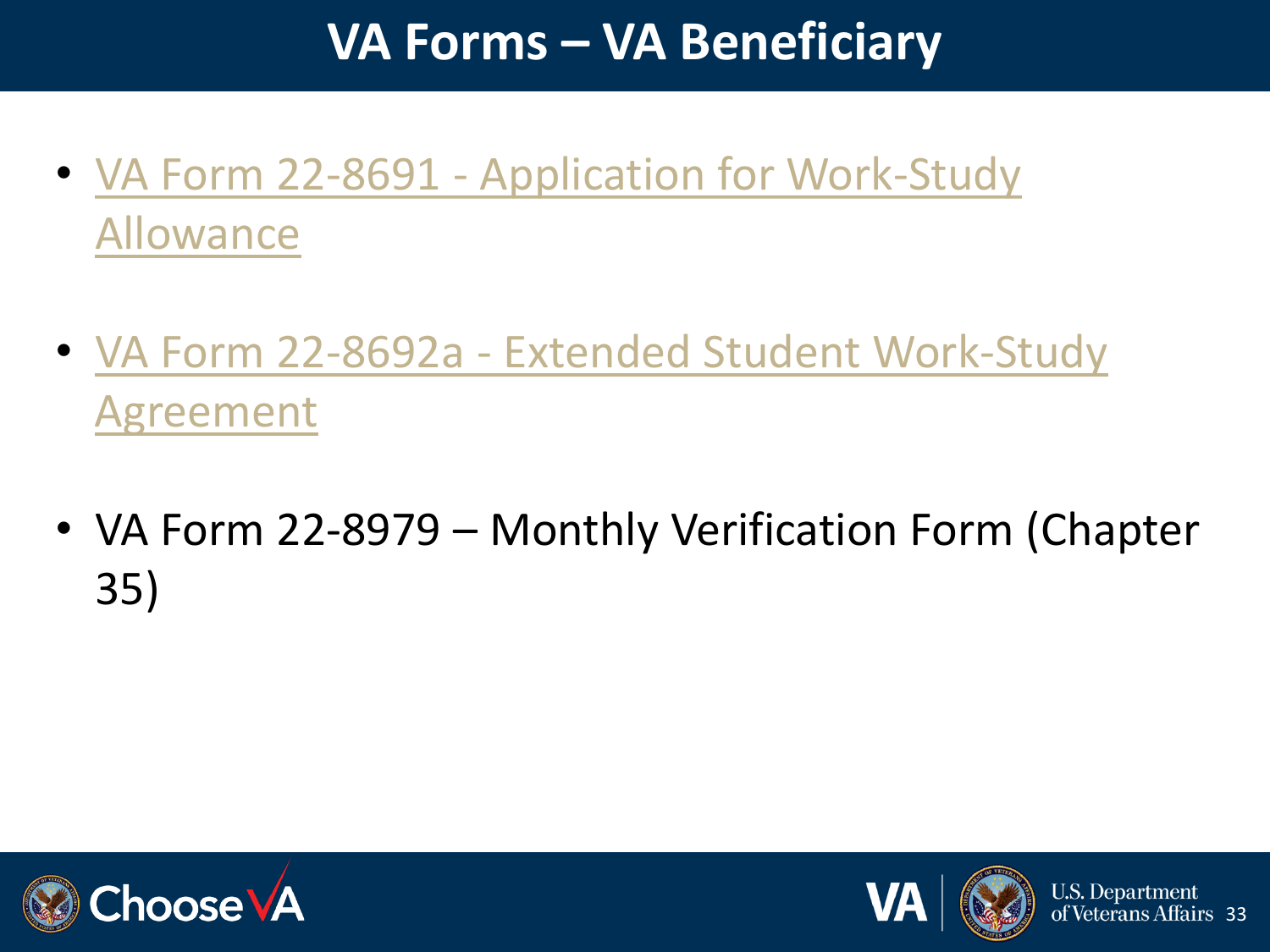# Certifying Charges To VA





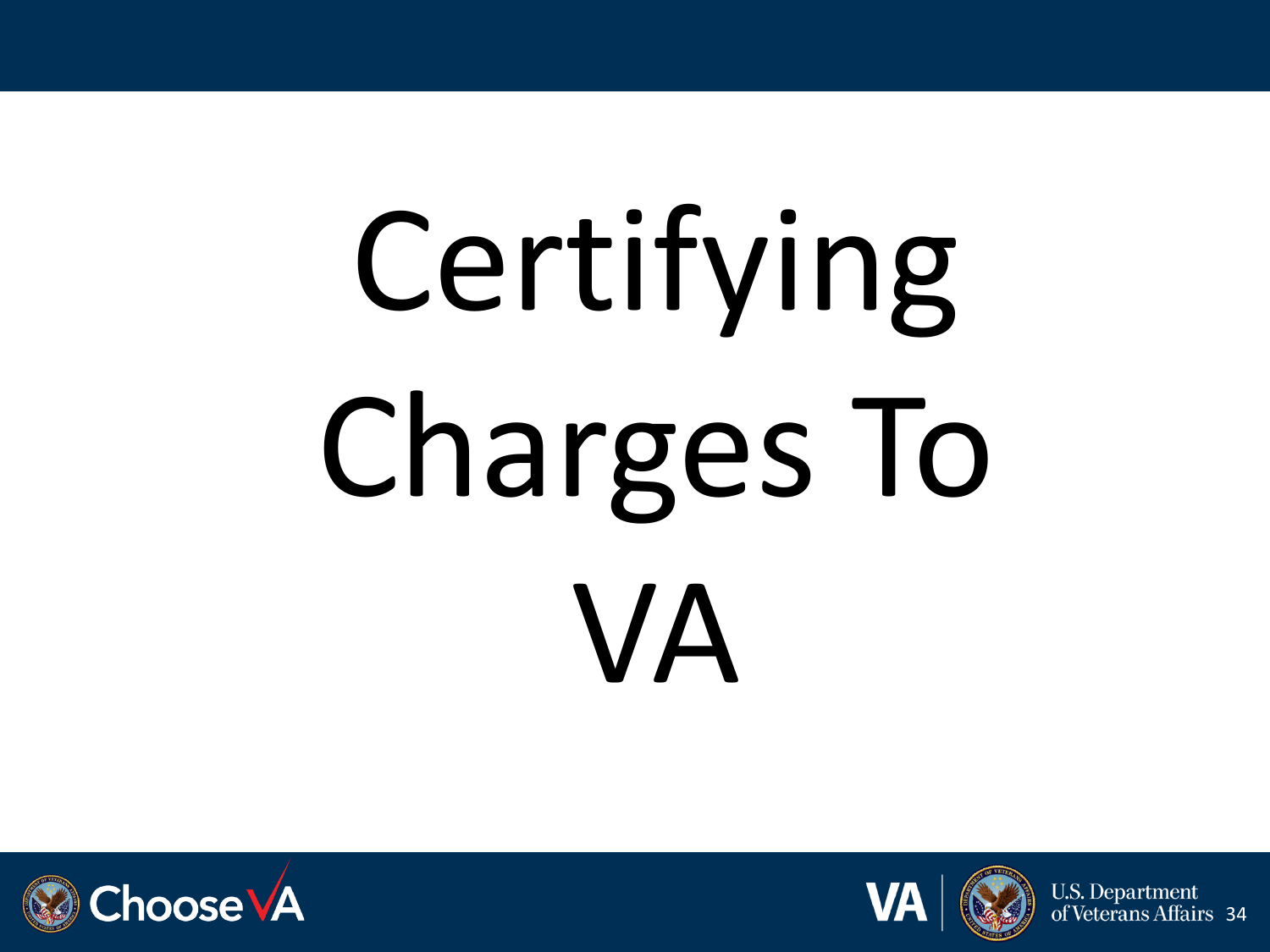### **Chargeable VS Certifiable**

A facility can assess a wide array of charges to its students. With limited exception, the VA does not challenge the facility on what it bills its students for.

There are strict rules on what can and what cannot be certified to the VA for reimbursement though.

SCOs should always remember that they must review all charges assigned to VA beneficiaries, before certifying their enrollment, to ensure they are only requesting charges that are reimbursable.





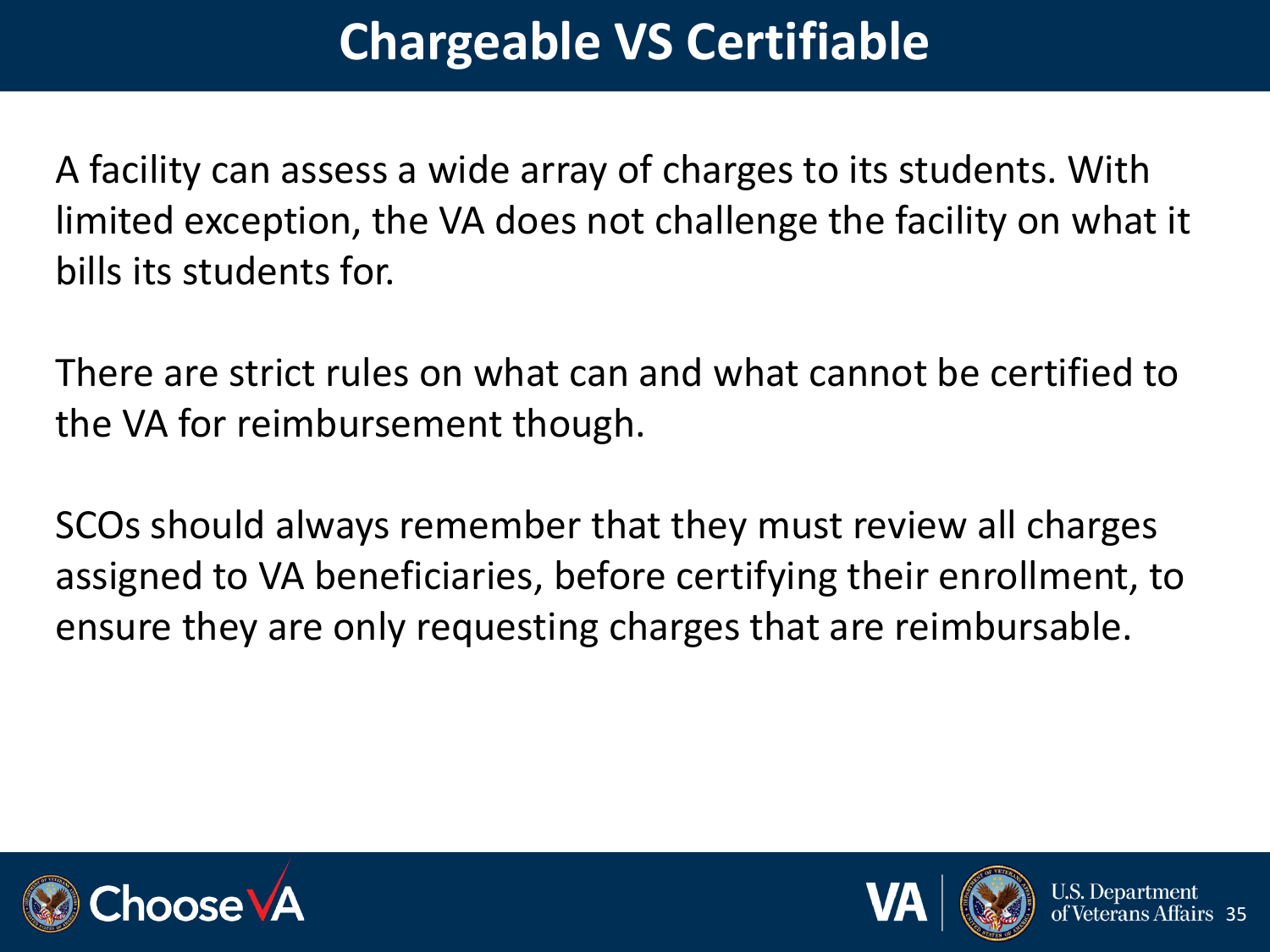### **Equity Of Charges**

SCOs must ensure that their facility charges VA beneficiaries equitably with similarly circumstanced non-VA beneficiaries required to pay for the same course.

- This means that the facility cannot charge VA beneficiaries a higher tuition and fees rate then non-VA beneficiaries.
- This means that non-VA beneficiaries cannot routinely get discounts, waivers, or need based scholarships, grants, etc, that are not similarly available to VA beneficiaries.
- Routinely speaking the facility cannot offer absurd grace periods for non-VA beneficiaries to pay off tuition and fees charges and not collect if the non-VA beneficiary does not make their payments.

**NOTE:** Nothing prohibits a facility from charging VA beneficiaries **less** than similarly circumstanced students. There is no prohibition from Veteran specific scholarships, grants, etc.





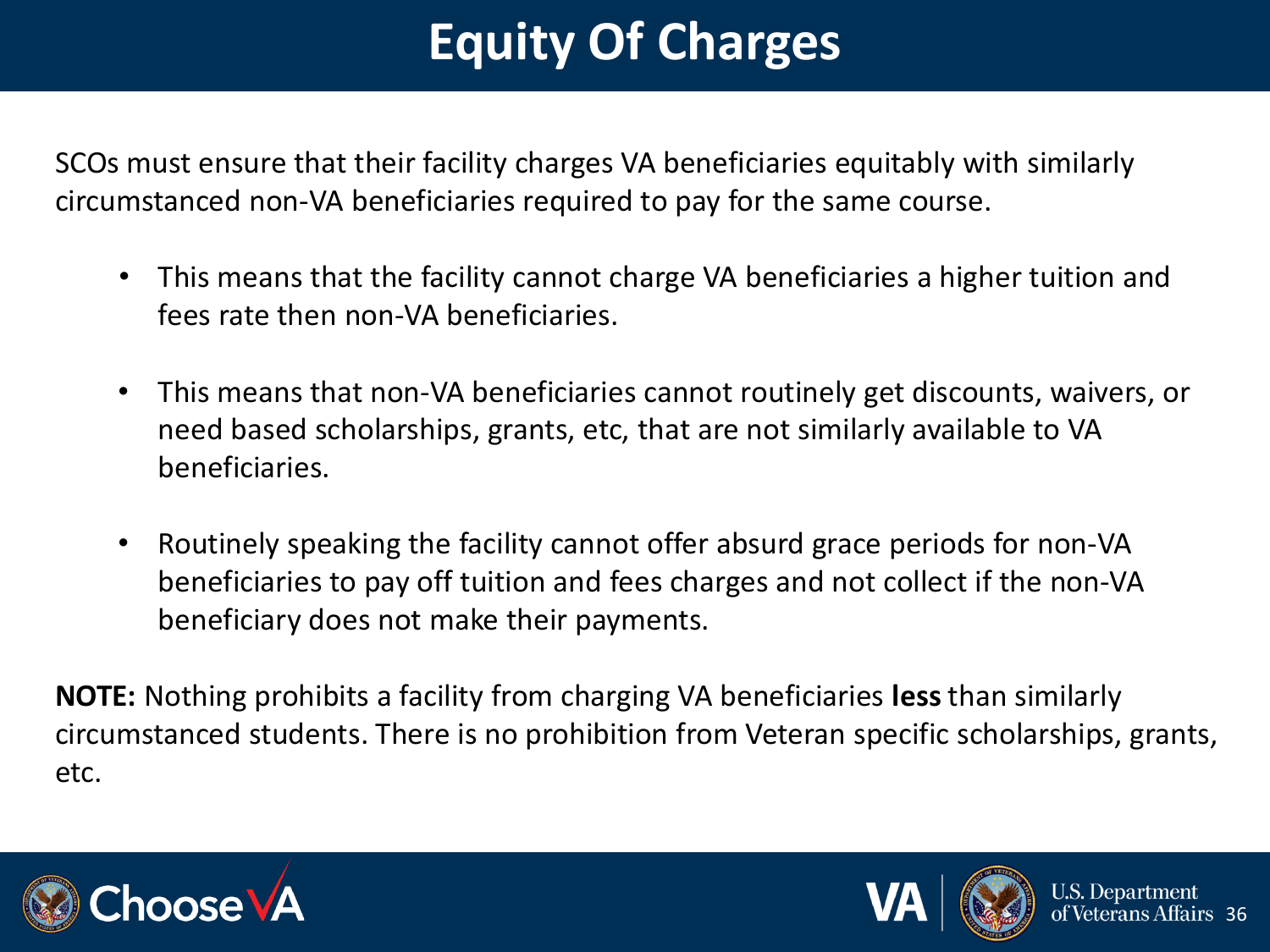# **Mandatory Tuition And Fees**

- **Tuition is defined as:** The actual established charges for tuition that the student is required to pay. Tuition is defined in the facility's catalog (or supplement).
- **Fees are defined as:** Mandatory charges (other than tuition, room, and board) applied by the school for pursuit of an approved program of education. Fees include, but are not limited to, health premiums, freshman fees, graduation fees, and lab fees.
	- $\circ$  Fees do not include study abroad course(s) unless the course(s) is a mandatory requirement for completion of the approved program of education.
	- o Fees are defined in the school's catalog or supplement and listed on the school's billing statement or invoice.





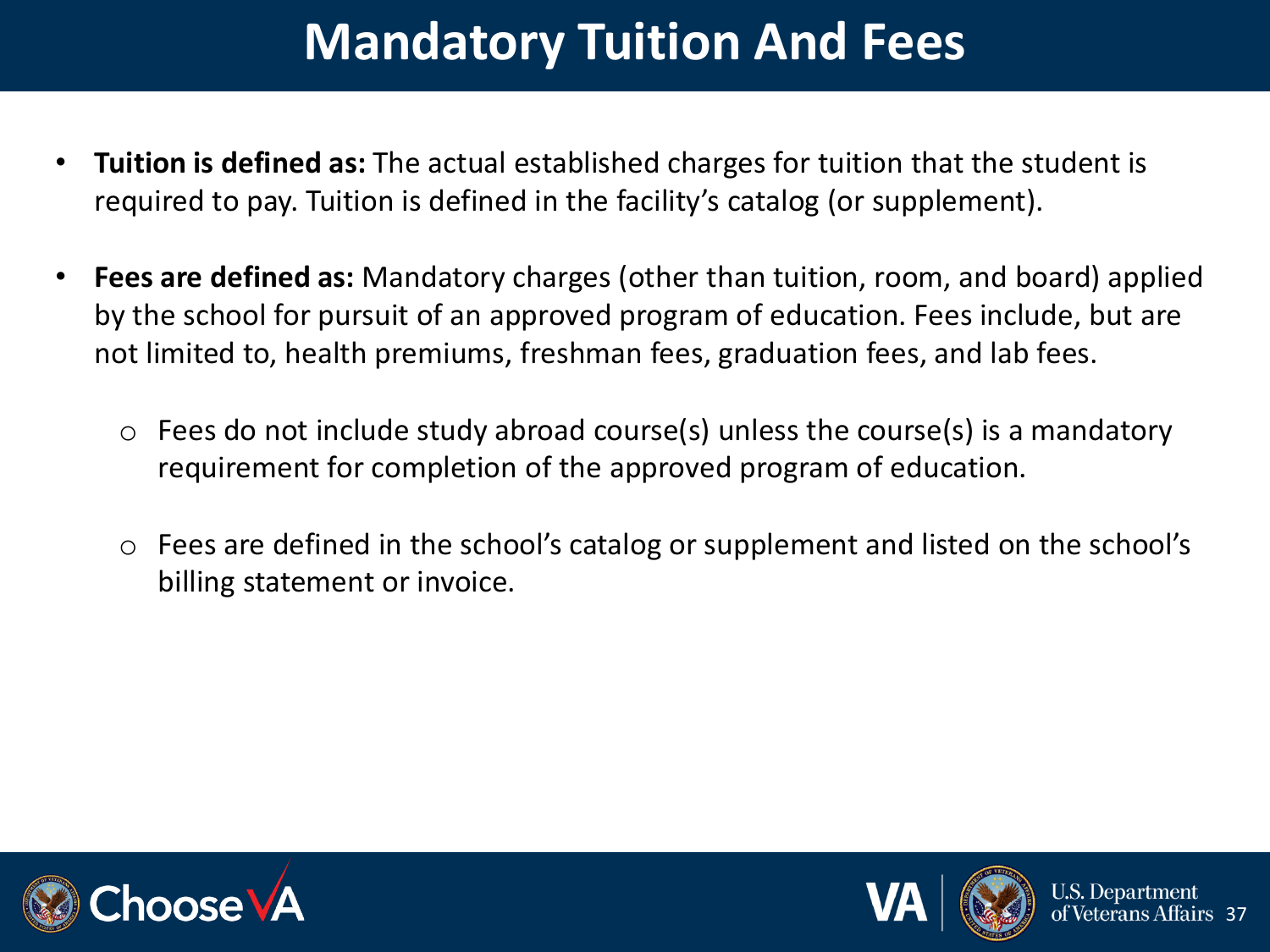## **Mandatory Tuition And Fees**

Examples of fees that are not allowed to be certified include:

- Penalty fees (i.e. late registration, late course changes, returned checks, repeated courses)
- Add/drop course fees
- Fees for any food or lodging expenses, meal ticket fees
- Parking fees that are not required of every student
- Overload fees for course loads that require special permission
- Transportation/transit system fees that are not required of every student

NOTE: If a facility has an "Administrative Fee" the SCO will need to provide a breakdown of what, explicitly, is covered by that fee.





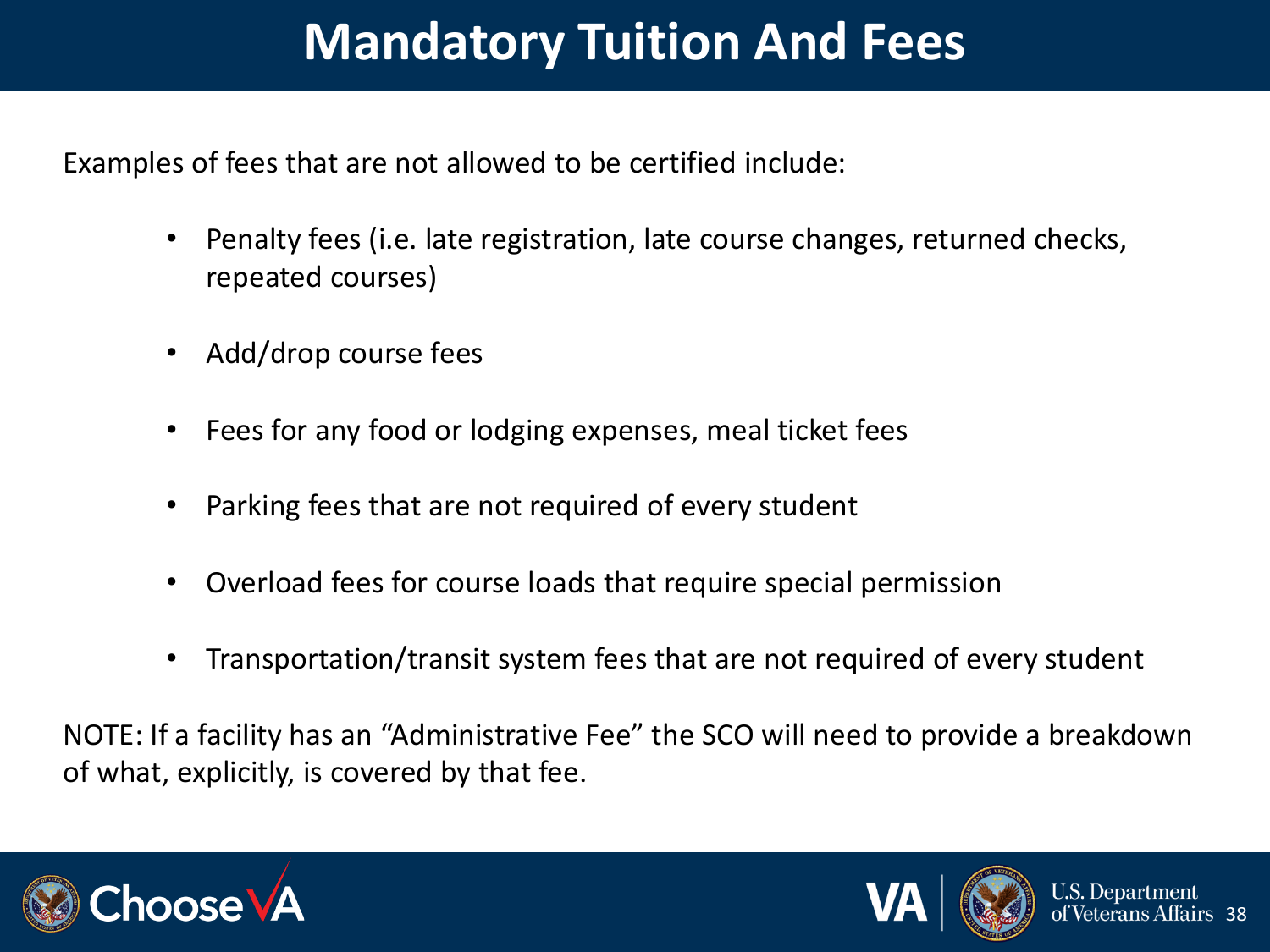# **Fees That Don't Apply To A Certified Term**

Charges that don't apply to a course being certified cannot be certified to the VA for reimbursement.

- Example  $1$  Charges for tests that a student must take to enter into a program cannot be certified for reimbursement.
- Example 2 For graduate students working on a dissertation, if the student takes multiple terms (for one set of credits) and is charged a fee to continue working on the dissertation in terms after the first – the later terms cannot be certified for any form of reimbursement.
- Example 3 A student choses to not have some credits certified to conserve their entitlement (the student takes 12 credits but only asks for 6 to be certified to VA). The facility cannot take the tuition and fees from the non-certified credits and certify them to VA for reimbursement.

NOTE: If a SCO is unsure if a fee is certifiable, then they should contact their [ELR](https://benefits.va.gov/gibill/resources/education_resources/school_certifying_officials/elr.asp) before certifying the fee to VA for reimbursement.





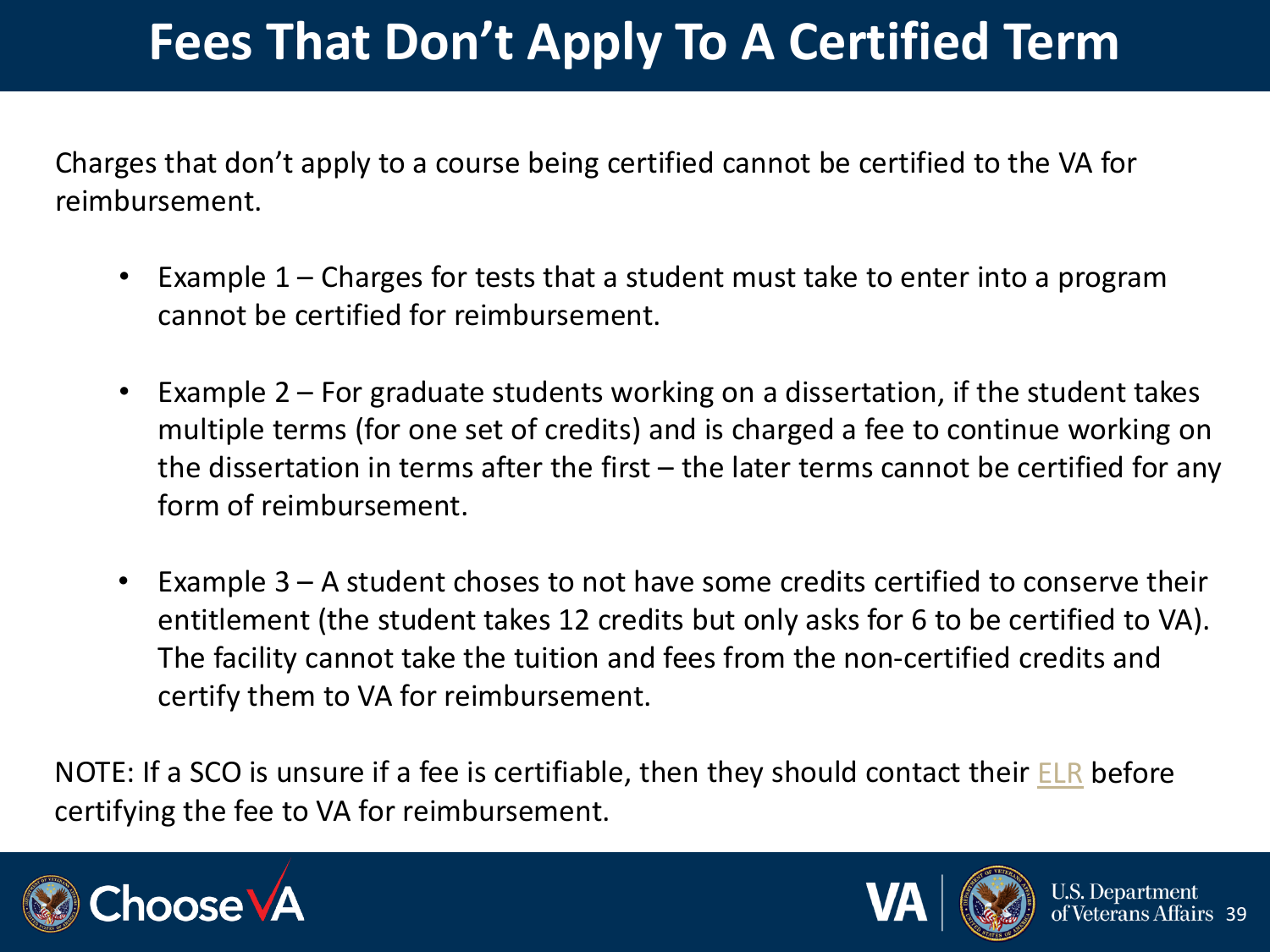#### **Scholarships, Waivers, And Discounts**

Routinely speaking, VA is the "Last Payer". This means the facility must apply all tuition and fees specific waivers, scholarships, aid, and assistance (other than loans and funds provided under section 401(b) of the Higher Education Act of 1965) before assessing charges to the VA.





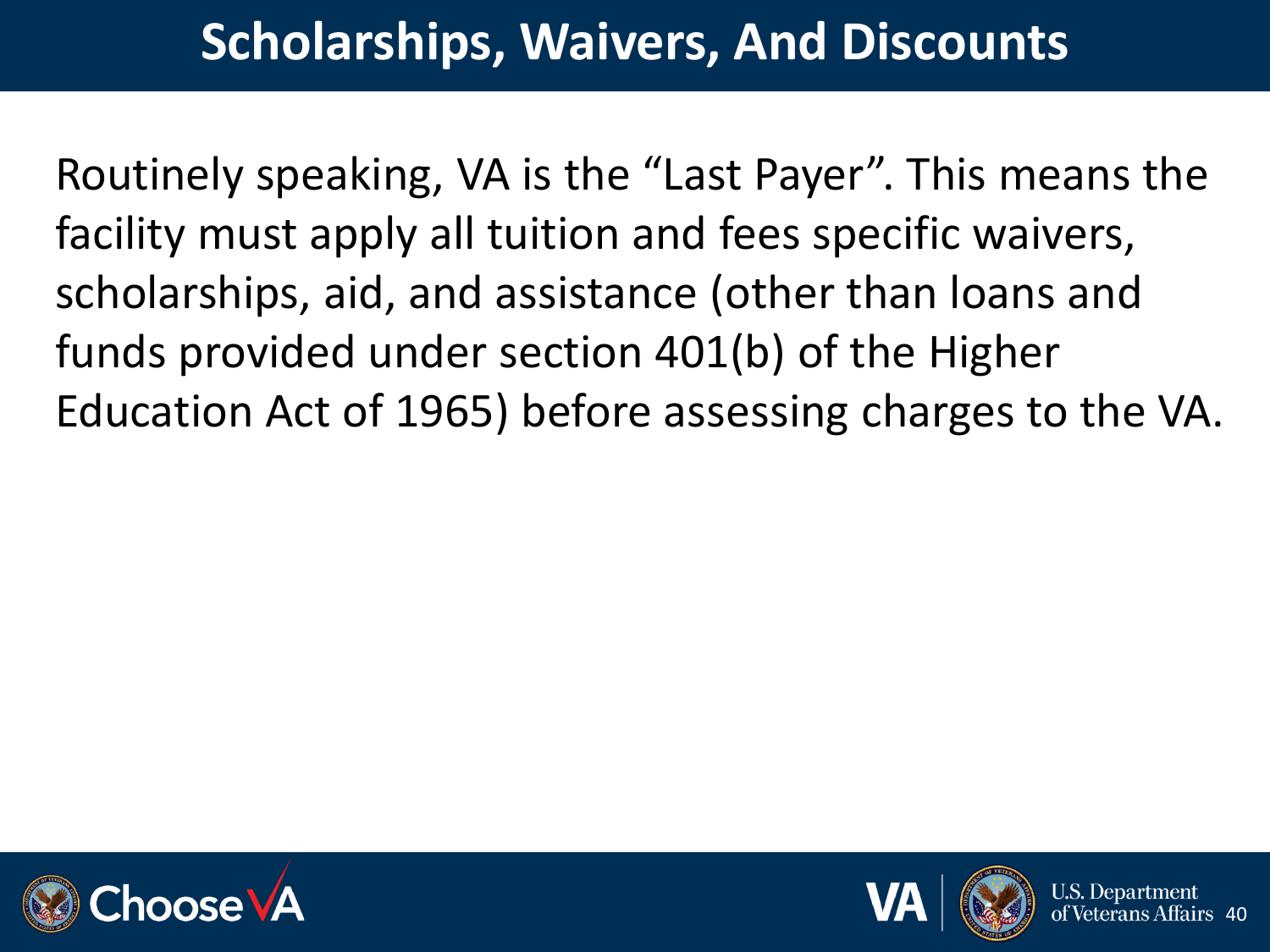Facilities may only certify to VA for In-State charges.

NOTE: the facility may charge the student Out-of-State charges, but may only request reimbursement from VA for In-State charges.

If the facility is approved for the YRP, and a student is being charged Out-of-State charges, the facility may use the YRP to cover the Out-of-State charges.





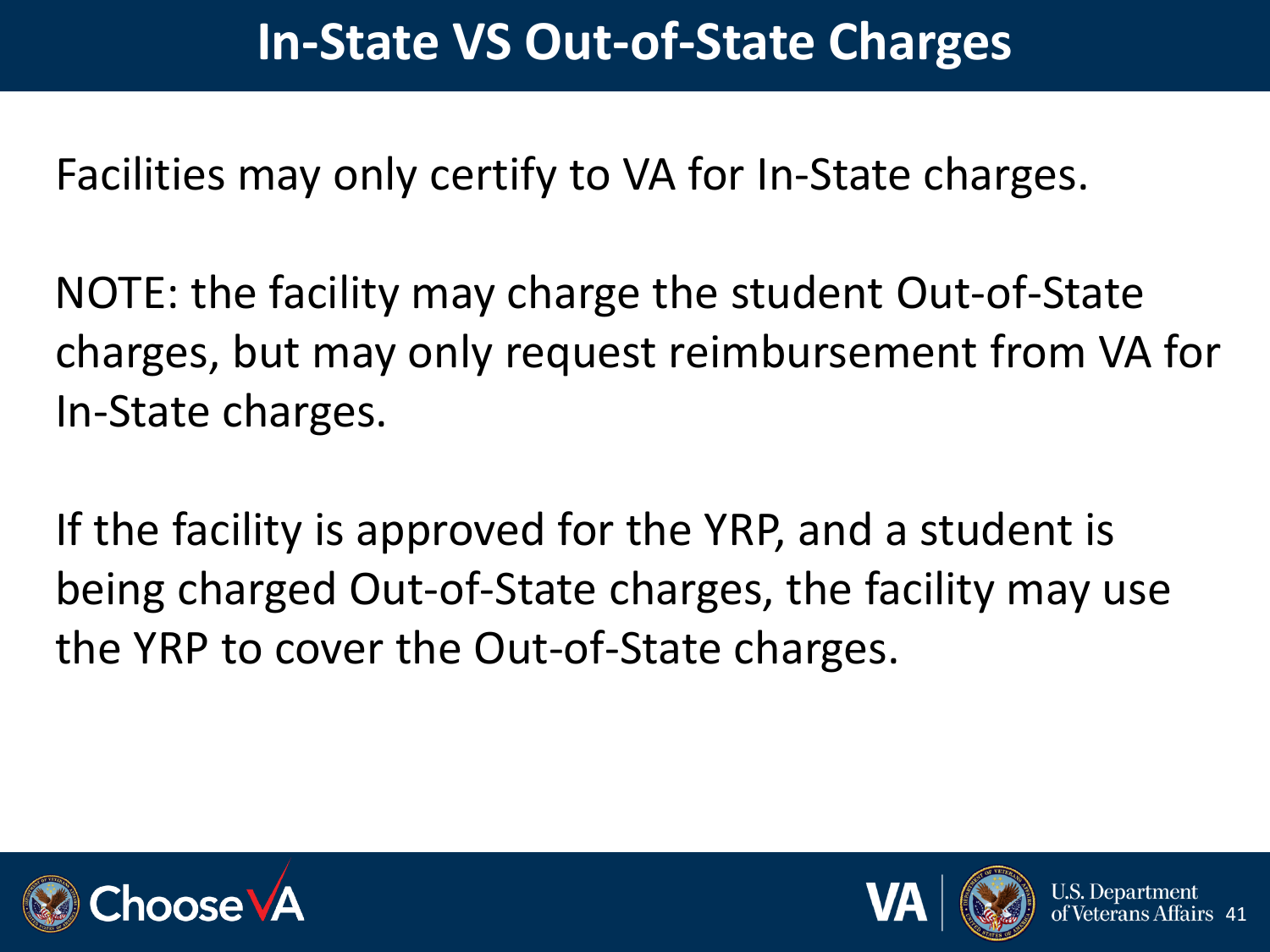# **In-State VS Out-of-State Charges – Public IHLs**

Section 702 of [Public Law 113-146](https://www.govinfo.gov/content/pkg/PLAW-113publ146/pdf/PLAW-113publ146.pdf) created special rules for certifying students for **Public Institutions of Higher Learning (IHL)** facilities **only**.

This law requires:

- That VA disapprove programs of education for payments of benefits under the Post-9/11 GI Bill and Montgomery GI Bill - Active Duty at a public IHL if the facility charges qualifying individuals tuition and fees in excess of the rate for resident students
- To remain approved for the Post-9/11 GI Bill and MGIB benefits, facilities must charge in-state tuition and fee amounts to "covered individuals" under those two programs.





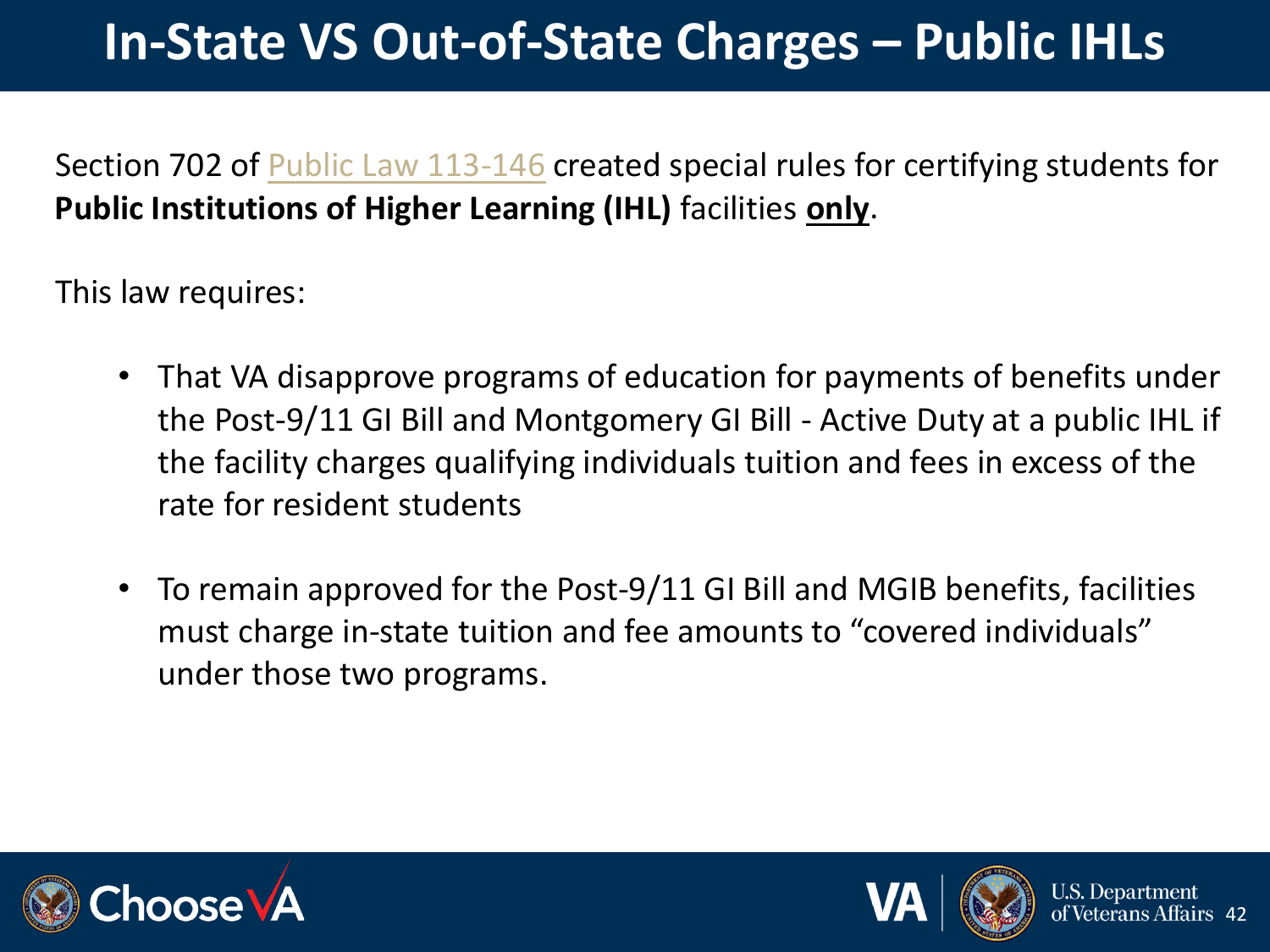### **In-State VS Out-of-State Charges – Public IHLs**

A "covered individual" is defined in the Public Law113-146 as:

- A Veteran who lives in the state where the IHL is located (regardless of formal state of residence) and enrolls in the school within three years of discharge from a period of active duty service of 90 days or more.
- An individual using transferred benefits who lives in the state where the IHL is located (regardless of his/her formal state of residence) and enrolls in the facility within three years of the transferor's discharge from a period of active duty service of 90 days or more.
- An individual using benefits under the Fry Scholarship who lives in the state where the IHL is located (regardless of his/her formal state of residence) and enrolls in the facility within three years of the Servicemember's death in the line of duty following a period of active duty service of 90 days or more.





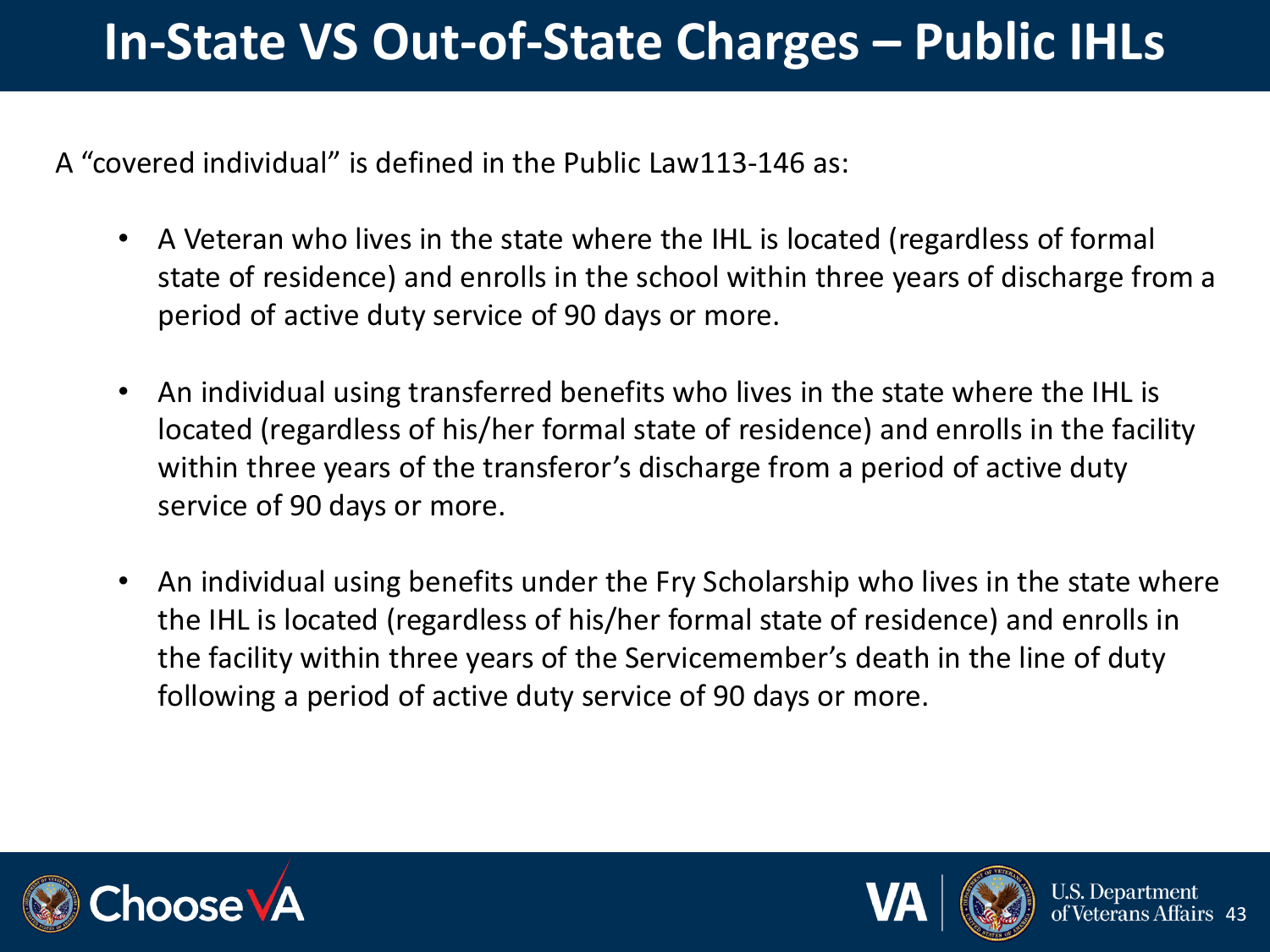#### **In-State VS Out-of-State Charges – Public IHLs**

To comply with Public Law 113-146:

- Public IHLs must determine a students eligibility for the resident state requirements.
- Public IHLs are allowed to require additional requirements but there are limits and they must inform students of those additional requirements.

Primary Takeaway – If a SCO sees that a student meets all the requirements of being a "covered individual" then the SCO must ensure that the student is only **charged** the in-state tuition and fees rate.





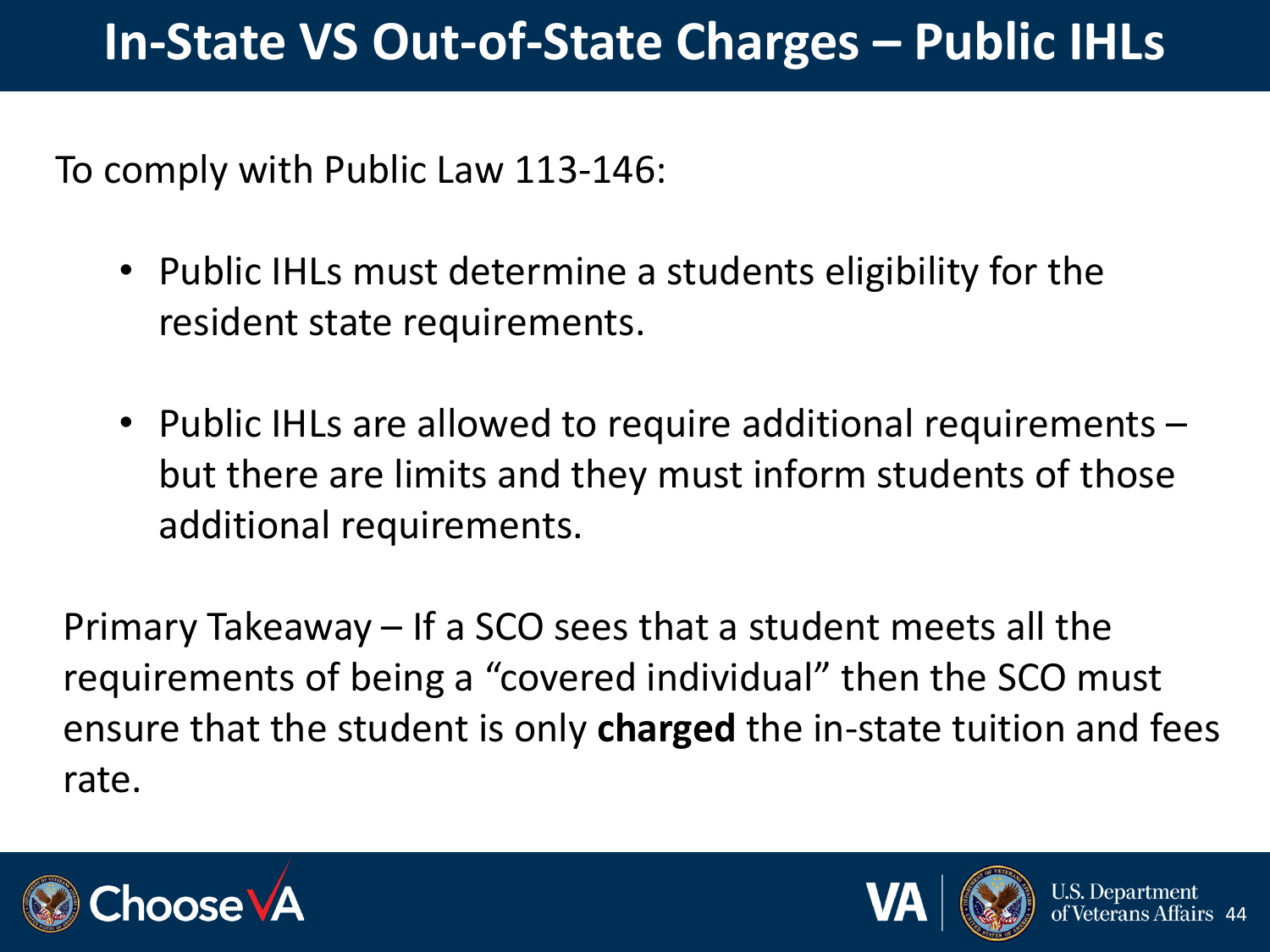#### **Flat Rate Tuition And Fees Charges**

When a VA beneficiary is enrolled in modular terms (i.e. minisessions within a standard term) and the facility charges tuition and fees at a flat rate, then the net tuition and fees must be associated and reported with the first credits that total the minimum number of credits required to be a full-time student at the school.





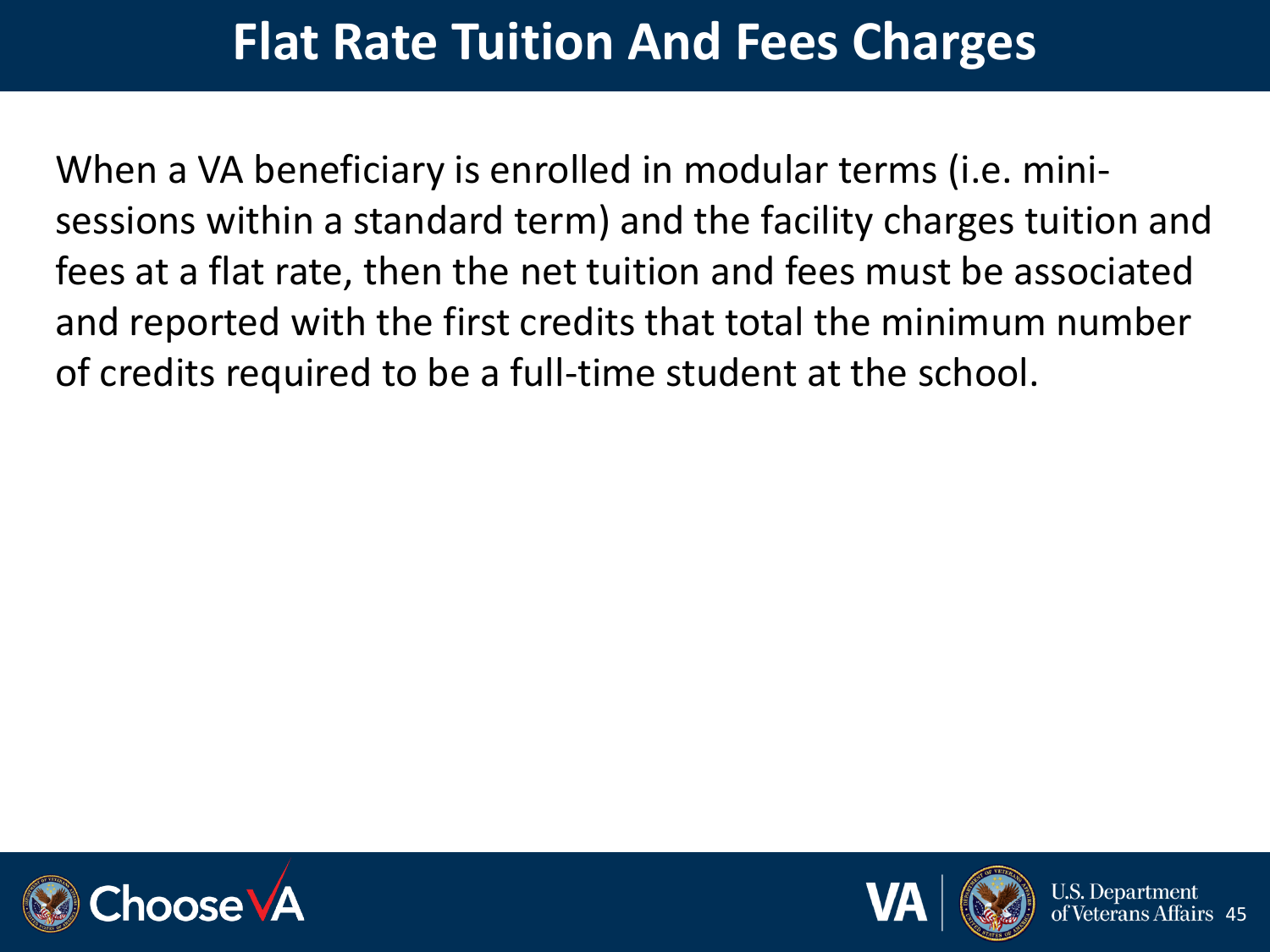# **Flat Rate Tuition Charges**

Facilities with flat rate tuition must certify modular terms by first dividing the total tuition charged by the minimum number of credits necessary to be considered full-time. The facility will then multiply that per-credit cost by the number of hours of enrollment for each modulated term (until the minimum full-time hours is reached) and then certify the results.

Tuition for future subsequent terms would be reported as "0.00".





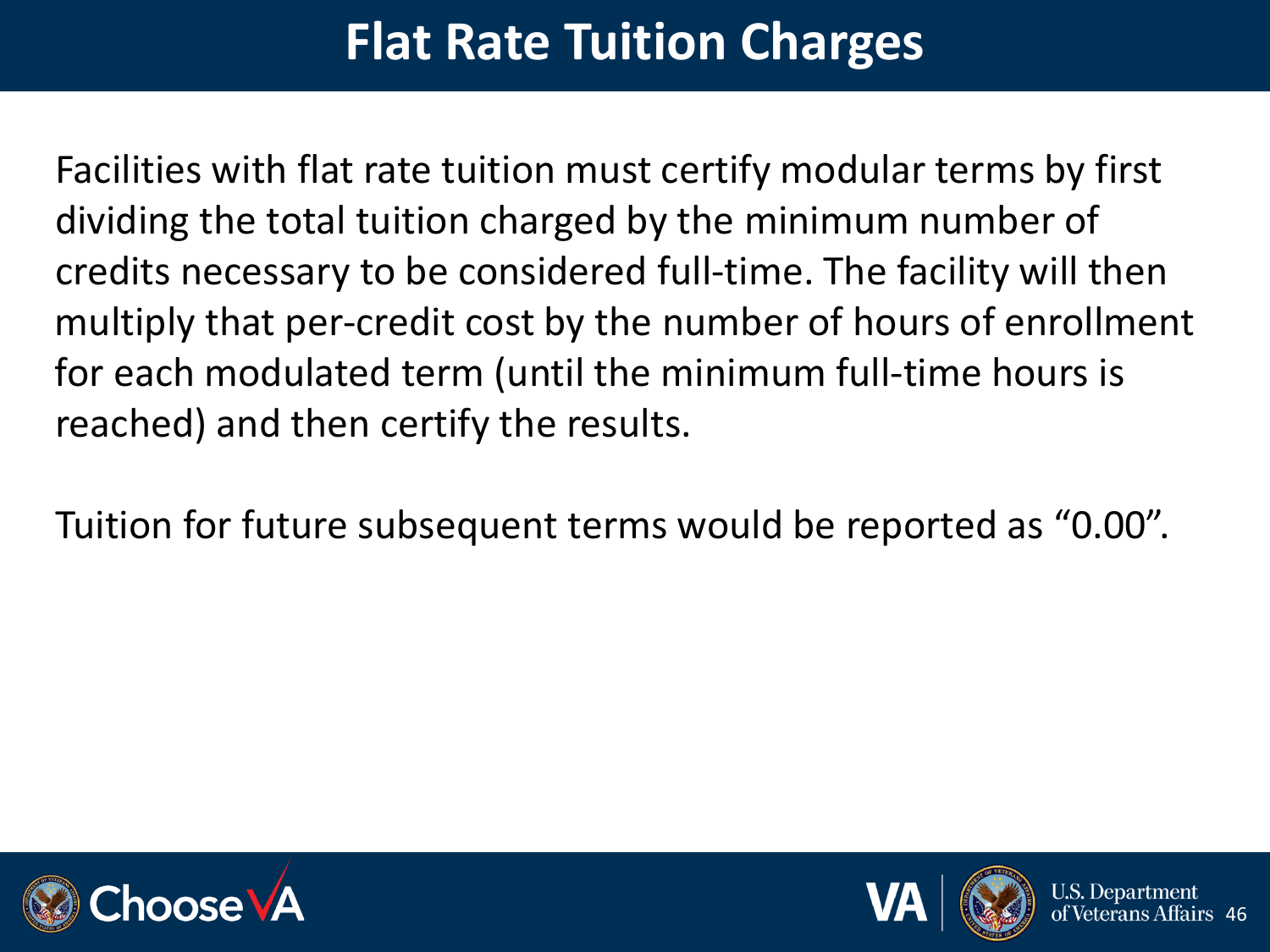# **Flat Rate Fee Charges**

When a facility has a flat rate tuition schedule the facility must break fees into two categories and follow the specific rules for each category:

- 1. Flat rate fees (fees that are administrative in nature and are not tied to a specific course – i.e. mandatory parking fees, library fees, etc) will be added into the tuition charges and charged as described previously.
- 2. Course specific fees (fees that are directly tied to a specific course, such as a lab fee) must be individually added to the term the course is taken.





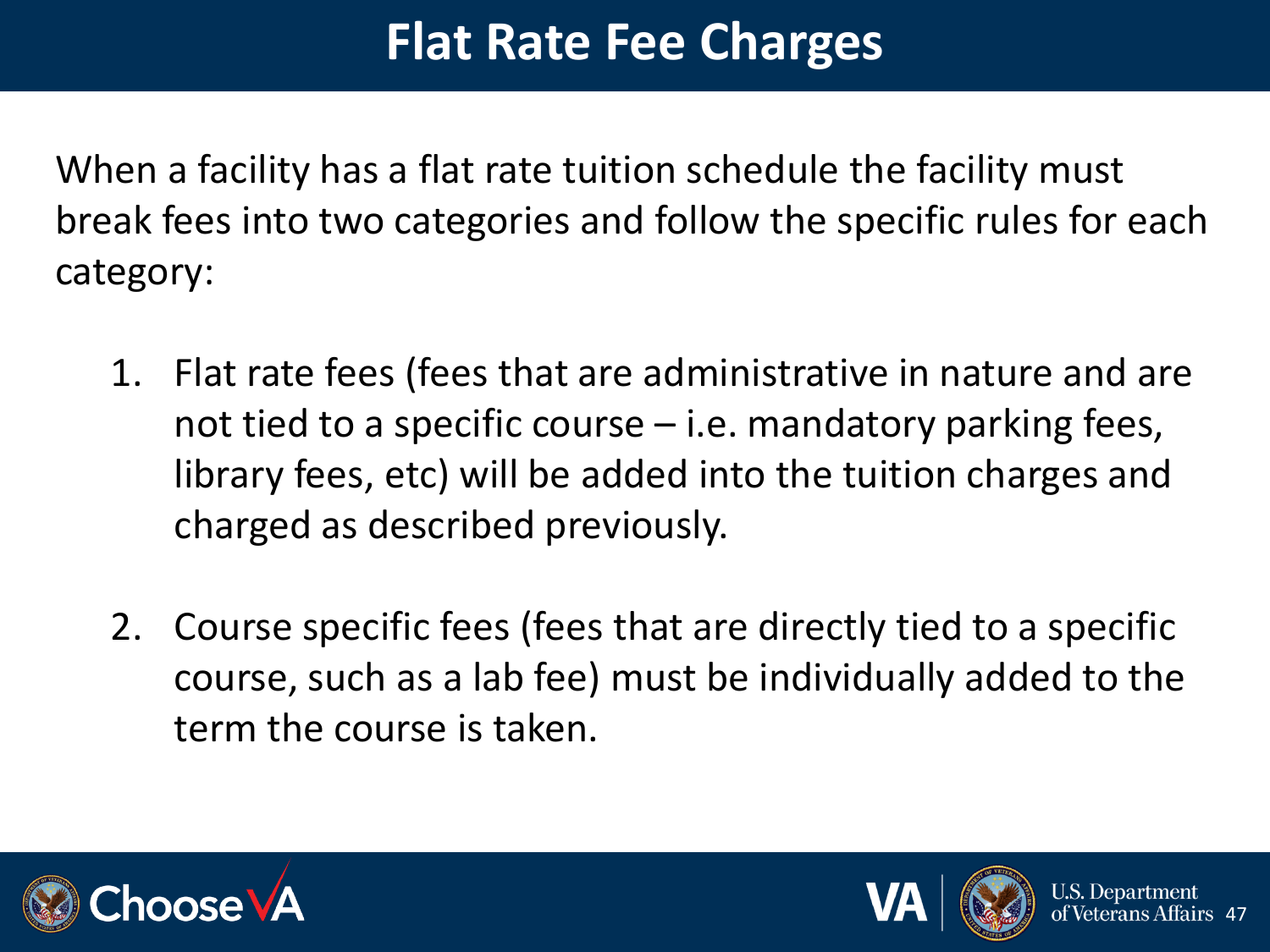# **Tuition Assistance**

There are significant differences between Tuition Assistance, Tuition Assistance TOP- UP, and how Tuition Assistance interacts with VA benefits.

- **Tuition Assistance** benefits are a way for the military services to provide education benefits to Servicemembers on Active Duty. Tuition Assistance benefits are administered by each branch of service (each branch determines their own award amounts, eligibility, restrictions, and application process) and are typically earned based on service.
- **Tuition Assistance TOP-UP** was authorized by Public Law 106-398 and allowed VA Education benefits, to cover the out of pocket costs for courses partially paid by Tuition Assistance. Tuition Assistance TOP-UP can only be paid to claimants receiving the Montgomery GI Bill – Active Duty (MGIB-AD / Chapter 30) benefit.
- **Both Tuition Assistance and the Post 9/11 GI Bill (Chapter 33)** benefit can be utilized for applicable courses for approved programs of education.
	- o This is not Tuition Assistance TOP-UP.
- **Tuition Assistance cannot be utilized with any VA benefits other than the Montgomery GI Bill Active Duty and the Post 9/11 GI Bill**. Students will have to decide whether they want to utilize VA benefits or Tuition Assistance for those courses.





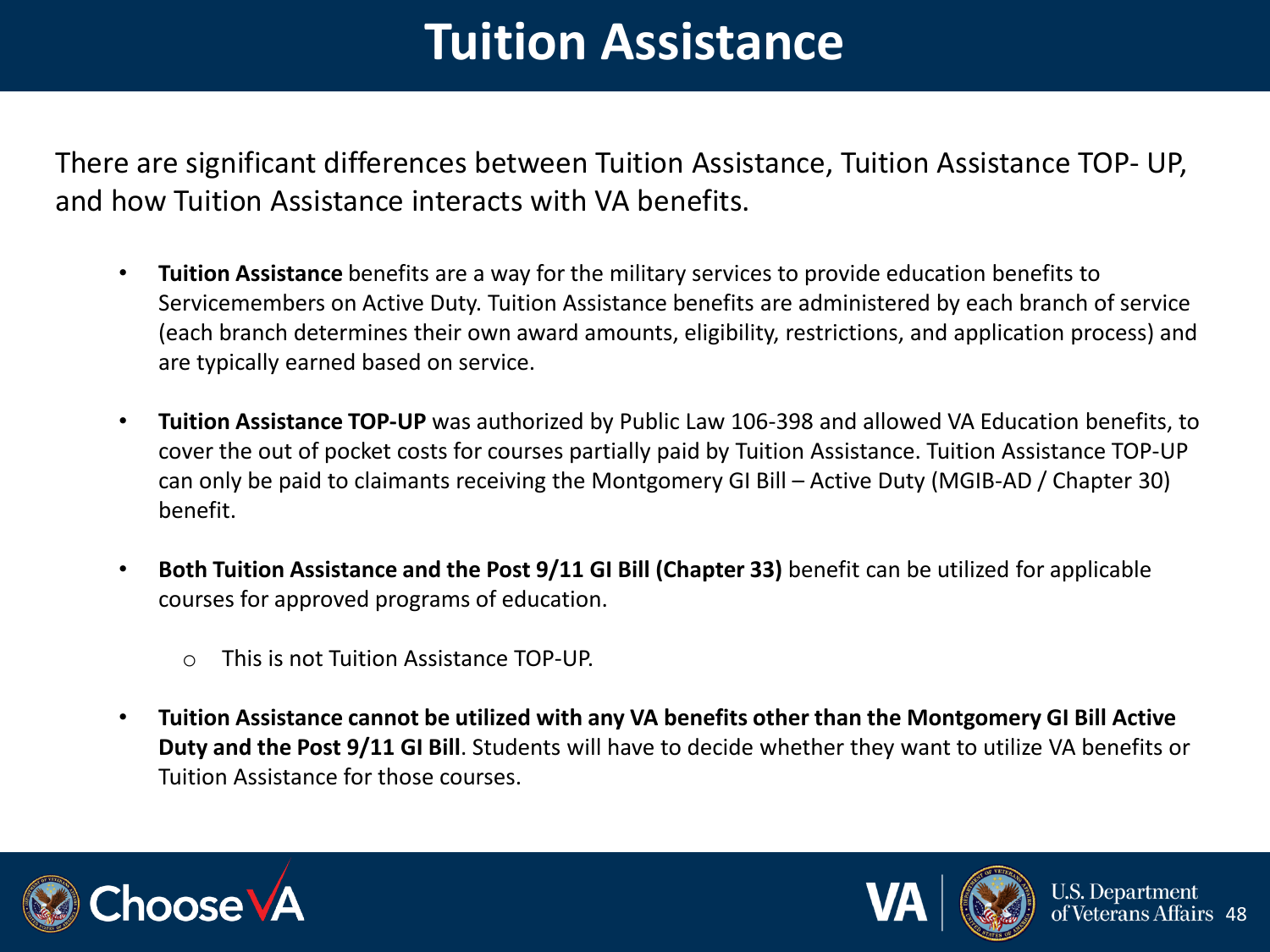# **Tuition Assistance**

- **Post-9/11 GI Bill (Chapter 33) benefit –** The SCO will reduce the tuition and fees by the amount received from the military service Tuition Assistance. All credits can be certified normally.
- **Montgomery GI Bill – Active Duty (TOP-UP) –** The SCO will report out-of-pocket tuition and fees costs not covered by the Tuition Assistance received. All credits can be certified normally.
- **All other VA Education benefits –** The SCO cannot report credits where Tuition Assistance was received for all or part of the tuition and fees for those credits. If Tuition Assistance was not paid for credits taken during a term, those credits can be certified for reimbursement.





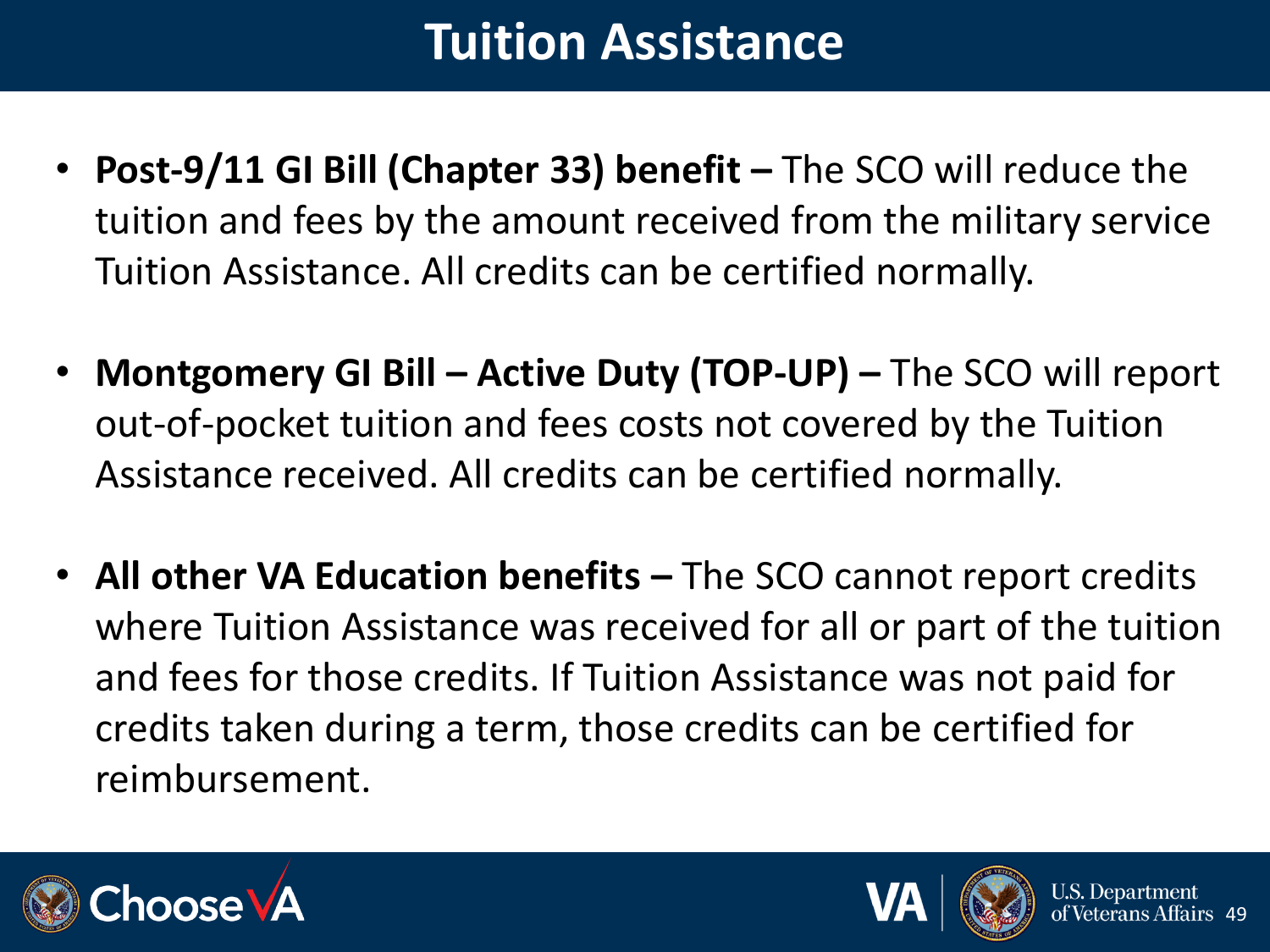# **Yellow Ribbon Program**

Facilities approved for the YRP agree to the following:

- 1. To provide contributions to eligible individuals who apply for the YRP on a **firstcome first-served basis**, regardless of the rate at which the individual is pursuing training in any given academic year;
- 2. To provide contributions during the current academic year and all subsequent academic years in which the student maintains satisfactory progress, conduct, and attendance;
- 3. To make contributions toward the program on behalf of the individual in the form of a grant, scholarship, etc.;
- 4. To state the dollar amount that will be contributed for each participant during the academic year; and
- 5. To state the maximum number of individuals for whom contributions will be made in any given academic year.





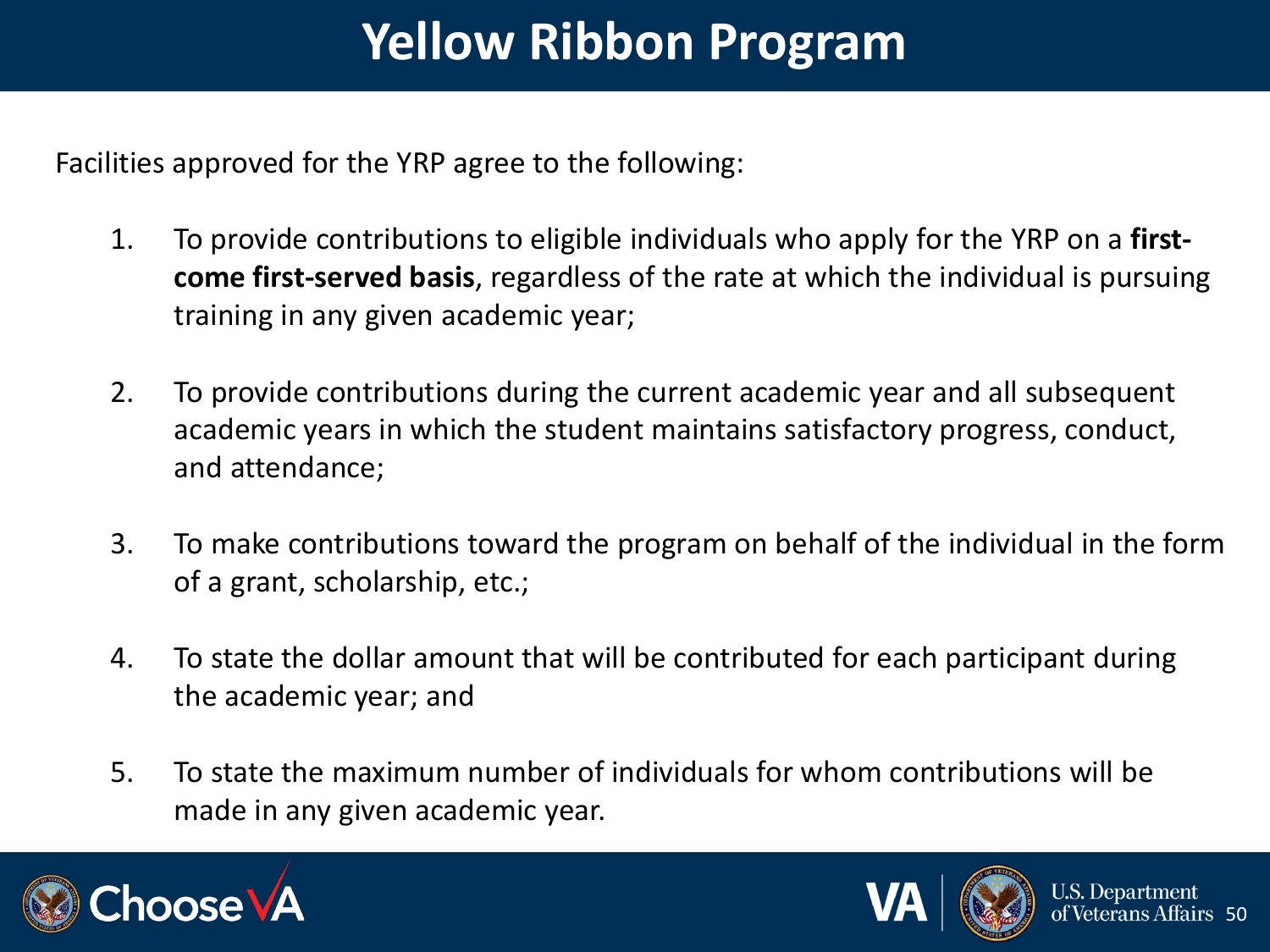# **Yellow Ribbon Program**

Funds used by the facility for the YRP must be available for unrestricted use by the institution.

Funds provided by third parties that are restricted in their use for specific programs, students or groups, or internal institution funds that are restricted to specific programs, students, or groups shall not be used as all or part of the institution's contribution for the YRP.





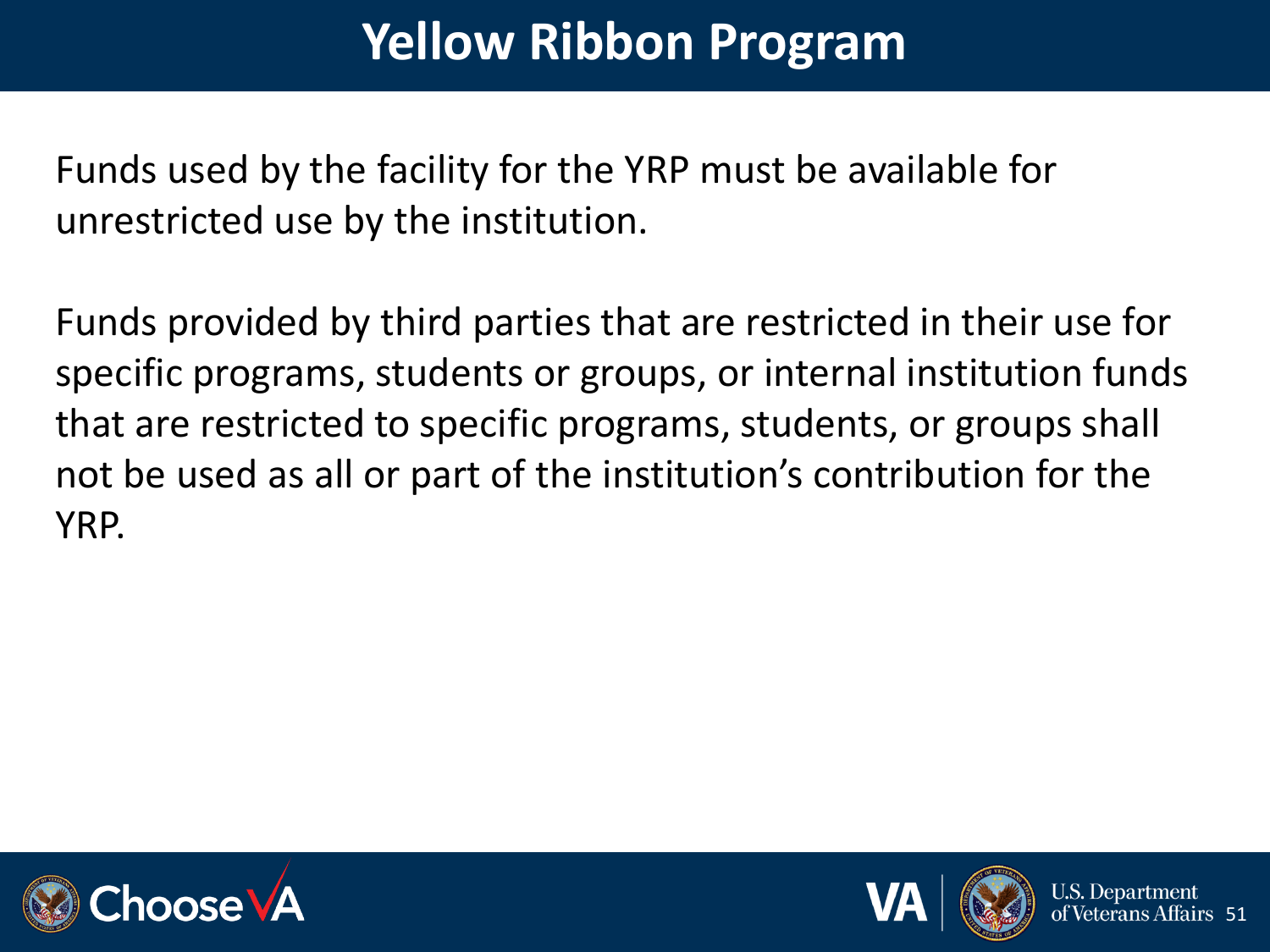# Certifying Term Dates







**U.S. Department** of Veterans Affairs 52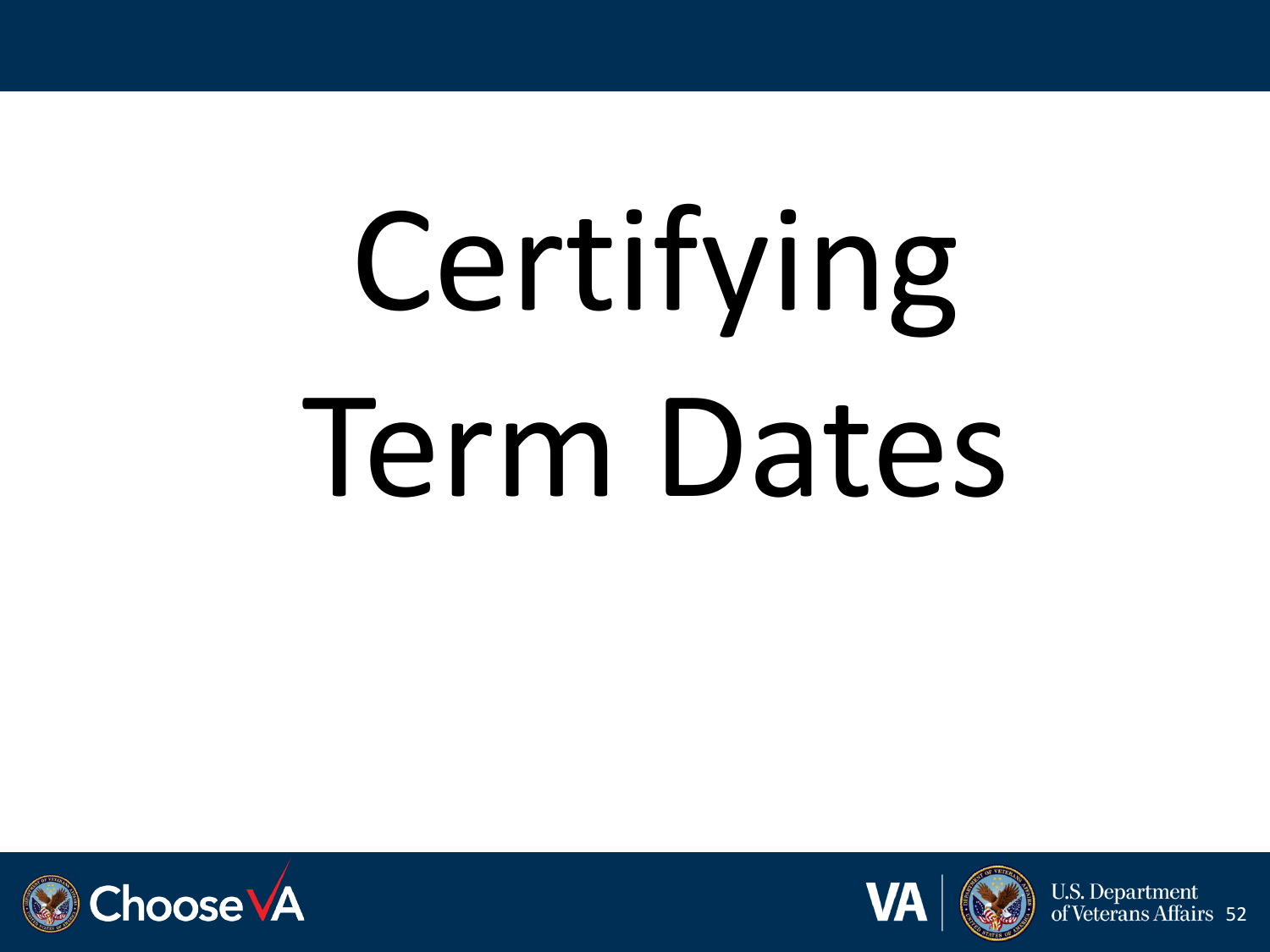# **Begin Date**

Facilities must report the first scheduled date of classes for any standard term, quarter, or semester in which the student is enrolled.

If the standard term is after April 25, 2016 and a course begins within 7 calendar days then the facility must certify the course using the first day of the term. If a standard term is taken concurrently with a nonstandard term, the two must still be certified separately.

Routinely speaking, the facility should certify the begin date provided on their academic calendar.

\*\*For VA purposes a standard quarter is 10 to 13 weeks in length and a standard semester is 15 to 19 weeks in length with courses beginning the first week and ending the last week, the last day of final examinations. Any term less then, or in excess or, these standards are "non-standard" terms.





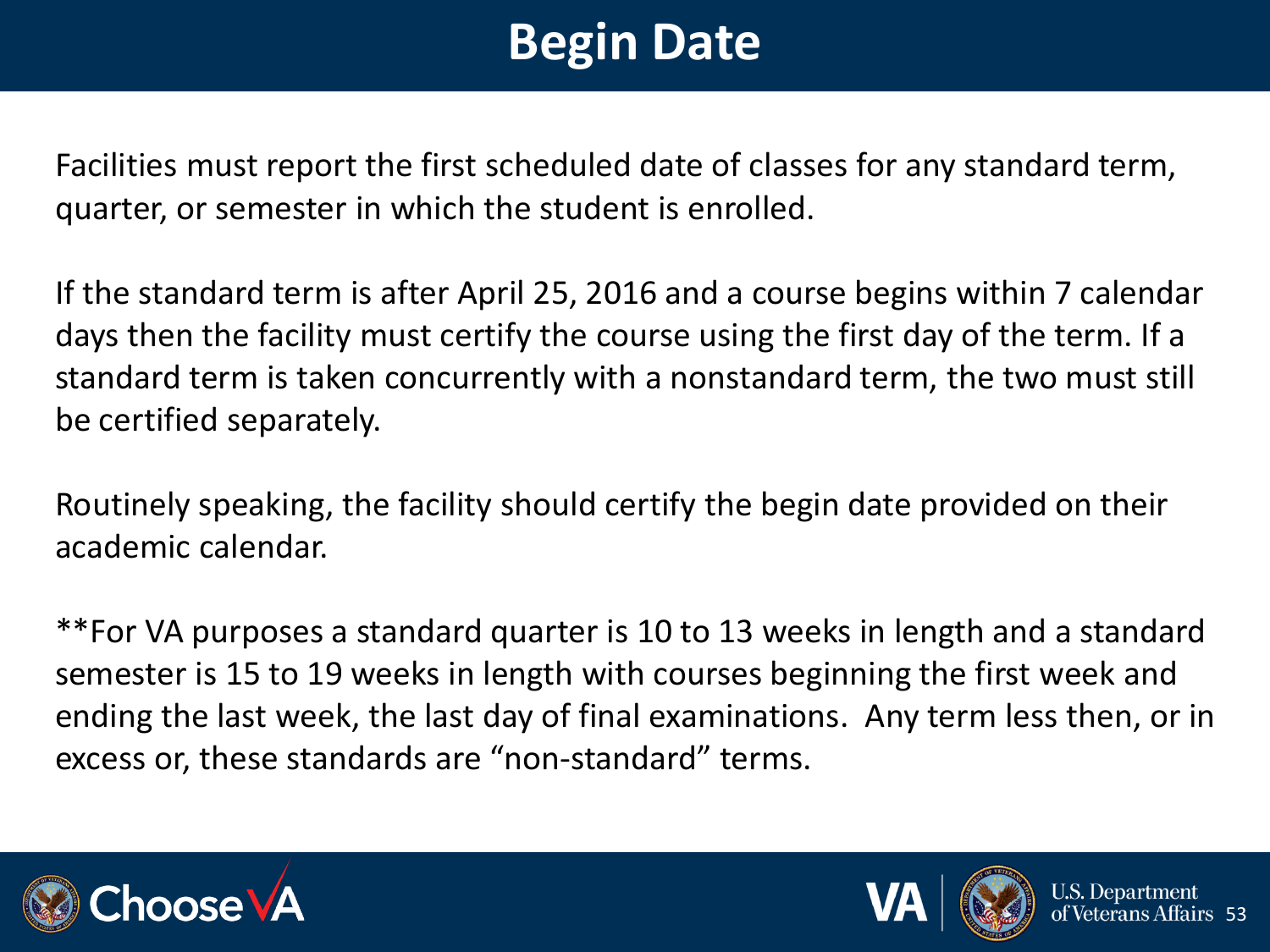# **End Date**

Facilities must report the final scheduled date of classes for all terms, quarters, or semesters in which the student is enrolled.

If the facility has a final exam week, the facility may use the last date that final exams are offered as the student's end date. This date can be used routinely for all students in a standard term (the facility does not have to individually provide different end dates based on when students take their individual final exam).

Routinely speaking, the facility should certify the end date provided on their academic calendar.





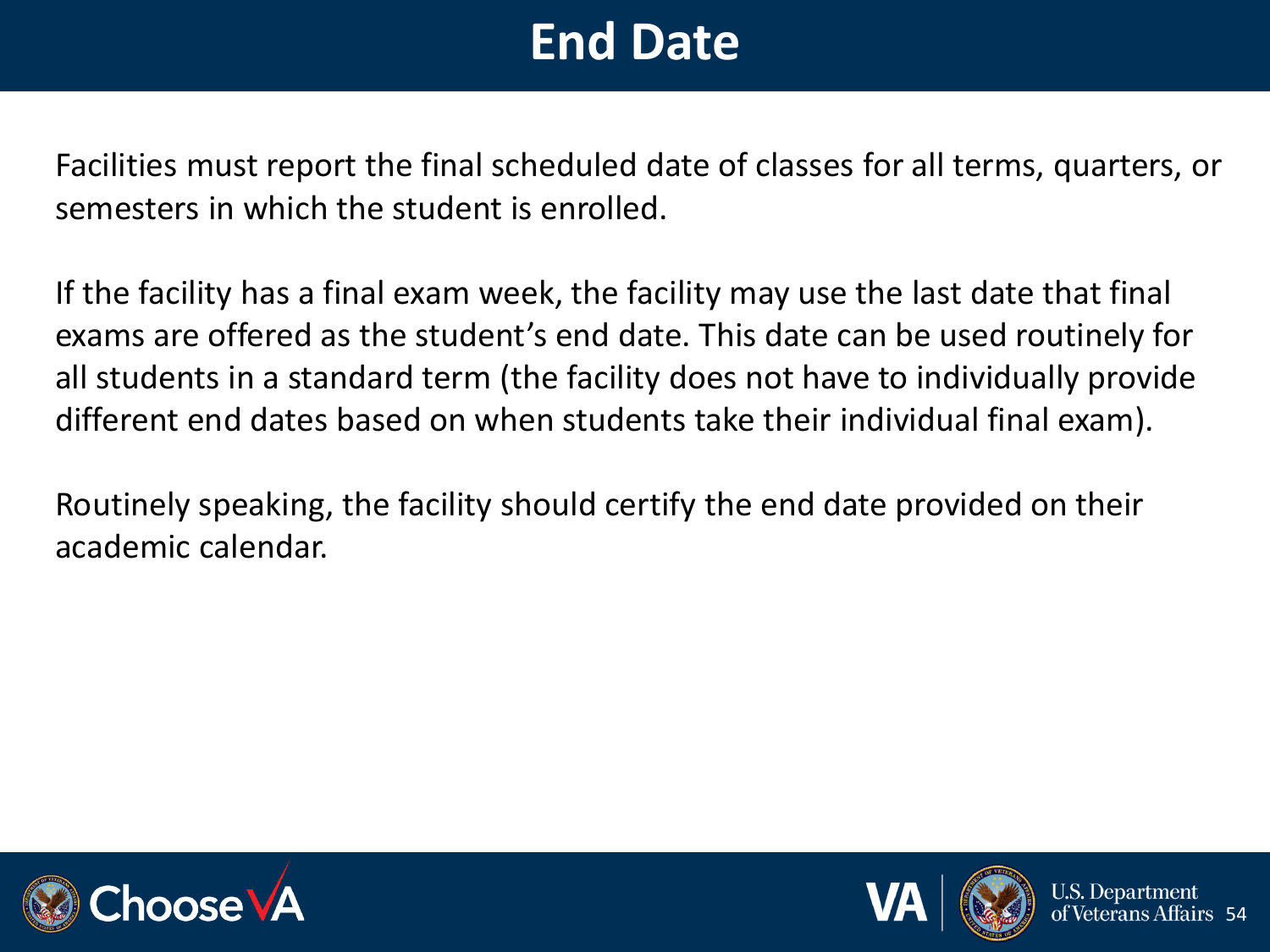# Certifying Credits





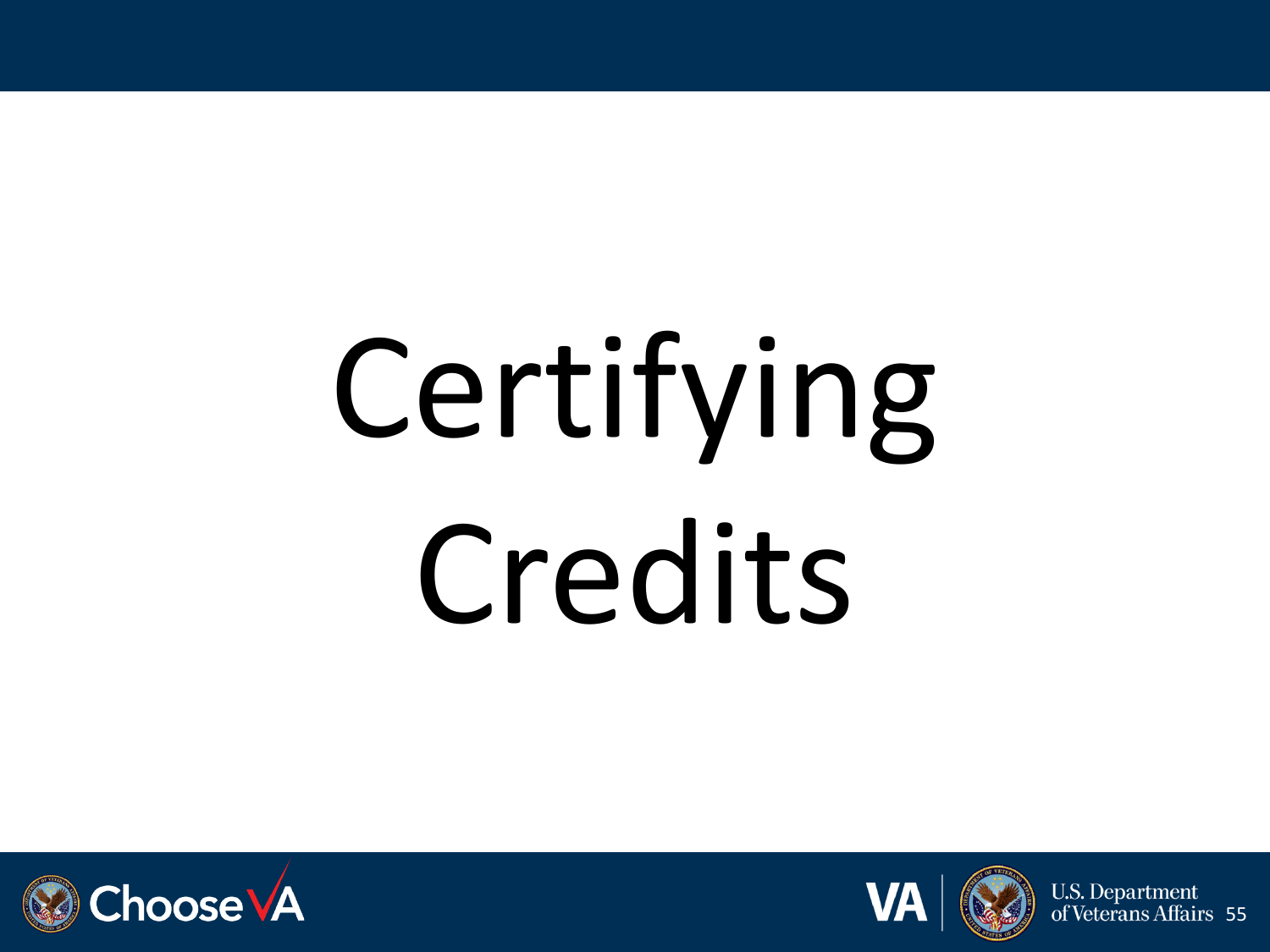# **Prior Credit**

The facility is required to review, and properly apply, any prior credit students may have. The facility must have some form of formal documentation that the review for prior credit took place.

The VA cannot obligate a facility to accept prior credit, but the facility must consistently follow its own rules in accepting prior credit (i.e. if the facility accepts military service as a substitute for required electives for a Veteran student not utilizing GI Bill benefits, the faculty must accept military service as a substitute for required electives for Veteran GI Bill beneficiaries).





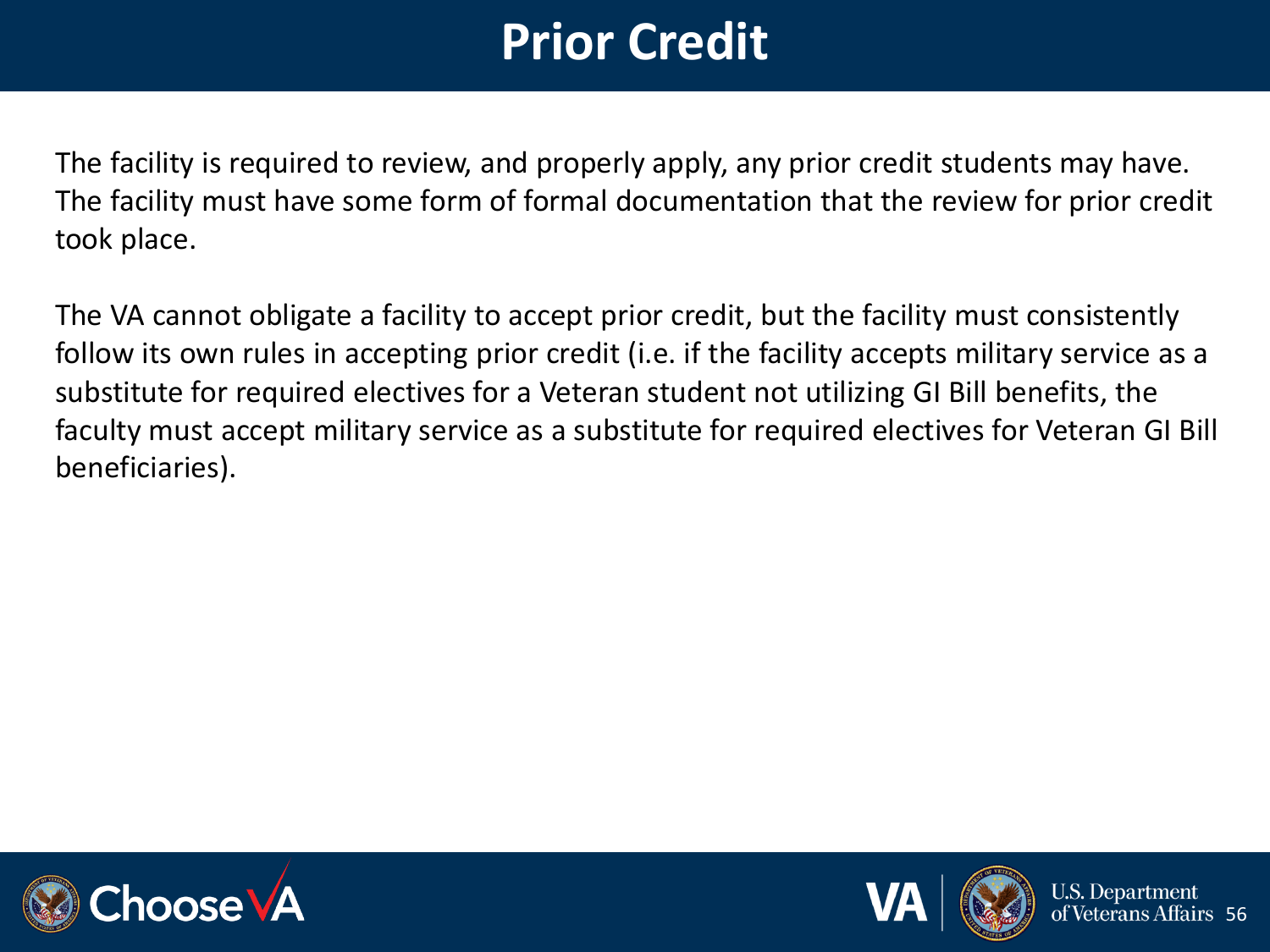# **Course Applicability**

All credits certified to VA must be required as part of the students degree or certification.

- Courses which offer credit that do not count towards the number of credits needed to graduate (courses which specifically state the credits don't count towards graduation – normally gym or recreational courses) can never be certified to the VA for reimbursement.
- Audited courses can never be certified to the VA for reimbursement.
- If the facility allows for substitutions of program requirements, VA will allow course substitutions if the facility formally approved the substitution and documents it in the student's file.
- A minor pursued as part of an approved major can be certified, even if the minor will require additional credit(s) to graduate.





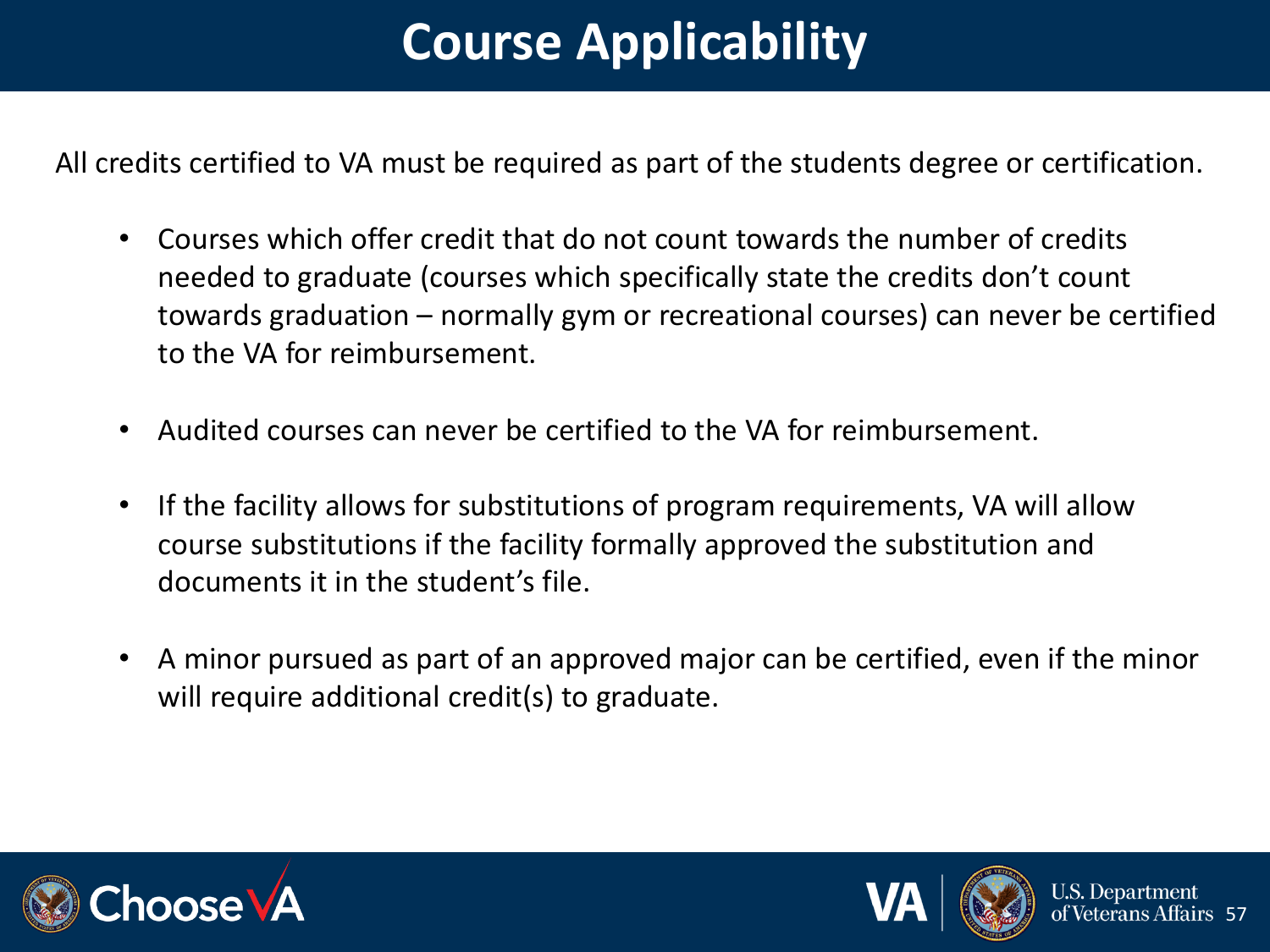# **In-Residence, Distance, And Hybrid Credits**

VA only recognizes "In-Residence" and "Distance" learning modalities. All hybrid courses will certified as either "In-Residence" or "Distance".

- **IHL – Undergraduate Resident Training –** In-Residence training for undergraduate students consists of regularly scheduled standard class sessions (at least once every two weeks). The total number of hours of classroom instruction (based on 50 minutes of instruction per hour) must equal, or be greater than, the number of credit hours awarded for the course multiplied by the number of weeks in the term.
	- o If a course fails to meet the requirements to be "In-Residence" it must be certified as "Distance".
- **IHL – Graduate Resident Training –** In-Residence training for graduate students consists of at least two regularly scheduled standard class sessions per term, research (either on or off campus), or a combination of both.
	- o If a course fails to meet the requirements to be "In-Residence" it must be certified as "Distance".





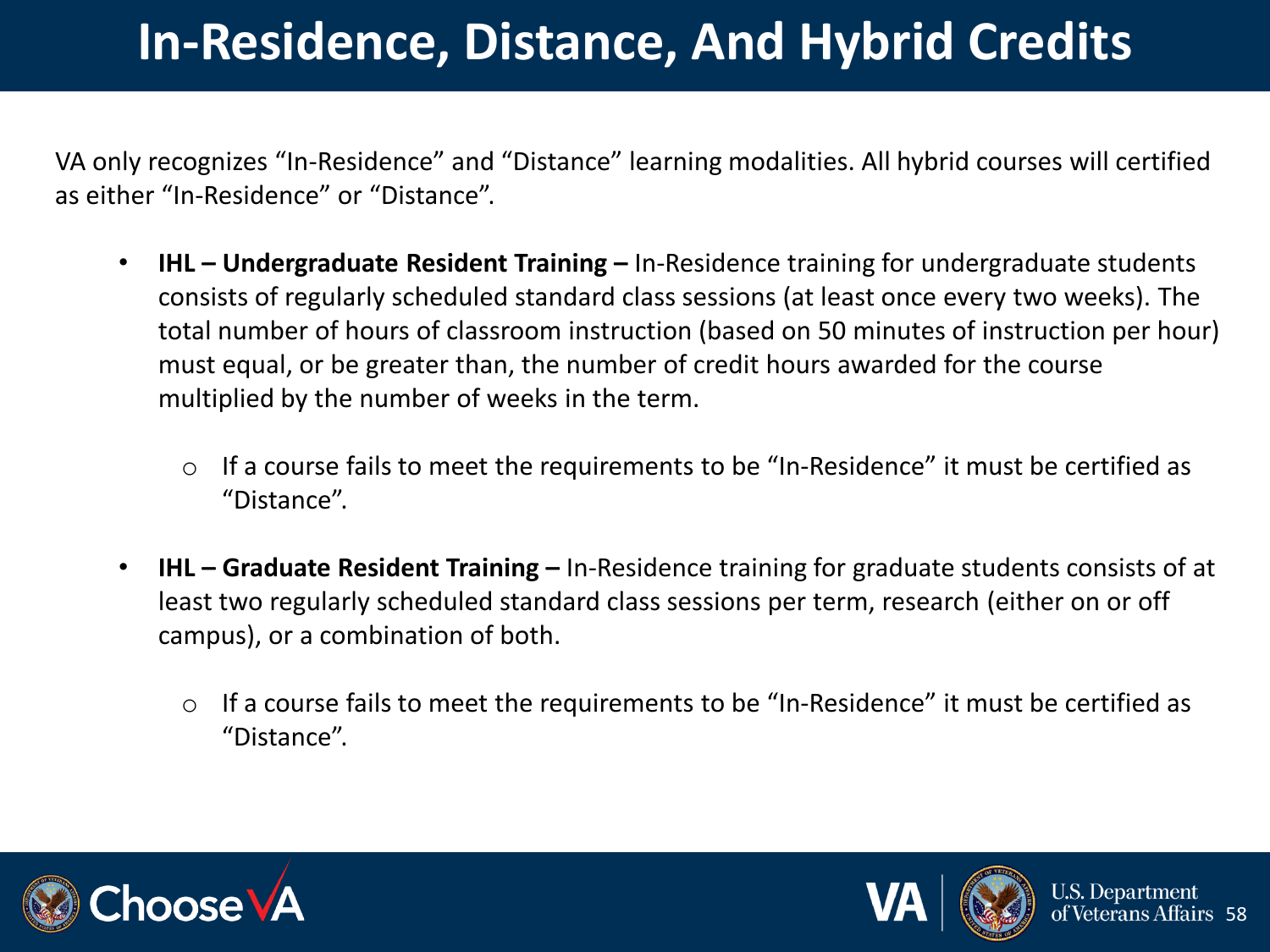# **Credit Hours VS Clock Hours**

For internships, externships, clinicals, practicums, etc, the faculty can certify the practical training credits as either credit hours or clock hours, whichever is to the student's advantage.

Student Teaching Example: A student takes a 6-credit student teaching course that requires 30-clock hour's attendance a week, certify the course in clock hours. The student is ½-time by credit, but full-time by clock hours. If the SCO certifies clock hours, in remarks the should enter: "Student teaching course measured in clock hours according to M22-4, Part IV, Paragraph 7.09".

Other Practical Training Example: A student takes a 6-credit externship that requires 22 clock hours of practical training per week. If 12 credits are considered full-time for credit based training, and 22 clock hours is considered full-time for clock hour based training, the SCO should certify the course in clock hours.



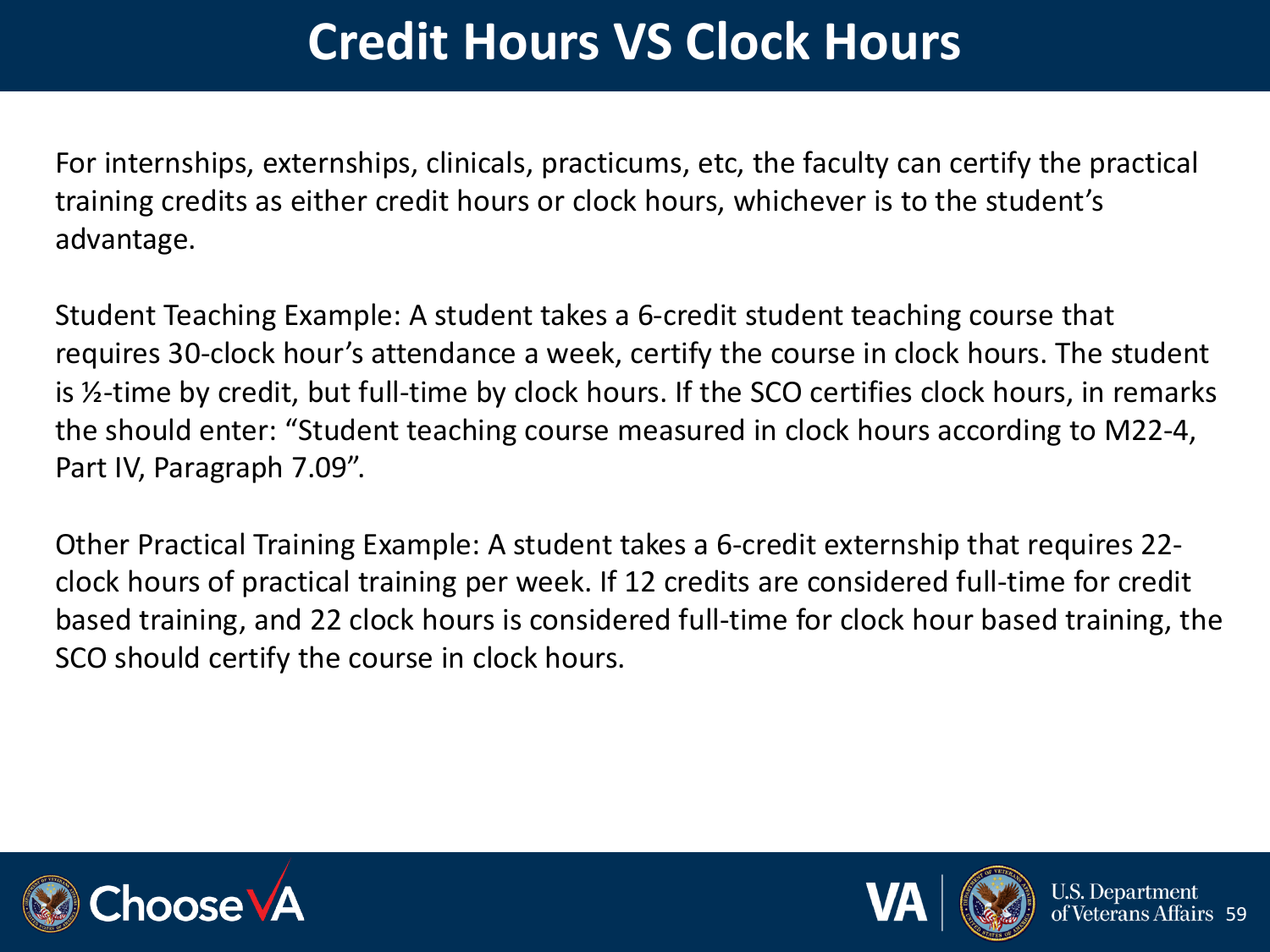## **Credit Hours And Clock Hours**

Its possible for a student to take both credit and clock hours during the same term. A course cannot be certified as both clock and credit hours.

Example:

- An undergraduate student (full-time = 12 credit hours) is taking a total of 9 credit hours.
- 3 credit hours are an internship at a local hospital where the student works 15 clock hours per week.

The facility should certify both clock and credit hours (6 credit hours and 15 clock hours) to ensure the student is considered full-time for VA purposes.

The facility should add the following remark in VA-ONCE when certifying both clock and credit hours "Student taking 6 credit hours of lecture courses and a 3 credit, 15 clock hours per week internship".





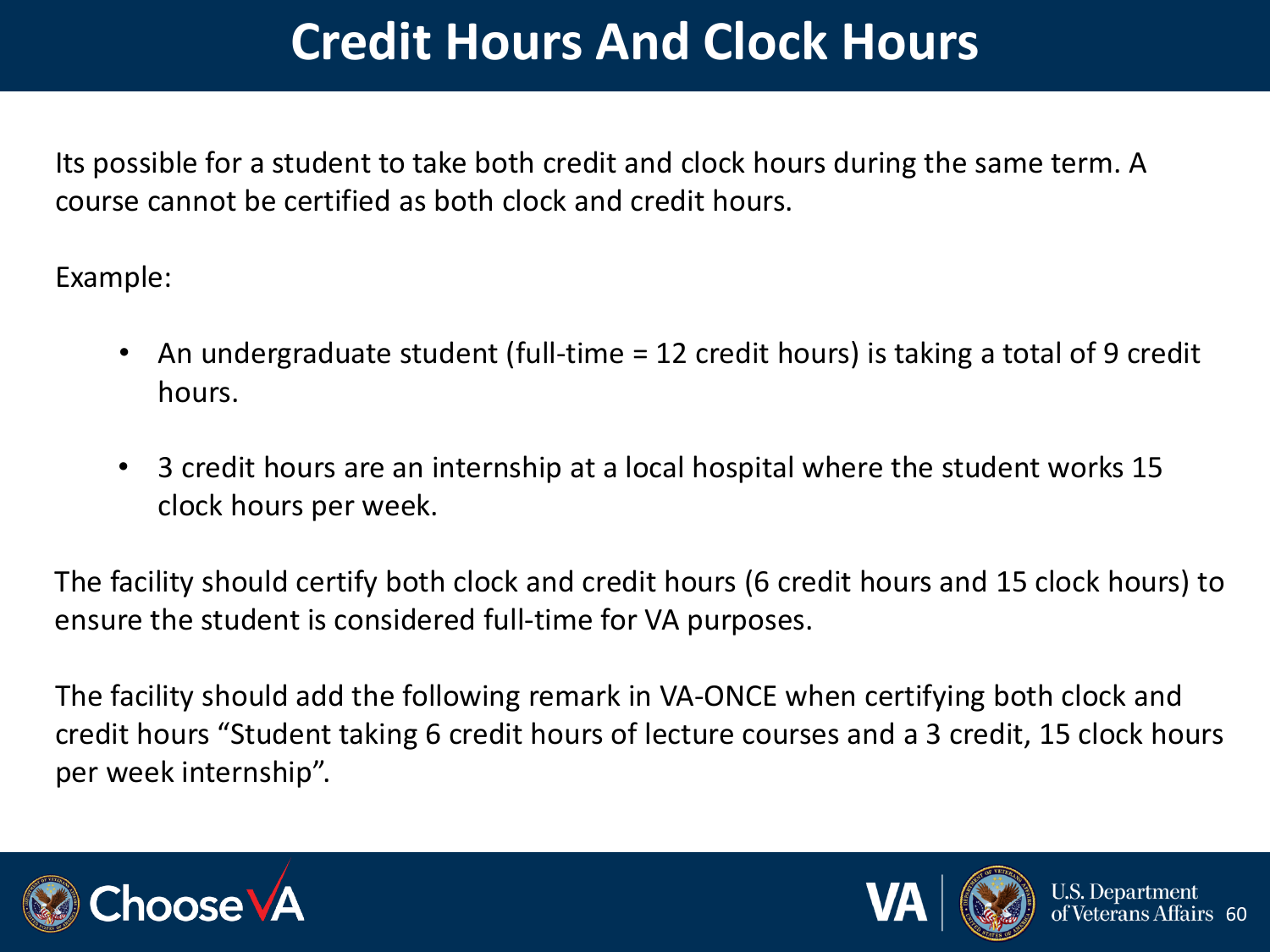# **Graduate Full-Time Modifiers**

When certifying graduate training under the Post-9/11 GI Bill (Chapter 33) benefit, SCOs must report the minimum number of credit hours their academic regulations require to be considered full-time, as published in their catalog, to ensure proper entitlement is charged and appropriate payments are released for any rate of pursuit. In some scenarios, equivalent credit hours need to be calculated and used in determining Rate of Pursuit. In other scenarios, VA will divide the number of credit hours certified by the number of credit hours required to be considered full-time to determine rate of pursuit.

The Long Term Solution (LTS) automatically performs credit hour equivalent calculations for all non-standard terms. These automatic adjustments alter the expected rate of pursuit for students enrolled less than full-time with individually defined full time modifiers, and under values training for terms longer than standard length.

Until LTS is reprogrammed, SCOs may have to add the VBA Standard Remarks; "Graduate non-standard term" in the remarks depending on the scenario.





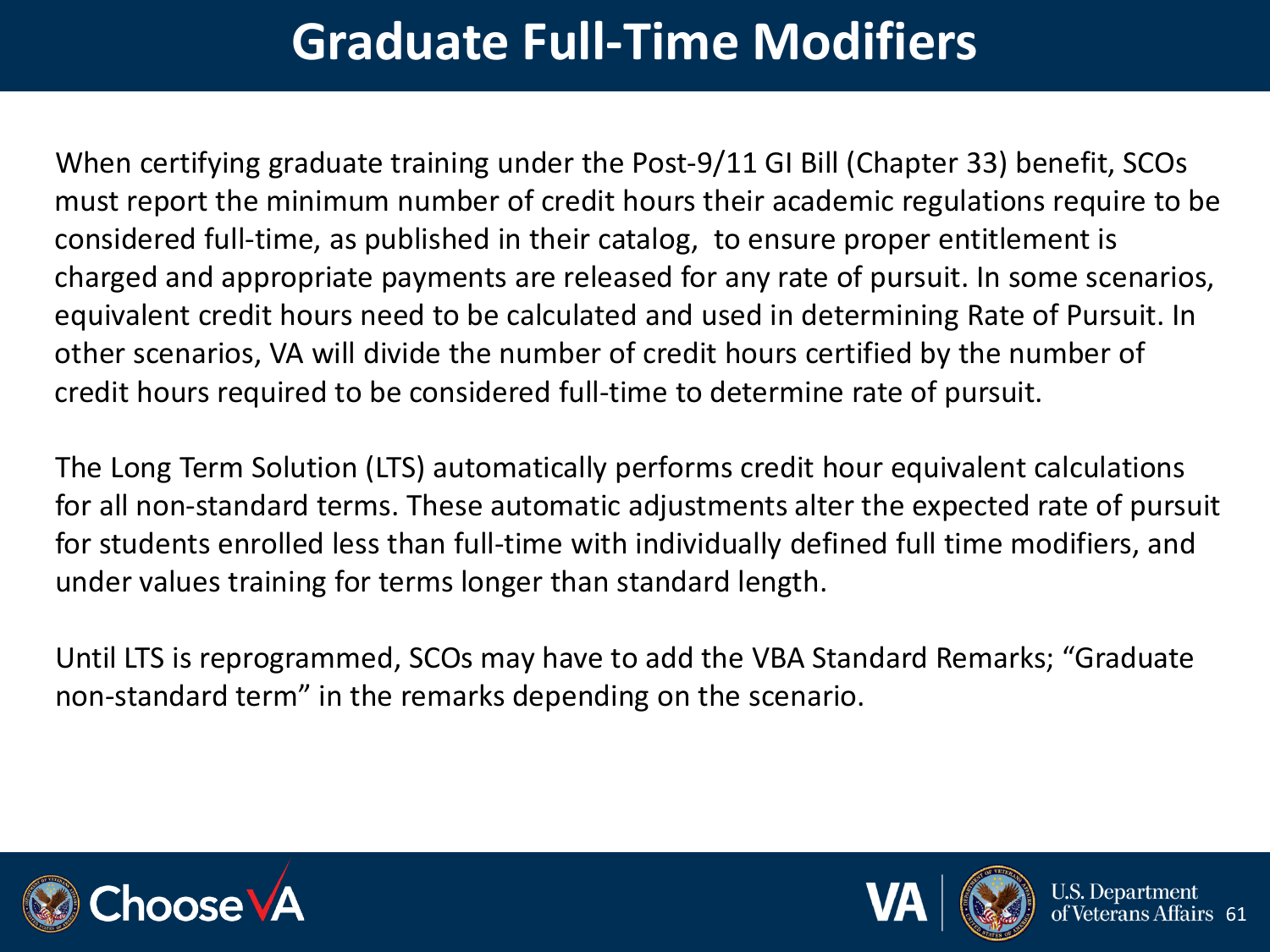# **Graduate Full-Time Modifiers – Term Definitions**

**Standard Term -** A standard length semester is 15 to 19 weeks and a standard length quarter is 10 to 13 weeks. SCOs must enter the number of published credit hours that his/her school considers to be full time for a standard length semester or quarter for the program the student is pursuing in the TT/FT box. SCOs will not enter remarks in the remarks section for standard terms.

**Non-Standard Term -** A non-standard length semester is shorter or longer than 15 to 19 weeks and a non-standard length quarter is shorter or longer than 10 to 13 weeks. SCOs must enter the minimum number of hours required for full time, as published in their catalog, in the TT/FT box. Additionally, SCOs must enter the following VBA Standard Remark in VA-ONCE "Graduate non-standard term". This will off ramp the enrollment for manual processing.

- For any non-standard term that is longer (regardless of whether there is an individually defined FT modifier)
- For short non-standard terms, that have an individually defined FT modifier





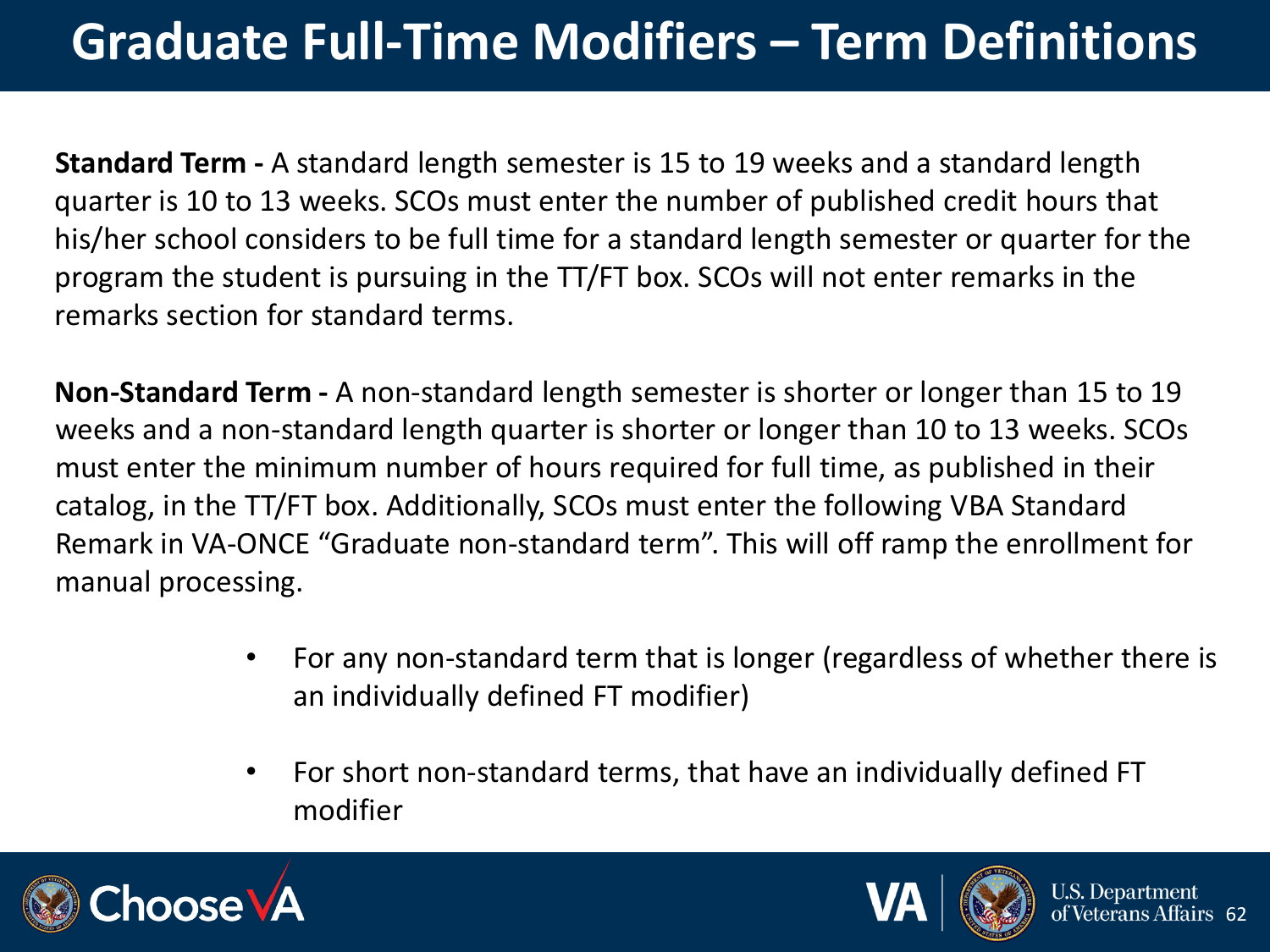When a school is approved for VA benefits as semester/quarter and has a calendar published in their catalog that is by VA definition a Non-Standard Term and has a full time modifier associated. This is considered an individually defined modifier.

Example – A school is approved as a semester school and the catalog shows a calendar with 5 terms (all less than 15-19 weeks each) of time with 6 credits being considered full time. This facility would certify 6 in FT/TT box and add the remark.





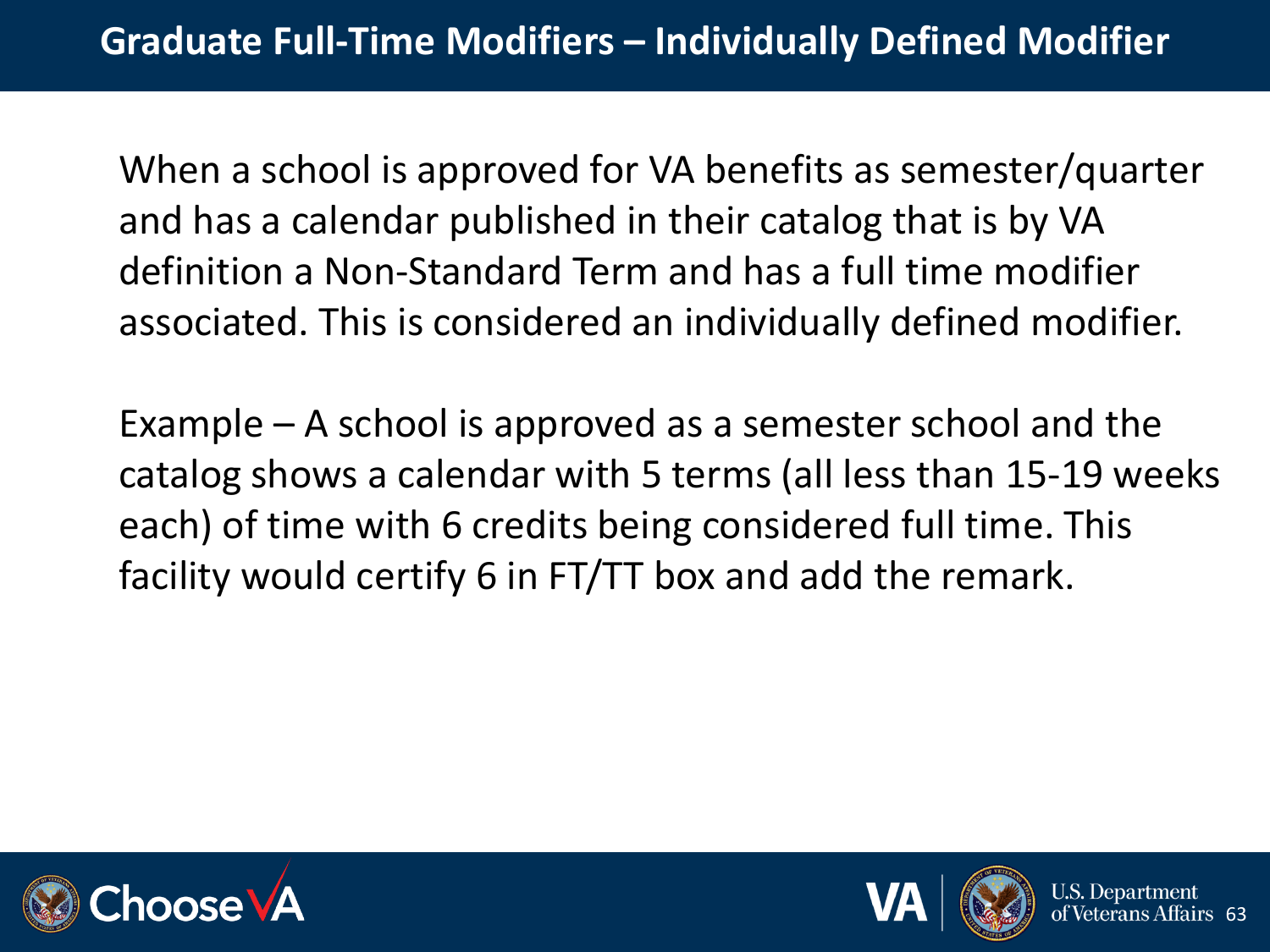#### **Graduate Full-Time Modifiers – Using "Graduate Non-Standard Term" Remark**

Enter "Graduate Non-Standard Term" in the remarks field for:

- Any non-standard term that is <u>longer</u> (regardless of whether there is an individually defined FT modifier).
- For short non-standard terms, that have an individually defined FT modifier.

The "Graduate Non-Standard Term" will NOT be entered in the remarks field for:

- Standard length terms.
- For short non-standard terms, that DO NOT have an individually defined FT modifier.





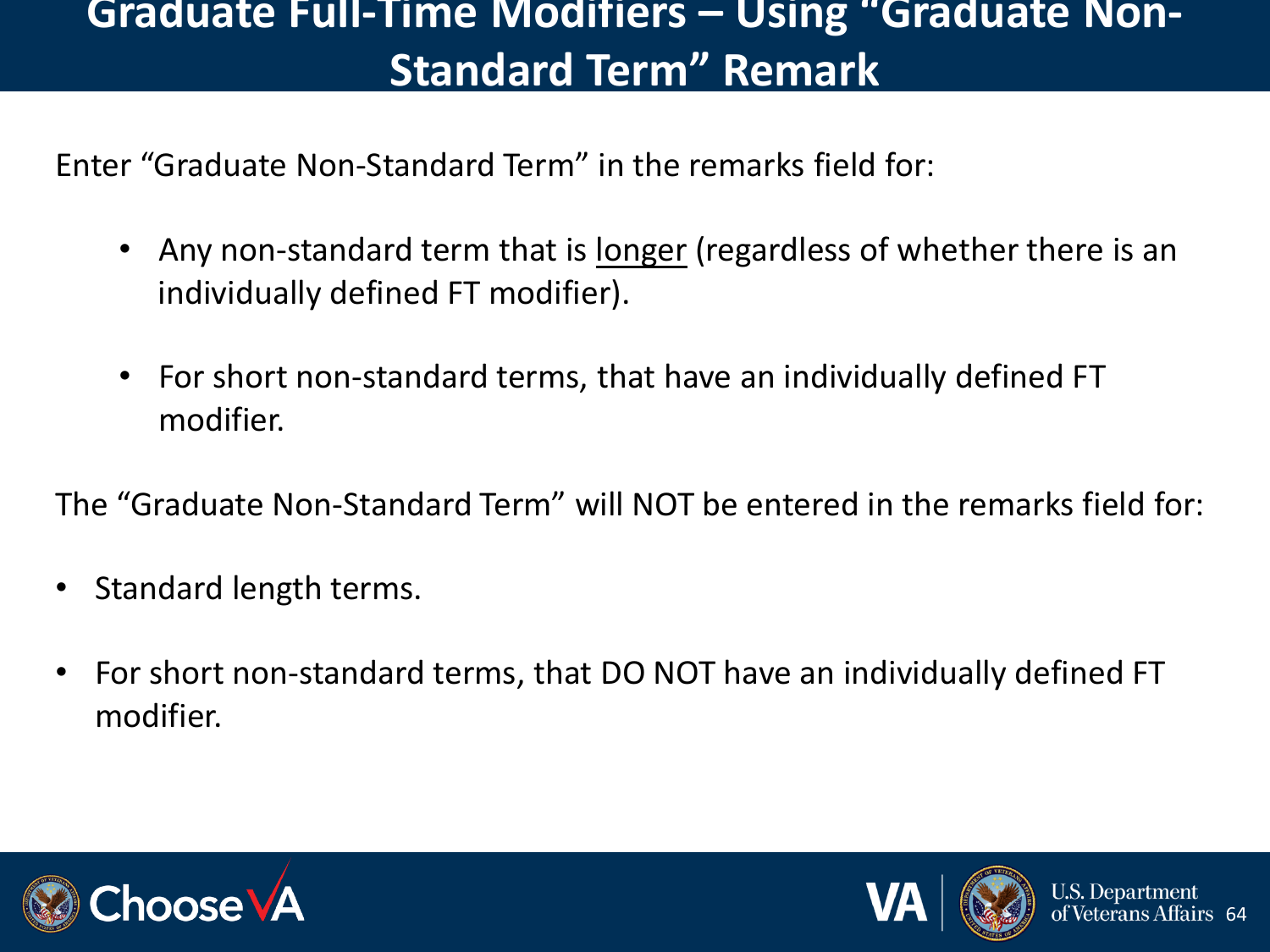#### **Repeated Courses**

Credits completed with the necessary passing grades can not be recertified to the VA.

Credits completed that do not meet the necessary passing grade (i.e. the student failed the course or failed to meet major specific passing requirements) can be recertified to the VA.





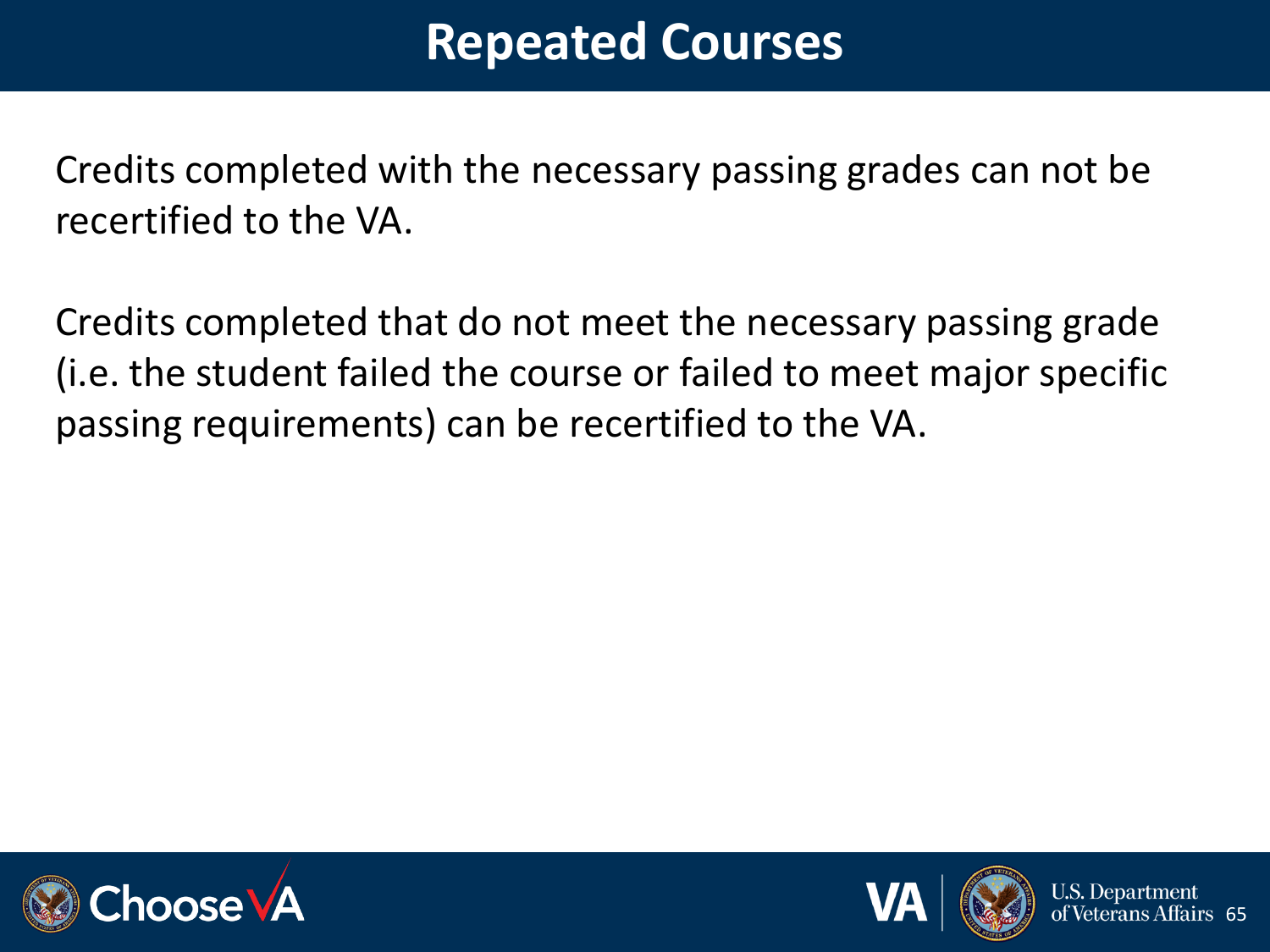# **Remedial Credits**

Remedial and deficiency courses are courses designed to correct deficiencies in basic mathematics, English, and reading at the elementary or secondary level.

The facility can certify these courses as part of an approved program, but only for students for whom a verifiable need has been established. The facility must keep test results (or other supplemental evidence) in the student's file to support the student's needs for the remedial course(s).

Remedial and deficiency courses offered through independent study or distance learning are unapprovable and cannot be certified to the VA for GI Bill reimbursement.





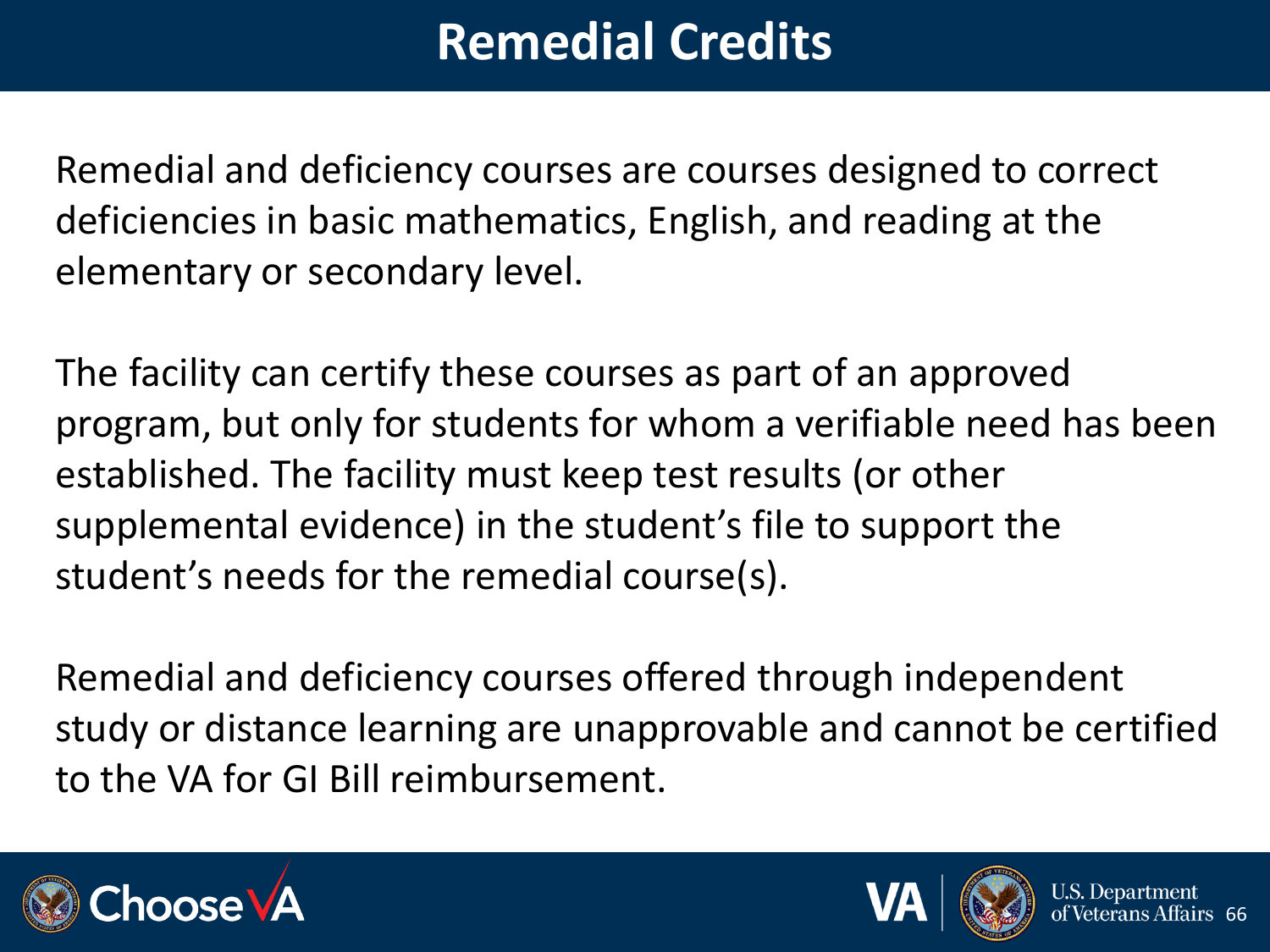#### **Remedial Credits**

When submitting remedial credits the facility must certify the remedial credits in the Remedial ("R/D Hrs") column in VA-ONCE or on the paper form 22-1999.

The facility cannot report these credits in the In-Residence ("Res Hrs") section.





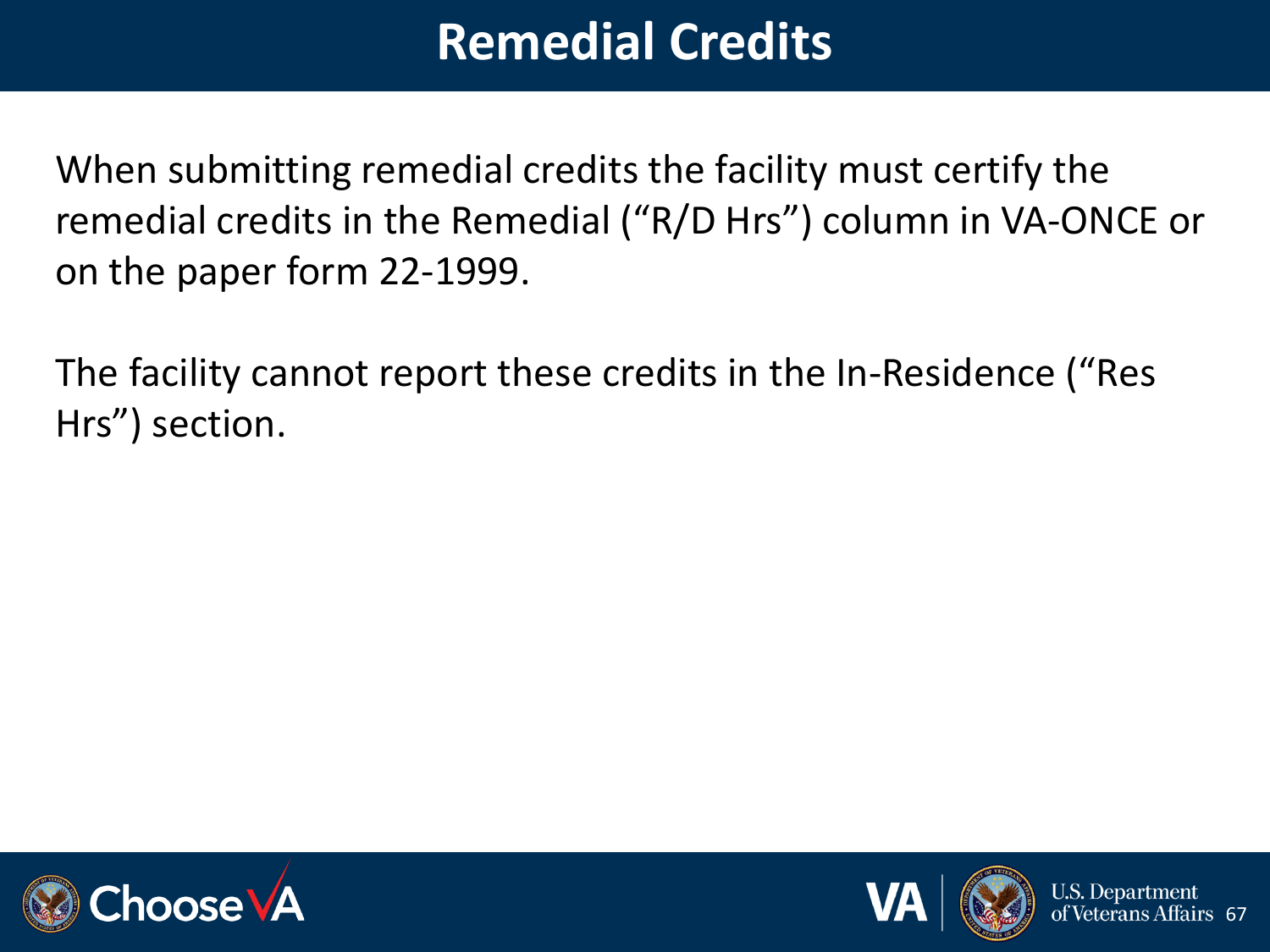# **Transfer Credits**

If a VA beneficiary takes courses at a secondary facility that satisfy requirements for their degree, then the degree granting facility is the "Primary" or "Parent" school.

In order for the secondary ("Guest") school to certify the courses taken at their facility the Primary School must supply them with a structured letter.

Once the letter is received the Guest school will then certify the courses which will transfer to the Primary school.

NOTE: If your facility has multiple facility codes and a student is taking courses at multiple facilities – then formal Primary/Guest letters must be maintained in the VA beneficiary's file.





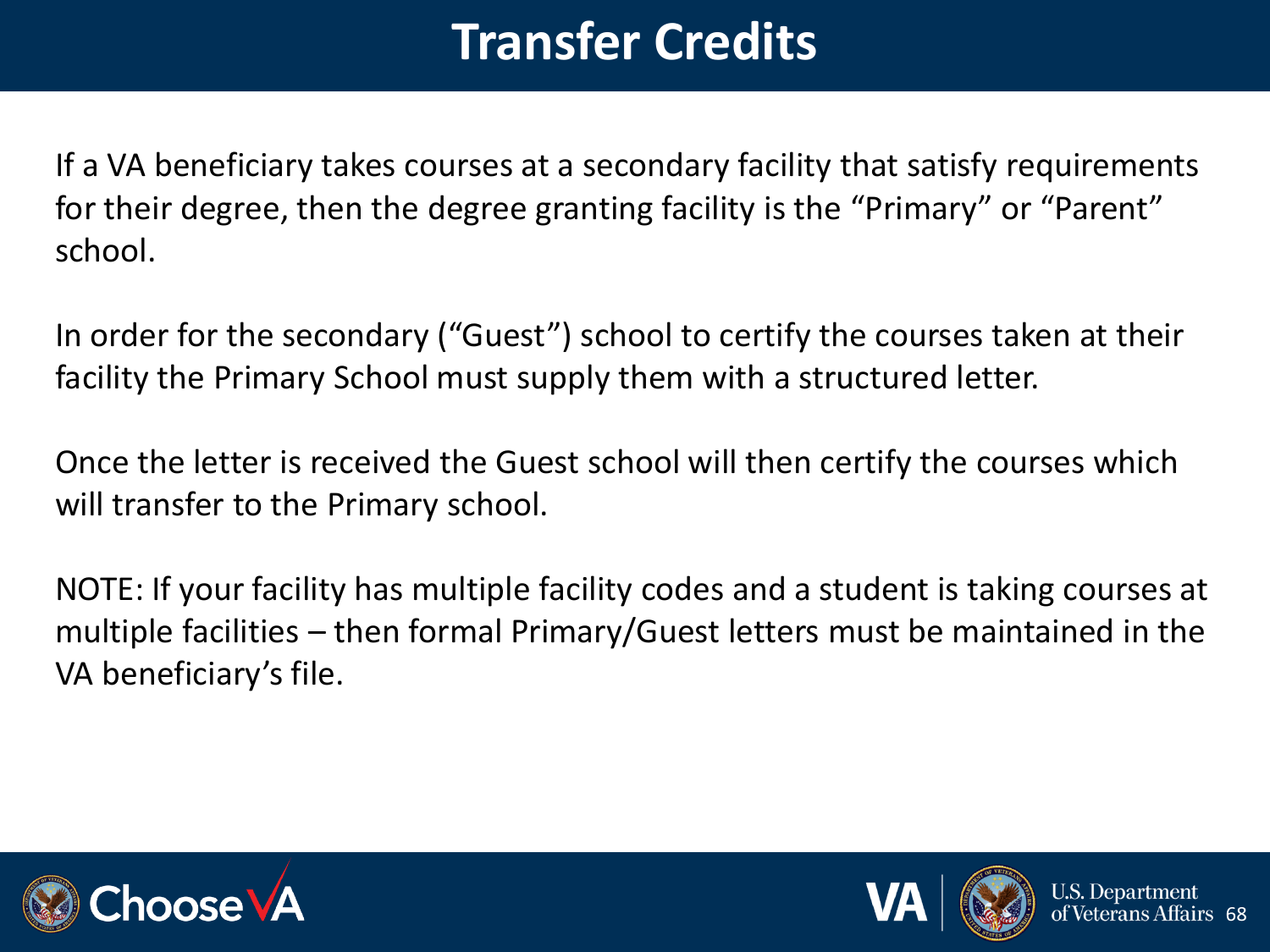# **Primary School Responsibilities**

The Primary school must provide a "Primary School Letter" to the SCO of the Guest school (an email containing the required information can be accepted in lieu of a formal letter). This letter must:

- Identify the student (name, as a student at *<insert name and facility code of Primary school>*  pursuing a *<insert name of student's program>).*
- State that "The courses listed below satisfy *<insert name of program>* requirements and will transfer at full value to *<insert name of Primary school>*".
- List the courses the student is taking or will take at the secondary school that the Primary school will accept as transfer credit that apply to the student's program.
- State that "*<Student>* intends to take the above courses at *<Secondary School> during <Identify term, for example, fall quarter 2019>*. Please certify the course(s) to VA as the secondary school. VA data and history for both primary and secondary schools will be in VA-ONCE".

The Primary school SCO must ensure that a transcript is received from the Guest school and that transfer credit is granted (grades permitting).





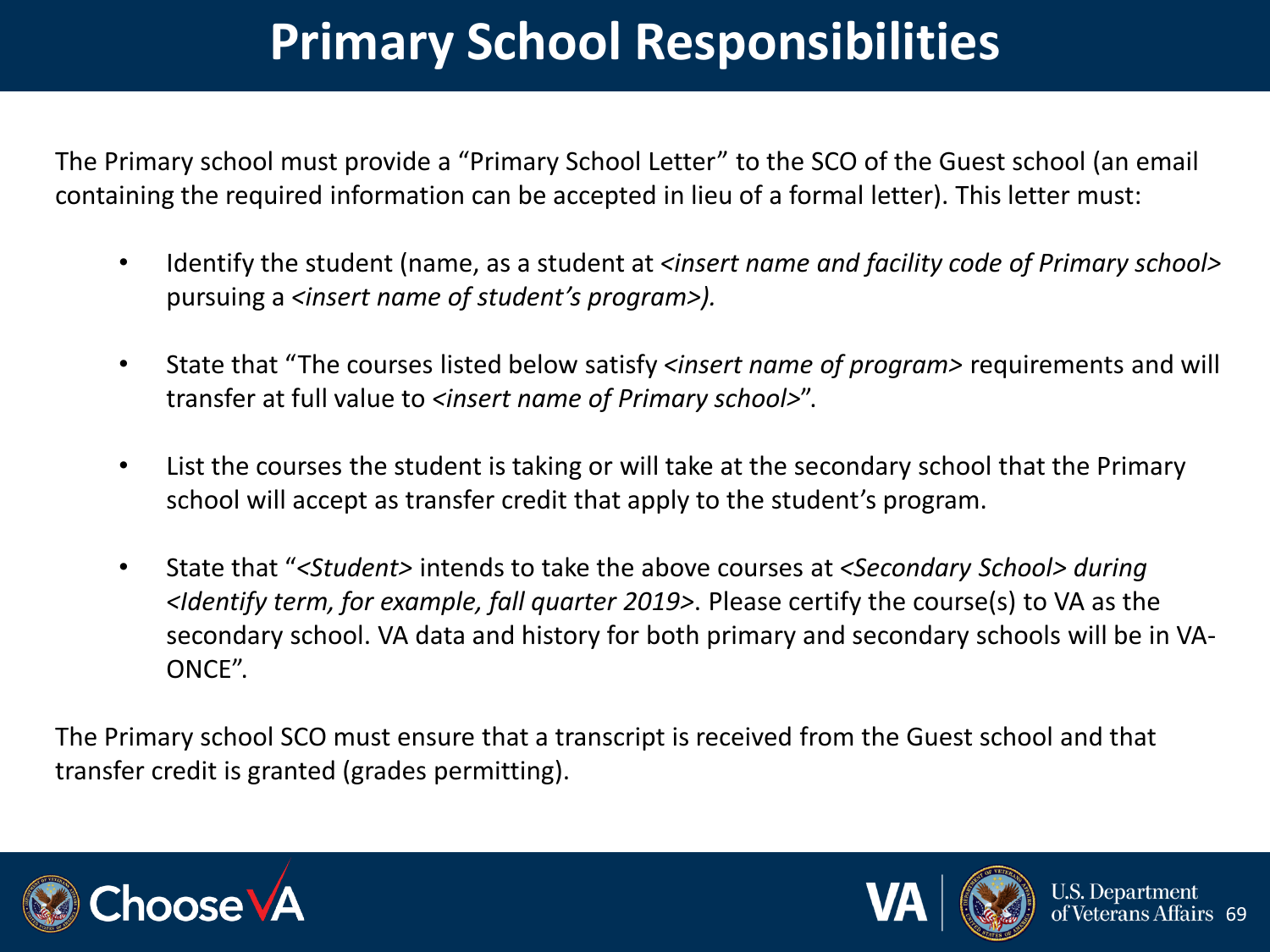#### **Example Primary School Letter**

**NAME AND** ADDRESS OF PRIMARY SCHOOL

Date

**NAME AND** ADDRESS OF SECONDARY SCHOOL

Student's Name (Claim Number)> is a Chapter <e.g., 30> student at <Name of School (facility</a> code) > pursuing a <Name of Program, e.g. B.S. History degree>.

The course(s) listed below satisfy <Name of Program> requirements and will transfer at full value to <Name of School>

List course(s) by title and number

Student intends to take the above course(s) at <Secondary School> <Identify term, e.g., spring term 2004> as a guest student. Please certify the courses to VA as the secondary school.

SIGNED BY THE CERTIFYING OFFICIAL **TELEPHONE NUMBER** 



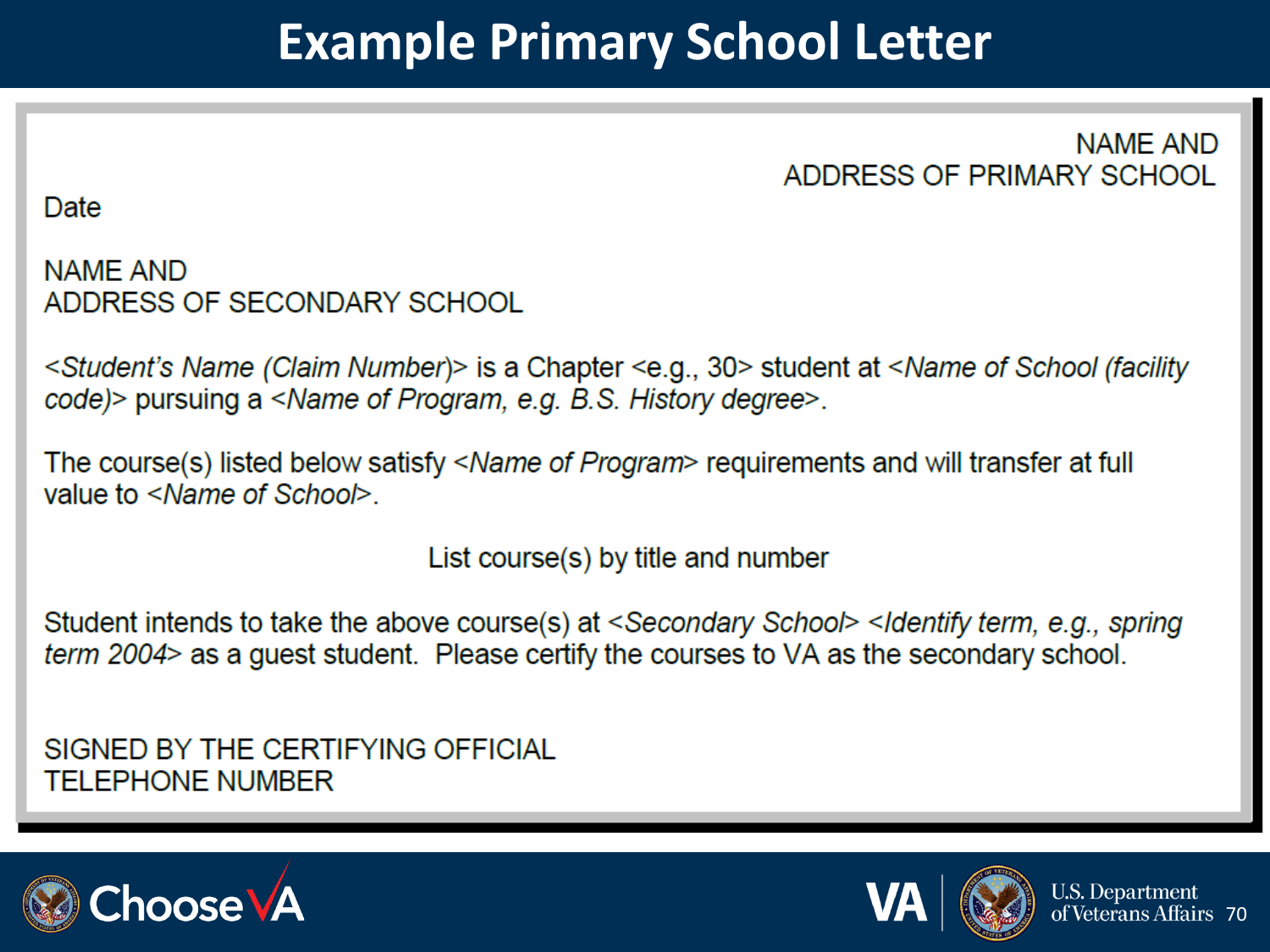#### **Guest School Responsibilities**

The Guest school SCO must:

- Add the VA beneficiary in VA-ONCE.
- Certify the student as a "Guest Student".
	- o The name of program will be "Guest Student" and VA-ONCE will require the name of the Primary school.
	- $\circ$  Only the courses listed on the Primary School Letter may be certified. Only mandatory tuition and fees associated with those courses can be certified for reimbursement.
- If required, report all changes in enrollment for the VA beneficiary.





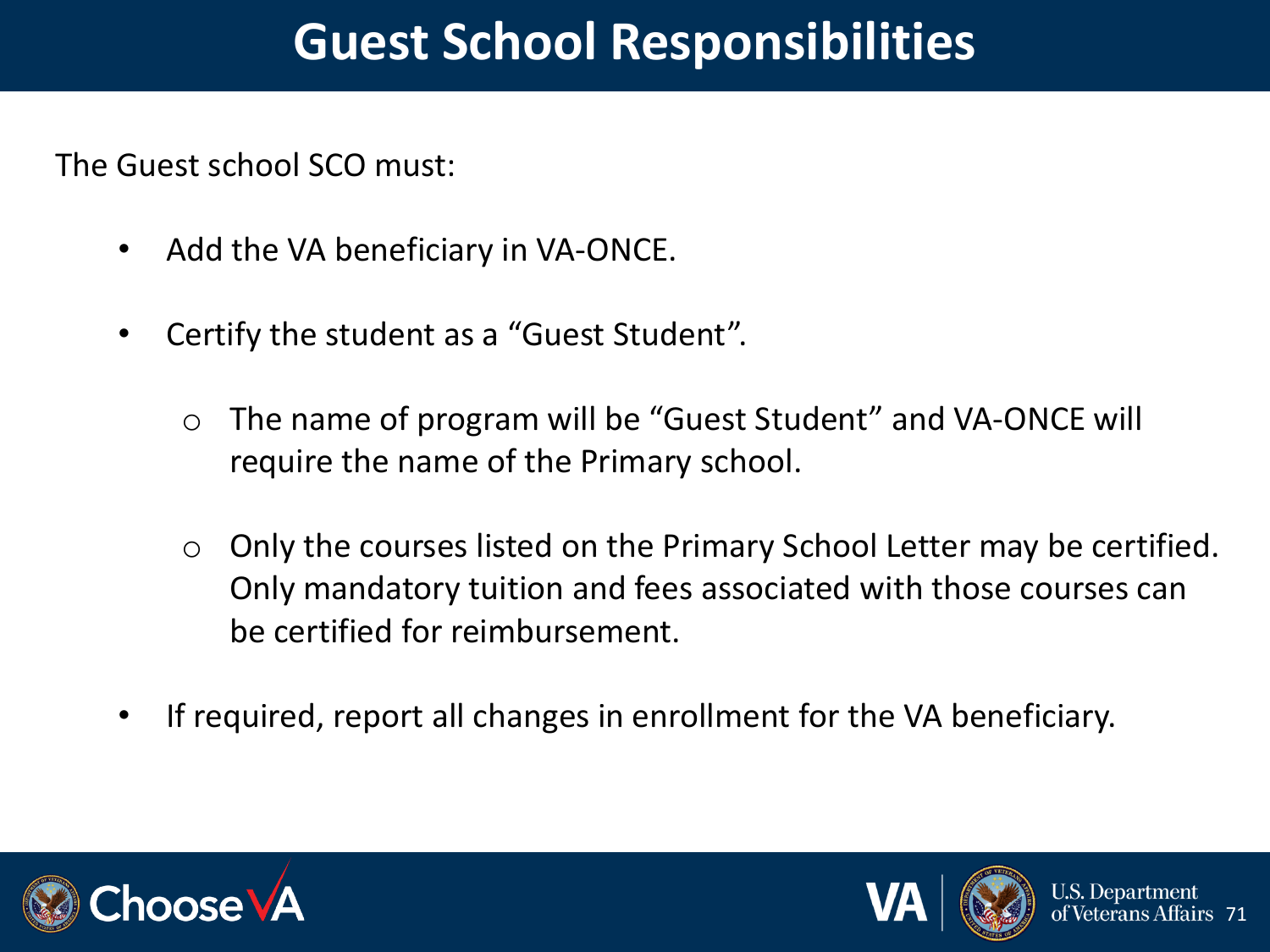# **Rounding Out**

The facility can certify credits that include non-required courses (or repeat courses the student has successfully completed previously), to allow a student's course load to meet full-time schedule requirements during the student's last term.

Rounding out can only happen during the student's last term and can only be done once per program (so if the student fails a required course, they cannot round out again the following term).





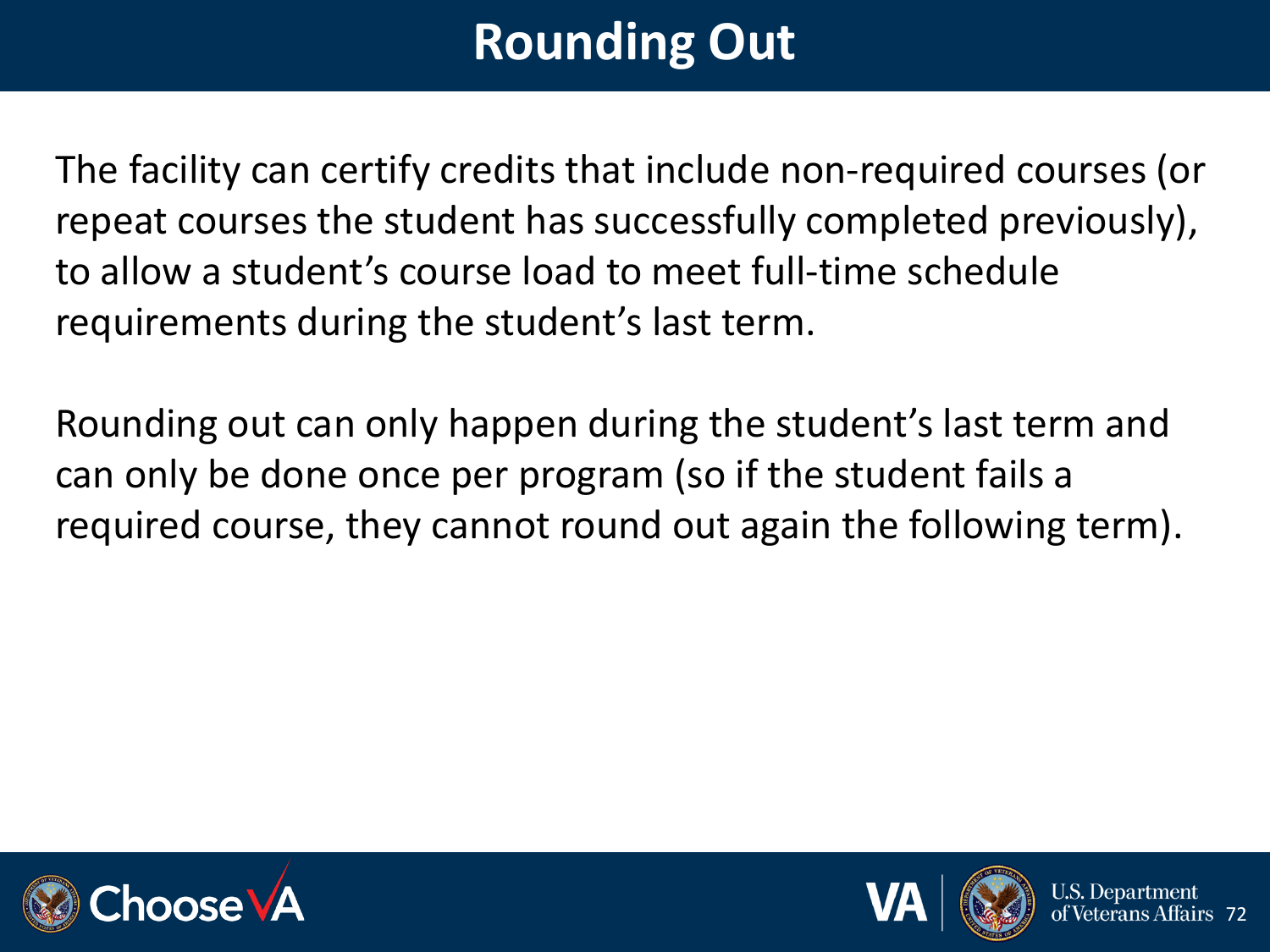# Reporting The Correct Program





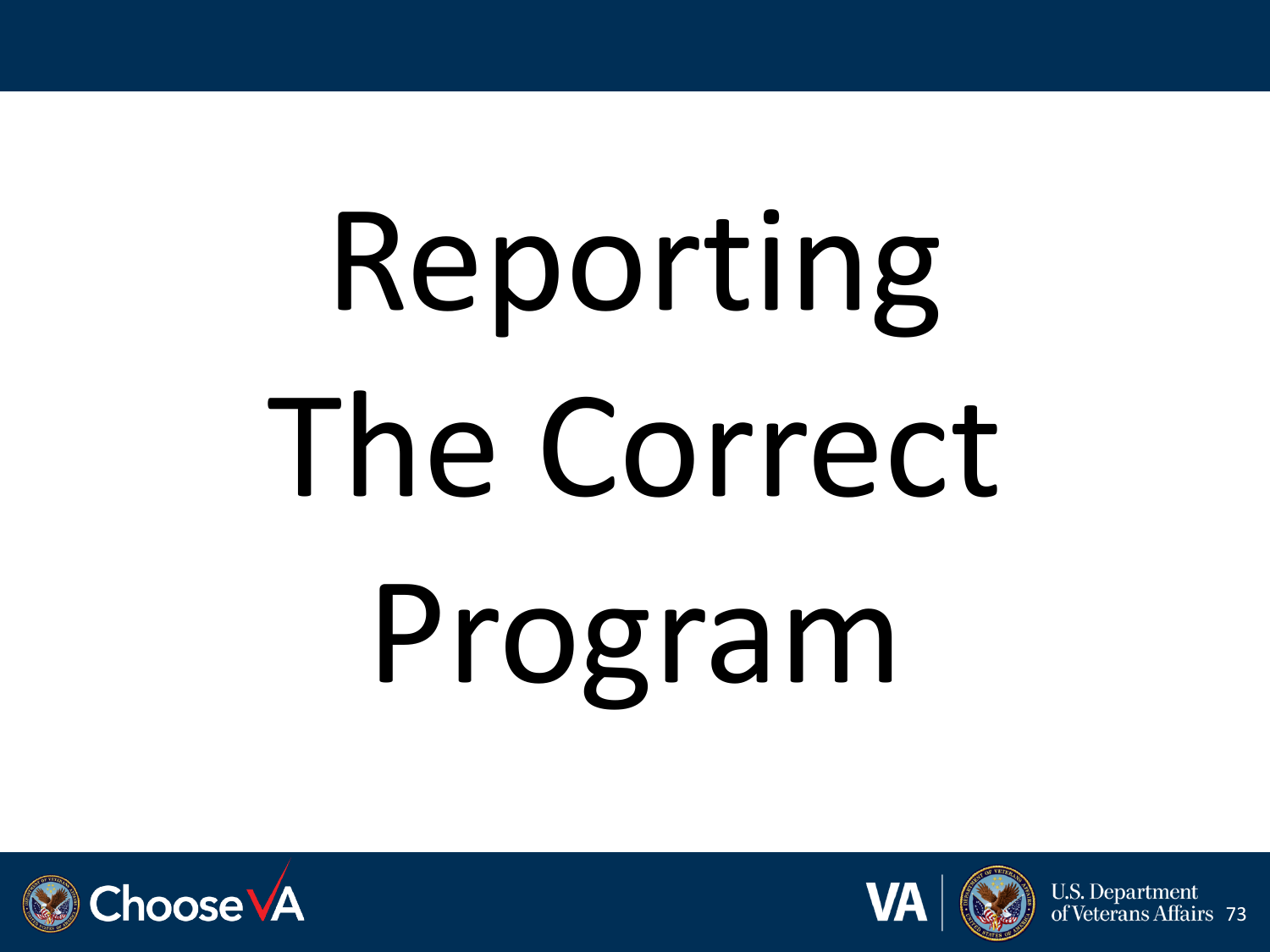### **Reporting The Correct Program**

The SCO must ensure that they are certifying the correct program that the VA beneficiary is taking.

The facility cannot report the student as attending an approved program if the student is actually enrolled in a non-approved program in order to secure funds for the student's attendance in the non-approved program.





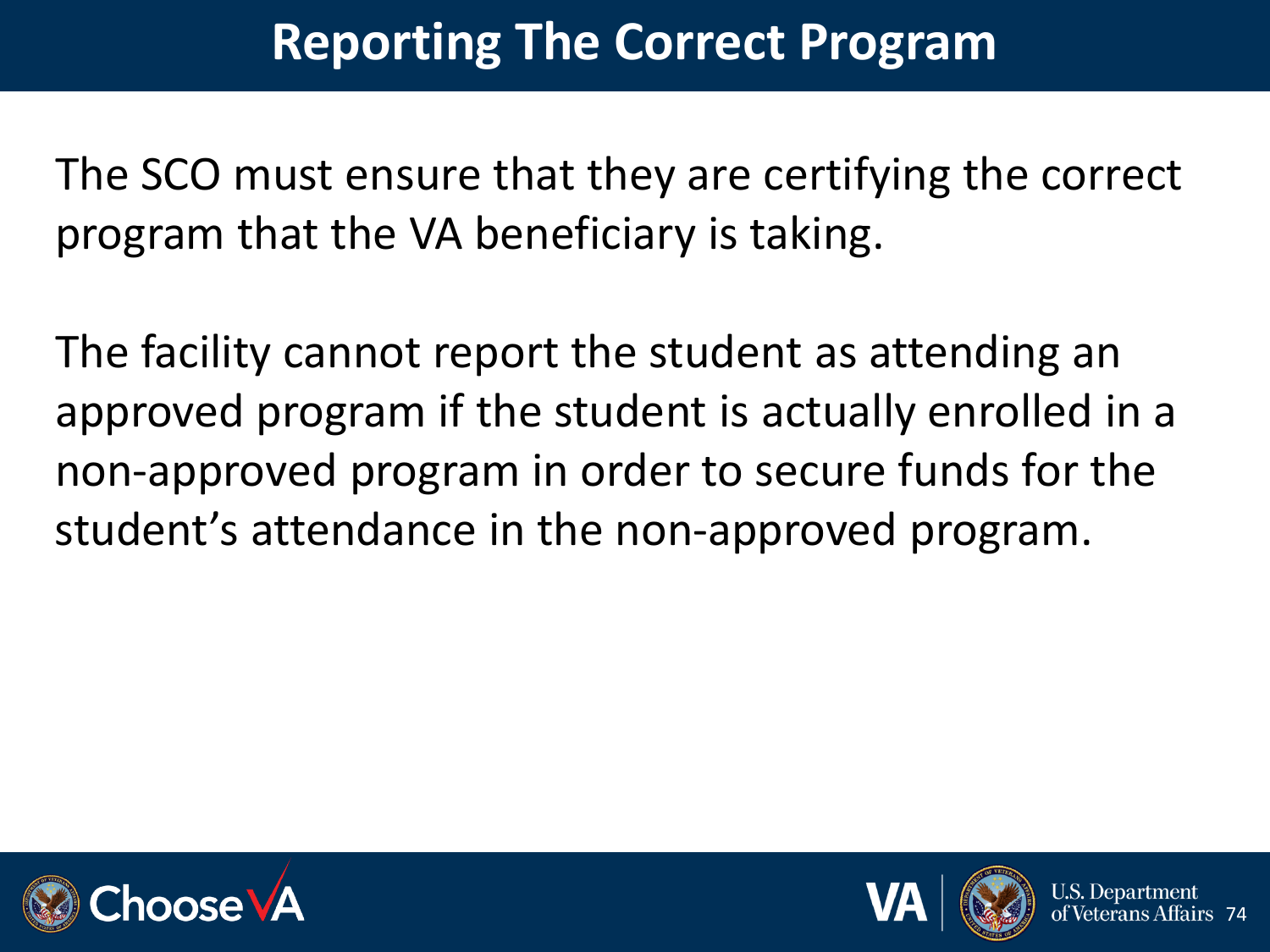### **Non-Matriculated VS Undeclared**

- **Non-Matriculated:** When a VA beneficiary has not yet been formally admitted to the facility as a degreeseeking student.
	- o VA education benefits cannot be paid to non-matriculated VA beneficiaries unless they are pending admission to the facility. If they are pending admission, then they can be certified for courses that are required for admission or credits that will count towards the approved major if admitted. No other courses can be certified.
	- o VA beneficiaries can only be certified for two quarters or semesters.
	- o In VA-ONCE the VA beneficiary's program must be "Non-Matriculated".
- **Undeclared:** When a VA beneficiary has been formally admitted to the facility as a degree-seeking student, but has not yet declared a major.
	- o The VA beneficiary cannot be certified beyond their sophomore year unless an approved major is declared.
	- o Only "General Education" courses can be certified prior to the VA beneficiary declaring a major.
	- o In VA-ONCE the VA beneficiary's program must be "Undeclared".





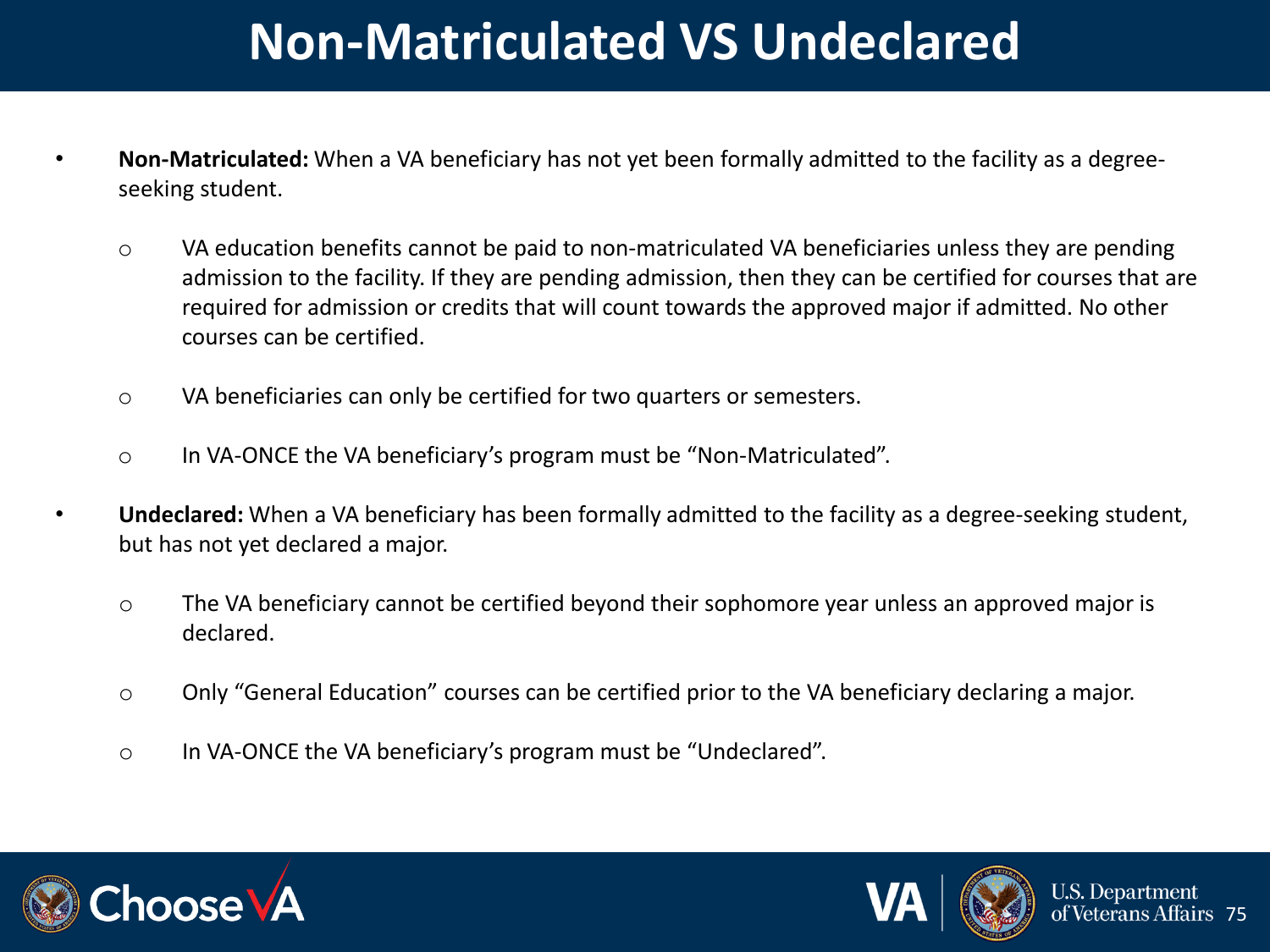### **Reporting Changes In Program**

The SCO must report changes of programs (by updating VA-ONCE or the paper 1999 form to reflect the new program) and must keep the formal documentation of the student's change of program in the student's individual file.

If a VA beneficiary changes their program while enrolled in the same facility, the VA beneficiary does not have to submit a "Request For Change Of Program Or Place Of Training" (VA Form 22-1995) or a "Dependents' Request For Change Of Program Or Place Of Training" (VA Form 22-5495).

If the student has previously used benefits at another facility (except as a Guest [student\), then the student must complete and submit VA Form 22-1995](https://www.vba.va.gov/pubs/forms/VBA-22-5495-ARE.pdf) or VA Form 22-5495 to VA.





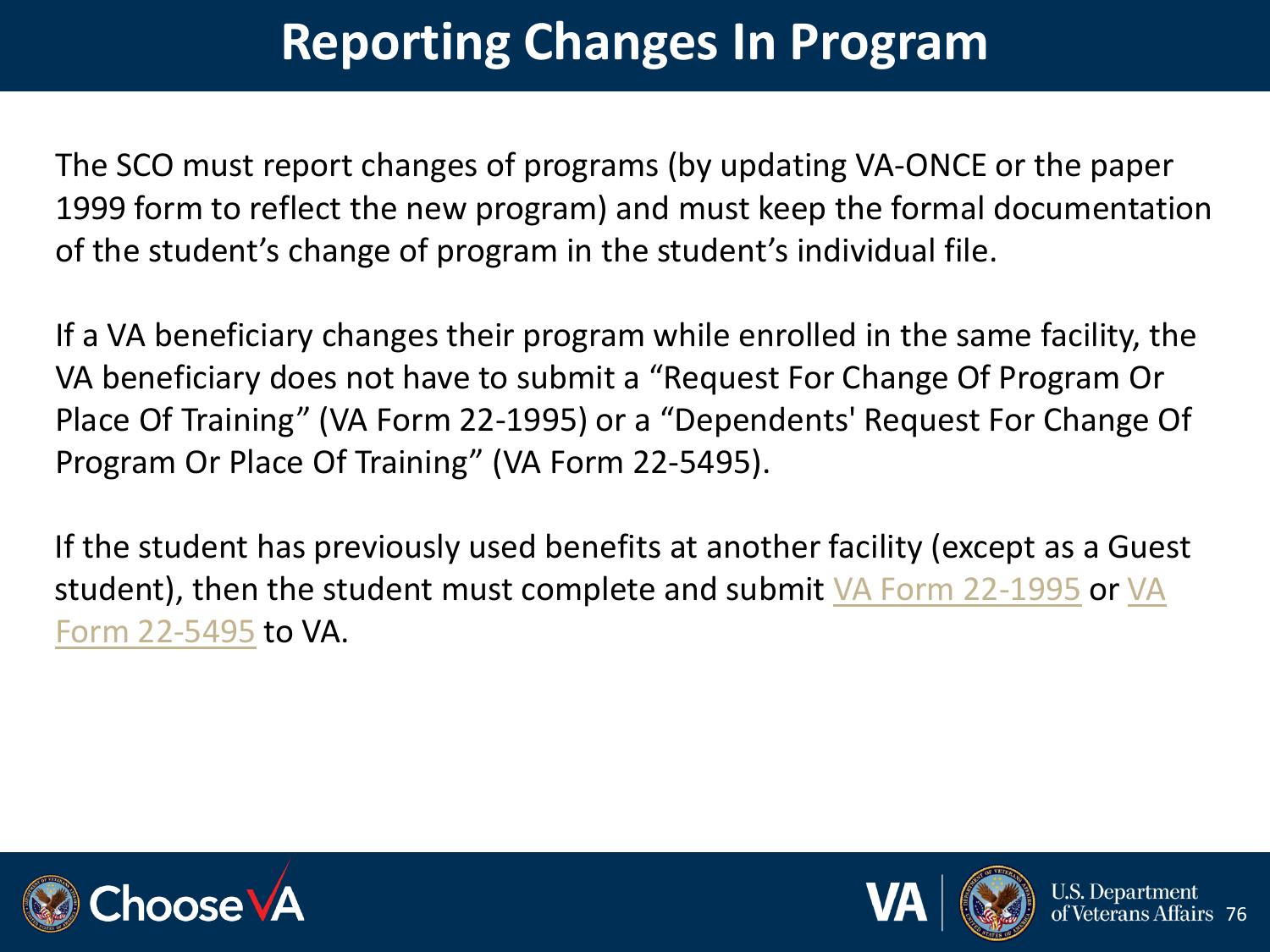# Reporting The Correct Facility Code







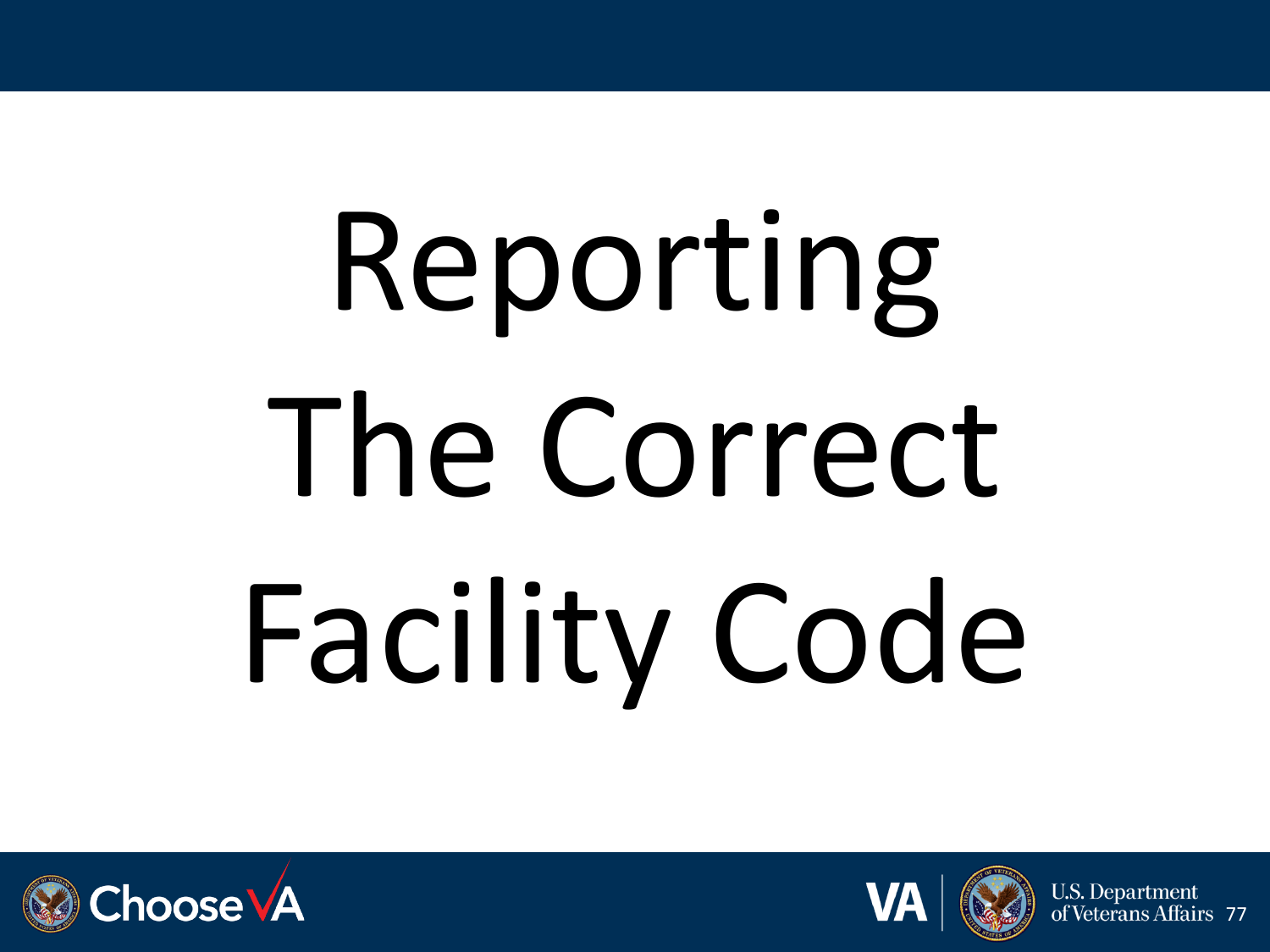### **Reporting The Correct Facility Code**

If a facility has multiple Facility Codes they must ensure that they are properly certifying the Facility Code that the VA beneficiary is attending.





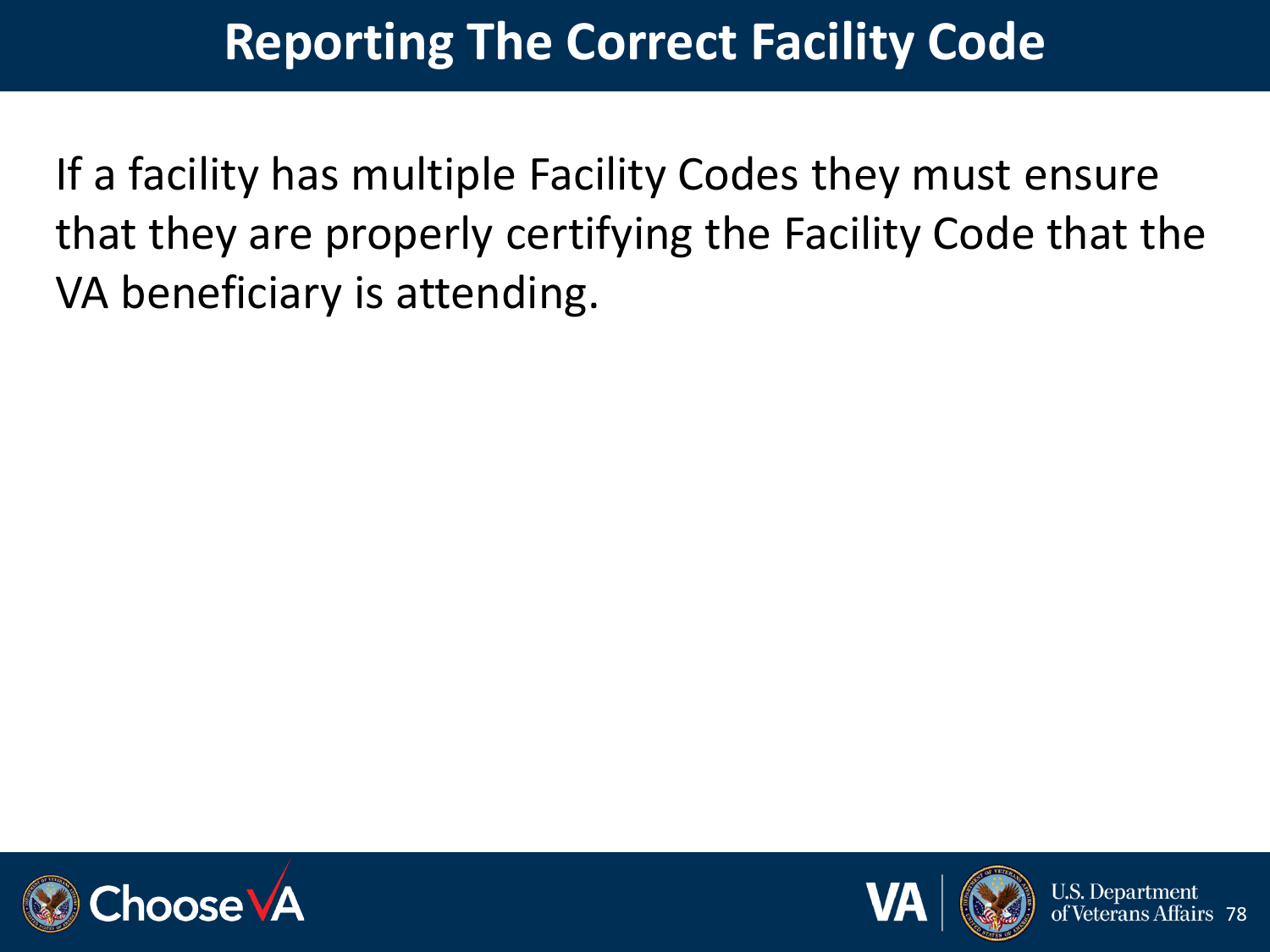### **Section 107**

**Section 107:** Calculation of the Monthly Housing Allowance (MHA) under Post-9/11 Educational Assistance Program is based on the location of the campus where the majority of classes are attended



Previously submitted or processed MHA claims impacted by 107 including payments will be readjudicated

The change will be effective from the date of implementation and will be retroactive to **August 1, 2018** 





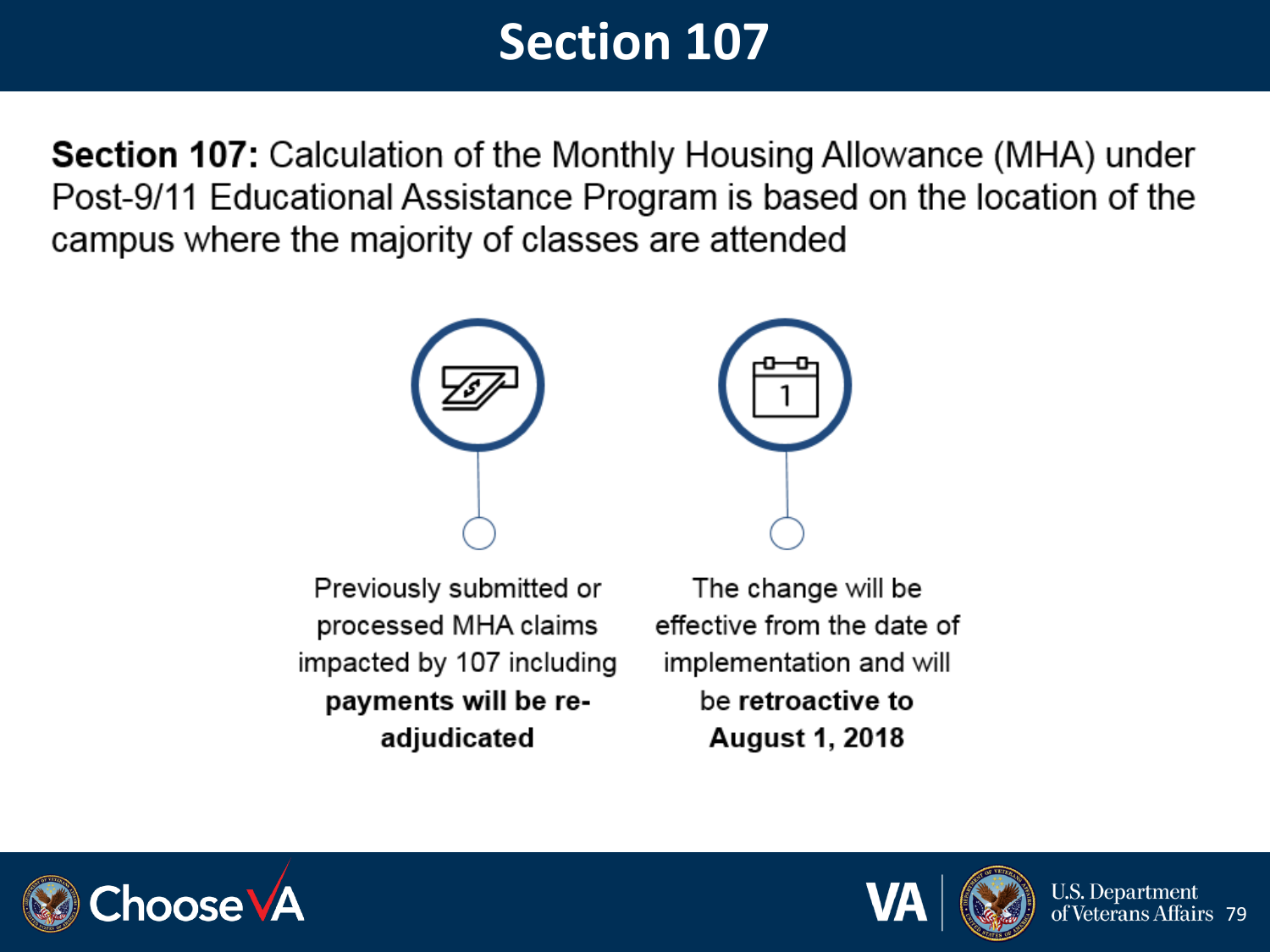### **Section 107**

**Section 107:** VA will pay Housing Allowances based on the location of the campus where classes are attended.



#### **BRANCH CAMPUS**

A location of an educational institution that is geographically apart from and operationally independent of the main campus of the educational institution; has its own administration: and offers courses leading to a degree or other recognized education credential.



#### **MAIN CAMPUS**

A location where the primary teaching facilities of an educational institution are located.

#### **EXTENSION CAMPUS**

VA currently defines "extension campus" as a location of an educational institution that is geographically apart from and is operationally dependent on the main campus or a branch campus of the educational *institution* 





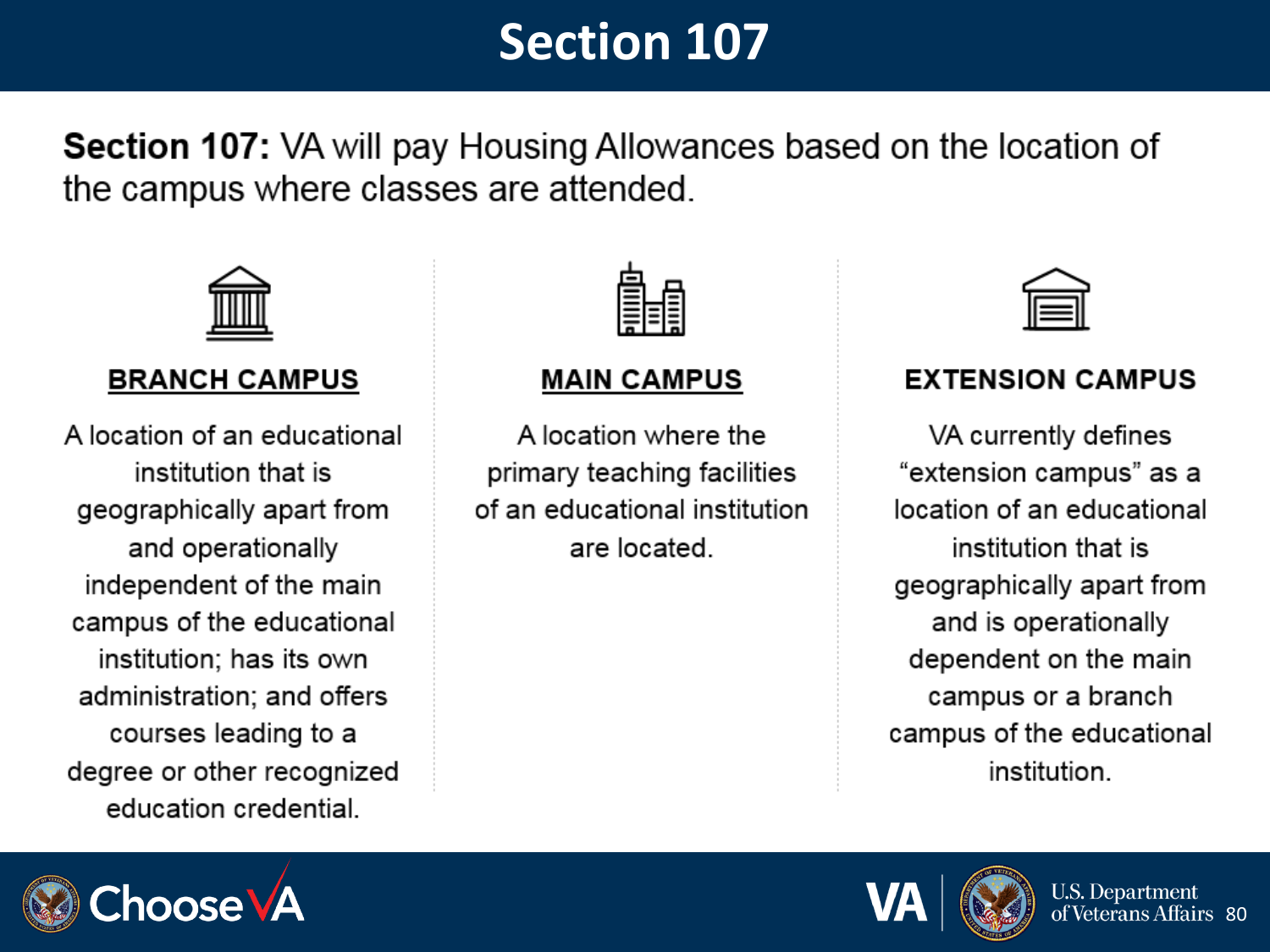### **Section 107**

Updates will be made live on December 1, 2019 and students will be informed via letter with their adjustment status.





**WHAT IS THE** 

**IMPACT TO STUDENTS?** 

- All Section 107 and 501 updates will be live in processing systems
	- System to determine who has received a housing payment since the implementation of Colmery Act Sections 107 and 501
- VA will send letters explaining the adjustment process
- Anyone underpaid will receive an adjustment
- Anyone overpaid will not be required to reimburse VA





- Be in the know: Attend subsequent sessions, and keep an eye out for regular correspondence via email, blog posts and FAQ documents
- **Reach out:** Contact us if you have any questions, or suggestions on how to improve communications: FOREVERGIBILL.VBAVACO@va.gov





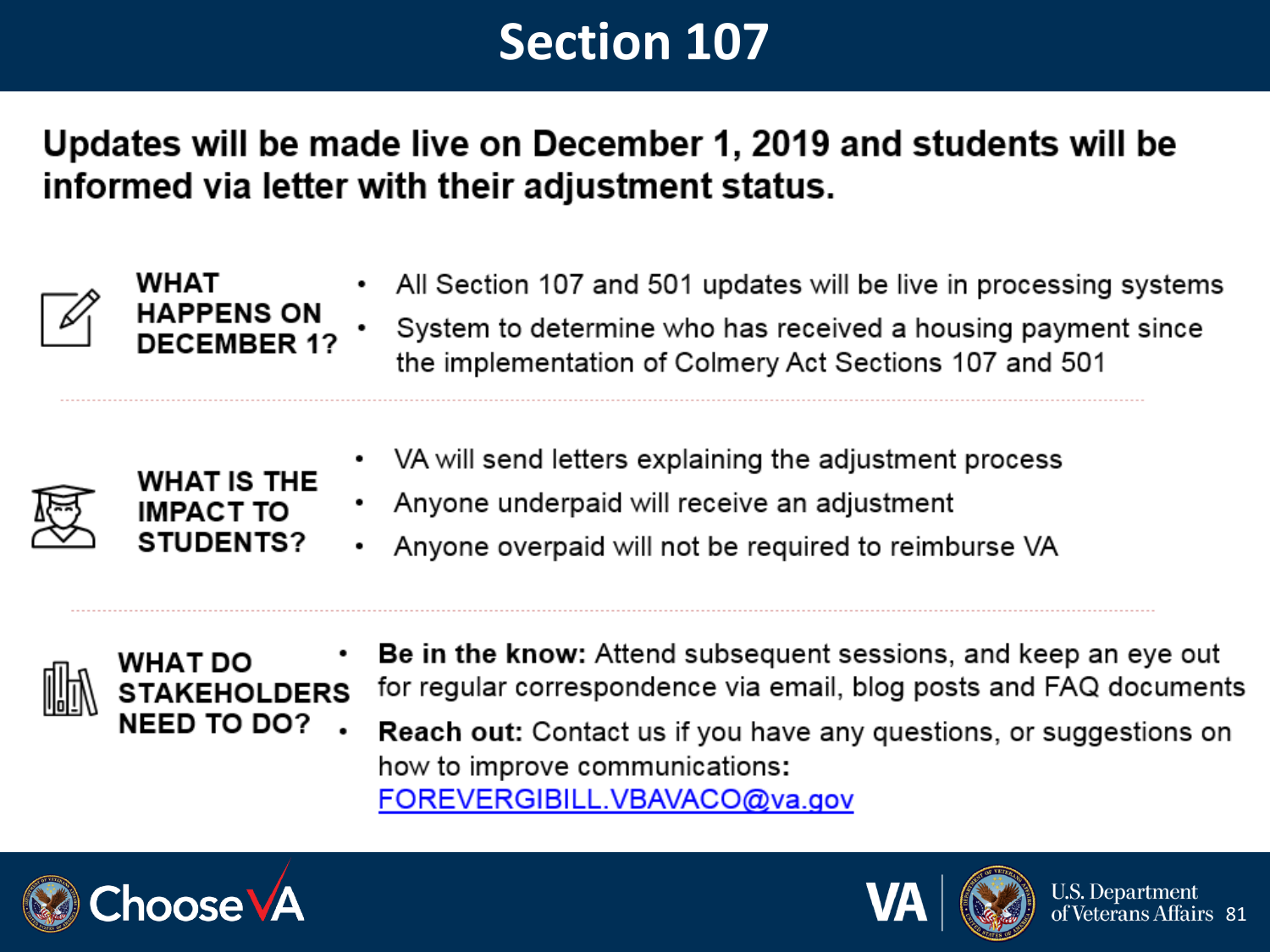# SCO Using VA Education Benefits







erans Affairs 82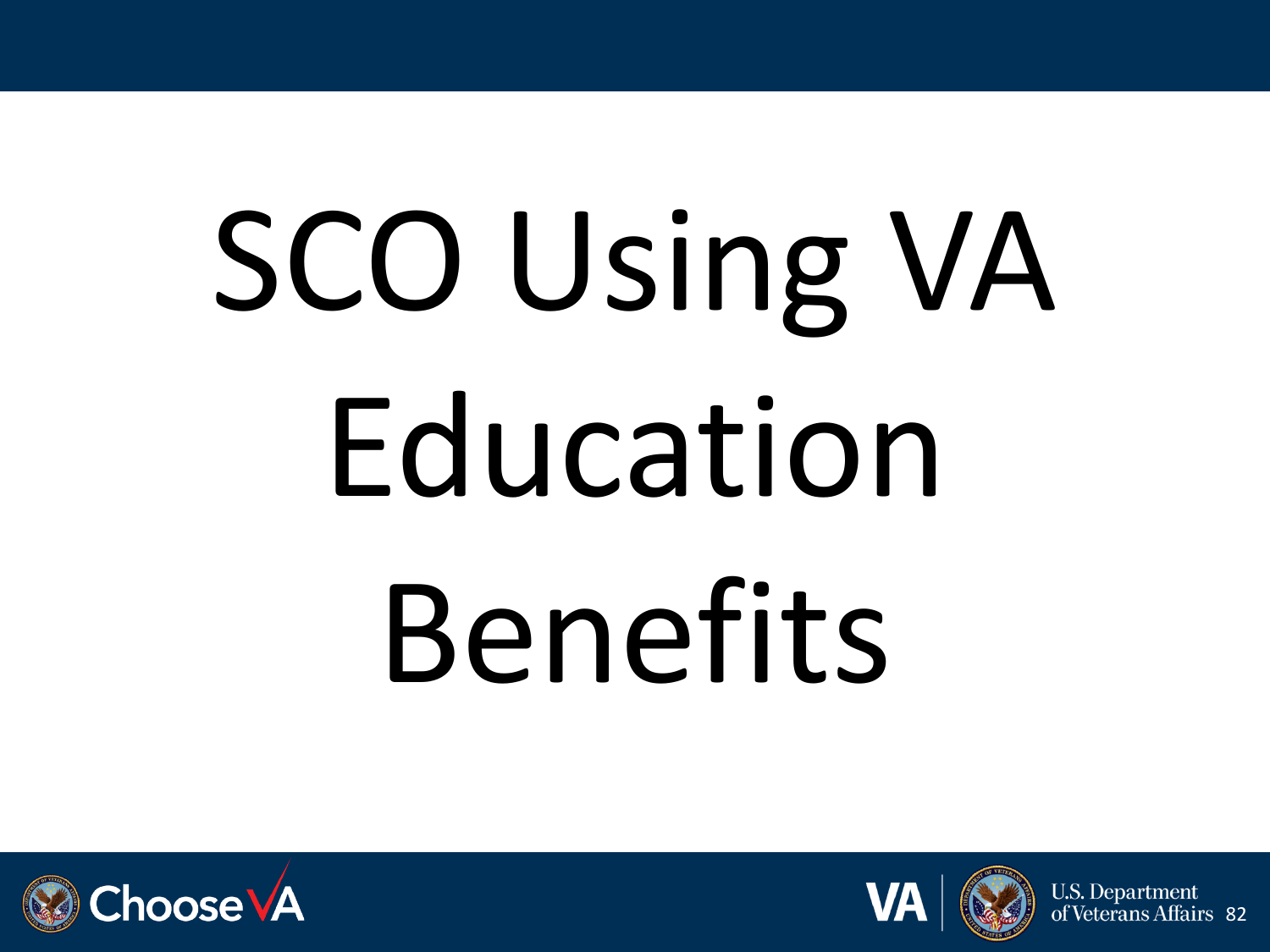### **SCO Using VA Education Benefits**

If a SCO is a GI Bill beneficiary, using their GI Bill benefits at the facility where they are working, they are prohibited from certifying their own enrollment certifications, adjustments, amendments, or terminations.





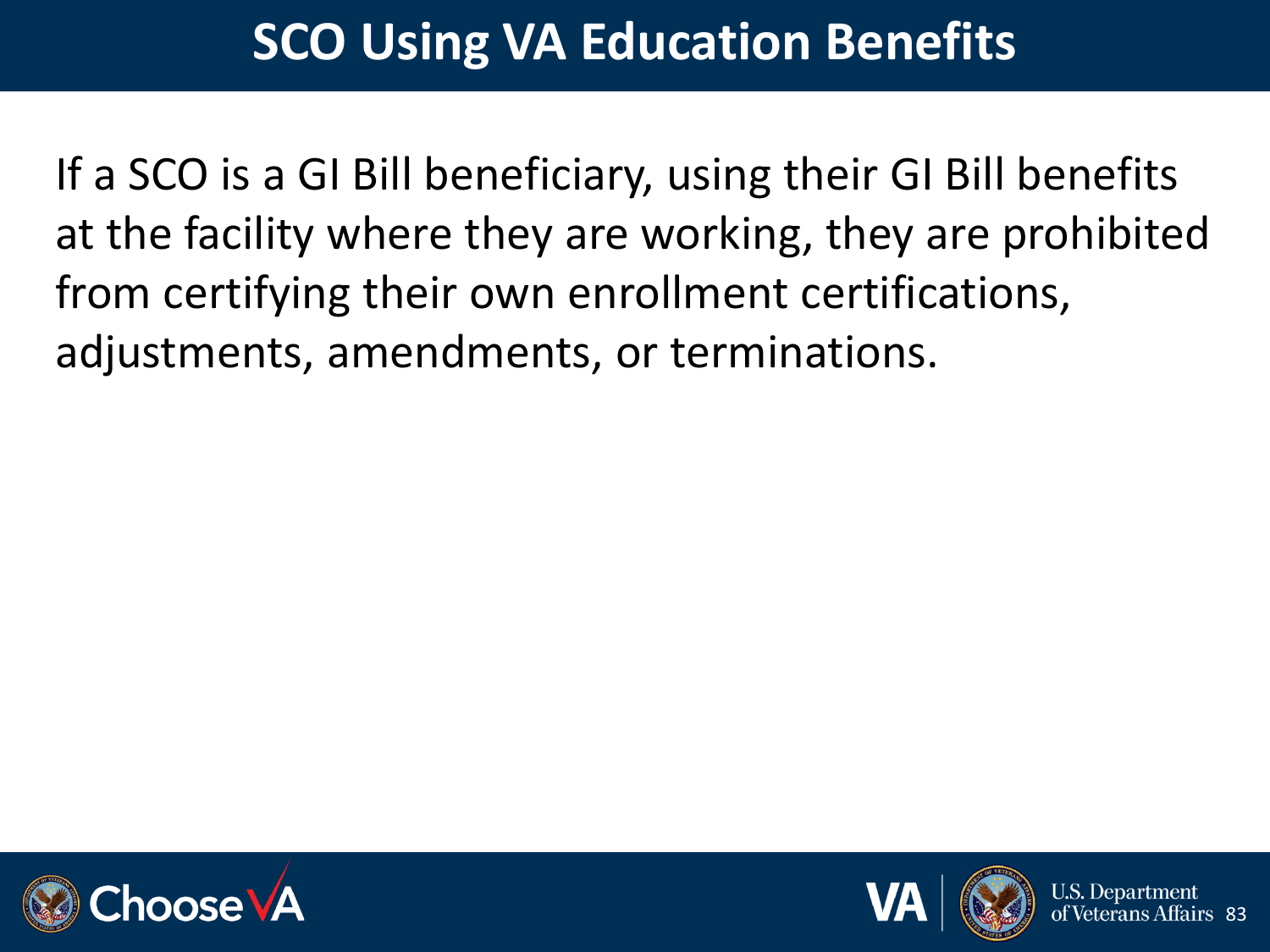# Amendments, Adjustments, And Terminations





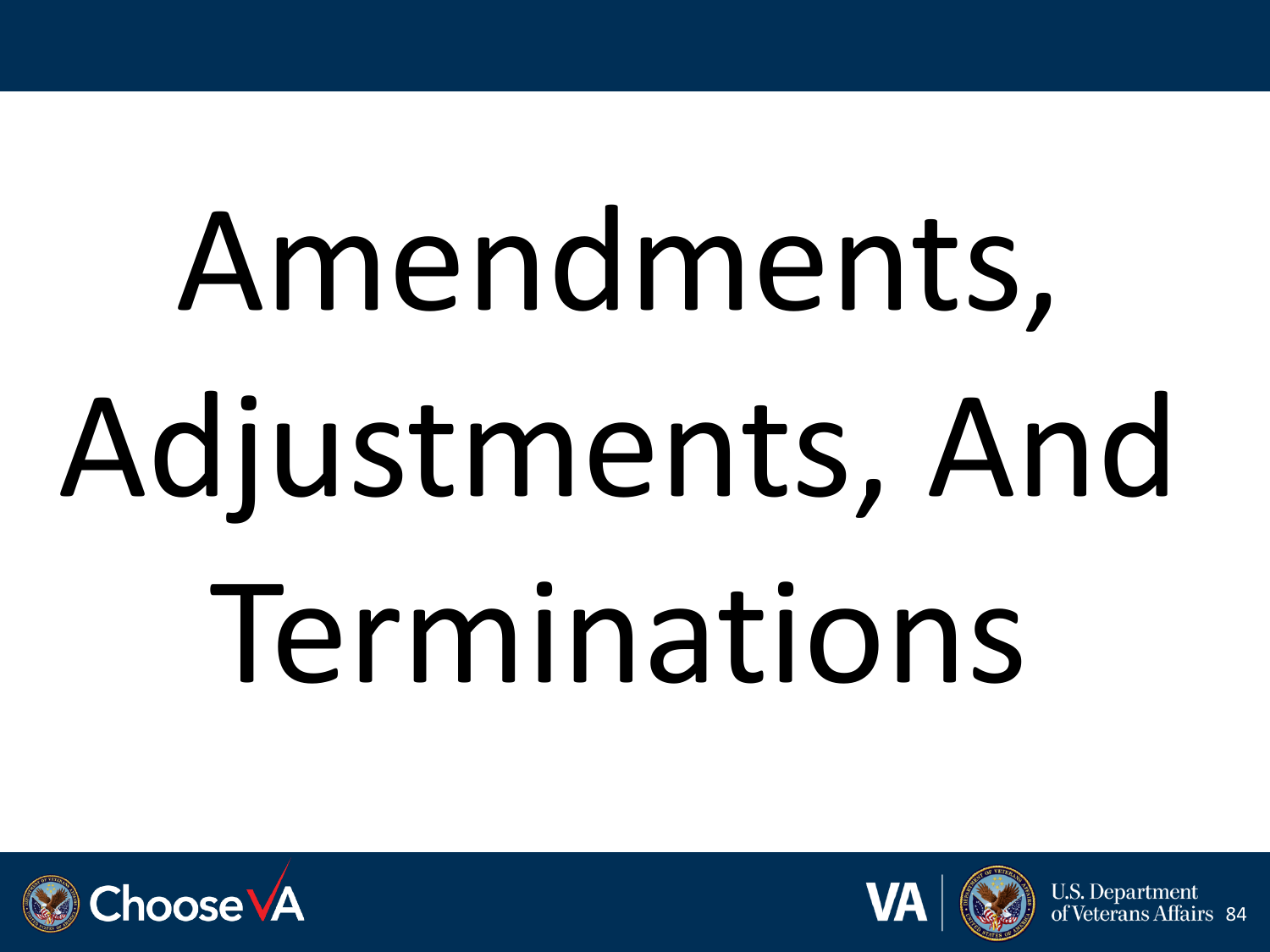### **Prompt Reporting**

The facility must correctly and promptly report all changes (increases, reductions, and terminations) in students' enrollments.

The facility must report all changes in students' enrollments within 30 calendar days from the change in enrollment. The 30 day period begins the date of the change in enrollment, not the date the SCO was notified of the change in enrollment.





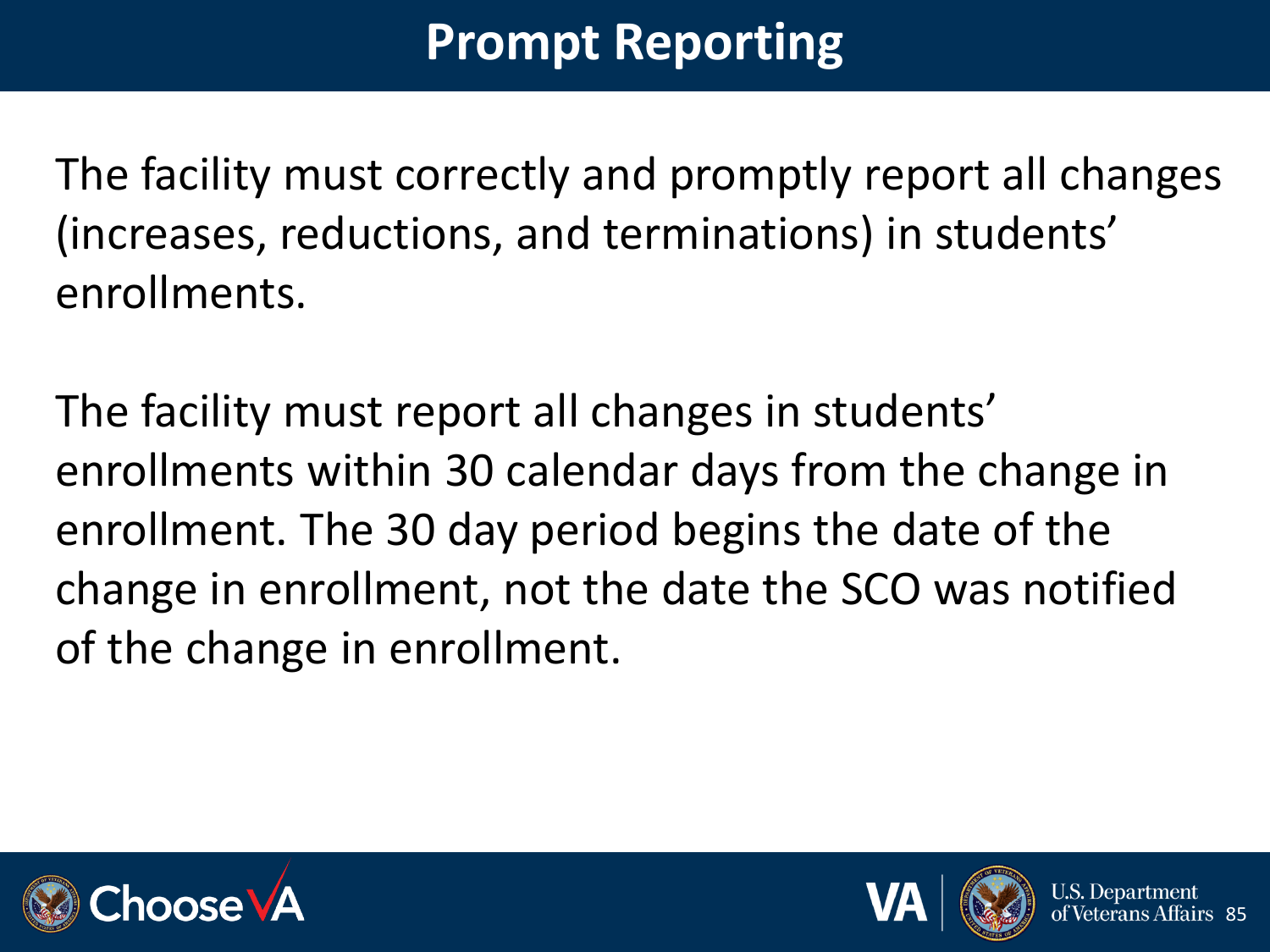### **Walk Away F Grades**

If a facility does not have an attendance policy (and is not required to have one) - Then if a VA beneficiary completes a term with a punitive grade (i.e. an F) assigned, the facility does not need to report the last date of attendance during the enrollment period.

The last date of attendance during a period of enrollment does not need to be reported if a VA beneficiary completes the enrollment period with a punitive grade and does not violate the school's standards of conduct, progress, or attendance during that term.

**NOTE:** Facilities that have a formal attendance policy **must** enforce that policy.





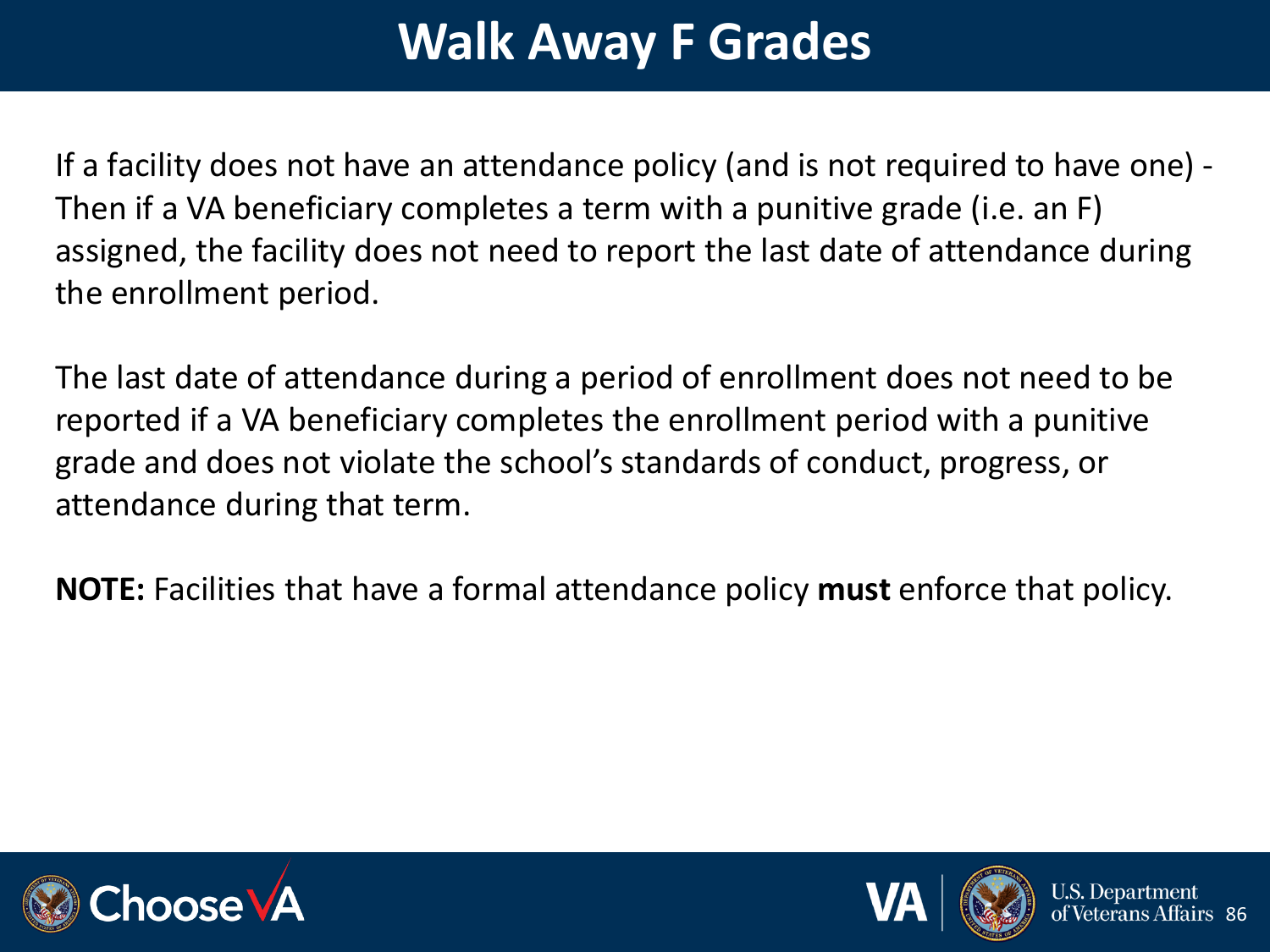### **Changes In Credit Hours – Changes In Certifiable Charges "Increases" And "Reductions"**

If a VA beneficiary changes their enrollment (increases or reduces the number of credits taken), then these changes need to be reported to VA.

Not only must the change in credit/clock hours be reported, **the facility must also report the tuition and fees amount for the new number of credits** (i.e. if the VA beneficiary was attending their current course load effective the  $1<sup>st</sup>$  day of term – the SCO must supply the tuition and fees for that course load).

**NOTE 1:** When increasing or reducing credits, SCOs must ensure they are properly increasing or reducing the "in-residence" or "distance" credits affected.

**NOTE 2:** For the Post-9/11 GI Bill benefit (Chapter 33) all changes in enrollment must be reported.

**NOTE 3:** For Non-Chapter 33 GI Bill benefits (i.e. Chapter 1606, 1607, 30, and 35) changes in credit hours that do not change the student's training time do not need to be reported (unless the student is a Serviceperson and there is a change in tuition and fees). Changes can be certified if the SCO wishes to submit them.





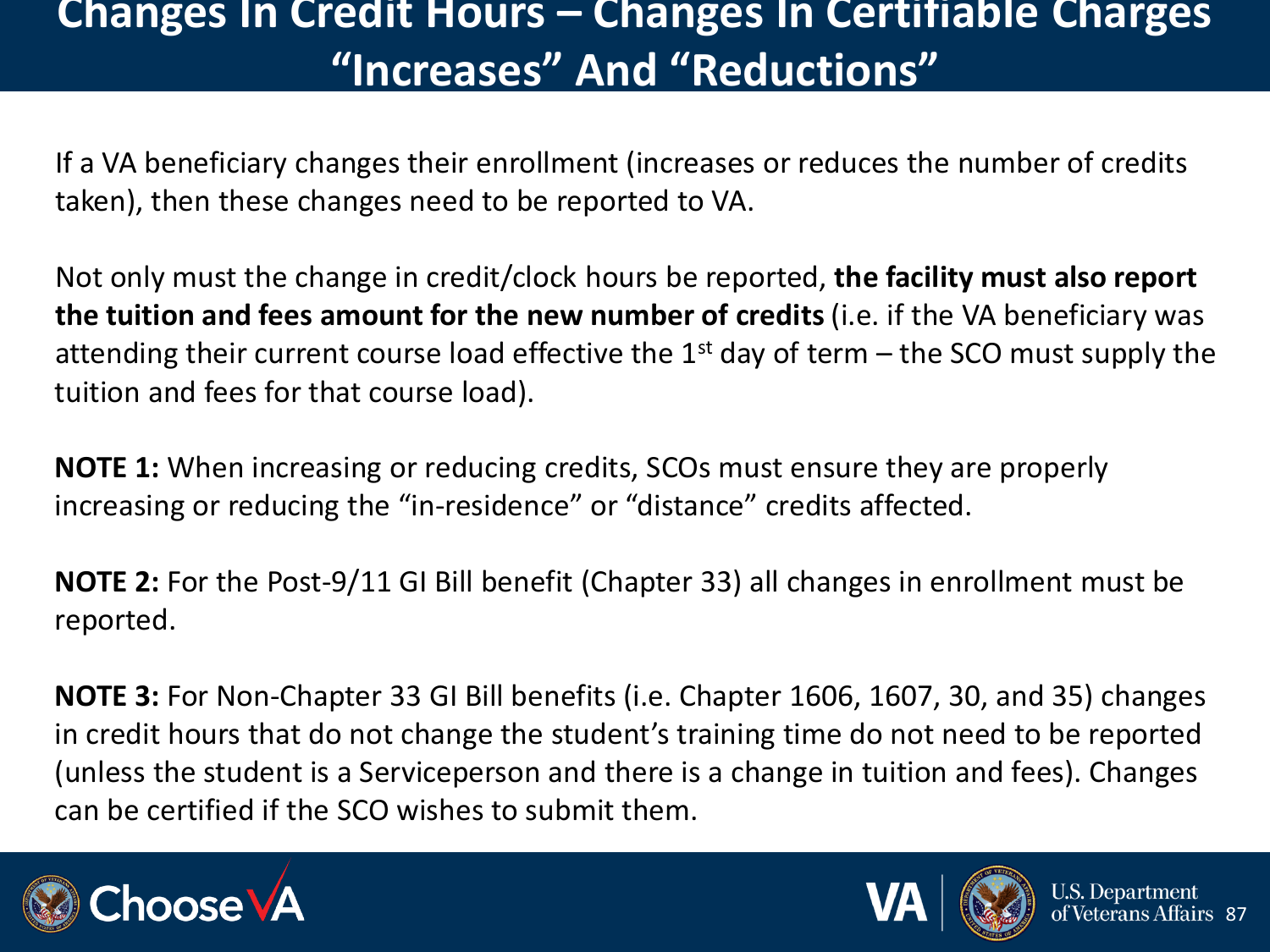### **Withdrawals "Terminations"**

VA-ONCE will obligate the SCO to provide a last date of attendance (LDA) which can also be known as an effective date (EFF date).

- If a VA beneficiary officially withdrew, the SCO will enter the date the VA beneficiary withdrew as the effective date.
- If a VA beneficiary is administratively withdrawn or stops attending without officially withdrawing (if the school has an attendance policy or if the student receives non-punitive grades), the SCO must determine and report the VA beneficiary's last date of attendance.
- If a VA beneficiary completes their term with all "F" grades (if the school has an attendance policy) and/or non-punitive grades, then the SCO must determine and report the actual last date of attendance for each course and, if required, terminate the student for unsatisfactory progress.





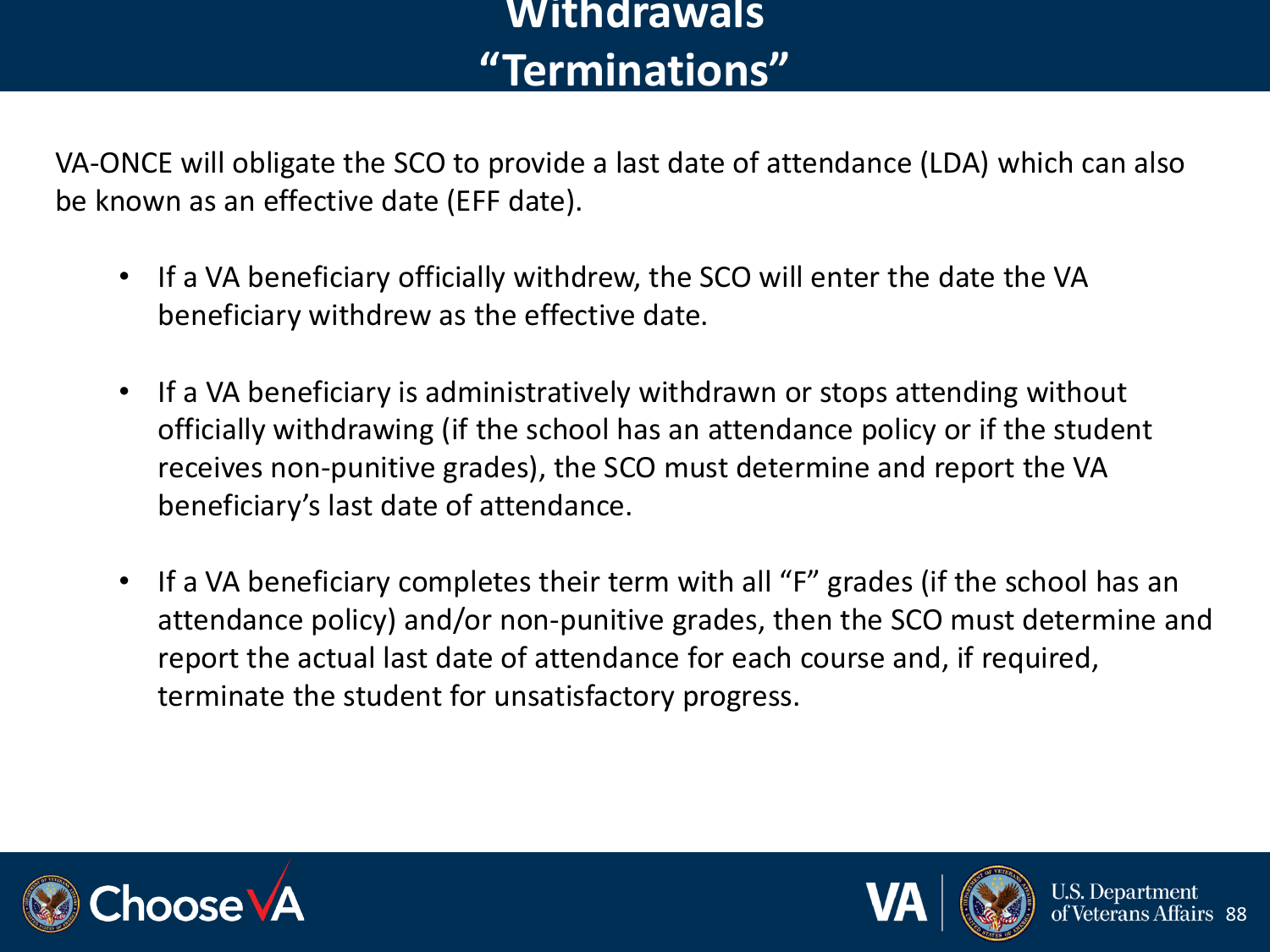### **Withdrawals "Terminations"**

The SCO can use one of the following methods to determine the last actual date of attendance:

- 1. Attendance Records
- 2. Grading Reports
- 3. Last date on which an examination was taken or other papers were filed
- 4. The last day of activity in the instructor's records

**NOTE:** A signed statement from the student as to the last date of their attendance can not be used as the sole means of verifying attendance.





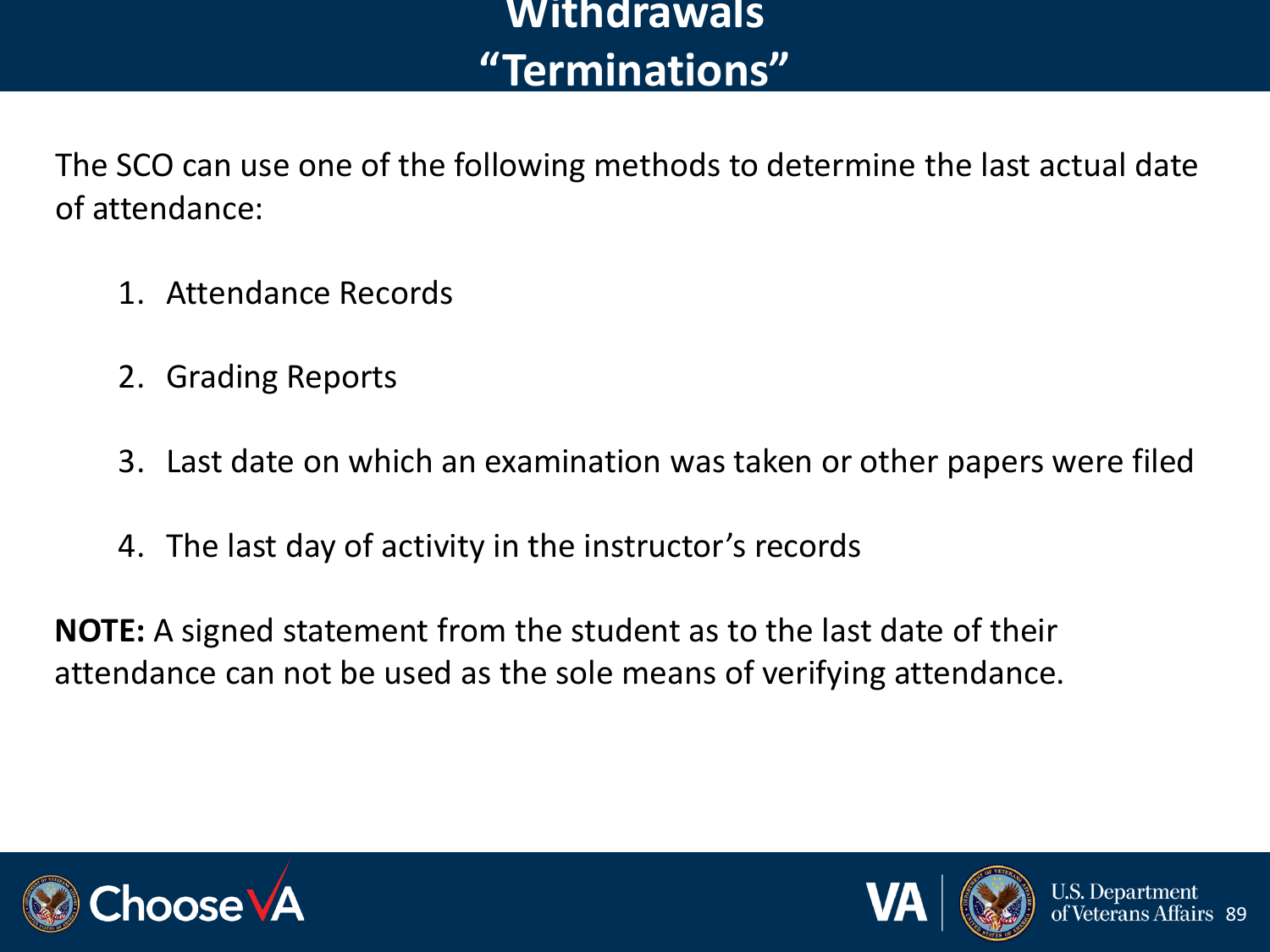### **Changes In Certified Tuition And Fees - Flat Rate Tuition and Fees Charges**

- If credits are added/reduced to the VA beneficiary's schedule that do not change the term in which the VA beneficiary reaches the number of credits required for full time status; no change to tuition amounts is required but the change in credit hours will still need to be reported.
- If credits are added to the VA beneficiary's schedule that change the term in which the VA beneficiary reaches the number or credits required for full time status; the change in credits and the change in tuition amounts associated with the terms must be reported.
- If the change in credits would alter the VA beneficiary course load to where they are outside the parameters of the flat rate tuition and fees, the tuition and fees must be amended for all affected terms.

These situations can become very complex. SCOs are highly encouraged to review the examples or contact their **[ELR](https://benefits.va.gov/gibill/resources/education_resources/school_certifying_officials/elr.asp)** prior to certifying these changes to ensure correct processing.





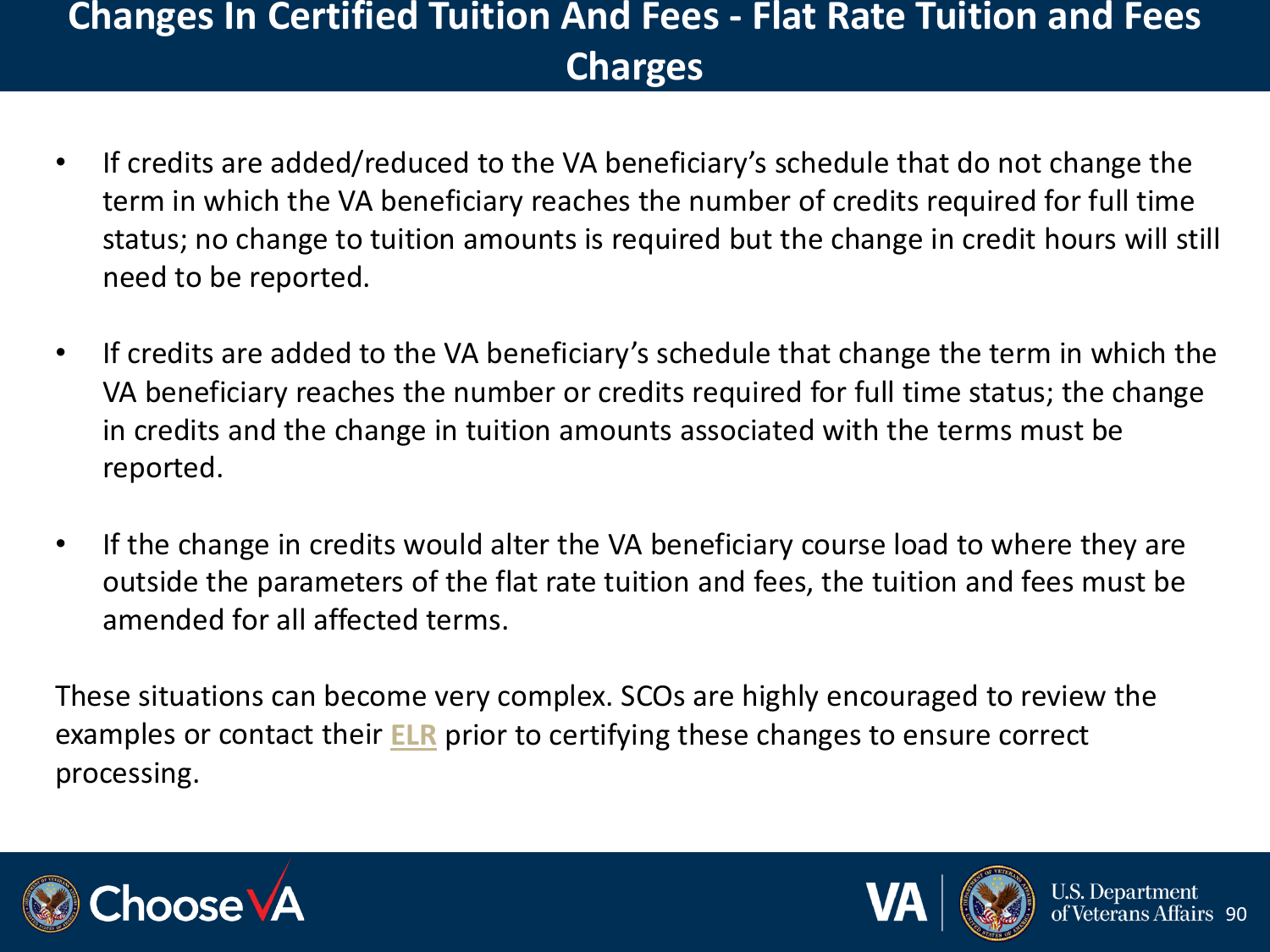# Facility Debts, Student Refunds, And Mitigating Circumstances





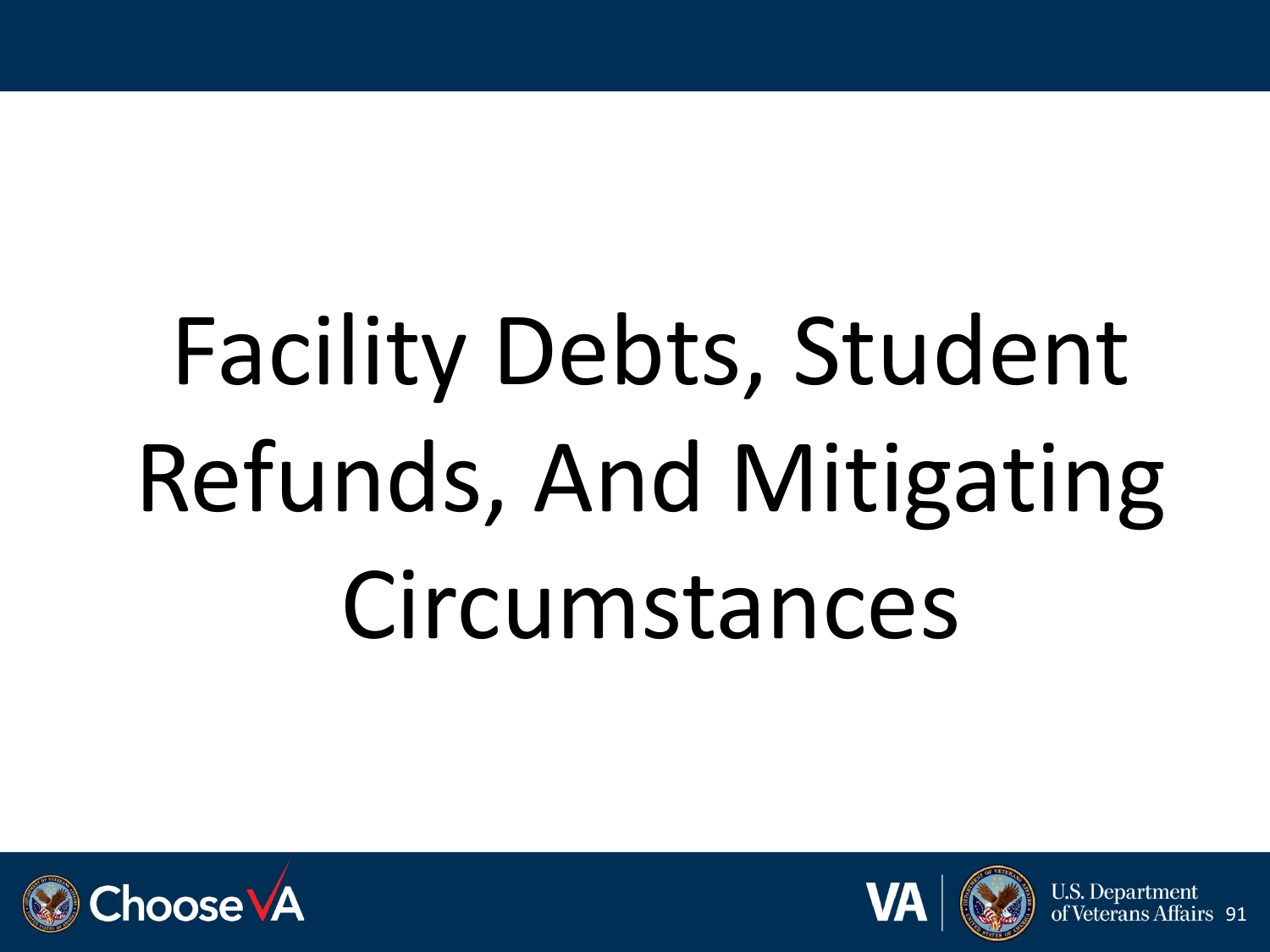### **Facility Debts**

A debt is established on a facility when:

- The VA beneficiary never attended any classes for which they were certified, regardless of the reason for non-attendance.
- The VA beneficiary completely withdrew on or before the first day of the term (FDOT).
- The facility received payment for the wrong student.
- The facility received a duplicate payment.
- The facility submitted an amended enrollment certification, or an Amendment in VA- ONCE, and reported reduced tuition and fee charges, reduced Yellow Ribbon amount, or reduced tuition, fees, and Yellow Ribbon amounts.
- The VA beneficiary died during the term or before the start of the term.
- VA issued payment above the amount certified on the enrollment certification that was used to process the payment (VA data entry error).
- A Compliance Survey finds that tuition and fees was incorrectly certified.





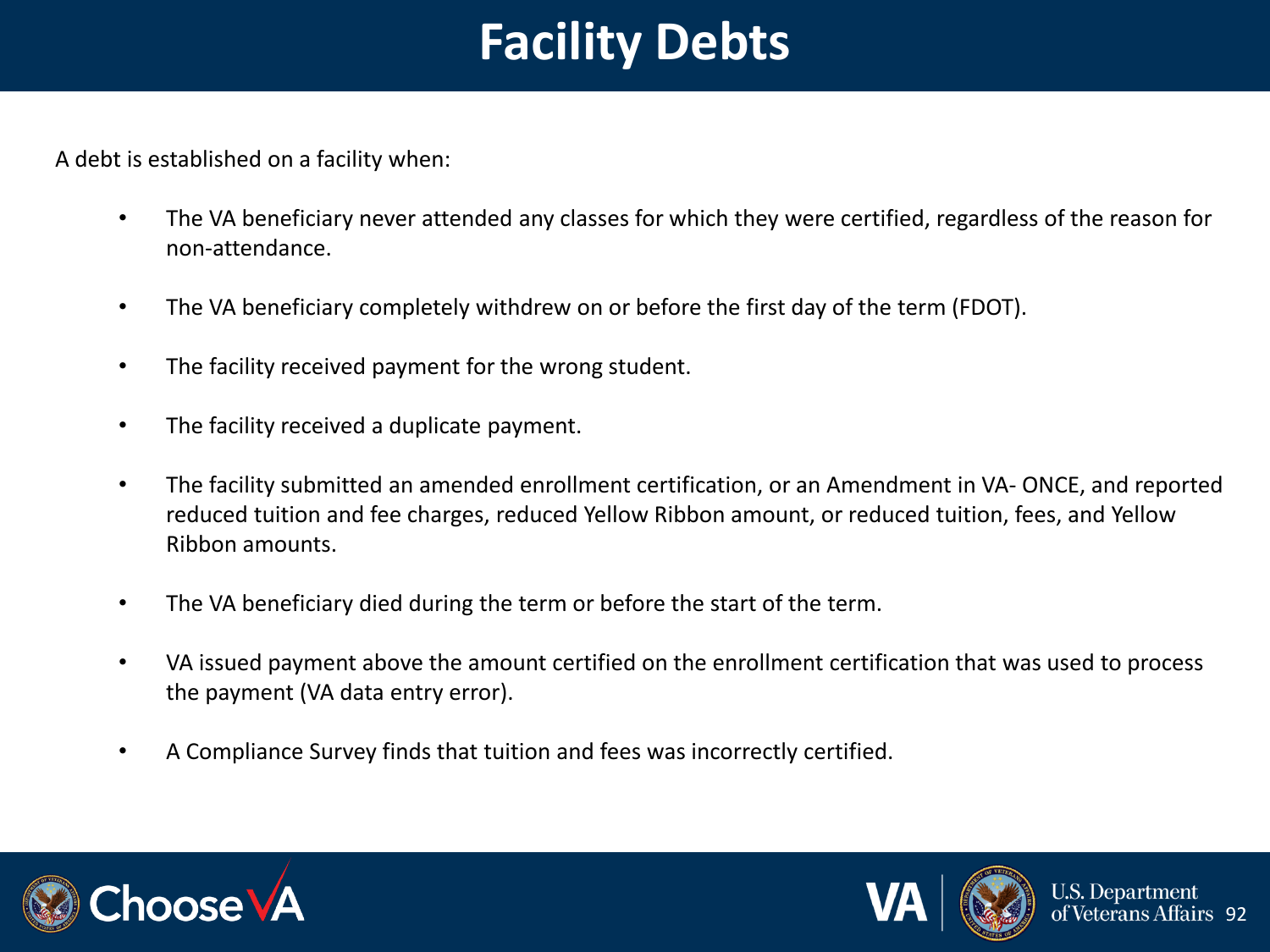## **Facility Debts**

When a debt is created against a facility the RPO of jurisdiction will send the facility a letter notifying the school of the overpayment and detailing the associated VA beneficiary, the debt amount, and the reason for the creation of the debt. The debt will electronically be submitted to VA's [Debt Management Center \(DMC\)](https://www.va.gov/debtman/) and DMC will issue the first Notice of Indebtedness (NOI) to the facility.

### **SCOs should NOT attempt to refund monies to the VA until they have received the DMC letter.**

The debt letter from DMC will provide instructions on how to refund monies to the VA. The methods of returning monies to VA can also be found the [School Certifying Official Handbook.](https://www.benefits.va.gov/GIBILL/docs/job_aids/SCO_Handbook.pdf)





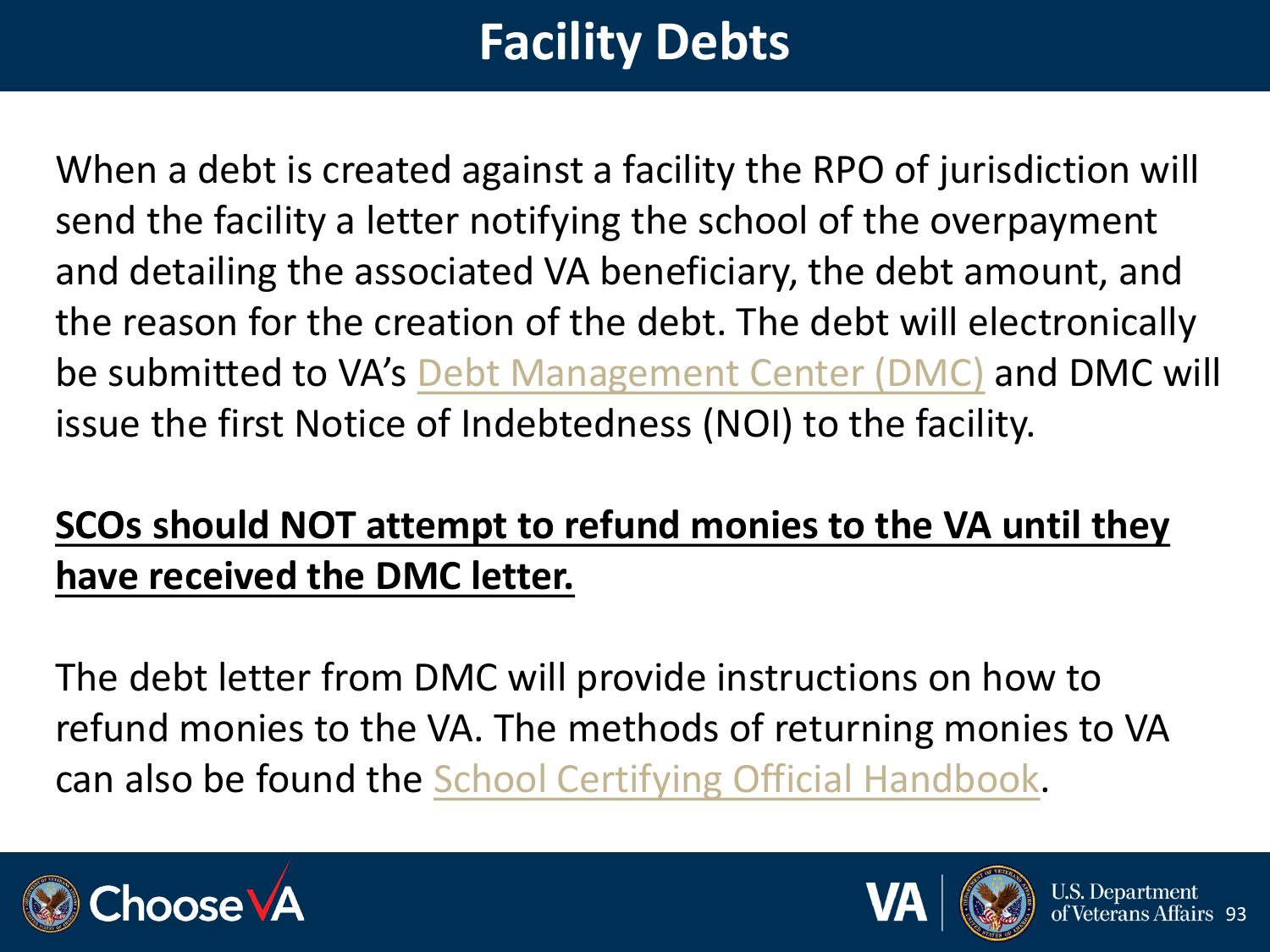### **Disputing Facility Debts**

In order to dispute a debt, the facility must contact [DMC](https://www.va.gov/debtman/).

The best way to submit a dispute is to email DMC at [dmcedu.vbaspl@va.gov.](mailto:dmcedu.vbaspl@va.gov)

Facilities may also call DMC's toll-free number (1- 800-827-0648) and speak to a customer service representative.





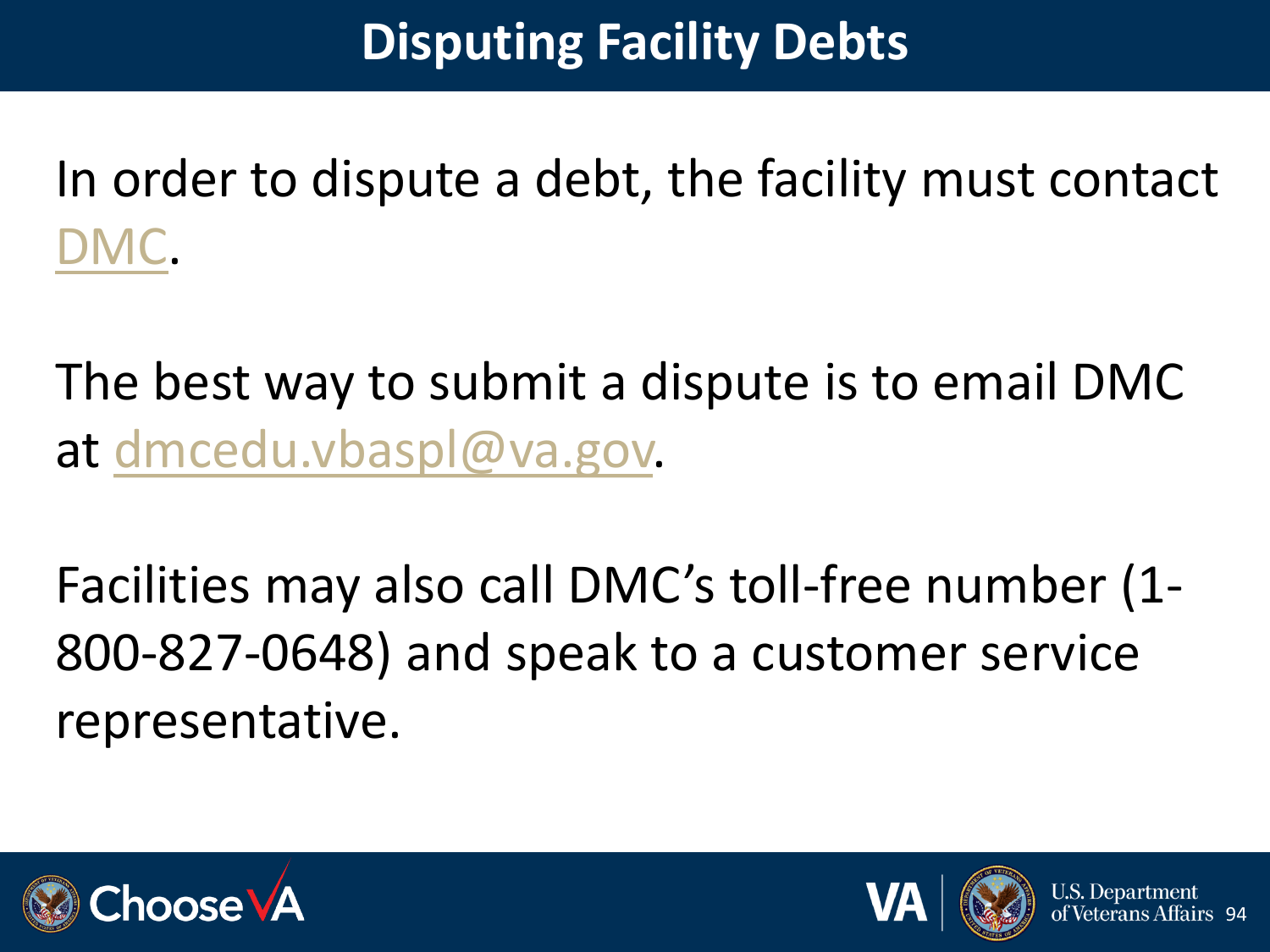## **Refunds**

The facility must enforce its refund policy.

- Accredited facilities have the authority to create their own refund policy, though they must equally enforce that refund policy for all students.
- Non-Accredited facilities the facility must have and enforce a refund policy that is equal to or better then the pro-rata refund policy required by 38 CFR [21.4255. Changes to this refund policy must be reported and approved by](https://www.ecfr.gov/cgi-bin/retrieveECFR?gp=1&SID=4b909f7d824caeb759144bf4ae44bc0b&ty=HTML&h=L&mc=true&r=SECTION&n=se38.2.21_14255)  the **[SAA](http://www.nasaa-vetseducation.com/contacts.aspx)** of jurisdiction.

**NOTE:** The facility must follow their normal refund policy. The facility cannot obligate VA beneficiaries to provide their VA debt letter and then refund only that amount. The facility must refund VA beneficiaries in accordance with their written and approved refund policy.





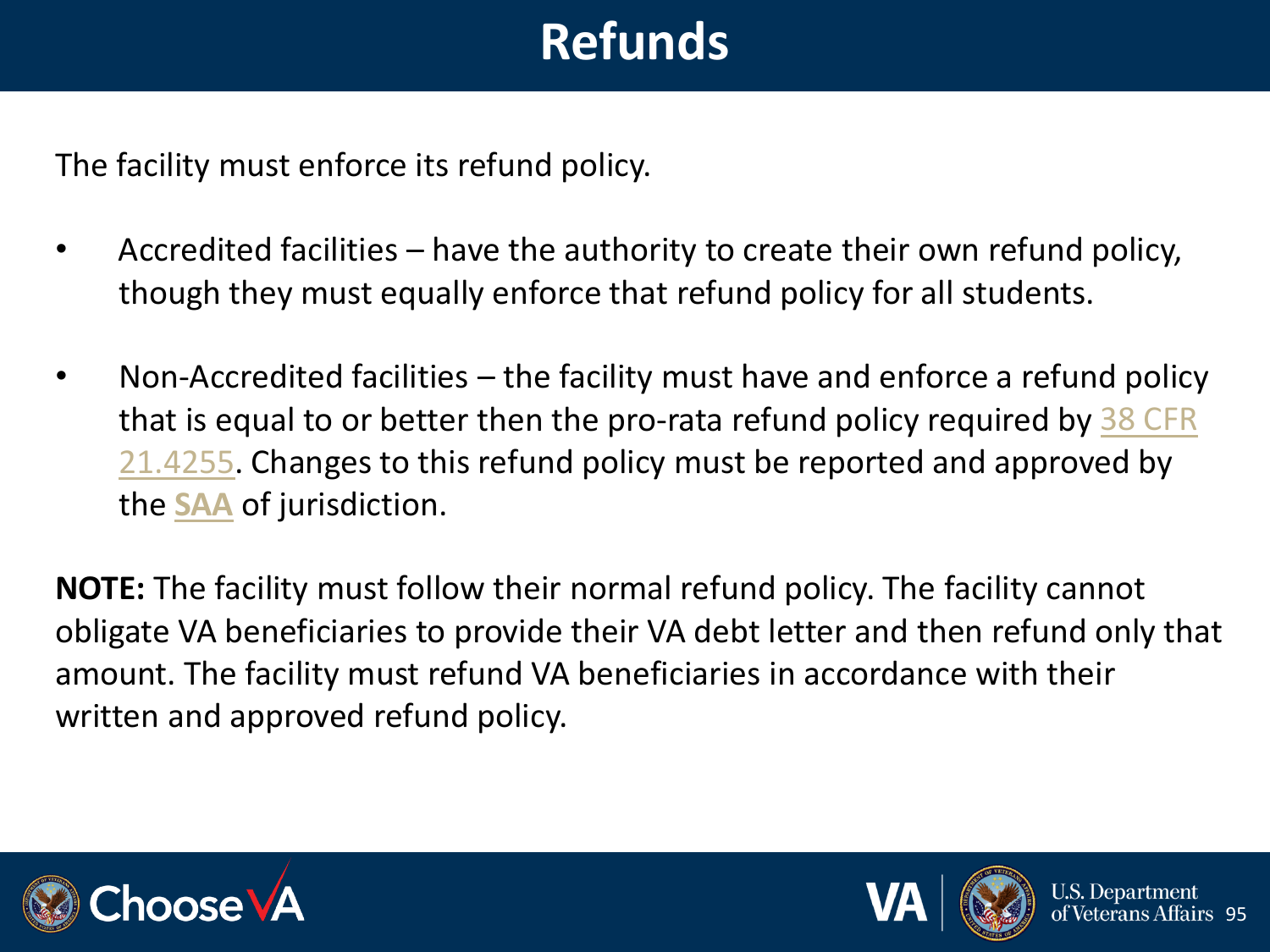The law prohibits payment of VA benefits for a course from which a VA beneficiary withdraws and received a grade that will not be used [in computing requirements of graduation \(38 United States Code](http://uscode.house.gov/view.xhtml?path=/prelim@title38/part3/chapter36&edition=prelim)  [USC] 3680 [a] [3]).

The purpose of the original legislation creating these rules was to curb abuse of VA educational assistance programs by certain students who were using the non-punitive grading and liberal withdrawal policies of some schools to receive VA benefits for several terms without making any academic achievement. Therefore, Congress directed VA to enforce the restrictions of 38 USC 3680 (a) (3) in a manner that would eliminate federal payments to students who were not seriously pursuing an education.





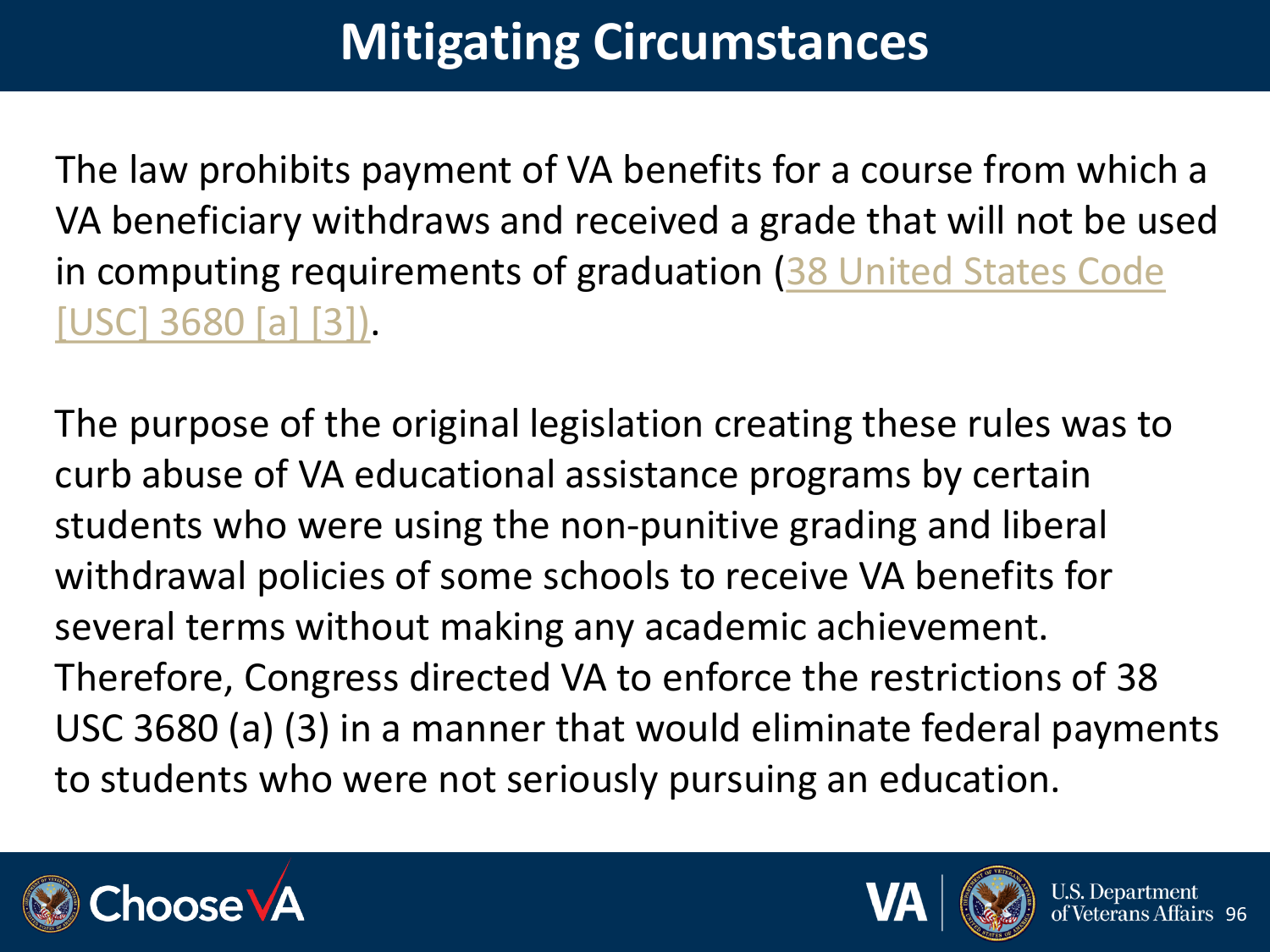*Mitigating Circumstances*: circumstances beyond the individual's control that prevent him or her from continuously pursuing a program of education. [\(38 Code of Federal Regulations \[CFR\] 21.9505](http://www.ecfr.gov/cgi-bin/retrieveECFR?gp=1&SID=e8c3f2286a149b8561990bb26e41b515&ty=HTML&h=L&mc=true&r=SECTION&n=se38.2.21_19505)).

Examples of mitigating circumstances include:

- 1. An illness or mental illness of the individual
- 2. An illness or death in the individual's family
- 3. An unavoidable change in the individual's conditions or employment
- 4. Immediate family or financial obligations beyond the control of the individual that require him or her to suspend pursuit of their program of education to obtain employment
- 5. Unanticipated difficulties in caring for the individual's child or children
- 6. Discontinuance of the course by the educational institution





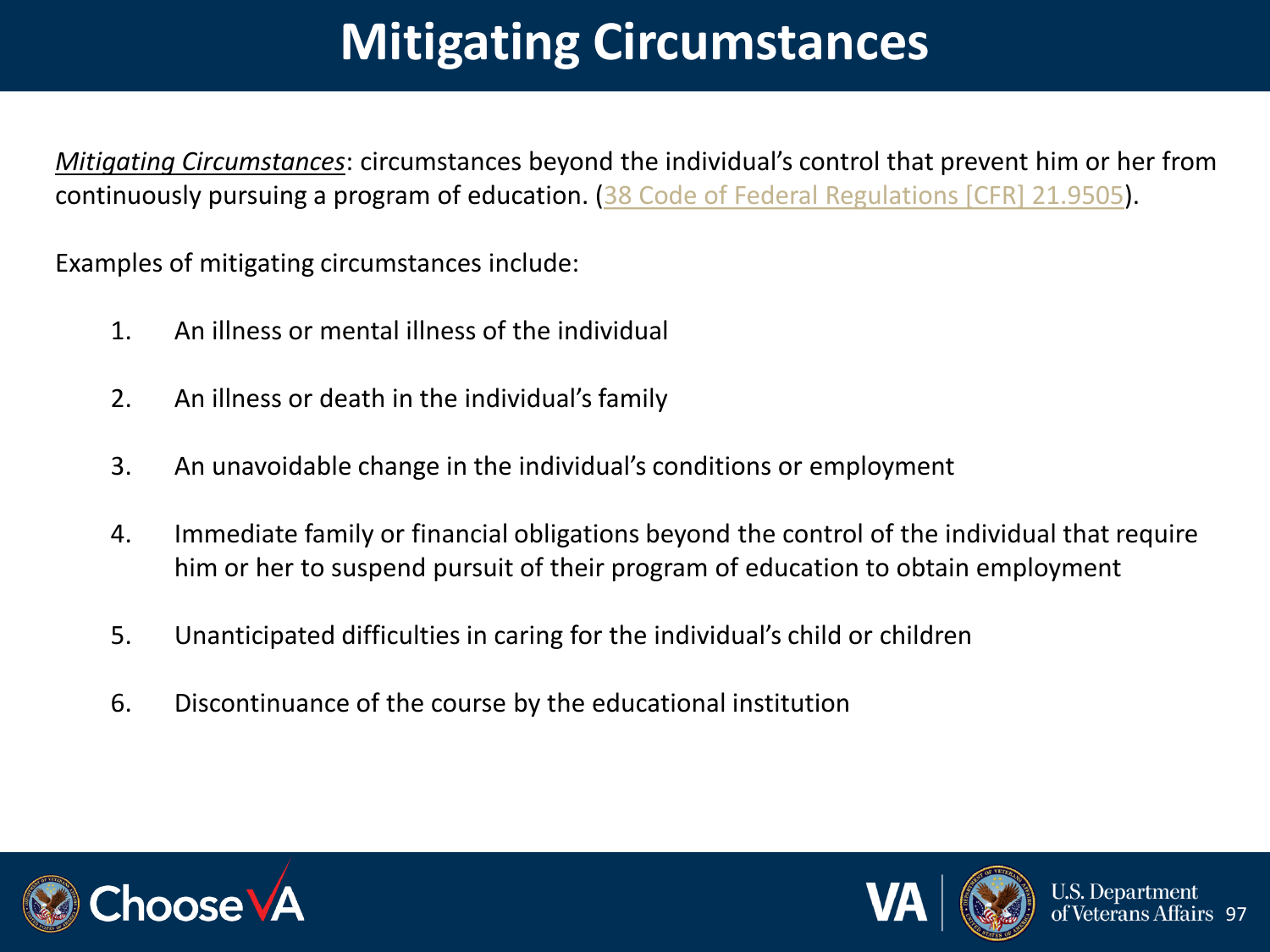Mitigating circumstances need to be reported when:

- When a student terminates or reduces after the drop-add period; and
- A non-punitive grade is assigned.

If mitigating circumstances are an issue and the student or school does not submit adequate evidence of mitigating circumstances with a report of reduction, withdrawal, or assignment of non-punitive grades, VA will not pay for the course (or courses) in question.

A VCE will adjust the students record by withdrawing the affected credits **effective the first day of term** and will create all appropriate tuition and fees, Yellow Ribbon, books and supplies, and MHA debts.



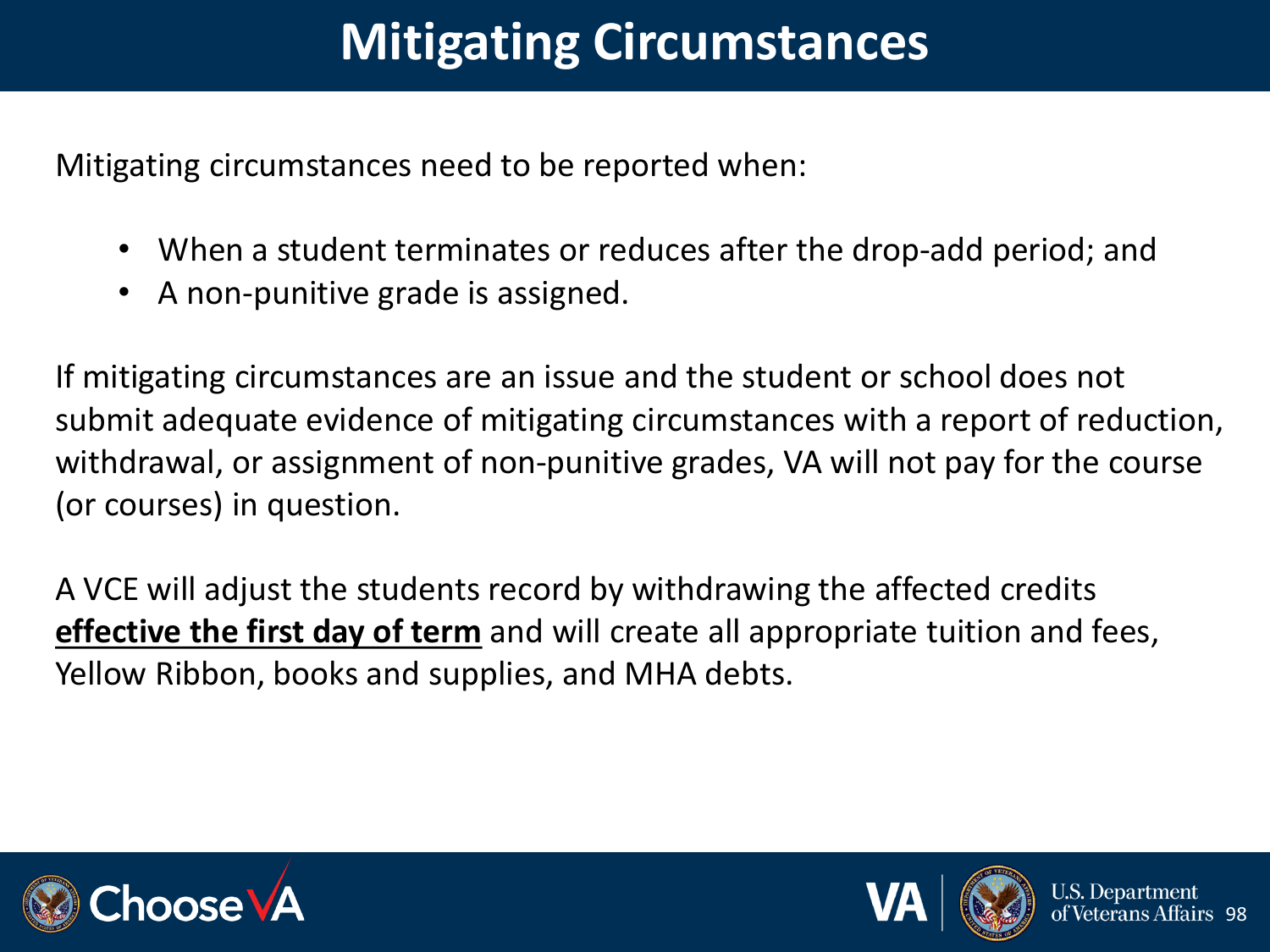In order to grant mitigating circumstances a VCE must be able to answer three questions and have adequate evidence to substantiate the submitted mitigating circumstances. The questions the VCE must be able to answer are:

- What occurred?
- Was the occurrence unavoidable?
- What was the impact of this event?

**NOTE:** In instances where the specific mitigating circumstance is of a sensitive nature, it would be insensitive to insist on the submission of corroborative evidence. In these specific cases, a VCE can automatically accept just the student's statement and grant the mitigating circumstances. Some examples of this include:

- The student reports the death of a spouse or child
- The student reports a serious illness of an immediate family member
- The student reports that family or financial obligations outside of the student's control required the student to stop attending school in order to obtain employment

**NOTE:** There is no set standard of evidence for what is required when a student requests mitigating circumstances. It is highly dependent on the individual student's situation. If student's have a question about what evidence is needed, they should contact the VA directly.

Evidence to substantiate mitigating circumstances must be provided directly to VA. It can be supplied in the following ways:

- [It can be mailed to the Regional Processing Office \(RPO\) of jurisdiction. The mailing address can be found on the GI Bill](http://www.benefits.va.gov/gibill/regional_processing.asp)  Website; or
- It can be submitted online through the [Internet Inquiry System](https://gibill.custhelp.com/app/home)





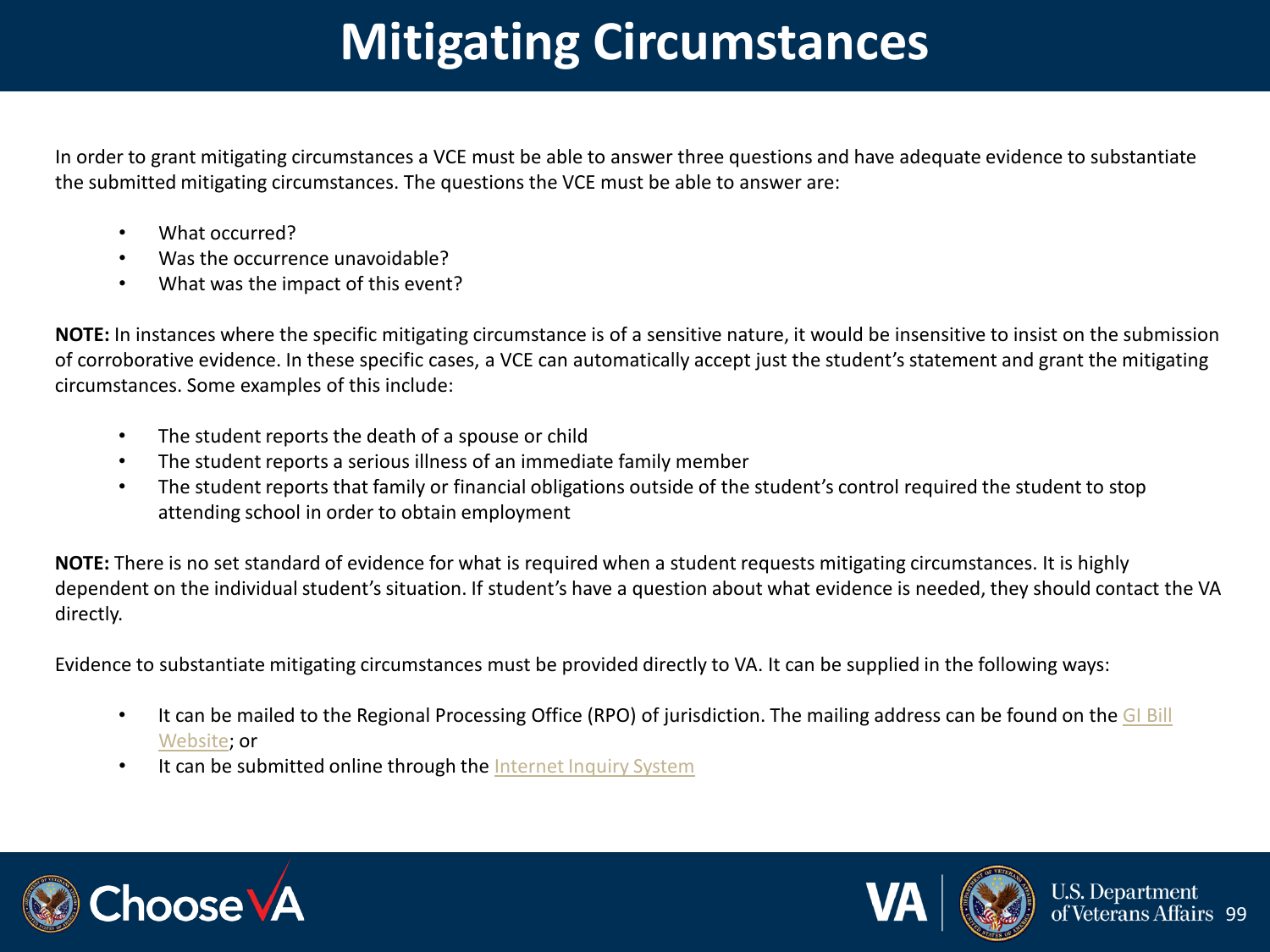SCOs do not have to report mitigating circumstances for VA beneficiaries.

A facility may act as an agent for the VA beneficiary when reporting mitigating circumstances though. If a facility reports the reason for the VA beneficiary's reduction or withdrawal, the VA will consider the statement as coming from the VA beneficiary.

This does not supersede VA's need for evidence. When evidence is required, it still must be supplied to the VA.

If it is a sensitive case, where evidence is not required, and a SCO reports the mitigating circumstances to VA – they should retain the student's statement (letter, email, signed statement, etc.) in the student's file. This will be reviewed during a Compliance Survey.

**NOTE:** If evidence is required to substantiate mitigating circumstances – VA will develop directly to the student for this information.







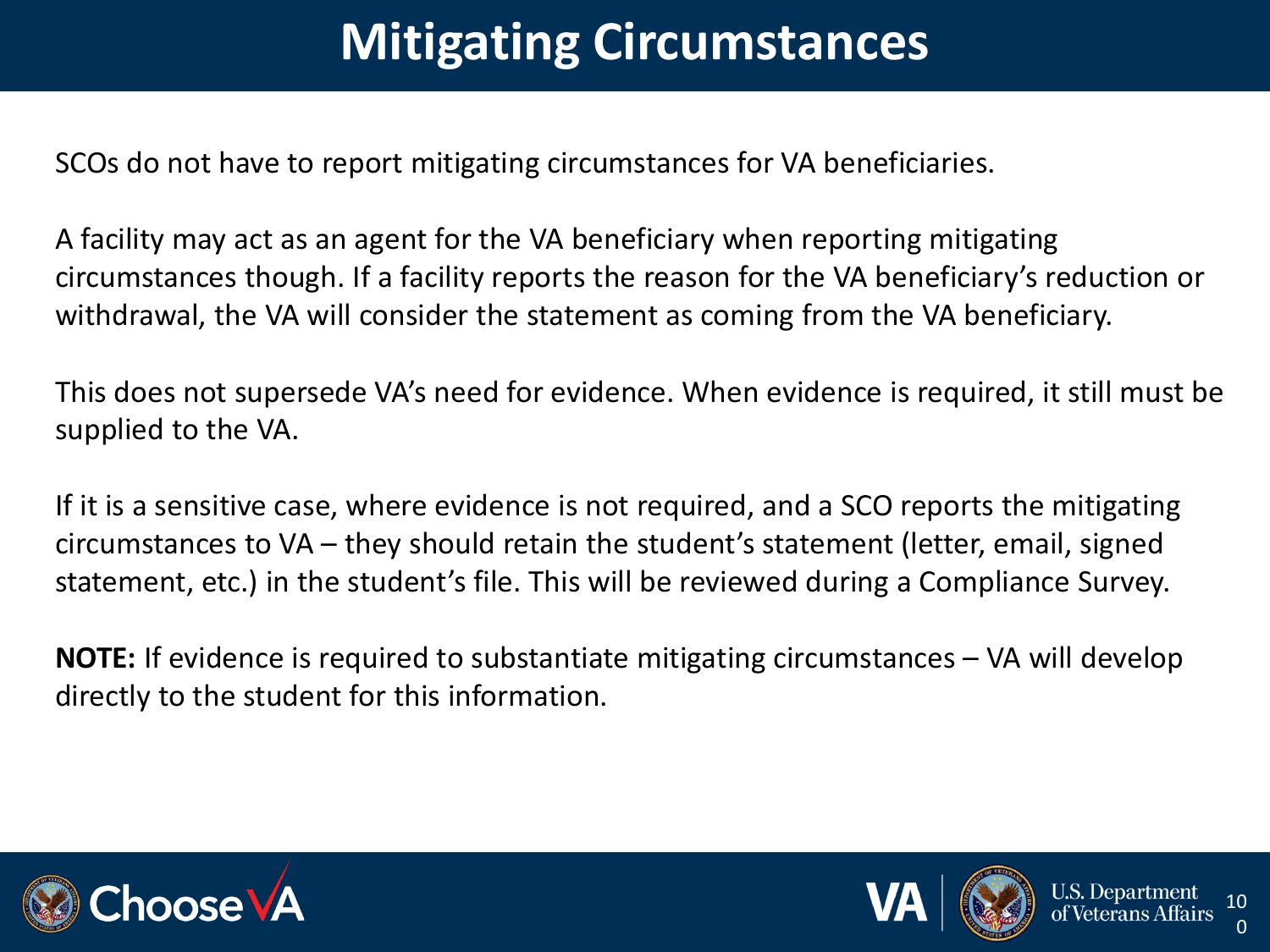SCOs can do the following to help VA beneficiaries report mitigating circumstances:

- When applicable, identify reductions or withdrawals as mitigating circumstances on the VA Form 22-1999b (or through the electronic version of the VA Form 22-1999b via VA-ONCE).
- Provide information to VA beneficiaries about reductions, withdrawals, or assignment of non-punitive grades. When possible, making sure VA beneficiaries are fully informed of possible consequences when reducing or terminating outside of the drop-add period.
- Assist VA beneficiaries submit mitigating circumstance documentation and evidence. Provide VA beneficiaries with the information listed on the previous slides, or direct them to our VA Call Center at 888-442-4551 for claim specific assistance.





1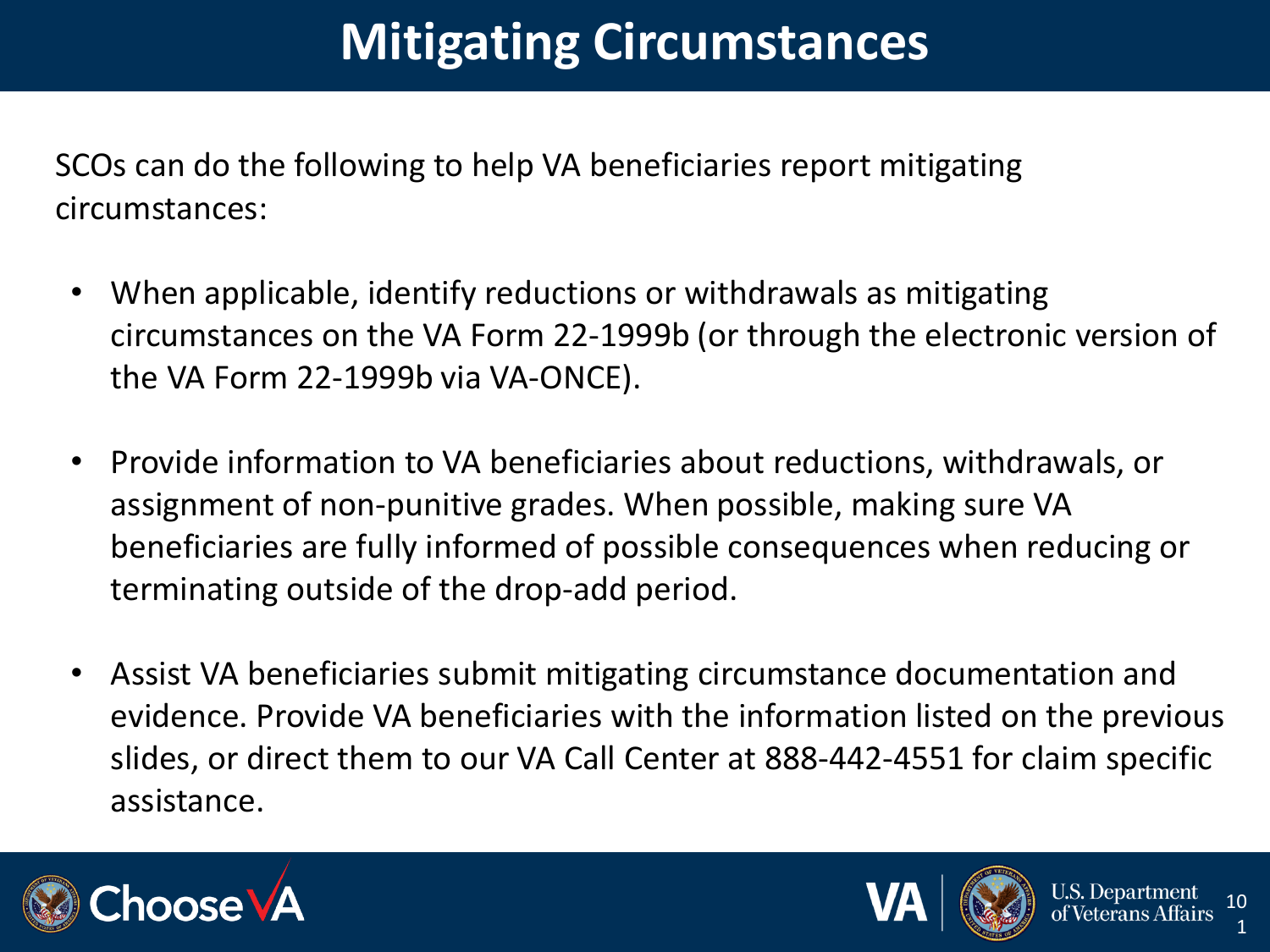# Reporting Academic Probation, Academic Suspension, And Graduation







2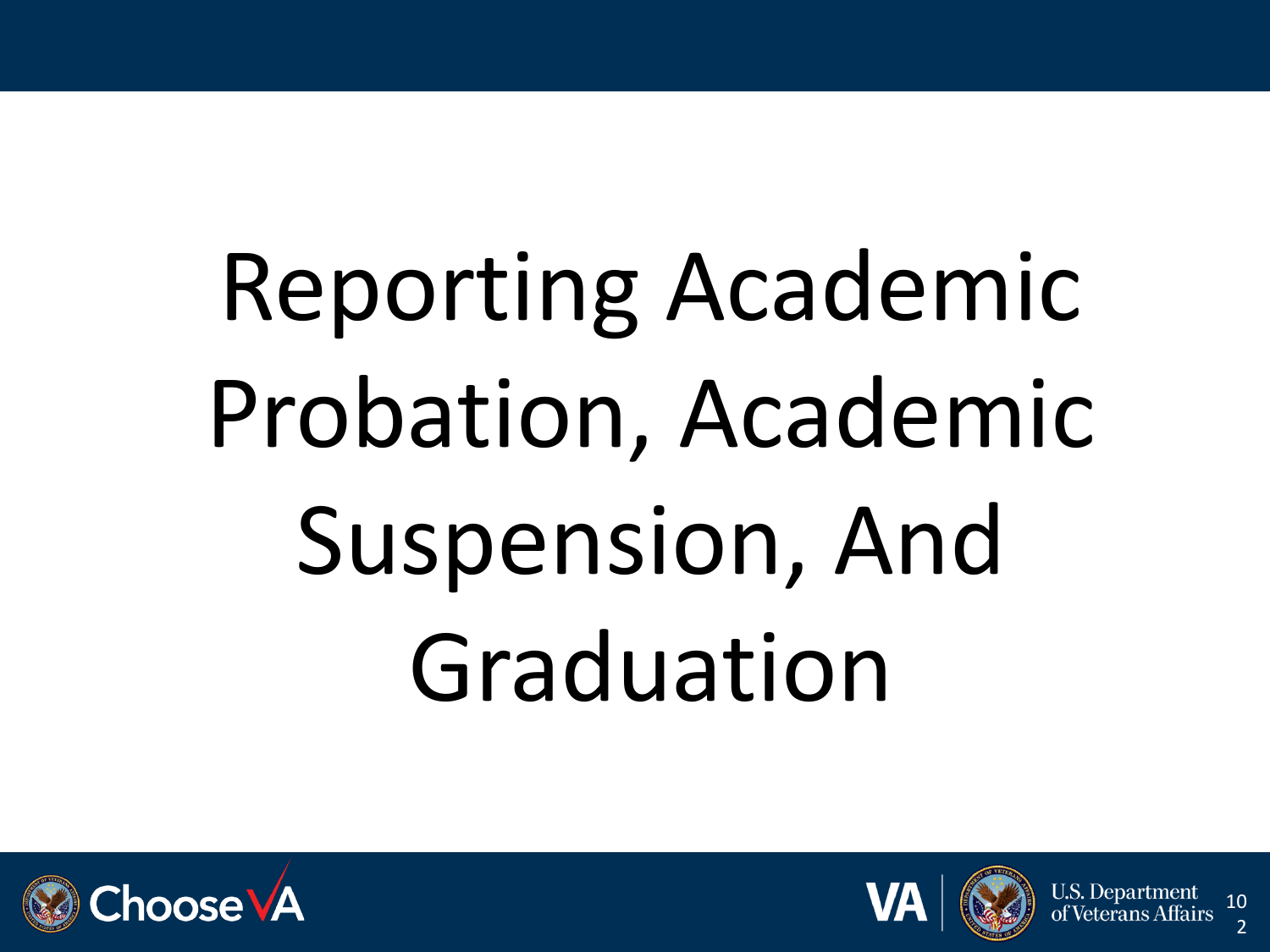### **Reporting Academic Probation**

Facilities that have an academic progress policy which allows for a period of academic must notify VA promptly when a VA beneficiary is placed on academic probation.

When reporting academic probation the facility should utilize the Internet Inquiry System.

[Procedures for reporting Academic Probation is found in the School Certifying](https://www.benefits.va.gov/GIBILL/docs/job_aids/SCO_Handbook.pdf) Official Handbook.





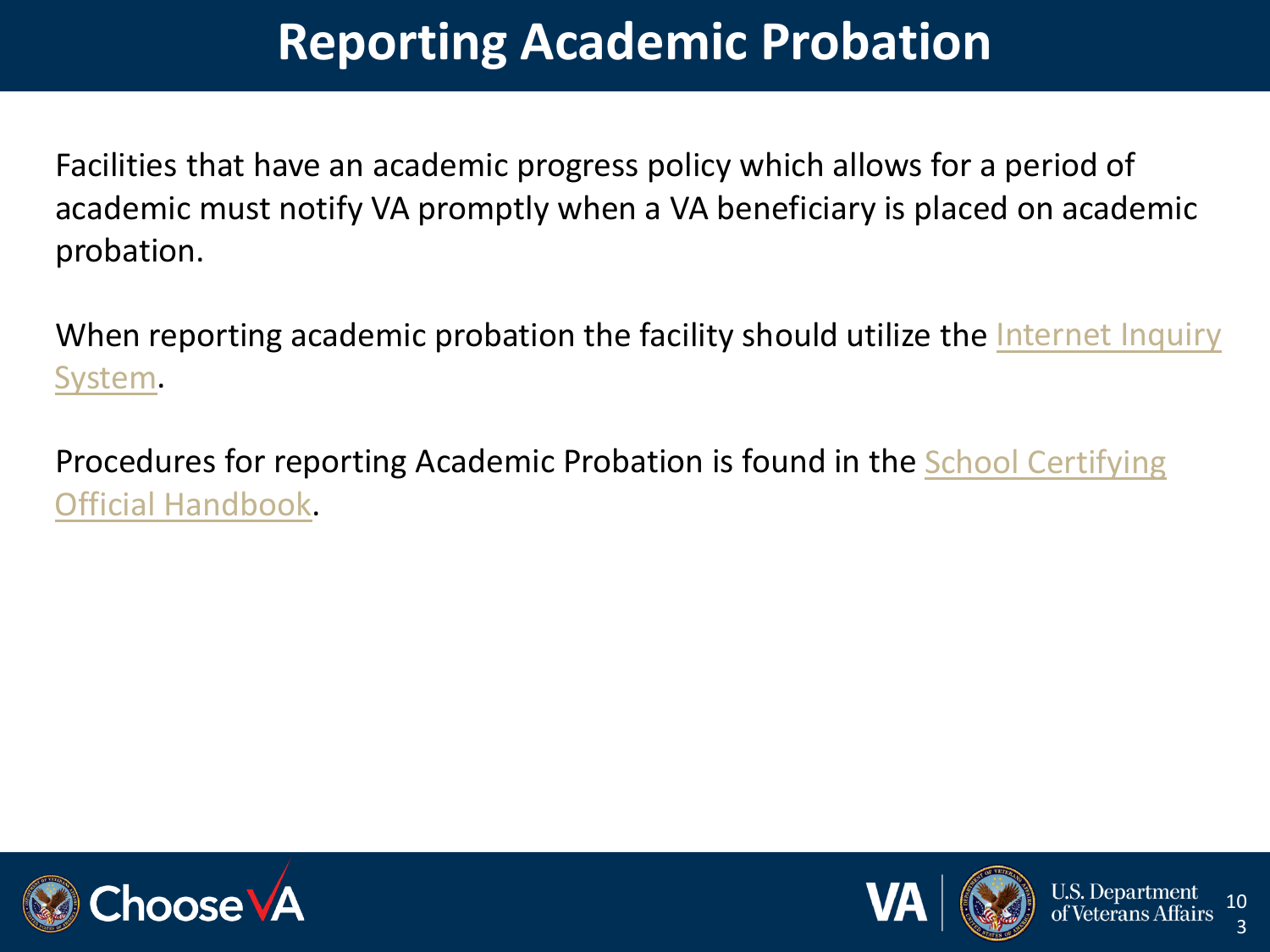### **Reporting Academic Suspension**

When a student is academically suspended the facility must report the academic suspension to VA by reporting it as a termination using the standard remark "Unsatisfactory Attendance, Conduct, or Progress".

**NOTE:** If a student successfully petitions the dismissal and is readmitted, then the facility must annotate the student's file (but does not have to provide additional information to VA).

[Procedures for reporting Academic Suspension is found in the School Certifying](https://www.benefits.va.gov/GIBILL/docs/job_aids/SCO_Handbook.pdf)  Official Handbook.





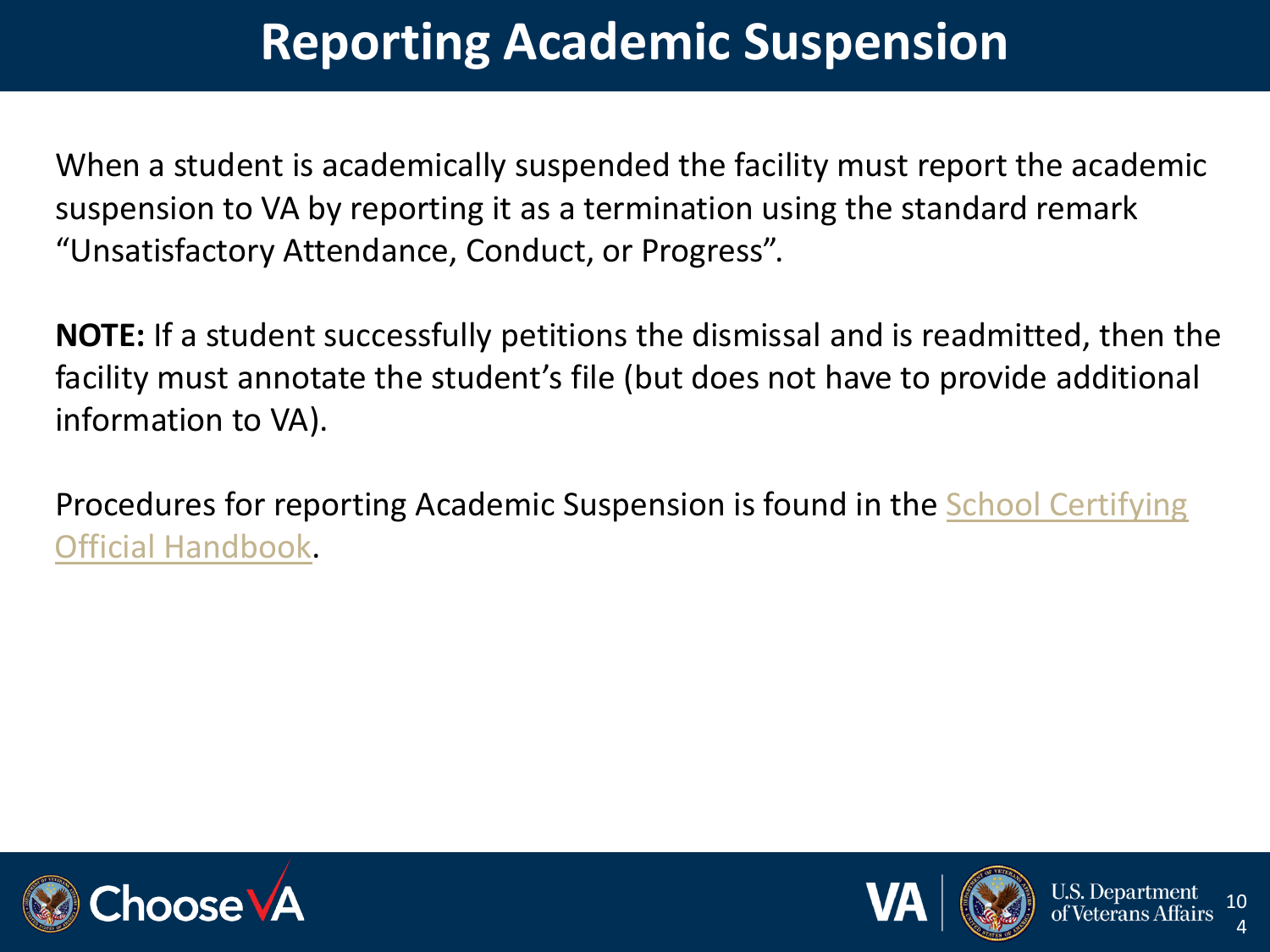## **Reporting Graduation**

Effective June 12, 2018 IHLs and NCDs were formally required to report academic progress (graduation) to VA.

The "Outcome Measures – Frequently Asked Questions" released June 12, 2018 clarifies:

- That the obligation to report graduation is technically limited to the obligation to report graduation for Post-9/11 GI Bill benefits (Chapter 33).
- There is no formal obligation for facilities to report graduation of Non-Chapter 33 beneficiaries. While there is no formal requirement, facilities are highly encouraged to report graduation to VA.

Facilities can only report graduation for VA beneficiaries who are receiving education benefits at the time of graduation. If a VA beneficiary exhausted their benefits prior to the term in which they graduate, then the facility should not report graduation for that student.





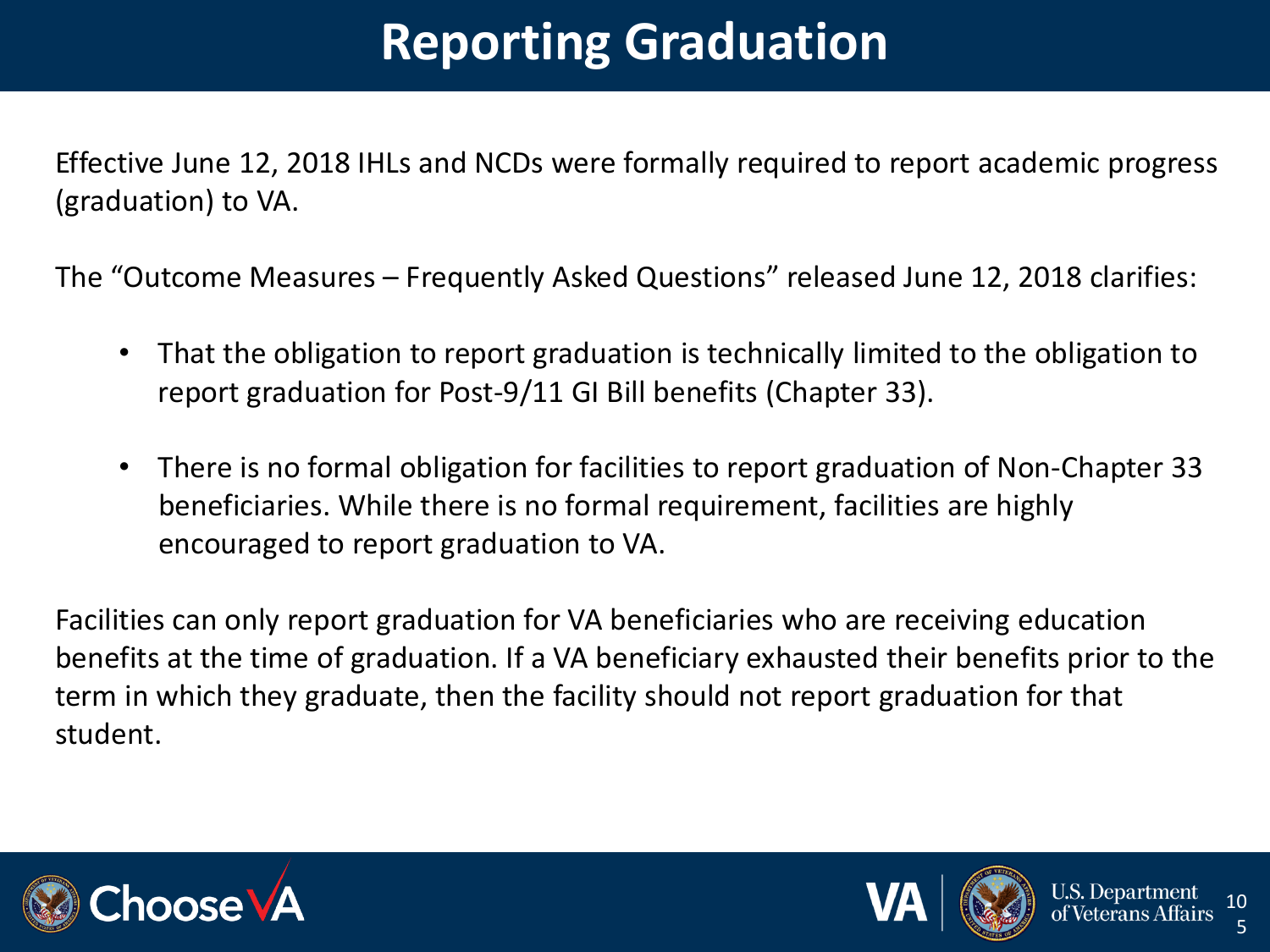# Annual Reporting Fees







6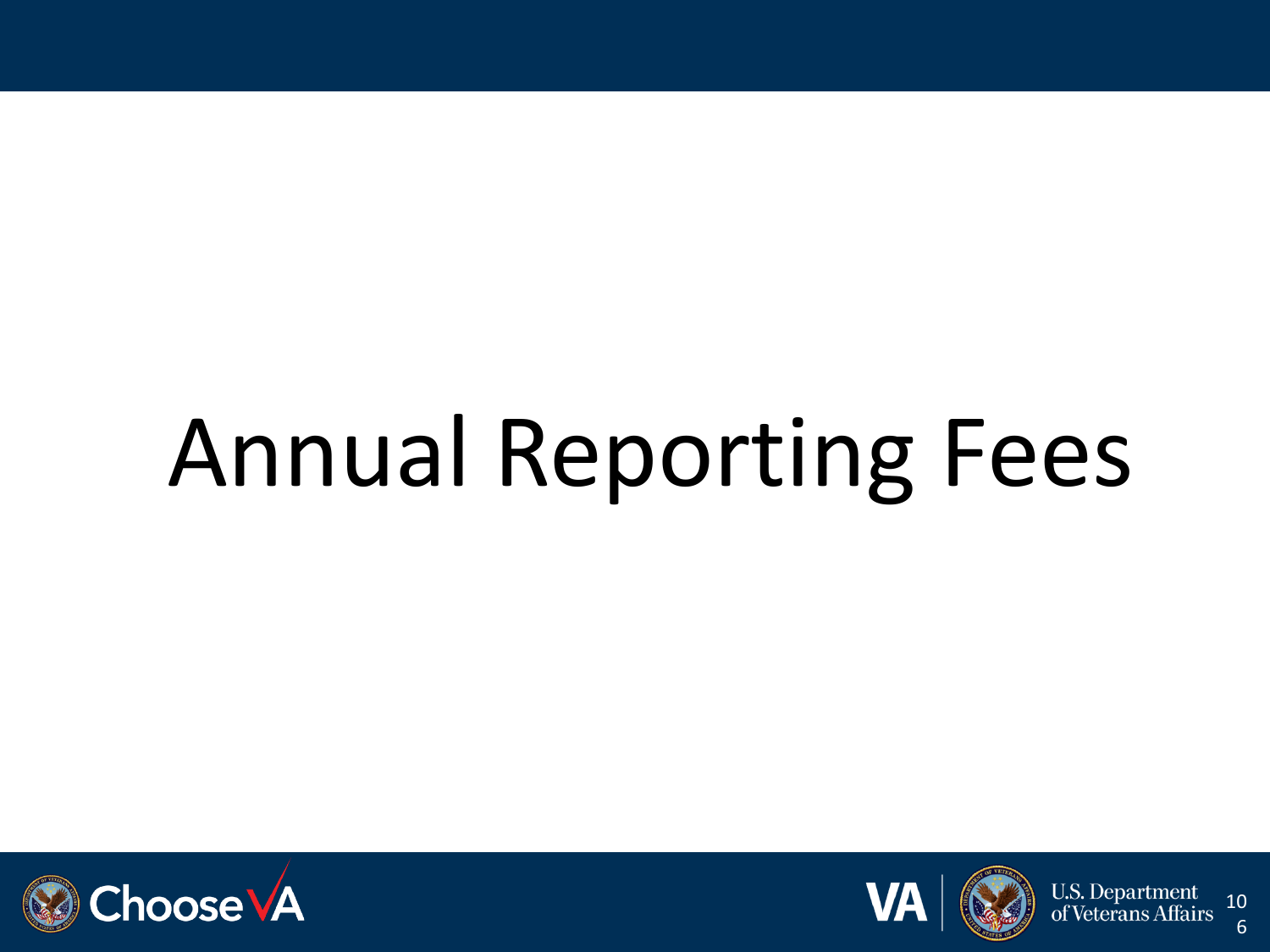### **Annual Reporting Fees**

A Reporting Fee is a payment made from the VA to a facility based on the number of VA beneficiaries who were certified to VA at least once during the year and who received VA educational benefits.

The payment rate for Reporting Fees fluctuates annually based on legislation.

[38 United States Code \(USC\) 3684 \(c\)](http://uscode.house.gov/view.xhtml?req=(title:38%20section:3684%20edition:prelim)) mandates that Reporting Fees must be used for the purpose of certifications or otherwise supporting programs for Veterans. This money is to help schools cover the cost of administering their VA programs including, but not limited to, attendance at VA sponsored training conferences.

Facilities must document how they use their Reporting Fees (a formal ledger, receipts to/from a SCO training conference, invoices for equipment for the facility's Veteran Center, formal documentation the school used the Reporting Fees as part the SCOs salary, etc.).





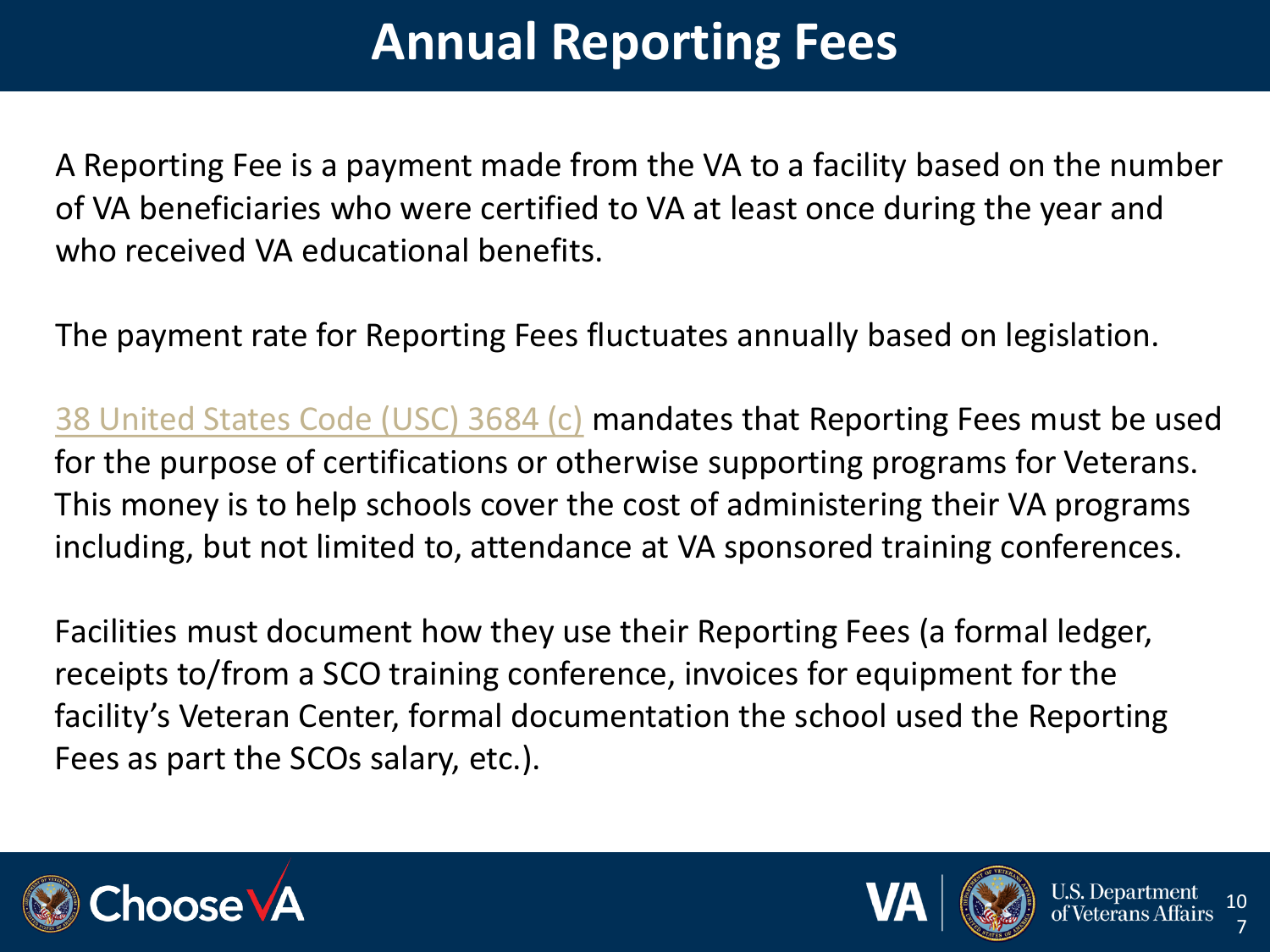### **Annual Reporting Fees**

[Public Law 115-48 \(Section 304\)](https://www.congress.gov/115/plaws/publ48/PLAW-115publ48.pdf) mandates that facilities who receive Reporting Fees for 100 or more eligible VA beneficiaries cannot use the fees for, or merge them with, the school's general fund.

The facility is required to have documentation that the Reporting Fees are not merged with any other fund at the school.





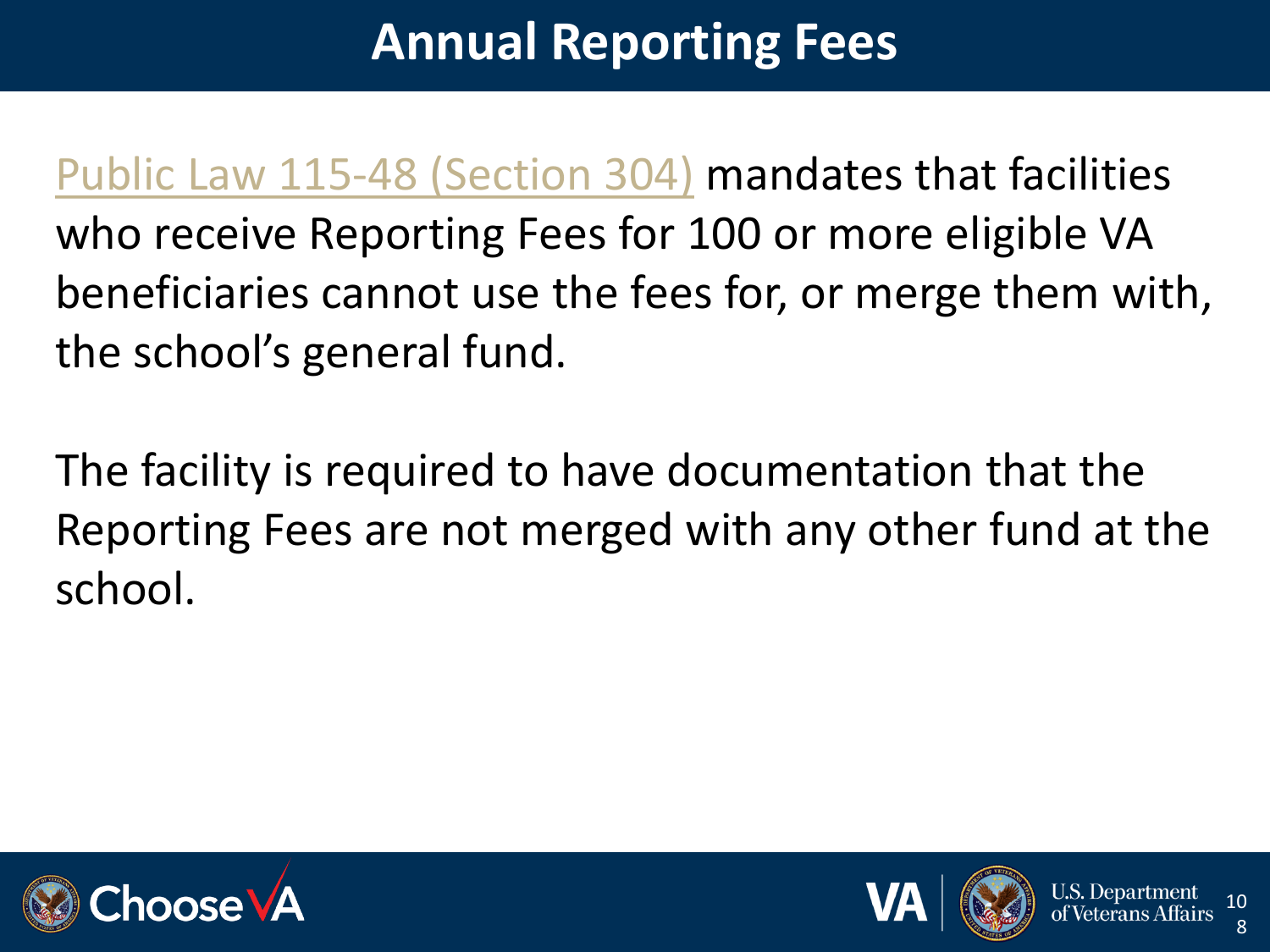# Approval Compliance





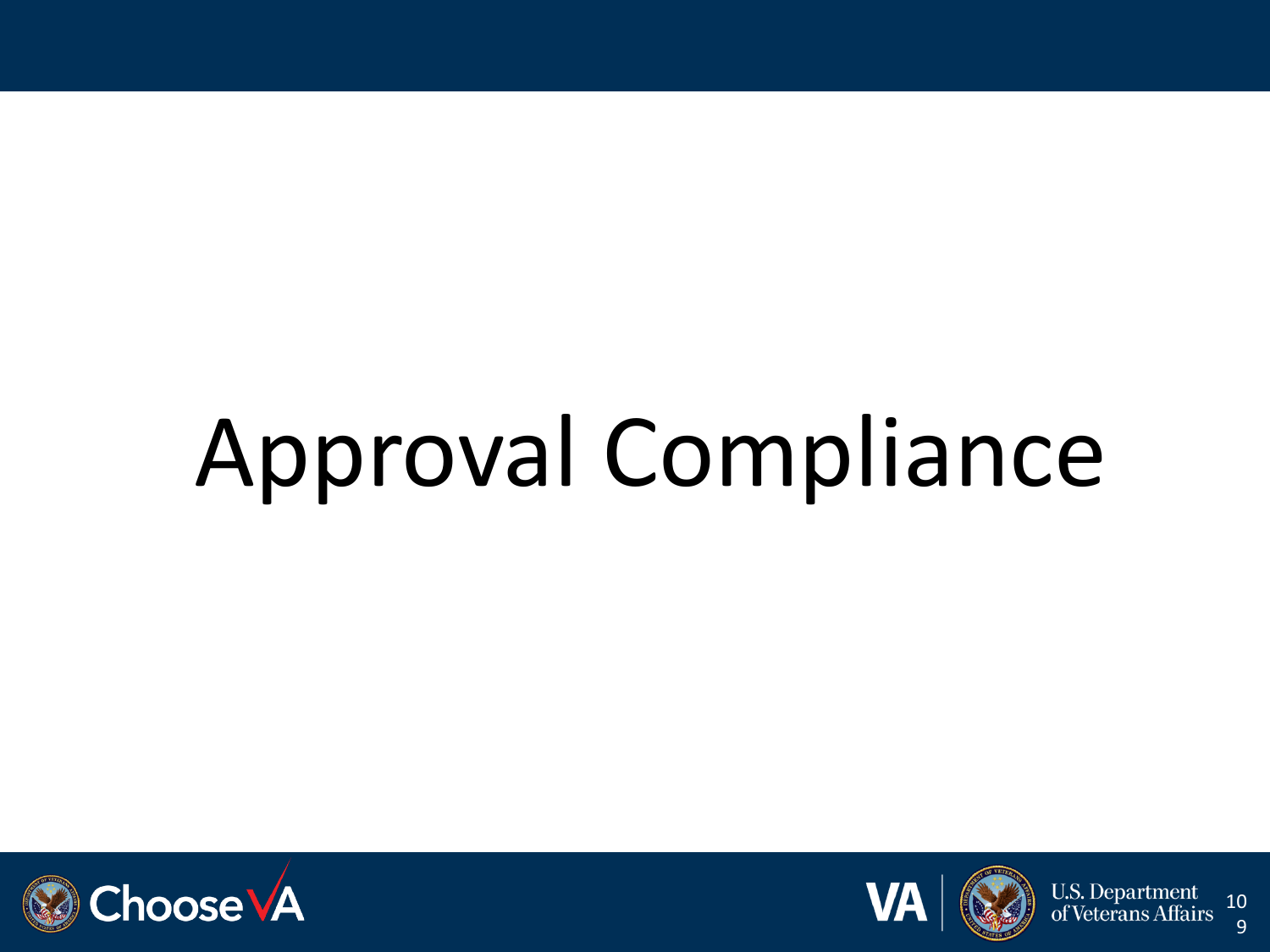## **Facility Changes**

If there are changes to a facility (i.e. it moves, its accreditation status changes, there is a change in ownership, etc) or its approved programs (i.e. change in the length of the program, change of the full-time modifier, change in any piece of it being contracted out, etc) – the change must be reported to your [SAA](http://www.nasaa-vetseducation.com/Contacts.aspx) immediately (preferably before the change goes into effect).

Failure to report changes could have profound negative impacts (especially if the changes make it so the program is no longer eligible for VA aid). If there are changes to the facility or approved program – all certifications for the changed facility or program must be held until explicit SAA approval is received.





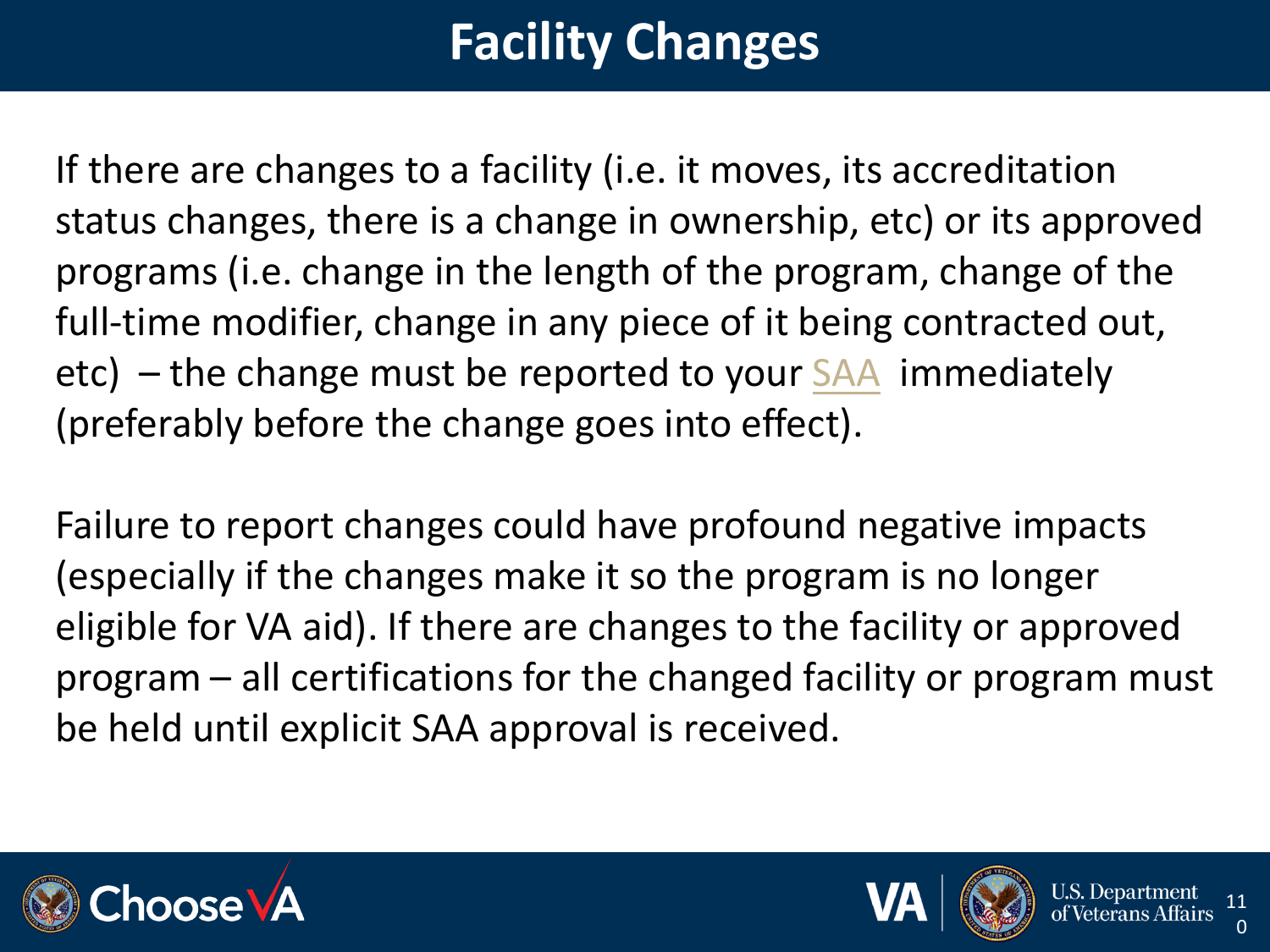#### **Standards of Progress – Satisfactory Progress and Conduct**

A condition of approval for IHLs and NCD facilities is that the facility has and enforces standards of progress relating to student's satisfactory progress and conduct.

This means that there must be a specific period (not a "may") where a VA beneficiary will have their VA education benefits terminated due to failure to meet standards of progress and conduct.





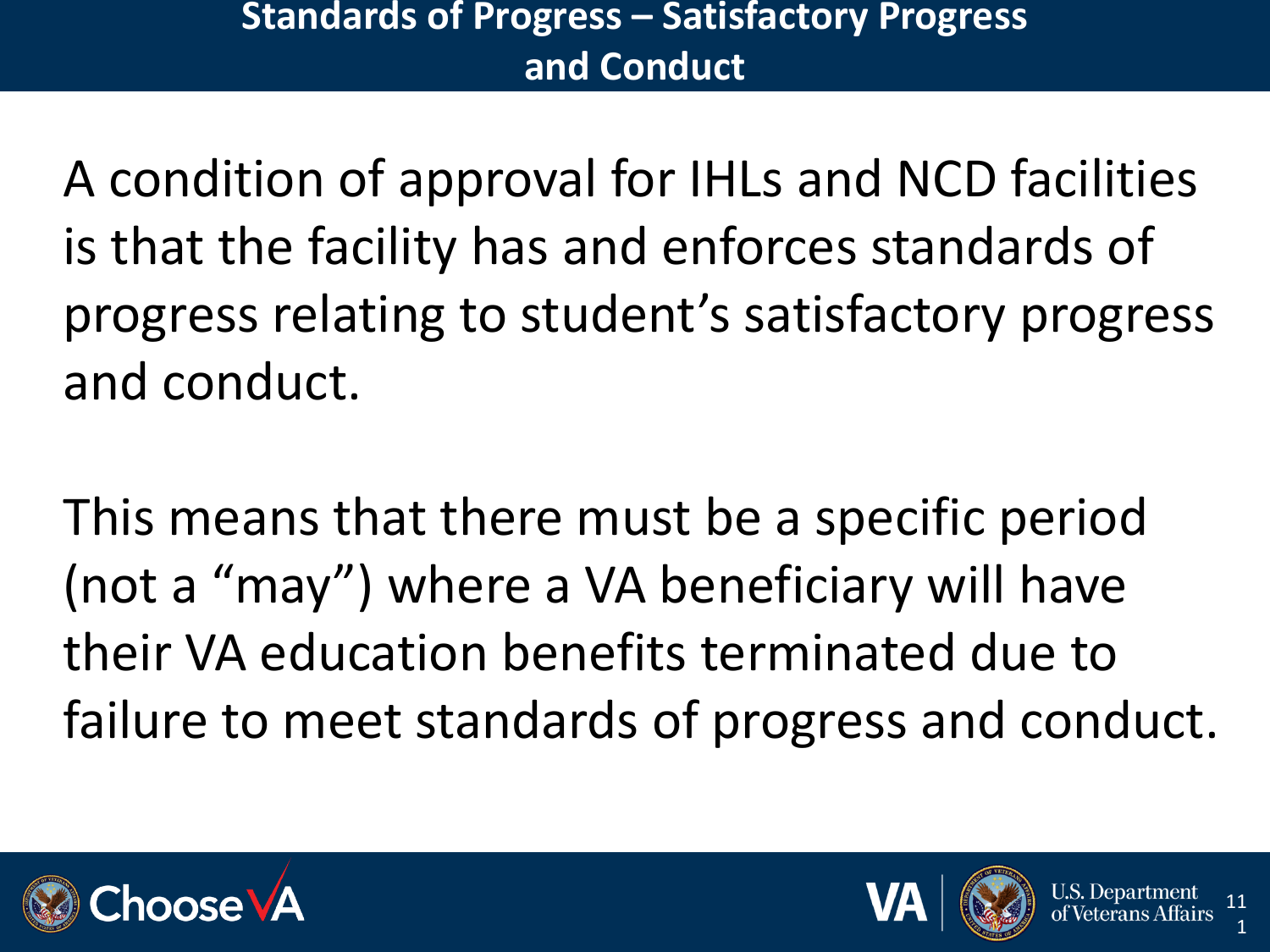A condition of approval for **non-accredited** facilities is that the facility has and enforces standards of progress relating to VA beneficiary's attendance.

It is optional for **accredited** facilities to have standards of progress relating to VA beneficiary attendance. If the facility does have standards of progress relating to VA beneficiary attendance, then the facility must enforce them.





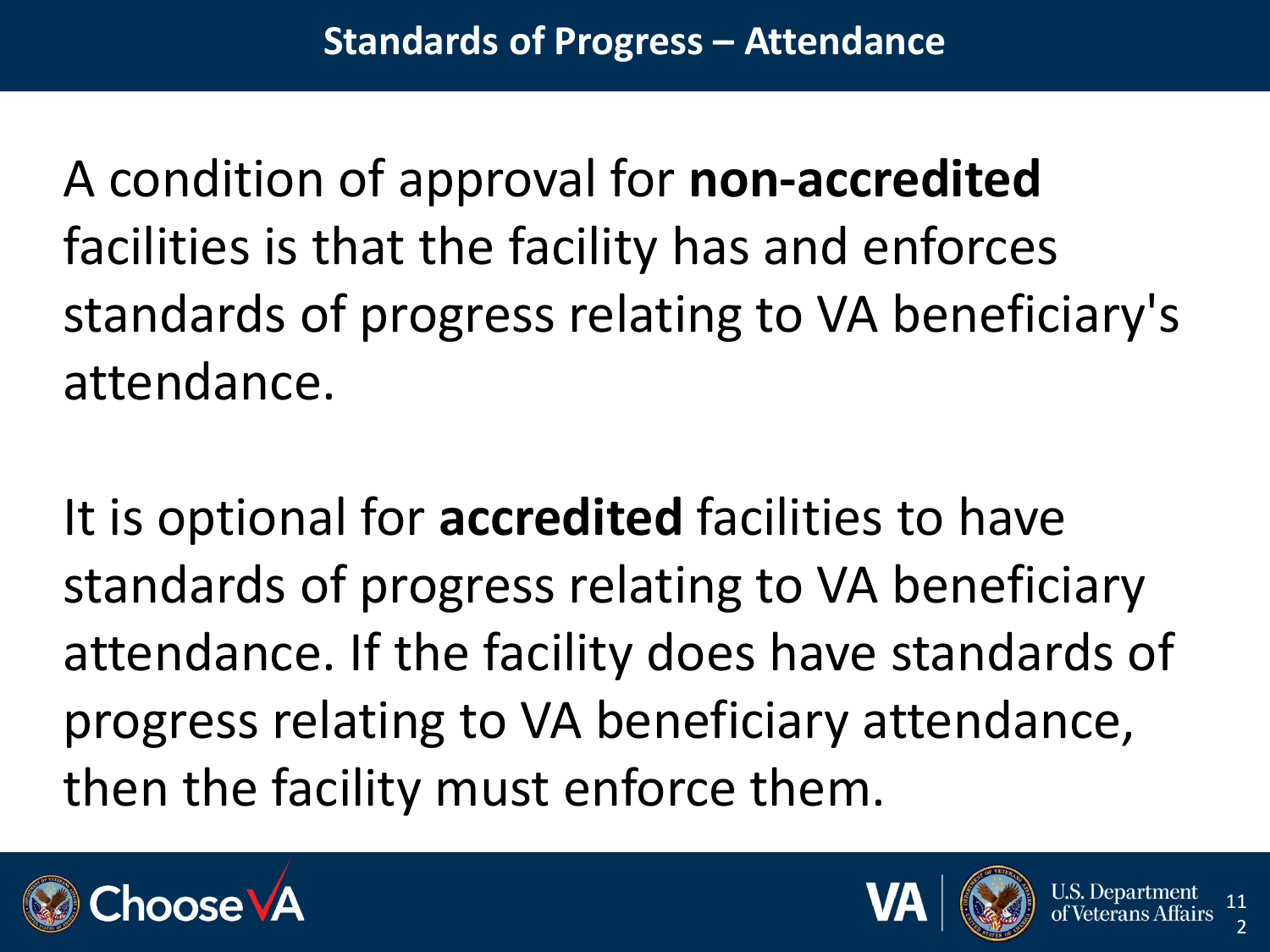Any program where the program is contracted (in whole or part) to a third party entity must be specifically approved by the SAA.

The entity the facility is contracted with must also be approved for VA benefits.

If a facility provides contracted training without the specific approval of the SAA of jurisdiction, and the SAA cannot retroactively approve the contract, all certifications submitted for the contracted program must be terminated and the student debt may be referred for potential School Liability.





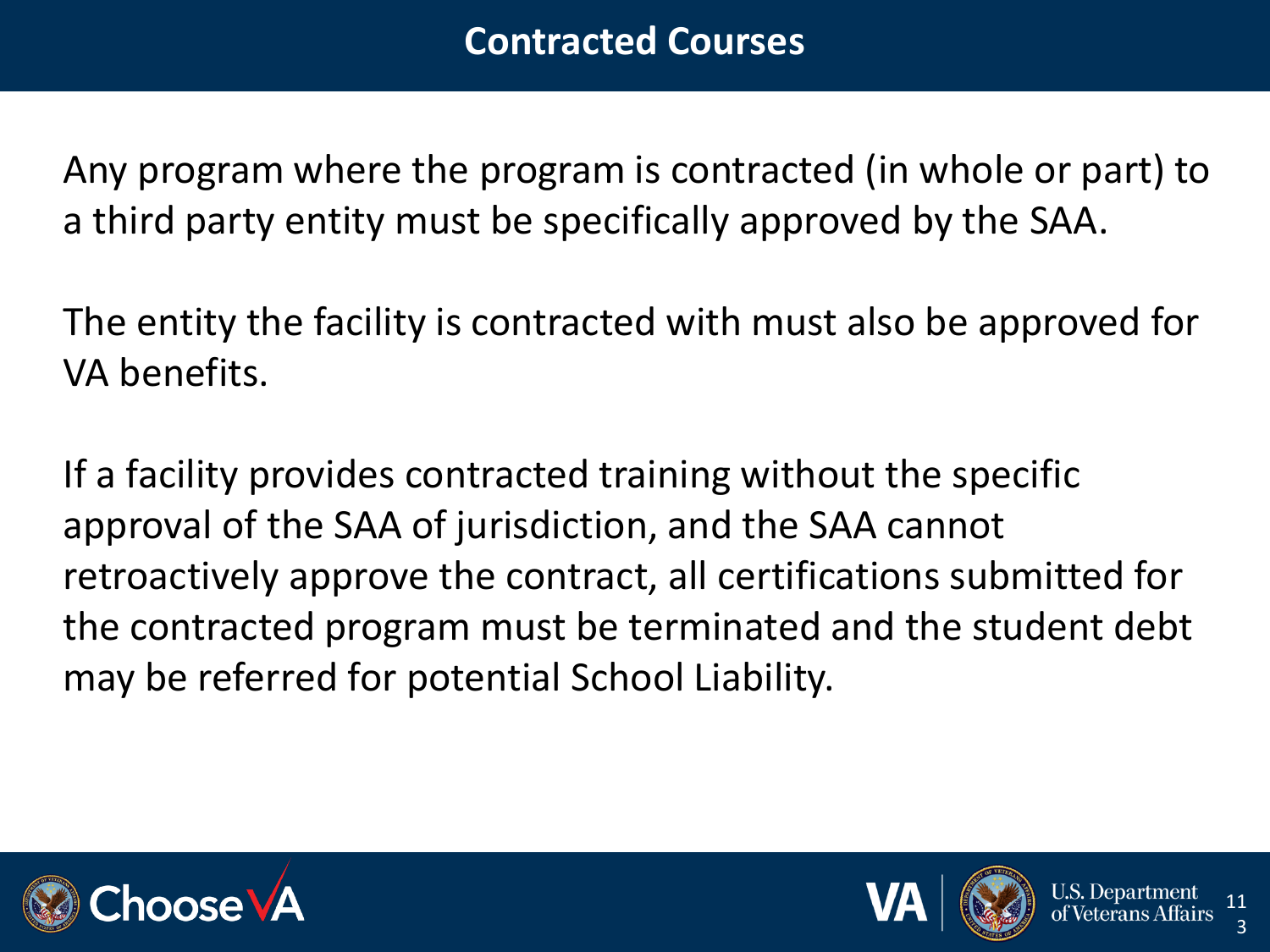Effective August 1, 2019 [Public Law 115-407 \(Section 103\) o](https://www.congress.gov/bill/115th-congress/senate-bill/2248/text)bligates the following:

- That facilities must have "a policy that permits any covered individual to attend or participate in the course of education during the period beginning on the date on which the individual provides to the educational institution a certificate of eligibility for entitlement to educational assistance under chapter 31 or 33 of this title and ending on the earlier of the following dates:
	- i. The date on which the Secretary provides payment for such course of education to such institution.
	- ii. "(ii) The date that is 90 days after the date on which the educational institution certifies for tuition and fees following receipt from the student such certificate of eligibility."

\*\*A "covered individual" is any individual who is entitled to educational assistance under Chapter 31 or 33.





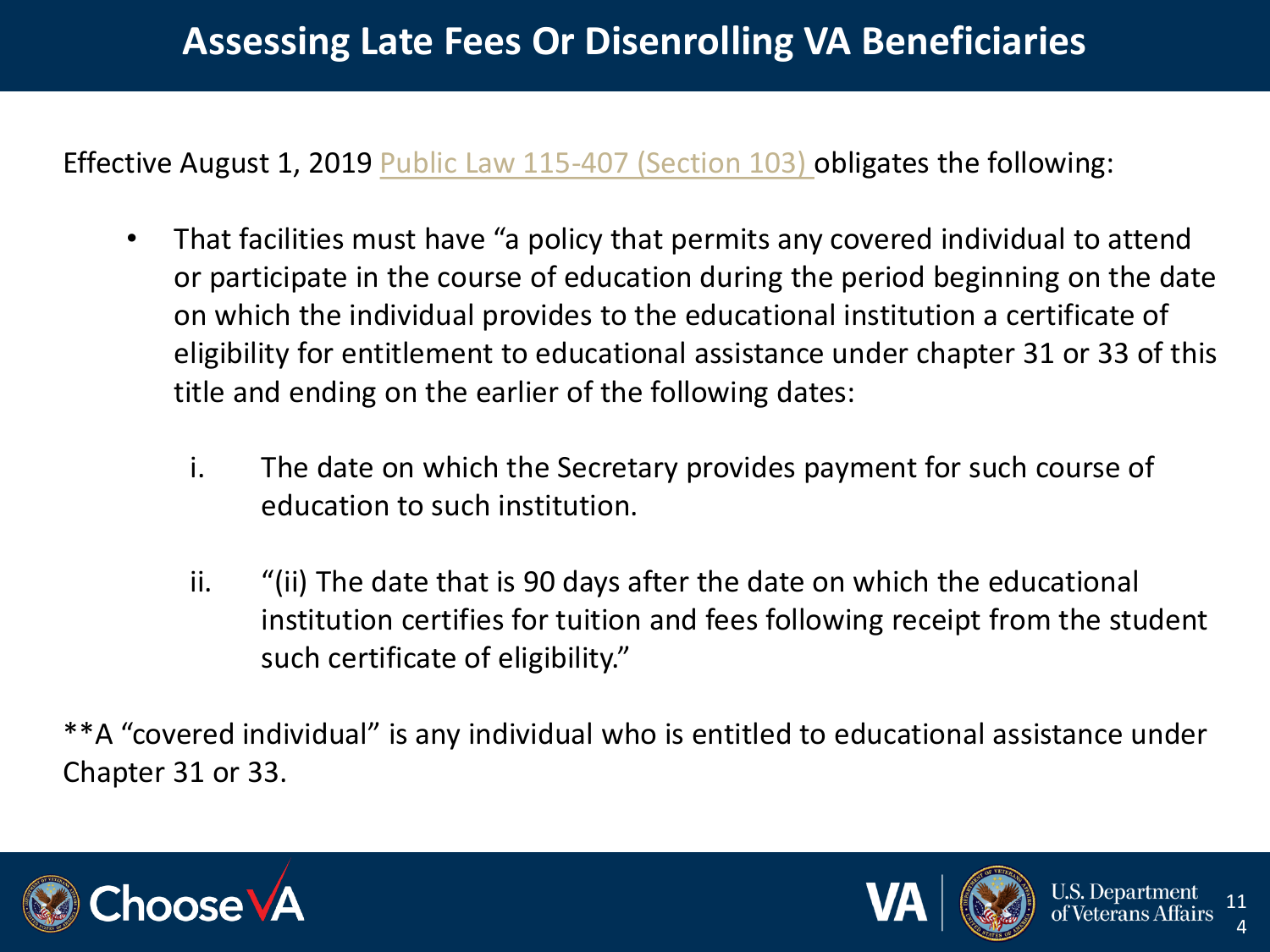Effective August 1, 2019 [Public Law 115-407 \(Section 103\)](https://www.congress.gov/bill/115th-congress/senate-bill/2248/text) further obligates the following:

• That facilities must have "a policy that ensures that the educational institution will not impose any penalty, including the assessment of late fees, the denial of access to classes, libraries, or other institutional facilities, or the requirement that a covered individual borrow additional funds, on any covered individual because of the individual's inability to meet his or her financial obligations to the institution due to the delayed disbursement of a payment to be provided by the Secretary under chapter 31 or 33 of this title."





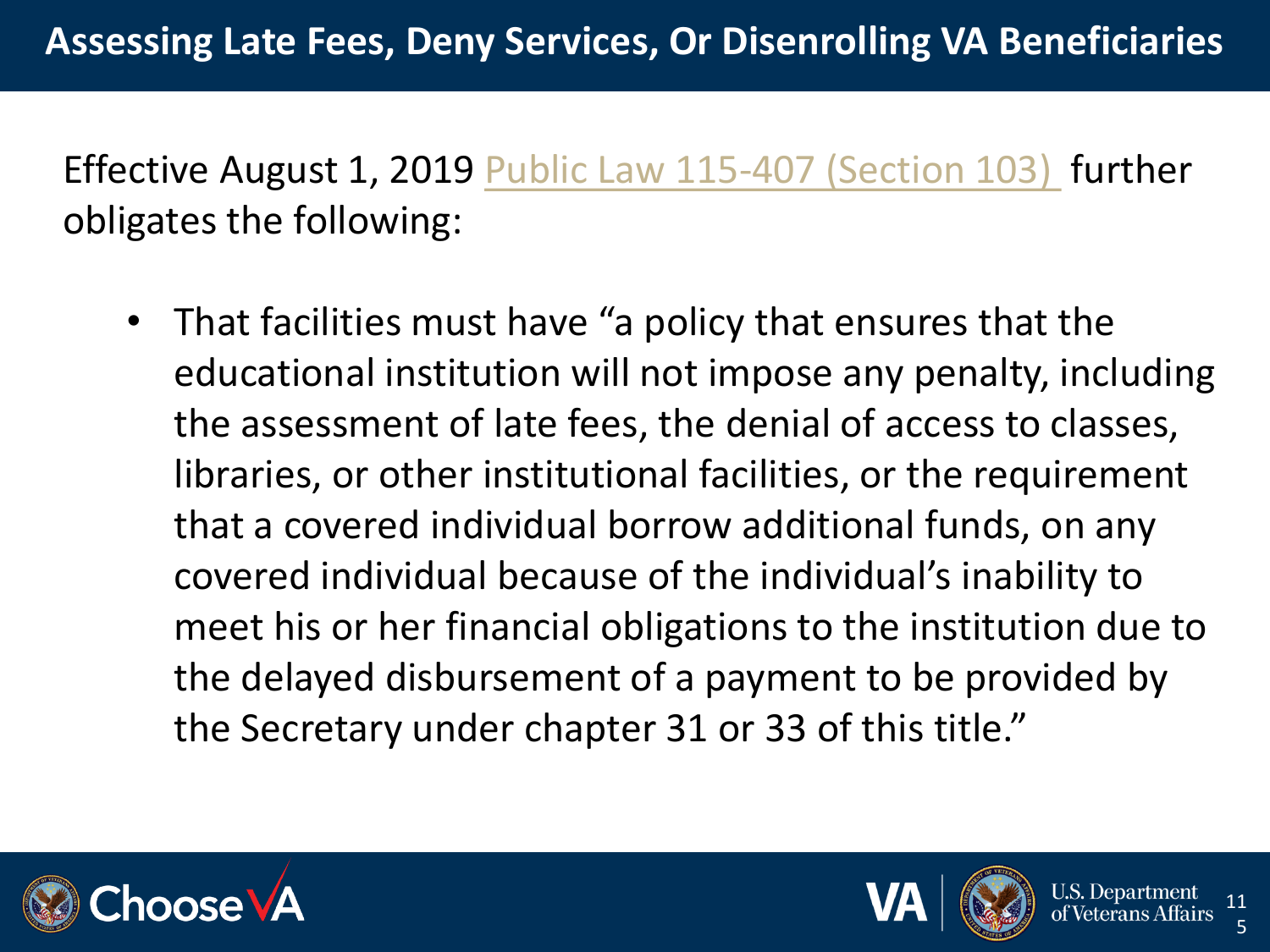A condition of approval for IHLs and NCD facilities is that a program cannot be approved for GI Bill benefits if the facility provides any commission, bonus, or other incentive payment based directly or indirectly on success in securing enrollments or financial aid to any persons or entities engaged in any student recruiting or admission activities or in making decisions regarding the award of student financial assistance.





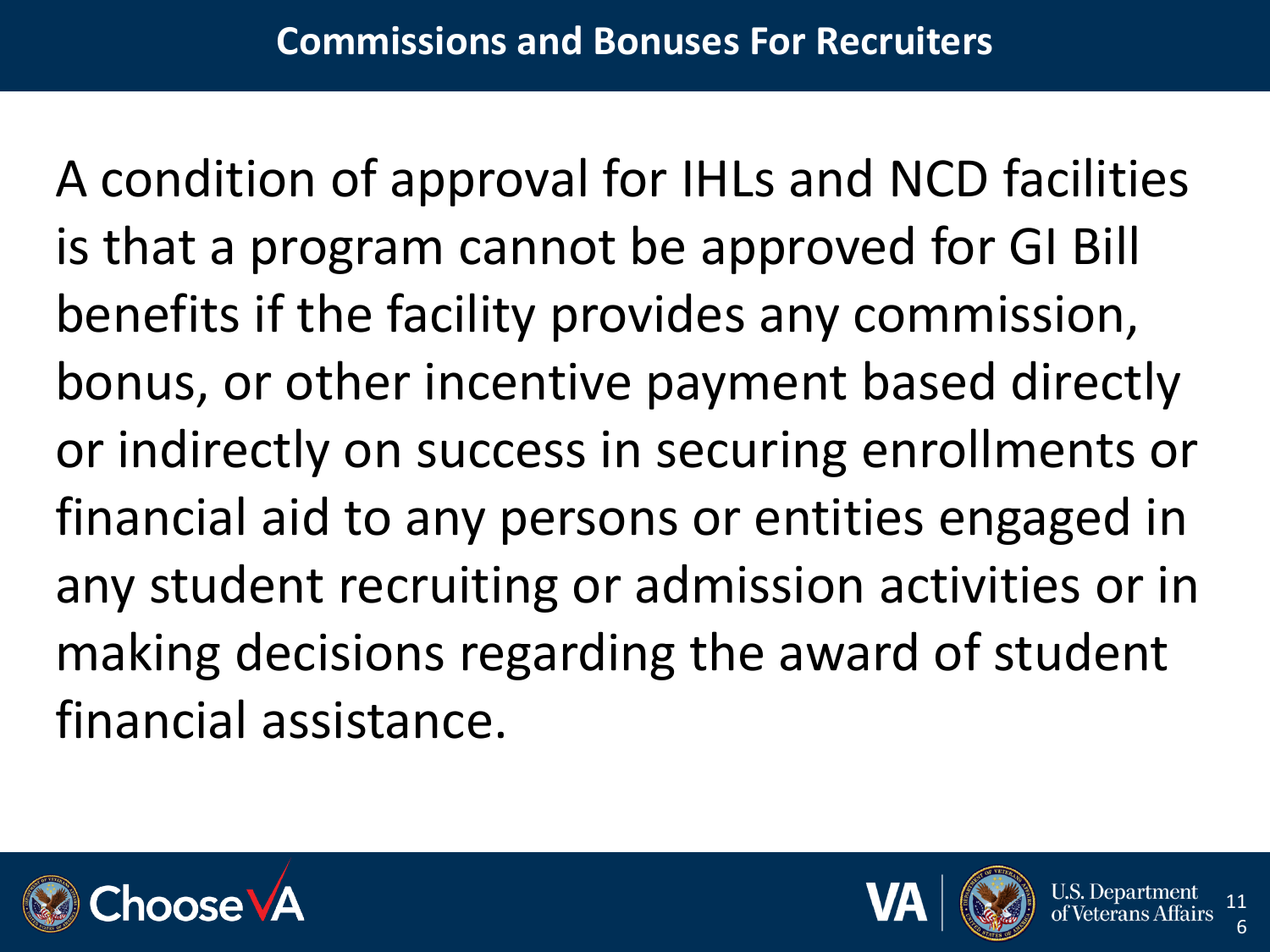#### **Advertising Materials**

Facilities cannot use advertising materials that could be construed as erroneous, deceptive, or misleading.

Possible examples may include:

- **"Our program has a 100% job placement rate"**
	- o Job placement rates must be verifiable based on objective evidence. If a facility cannot verify this 100% placement rate, the advertising would be deemed erroneous and misleading. SAA or VA officials can ask for the supporting evidence at any time. Providing this evidence is a requirement of maintaining approval to receive VA benefits.
- **"We are VA Approved!"**
	- o No facility is VA approved (VA does not advocate for any specific facility). Facilities are approved to receive VA benefits.
	- Correct verbiage would be "approved to receive reimbursement through GI Bill® benefits".
- **"Become a Nurse with this certificate course…"**
	- o This would be misleading advertising if a course lacks programmatic accreditation. Advertising cannot be erroneous, deceptive, or misleading - by actual statement or omission.





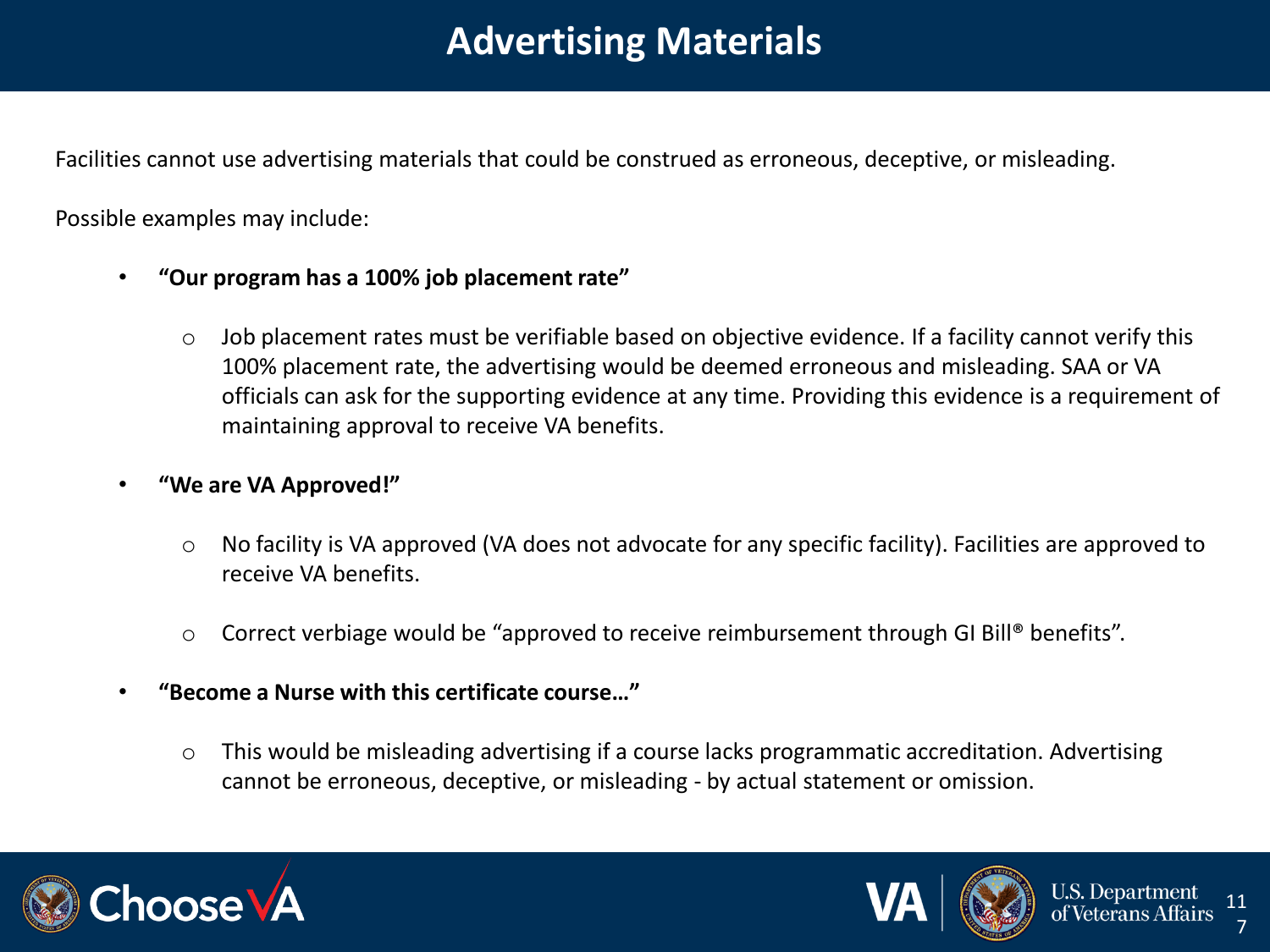#### **GI Bill® Trademark**

Facilities must utilize the GI Bill trademark and attribution statement anytime they utilize the term "GI Bill". This includes all print, electronic, radio, digital and other forms of media.

Attribution Statement = "GI Bill<sup>®</sup> is a registered trademark of the U.S. Department of Veterans Affairs (VA). More information about education benefits offered by VA is available at the official U.S. government Web site at <https://www.benefits.va.gov/gibill>."

The trademark and attribution statement must be utilized on each individual webpage where the term is used. It cannot be provided only once on a website.

In-depth rules for the GI Bill Trademark can be found on the [GI Bill website](https://benefits.va.gov/GIBILL/Trademark_Terms_of_Use.asp?_ga=2.55052457.362499548.1549890200-2139001422.1532022252).





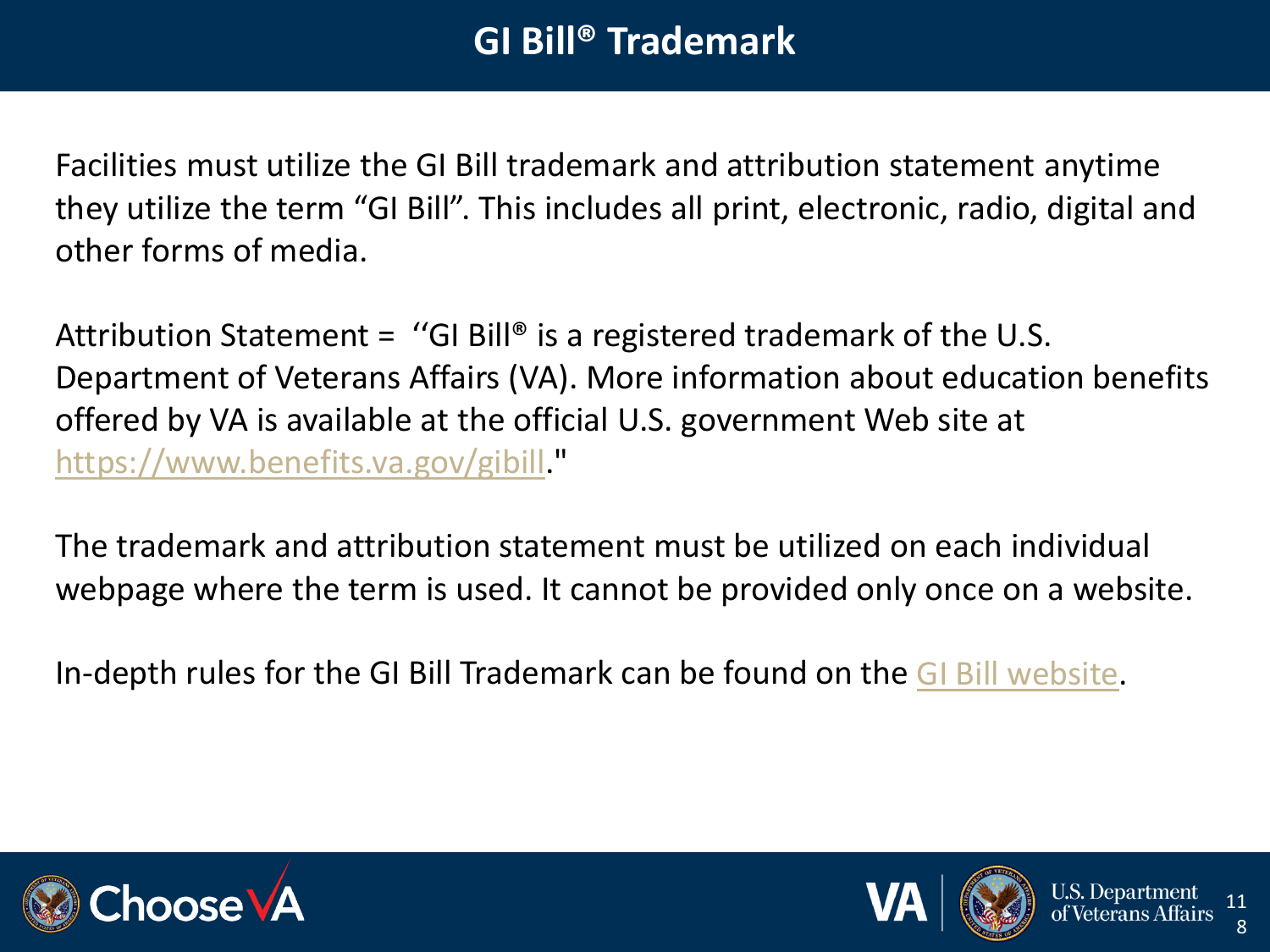The Department of Defense (DoD) has specific rules and regulations around use of the seals of each of the Military Services.

VA highly encourages all facilities to review DoD's guidance on the military seals before utilizing them in any way.

In-depth information about the DoD Seals can be found on the [DoD Website](https://dod.defense.gov/Portals/1/Documents/Trademarks/DOD%20Guide%20about%20use%20of%20seals%20logos%20insignia%20medals-16%20Oct%2015F.PDF).





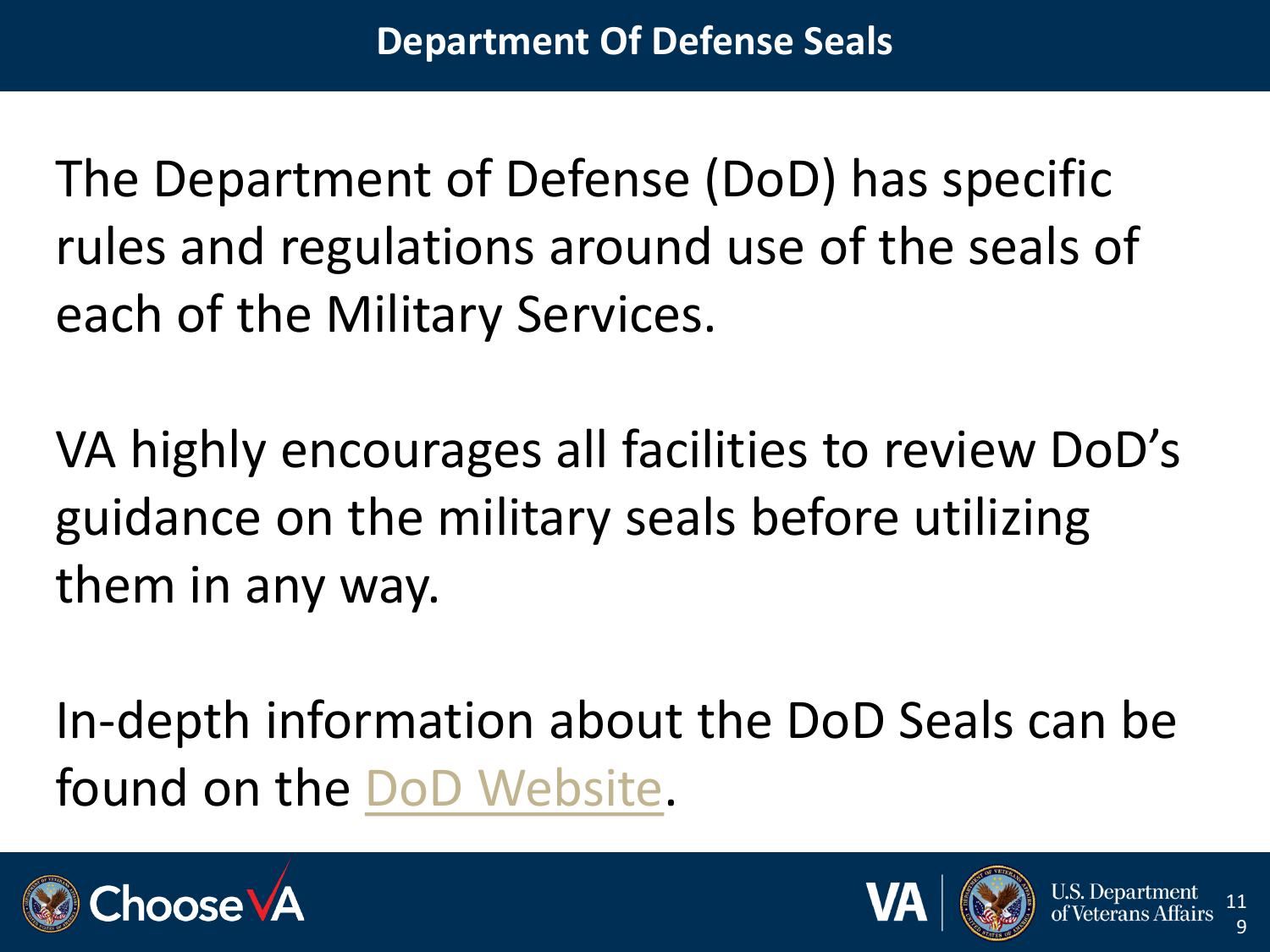# GI Bill Feedback System, GI Bill Comparison Tool, And Priority Enrollment





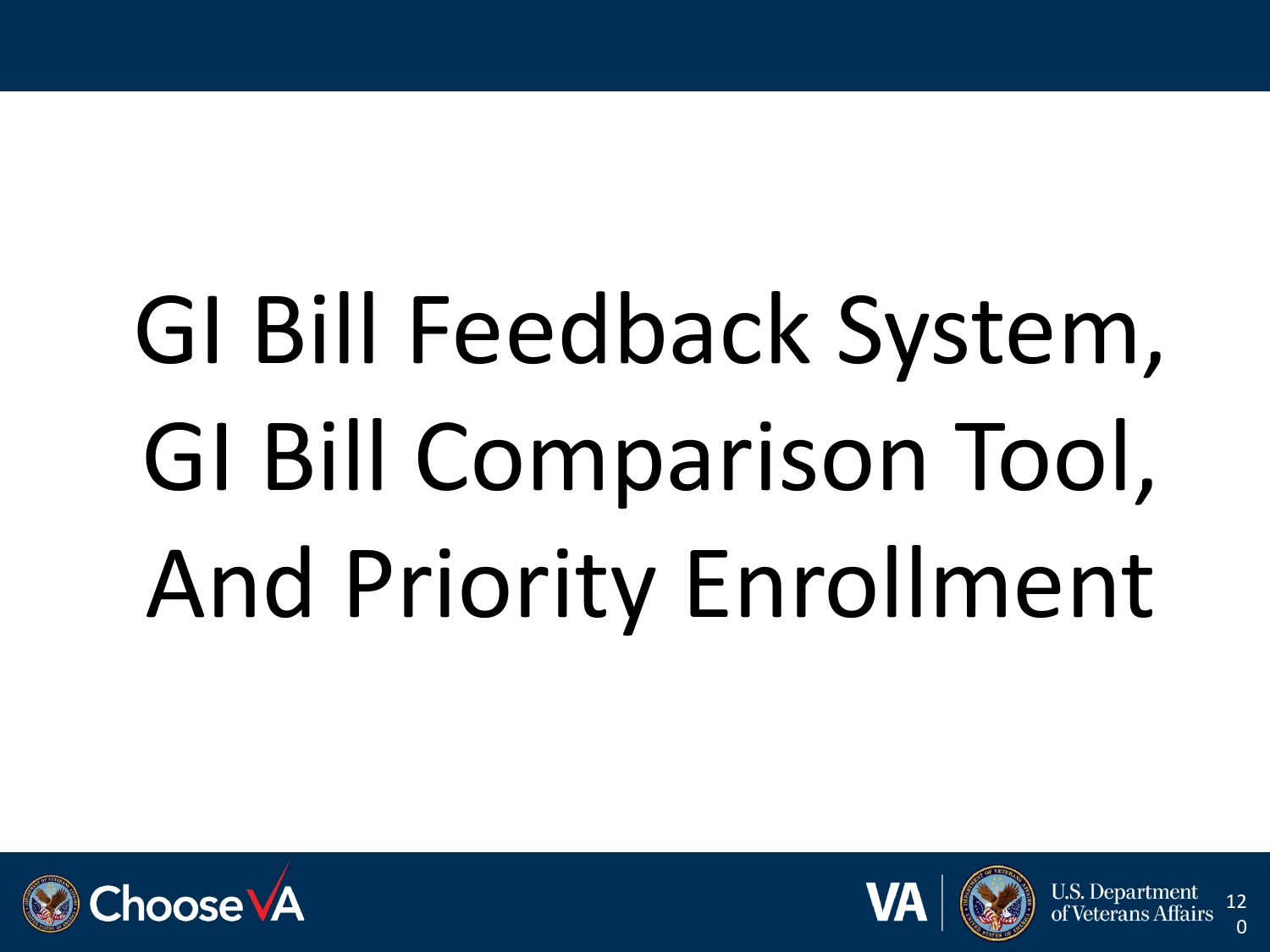### **GI Bill Feedback System**

#### <https://www.benefits.va.gov/GIBILL/Feedback.asp>

VA beneficiaries or 3<sup>rd</sup> party entities are able to provide information to the VA about potential approval violations or unethical practices of facilities approved to receive reimbursement though GI Bill benefits.

General information about complaints filed through this system may be seen on the GI Bill Comparison Tool.





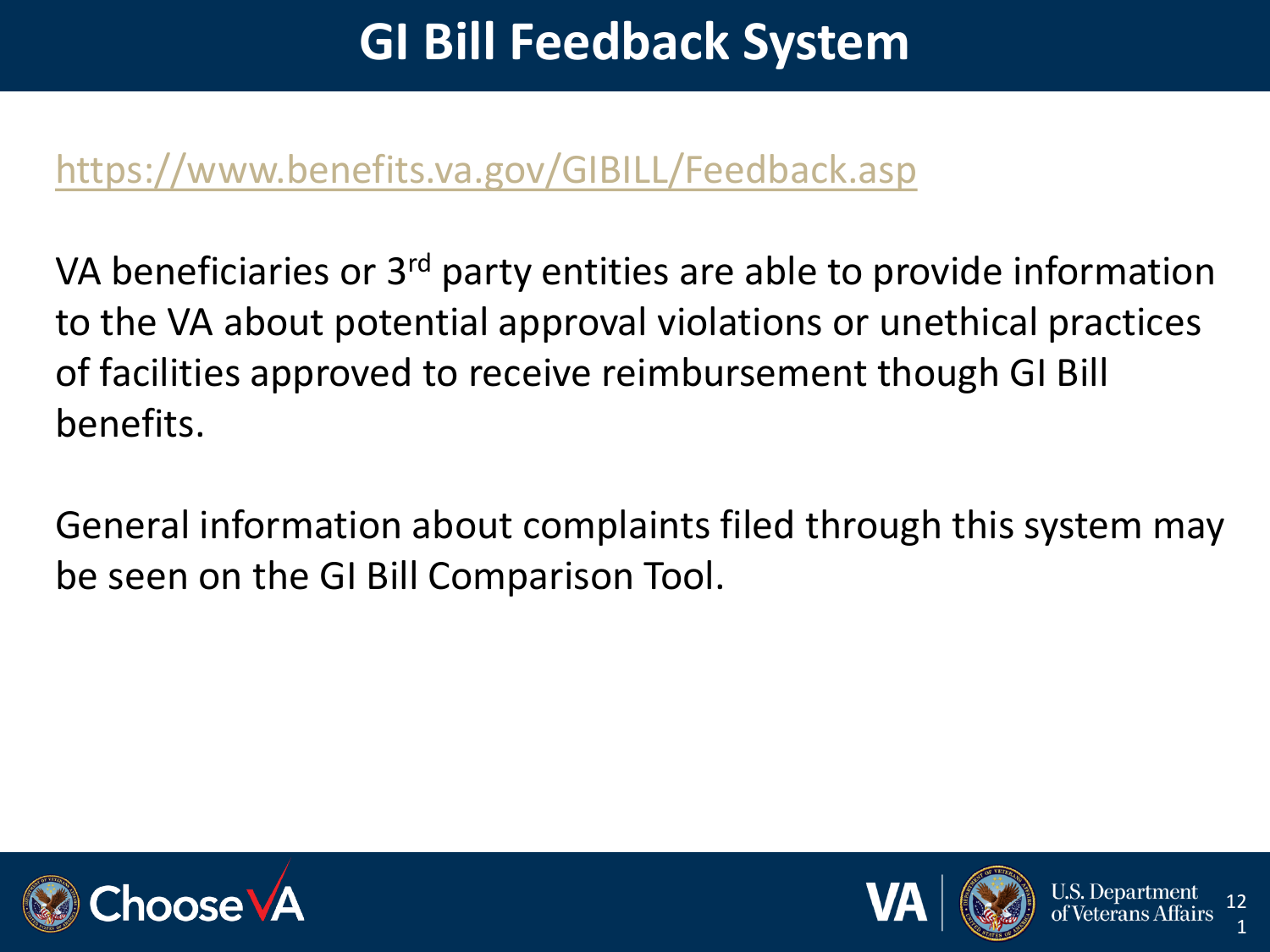#### **GI Bill Comparison Tool**

#### <https://www.vets.gov/gi-bill-comparison-tool>

This is a resource for VA beneficiaries to review facilities that have been approved to receive reimbursement through the GI Bill benefits.





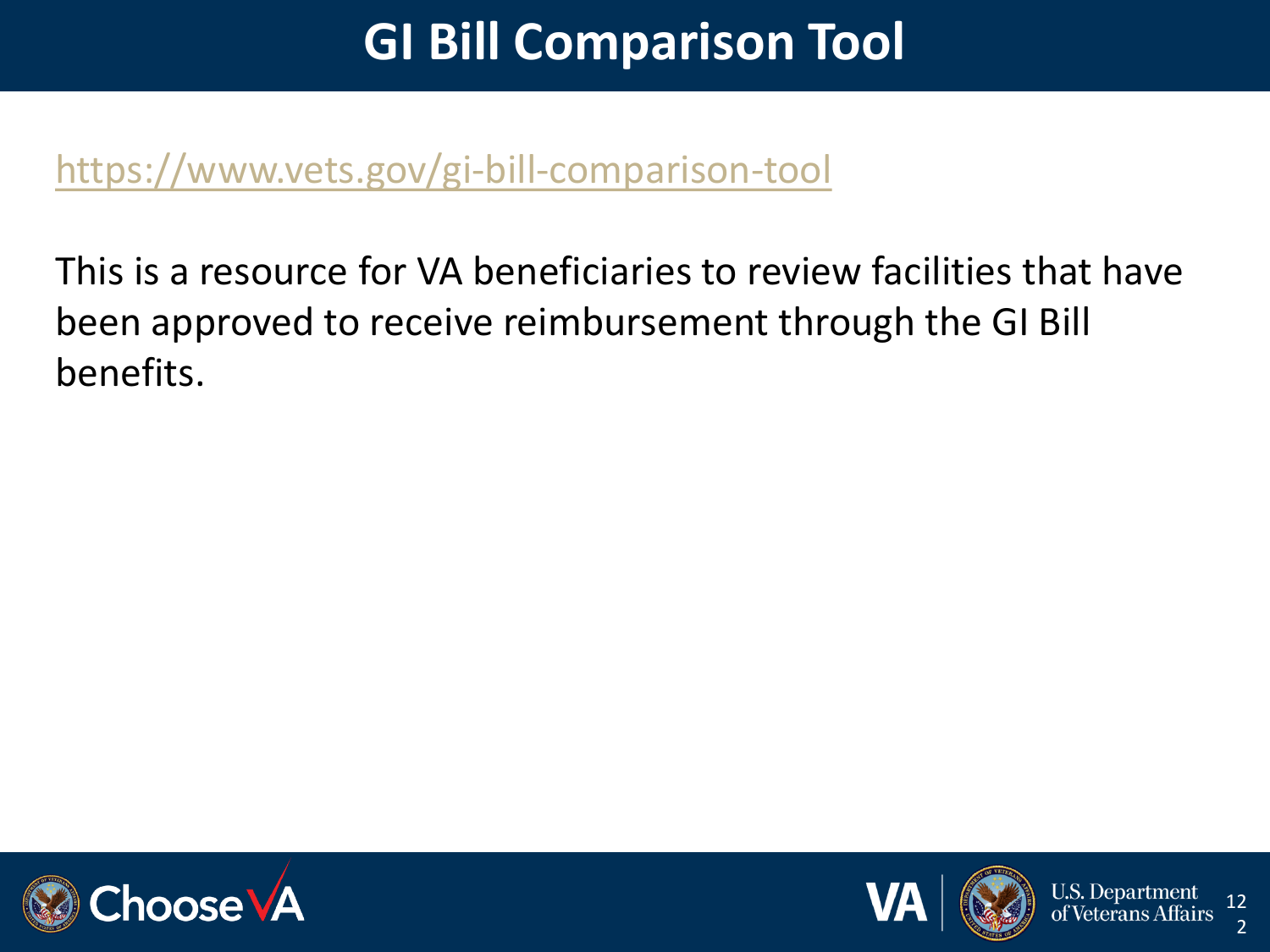## **Priority Enrollment**

Priority enrollment is defined as a student being able to register early for classes earlier than other students. It should not be interpreted to mean that the student is allowed to register before ALL other groups of students.

Example: All seniors are allowed to register for classes, then all Veteran/Servicemember students, then all juniors, then all sophomores, then all freshmen. Because Veteran/Servicemember students can apply before other groups, they are eligible for priority enrollment.

Priority enrollment is **not** a condition of approval, and failure to report the existence of a priority enrollment policy is **not** a Compliance Survey discrepancy or grounds for suspension or withdrawal of program approval.





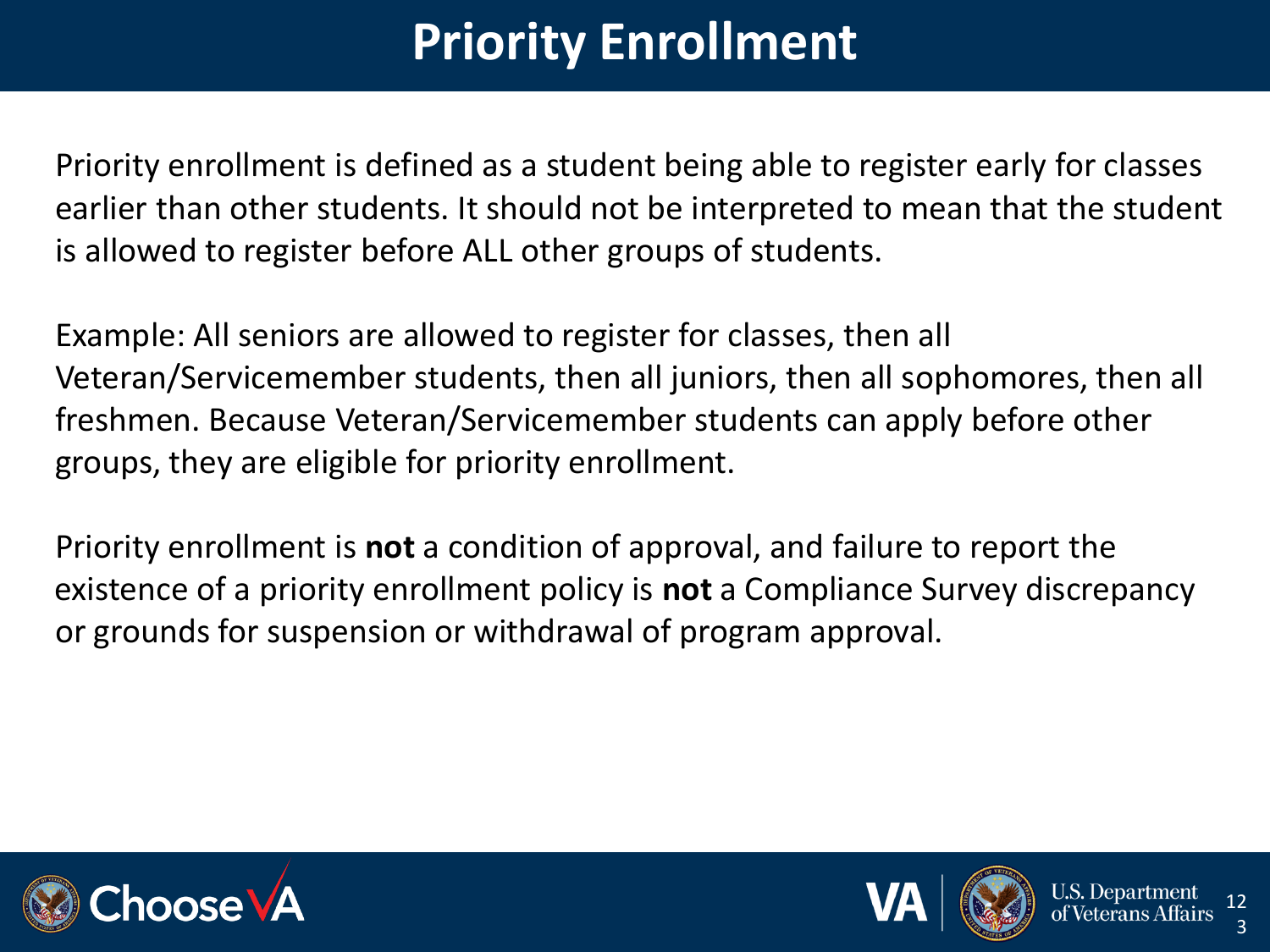## **Priority Enrollment**

Facilities with priority enrollment policies for Veterans/Servicemembers will need to provide Approval, Compliance, and Liaison personnel with a printout of their course catalogs or catalog addenda showing the priority enrollment policy.

- Prior to August 1, 2019, facilities should notify Approval, Compliance, and Liaison personnel that they offer priority enrollment by sending an email to [Priority.enrollment.vbabuf@va.gov](mailto:Priority.enrollment.vbabuf@va.gov) and attaching a printout of the priority enrollment policy.
- Beginning August 1, 2019 facilities should notify their **[ELR](https://benefits.va.gov/gibill/resources/education_resources/school_certifying_officials/elr.asp)** of jurisdiction directly and no longer use the Priority.enrollment.vbabuf@va.gov mailbox.





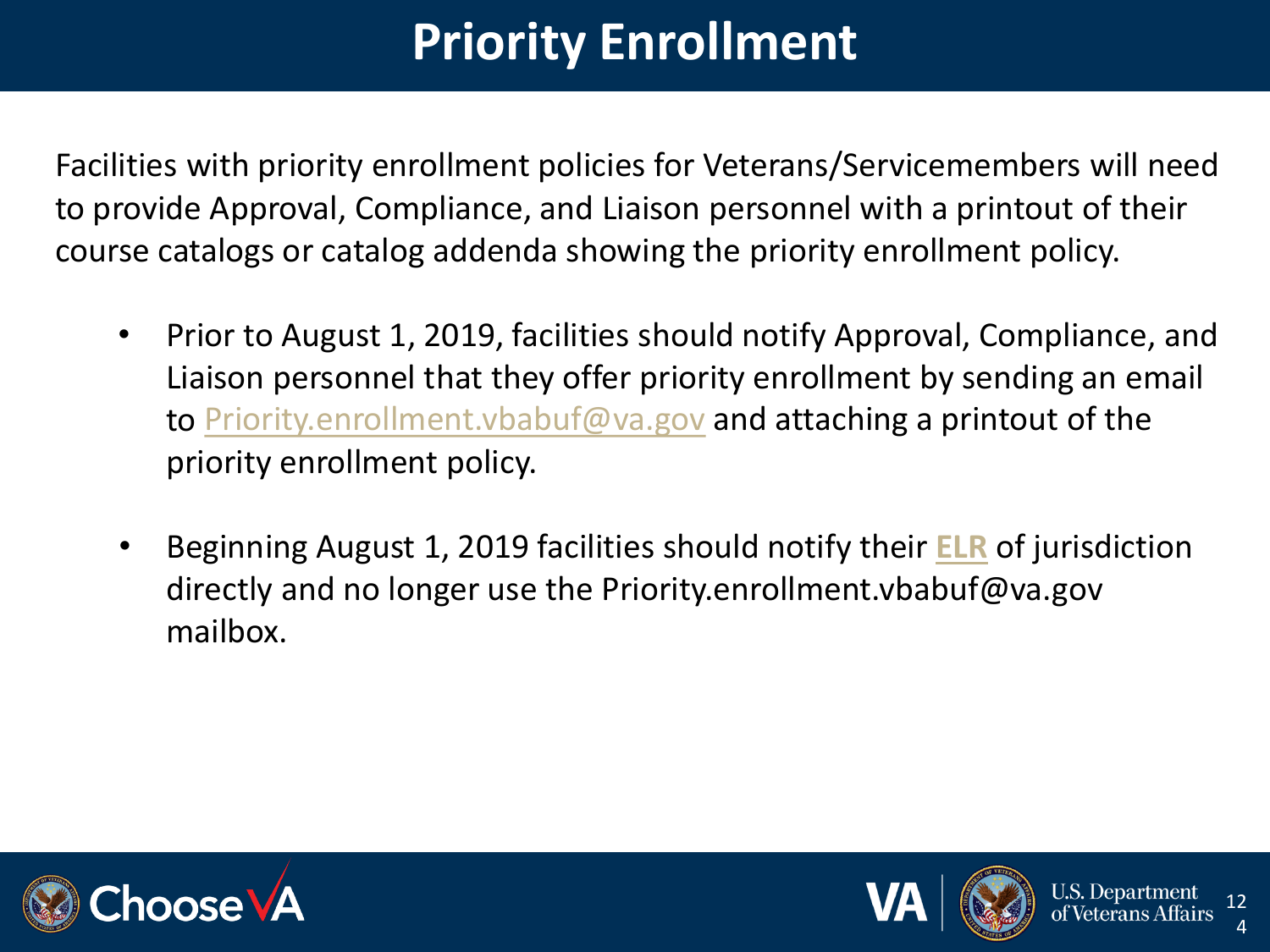## Work-Study







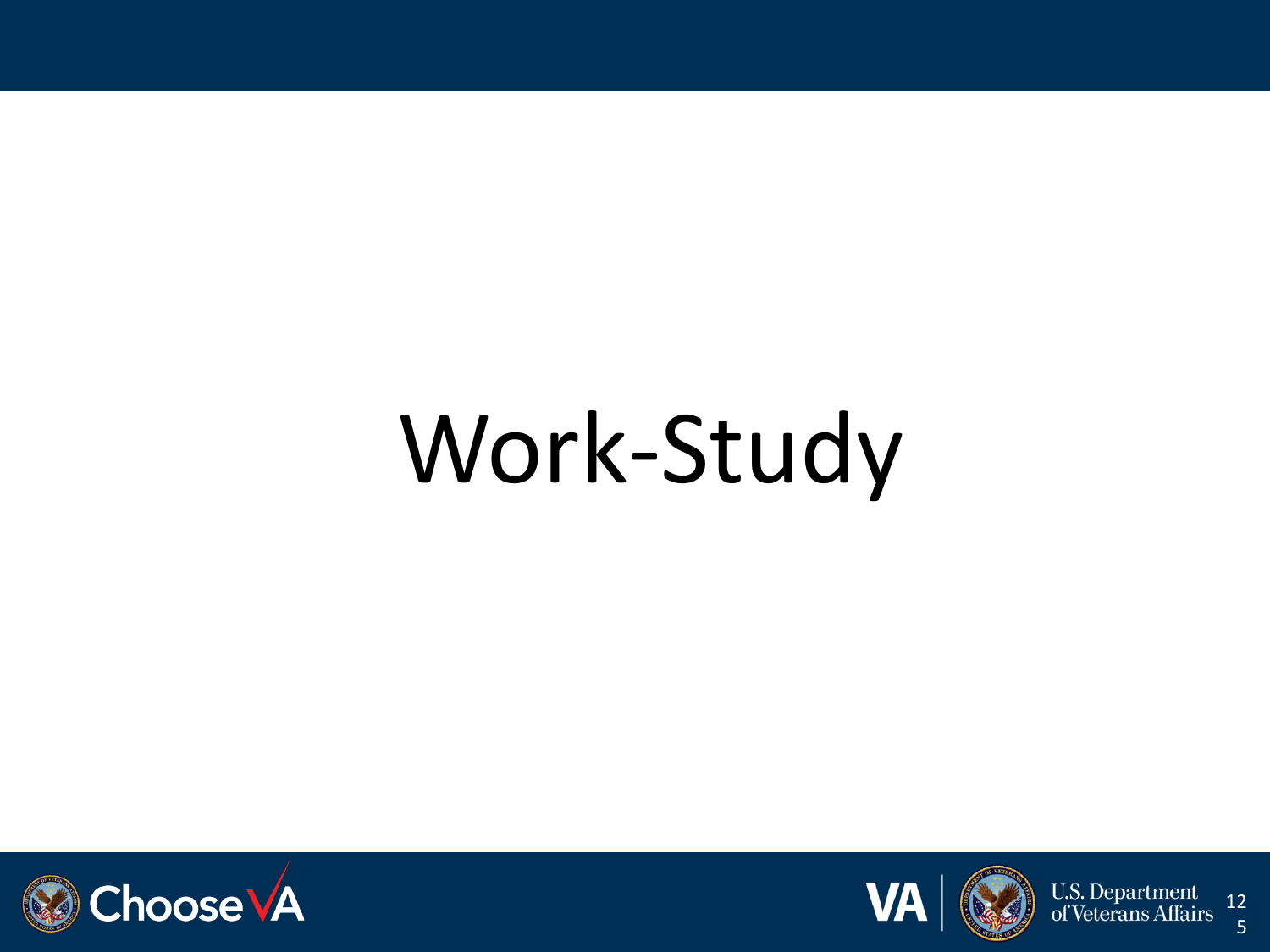### **Work-Study Program Eligibility**

VA work-study is available to VA beneficiaries training on a full-time or ¾ time basis and is receiving benefits under one of the following programs:

- Chapter 33
- Chapter 30
- Chapter 1606
- Chapter 32
- Chapter 35
- Chapter 31

Application information can be found on the [GI Bill website](https://www.benefits.va.gov/gibill/workstudy.asp).

Schools interested in applying for VA work-study students should review the Work-Study Site-Supervisory Handout.

NOTE: work-study are a supplement to VA education benefits and is nontaxable.





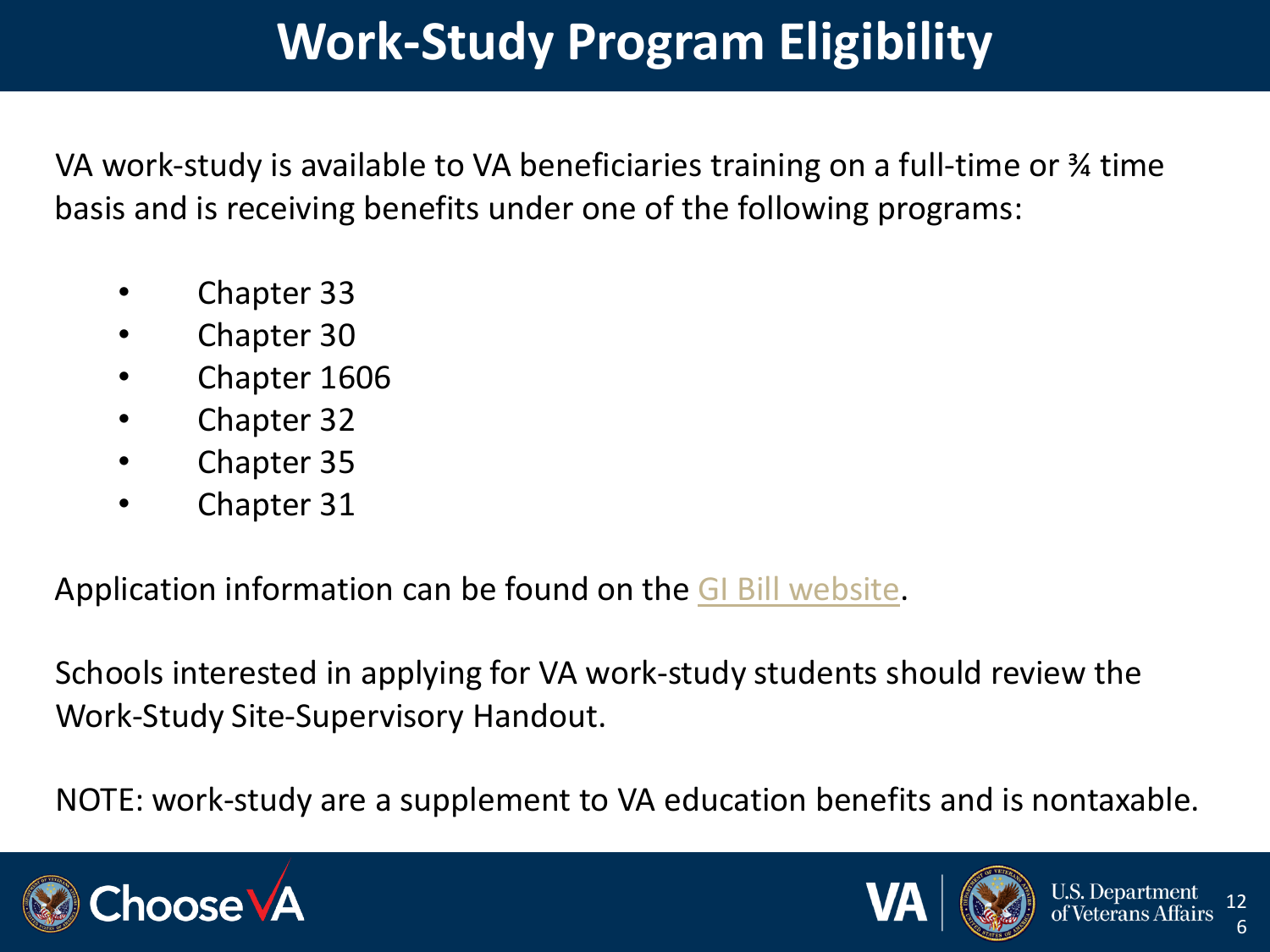#### **Work-Study Program Contracts**

A work-study student cannot begin working before (whichever is later):

- Their contract is approved; or
- The start of their contract

**NOTE: Hours worked prior to the approval date or the beginning date of their contract cannot be paid**.





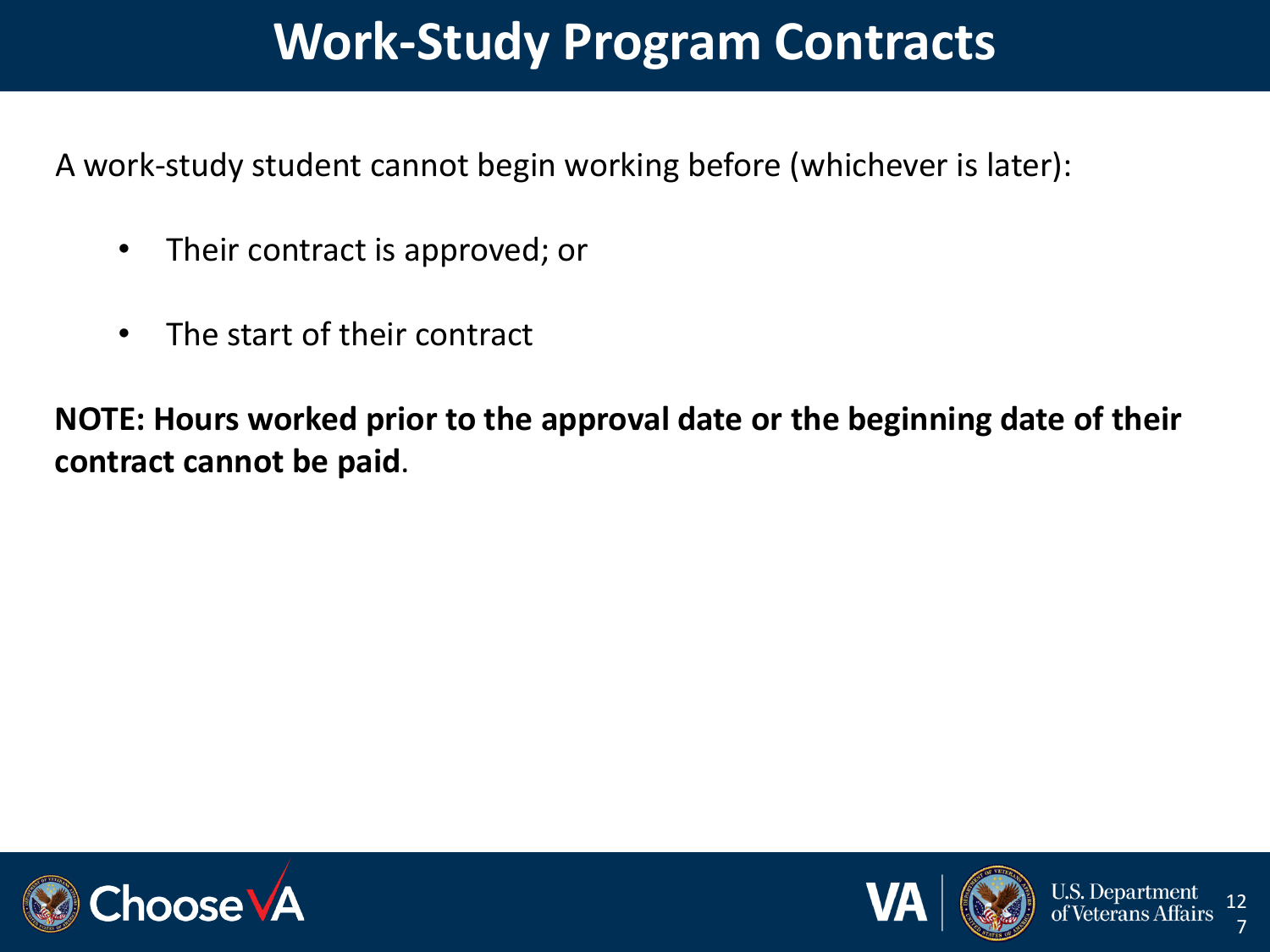### **Work-Study Time Cards**

- Time Records may be submitted every 50 hours or every two weeks, whichever comes first.
- Hours to be paid should be kept cumulative and on the correct time record for the entire contract period.
- The time record must be initialed by both the student and the Site Supervisor.
- Time records should be completely filled out before starting a new time record.
- Zero-Hour Time Records must continue with cumulative hours from previous time records.

NOTE: Once a time record has been processed, the student can usually expect a deposit within about 3-5 business days if the student uses direct deposit or 7-10 business days if the student receives a paper check.





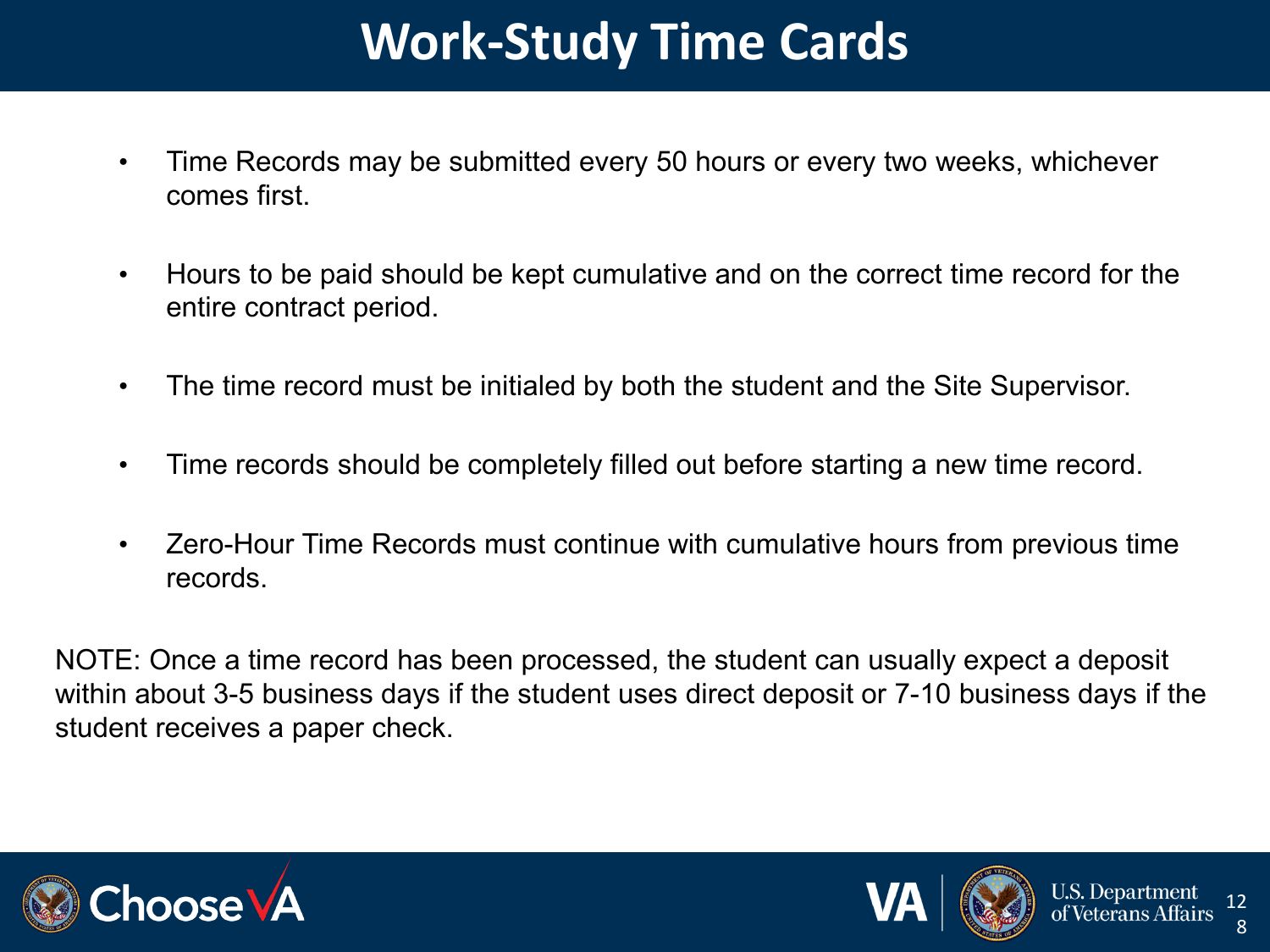## Other Topics Of Interest







U.S. Department<br>of Veterans Affairs 12 9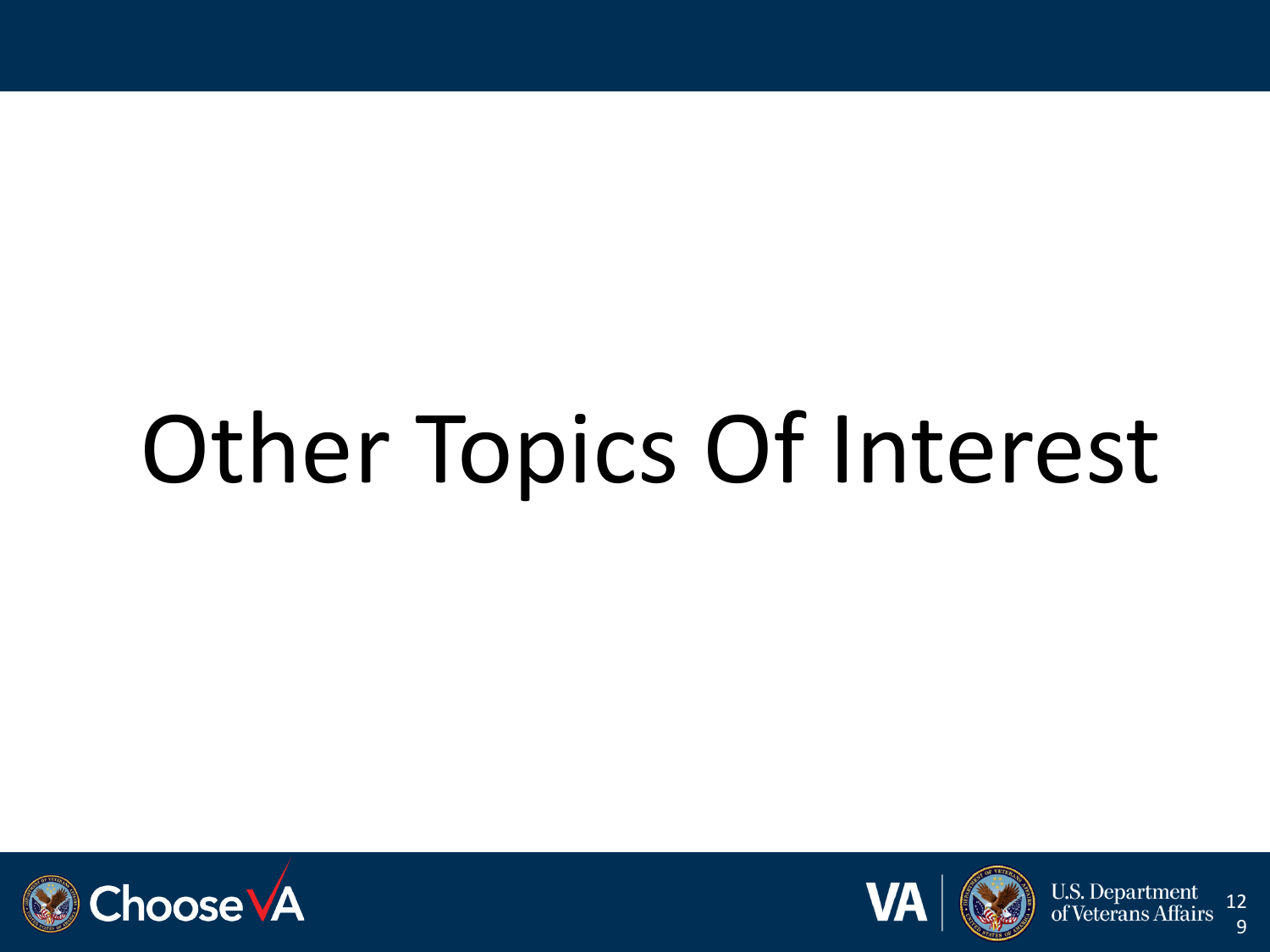#### **Other Topics Of Interest**

• 85/15 Rule